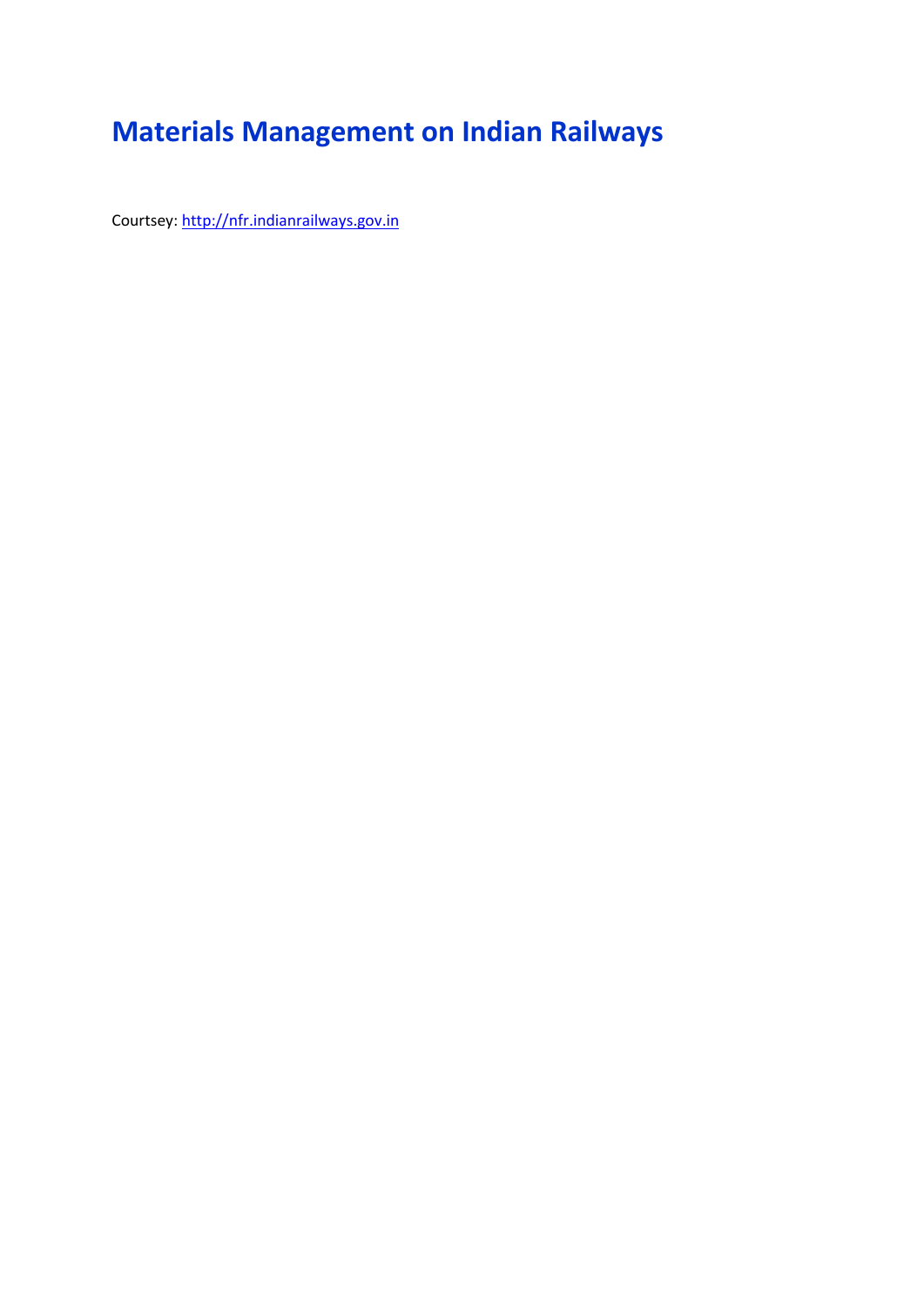# **CHAPTER - 1**

# **INTEGRATED CONCEPT AND OBJECTIVES**

# **OF**

# **MATERIALS MANAGEMENT**

**TOPICS COVERED IN THIS CHAPTER :**

**1.1.0 Introduction to integrated concept and objective of material management :**

**1.2.0 Integrated Concept Of Materials Management :**

**1.3.0 Objectives Of Materials Management :**

**1.4.0 Possible Conflicts Between Departmental Objectives :**

1.1.0 Introduction to Integrated Concept and Objective of Material Management :

For running any industry or business, we need a number of resources. These resources are popularly known as 5 M's of any Industrial activity i.e.

- o Men,
- o Machines,
- o Materials,
- o Money and
- o Management.
- All these resources which are basic inputs, are important but their relative importance depends upon the particular type of industry and also other environmental factors. Earlier, when many modern machines were not even known, whole activity was around men.
- But now the importance has shifted from men to machines and in the present environment materials are the life blood of any industry or business and for their proper running, materials should be available at proper time in proper quantity at proper place.

1.1.1 Achieving this task of making materials available may not be difficult if they are available in plenty and there are no constraints as regards to cost at which they are arranged.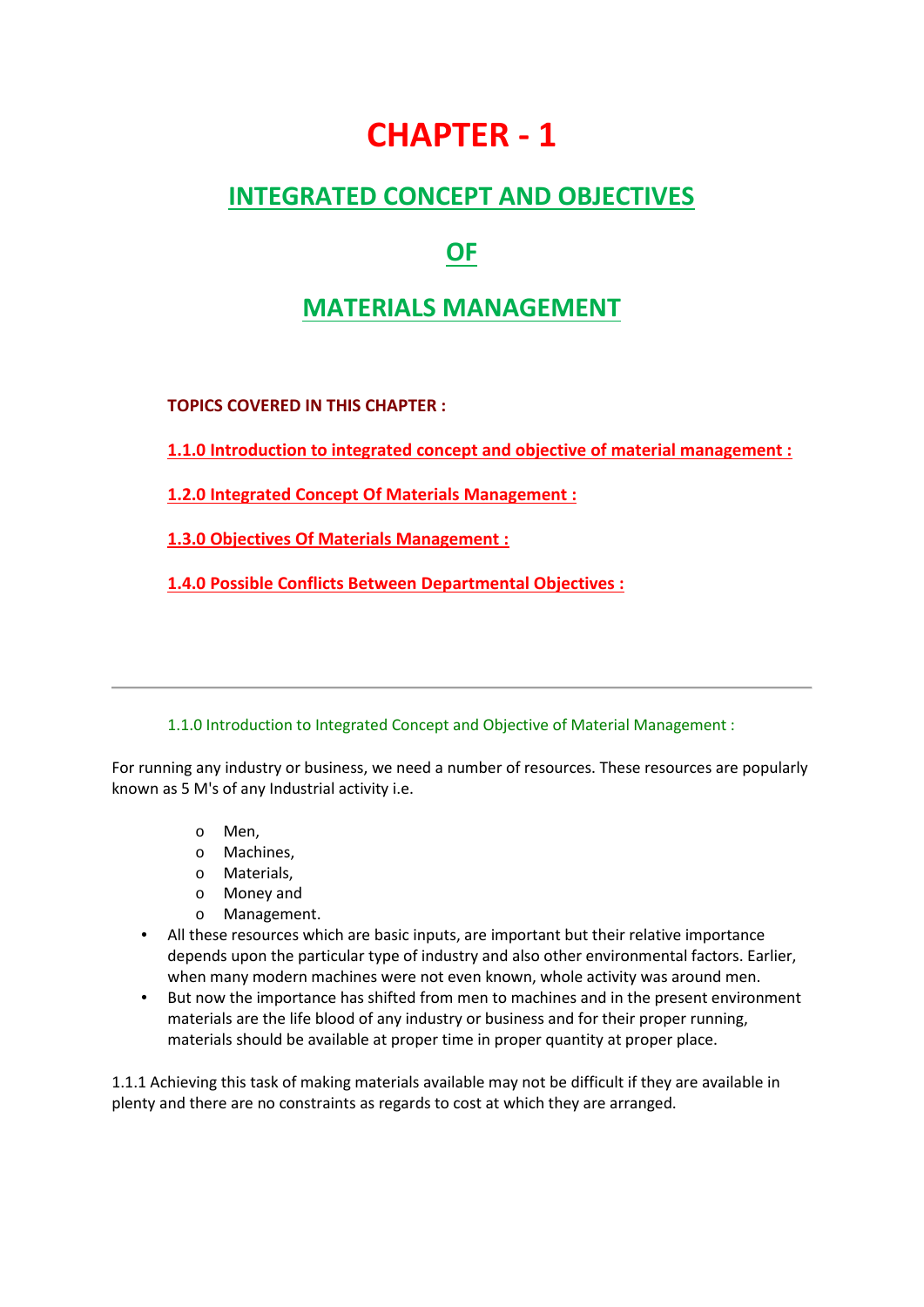- In the earlier days when there was not much of competition, cost at which materials were arranged was not a constraint. Producers were able to pass on all the costs to customers and therefore achieving efficiency in managing materials was not a necessary requirement.
- But due to tough competition for most of the Industrial products and limited financial resources, industries have been compelled to find out ways and means of reducing costs if they want to survive in the competitive market.

1.1.2 Basic goals of any industry are survival and earning profits to make an adequate returns on capital employed (investment). The profitability of any organization can be judged by a ratio known as 'Rate of Return on Investment' which is defined as profits earned for unit investment ;

Rate of Return (ROI) = Profit / Capital Employed (Investment) where , Profit = Total Receipt - Total Expenditure and Capital Employed = Fixed Assets + Current Assets

1.1.3 Different strategies for improving profitability (ROI) may be as under:-

(i) *To increase total receipts :* For this either sales have to be increased or the prices of the products sold have to be increased. Both these alternatives are very difficult to achieve in present competitive market.

(ii) *To Reduce Expenditure :* Majority of the expenditure of any industry is either on men or materials. The relative expenditure on men and materials varies from industry to industry but in most of the industries expenditure on materials is 45% to 70% of total expenditure while expenditure on men will be around 45 to 15% (assuming 15% as miscellaneous expenditures).

- Therefore, two broad areas for reducing expenditure are men and materials. However, reducing expenditure on men is a very difficult task in today's environment of tight labor laws and strong trade unions. Therefore the other are to be tackled remains reducing expenditure on materials.
- When we talk of expenditure on materials, it is relevant to point out here that there are two types of costs related to materials
	- o cost of materials and
	- o cost on materials
- i.e. there are always some extra expenditure related to materials which is not actual cost of materials. We can very well tackle these extra costs (cost on materials) without affecting the actual level of consumption and may achieve reduction in expenditure.

(iii) *Reduce Investment in Fixed Assets :* As investment has already been made, there is very little scope for reducing expenditure on fixed assets.

(iv) *Reduce Investment in Current Assets :* Current assets consist of mainly working capital and inventory. As a rough estimate, about 40% of current assets are generally tied up in inventories of raw materials, consumables, materials under different stages of production and finished goods. If we could reduce stocks of these different types of inventories. We can very well reduce investments in current assets and improve profitability.

 It is, thus, clear from the foregoing paragraphs that for both survival and for increasing profitability, managing materials plays a very important role and it has been now realized by most of the industries, public as well as private, that 'materials management' function can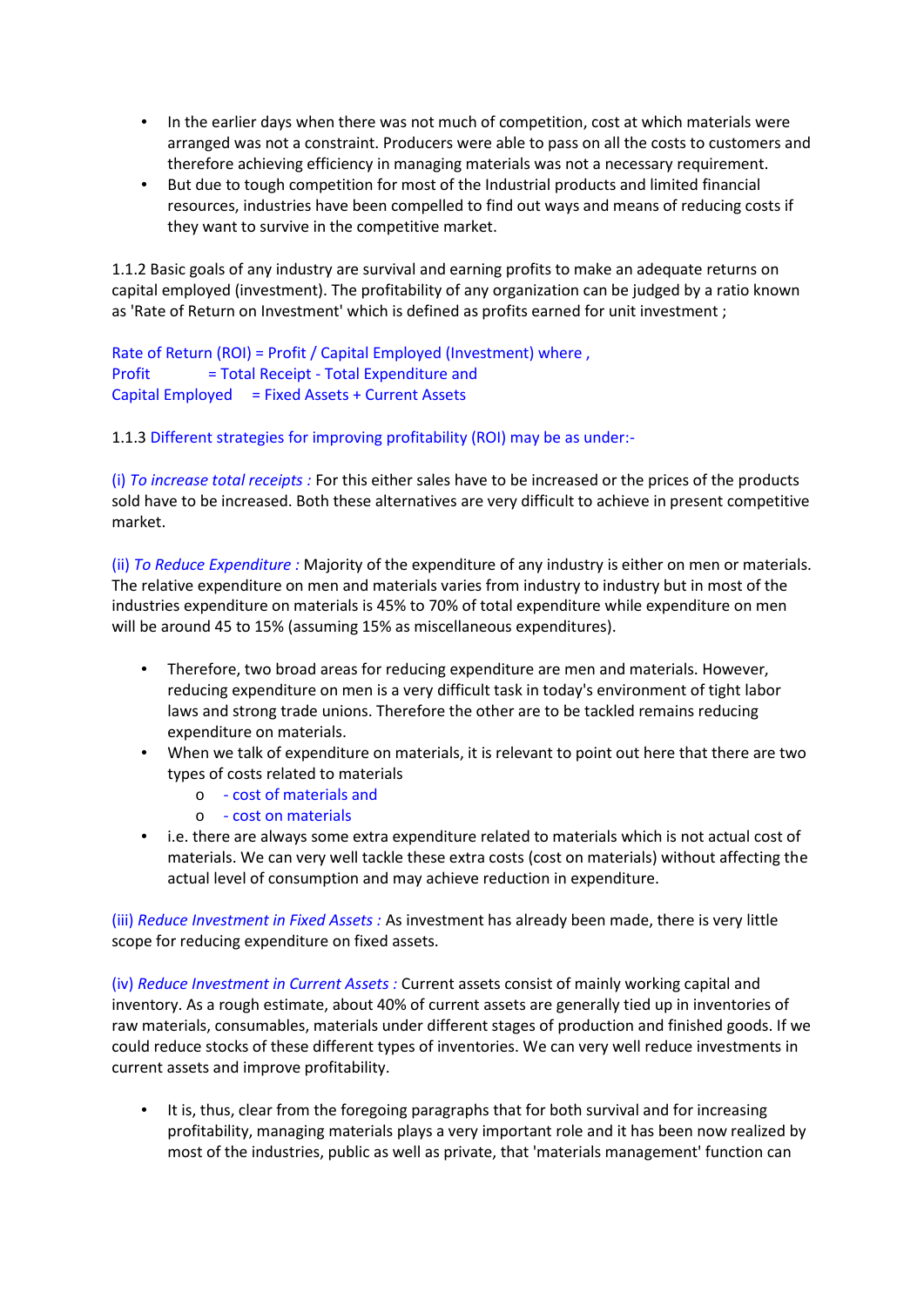also be a profit centre within the organization because this function has a lot of potential for contributing towards profitability of the organization.

#### 1.2.0 Integrated Concept Of Materials Management :

Traditionally, various activities related to managing materials were looked after by various departments. While purchases were generally arranged by top management with the assistance of a Purchase Agent or Purchase Officer, store keeping and stock control was the responsibility of the production head with the assistance of a store keeper or Stores Officer. Apart from these two main activities, distribution of materials (mostly finished goods) was the responsibility of marketing.

1.2.1 After realizing the profitability potential of Materials Management function, when attempts were made to exploit this potential , it was realized that there were many problems in achieving the objectives due to inherent conflicts amongst various departmental objectives. when a purchasing personnel wants to purchase in bulk to get price discounts, inventory of the stores personnel becomes high. Similarly desire of marketing personnel to have adequate stocks of finished goods in order not to loose any opportunity of sale resorts in high inventory.

- The conclusion is that in the traditional set up one person could not be held responsible for all the functions of materials management to achieve overall economy. Therefore necessity of placing all the functions related to materials management e.g. purchasing, stocking, inventory control and distribution under one department headed by an executive of status at par with other departmental heads, was felt.
- Thus evolved the concept of integrated materials management which can be defined as the function which is responsible for the coordination of planning, selecting sources, purchasing, moving, storing and controlling materials in an optimum manner so as to provide a pre decided service to the customer at a minimum cost.

#### 1.3.0 Objectives Of Materials Management :

- The objectives of integrated materials management can be classified in two categories ;
	- **Primary and**
	- **Secondary.**
- These are discussed below ;

*1.3.1 Primary Objectives :* Following may be identified as primary objectives which are to be achieved.

(a) To purchase the required materials at minimum possible prices by following the prescribed purchase policies and encouraging healthy competition.

(b) To achieve high inventory turnover i.e. to meet materials requirement of the organization by keeping low average stocks so that the capital locked up in materials is turned over a large no of times.

(c) To incur minimum possible expenditure on administrative and other allied activities related to purchase of materials and also to keep the materials in stock till they are finally delivered to the users.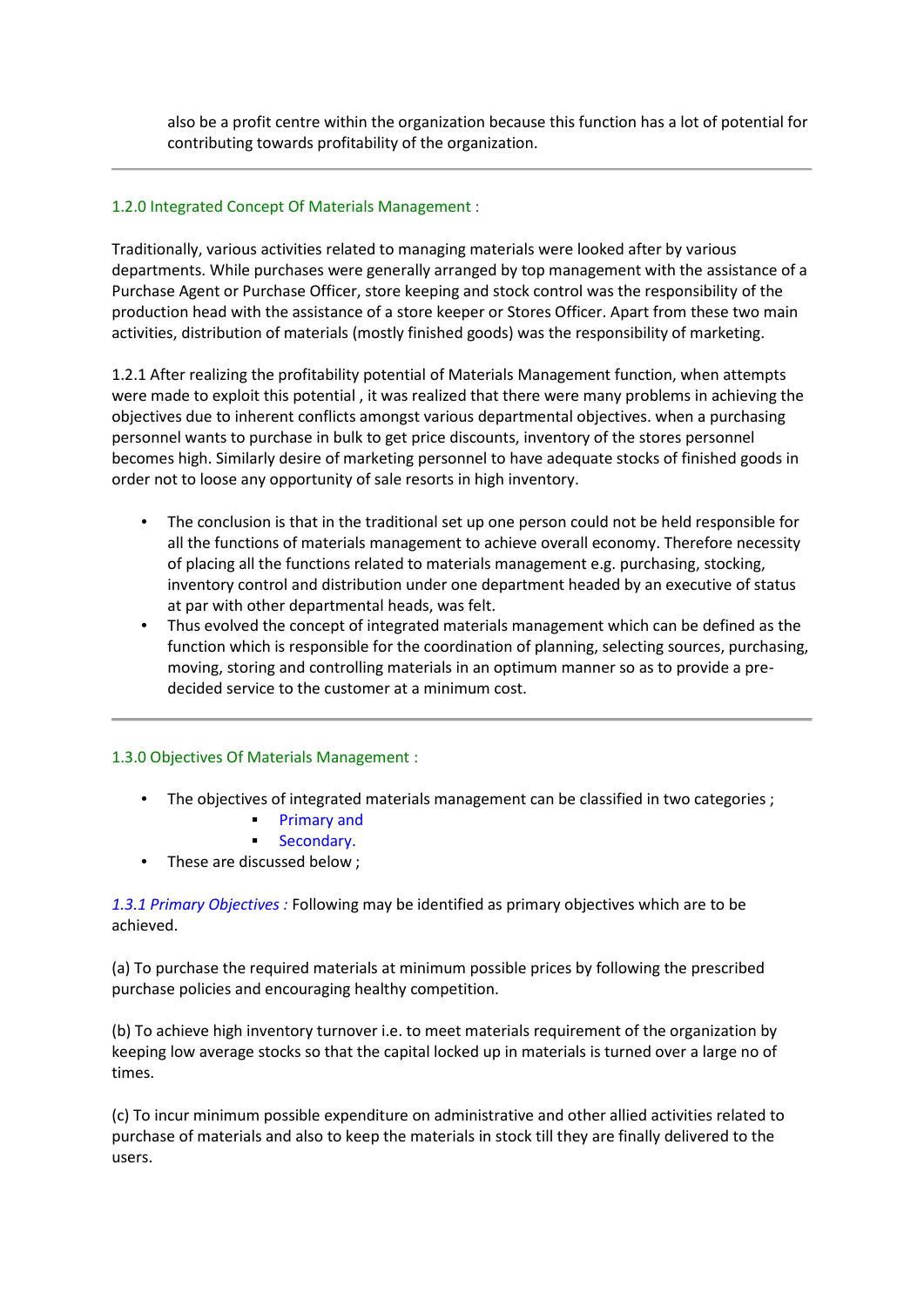(d) To ensure that continuity of supply of materials to the users is maintained by avoiding out of stock situation.

(e) To supply materials of consistent quality i.e. of quality which meets user specification and is fit for service.

(f) To keep the wage bill of the department low by ensuring proper distribution of work among staff and not employing surplus staff.

(g) To maintain good relationship with the suppliers of materials and also develop new suppliers for the products for which reliable suppliers do not exist.

(h) To ensure training and development of personnel employed in the department so that good industrial relations are maintained.

(i) To maintain proper and up-to-date records of all stores transactions and purchases.

#### *1.3.2 Secondary Objectives :*

(a) To assist technical/design department in developing new materials and products which may be more profitable to the organization.

- (b) To make economic 'make or buy' decisions.
- (c) To ensure standardization of materials
- (d) To contribute in the product improvement.
- (e) To contribute in the development of inter departmental harmony.
- (f) To follow scientific methods of forecasting prices and future consumption of materials.

#### 1.4.0 Possible Conflicts Between Departmental Objectives :

As already mentioned ,it is difficult to achieve all the objectives fully at a given time .Many times we have to sacrifice one objective to achieve the other in the interest of the organization. Thus our objective is to optimize various objectives.

1.4.1 These conflicts are listed below. It will be seen that to achieve one primary objective other objectives are adversely affected.

(a) When we attempt at purchasing the material at lower prices, many times we may have to purchase larger quantities and this will adversely affect our objective of achieving high inventory turnover. Some times we may have to place orders on new suppliers and therefore the quality may not remain consistent and also favorable relations with the suppliers may be adversely affected. Sometimes depending upon price forecasts we may have to wait for purchasing and this will affect continuity of supply.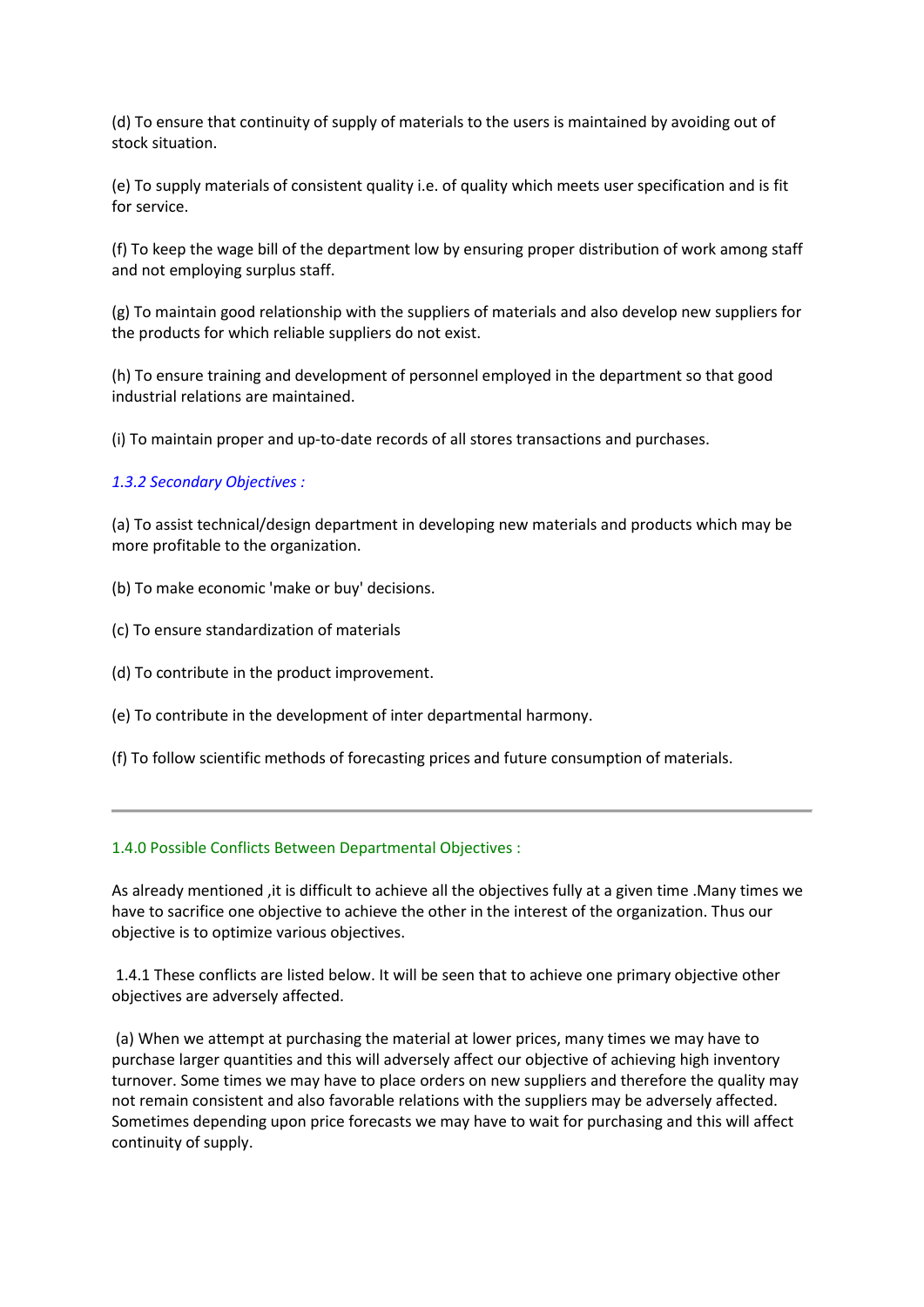(b) If we try to achieve high inventory turnover we have to manage with low stock. For this we may have to buy in small lots more frequently and due to many unforeseen circumstances, we may face more often out of stock situation. Obviously our objectives of buying at minimum prices with minimum administrative expenditure and continuity of supply will be adversely affected.

(c) Attempt to keep administrative and other allied expenditure low, may result in poor record keeping and frequent out of stock situations. If we try to reduce expenditure on Inspection organization, this may affect quality if incoming goods. Low expenditure on chasing organization & review system may result in stockouts and overstocks, which will affect our objectives of continuity of supply and high inventory turnover respectively.

(d) For maintaining continuity of supply we have to provide adequate safety stocks and purchase materials at right time irrespective of prices to be paid. This will affect our objective of achieving high inventory turnover and buying at minimum prices respectively. To ensure timely deliveries of stores we may have to provide for penalty clauses in our contracts and this may affect relations with the suppliers. Sometimes when the stocks are very low we may have to relax Inspection-standards for fresh supplies which will affect consistency of quality. We may also have to provide for a proper review system which may affect our objective of achieving low pay-roll costs.

(e) To achieve consistency of quality, we may have to sacrifice on prices and also relations with the suppliers. Tight Inspection procedures may also affect continuity of supply, low pay-roll cost and low administrative costs.

(f) In an attempt to keep wage bill of 'Materials Management' Department low, we may have to sacrifice on all the primary objectives to some extent.

(g) Maintaining good relations with the suppliers may affect buying at lower prices and sometimes continuity of supply, high inventory turnover and consistency of quality also.

(h) Objective of development of personnel may adversely affect the wage bill of the department.

(i) Keeping good records may also affect the objective of keeping wage bill low.

1.4.2 It will be seen from the above discussions that it is not easy task to manage various activities related to management of materials. In order to decide, which objective is more important in a particular situation, we require managerial skills and decisions have to be taken keeping overall interest of the organization in mind. This is reason why all the functions related to managing materials should be dealt by one department.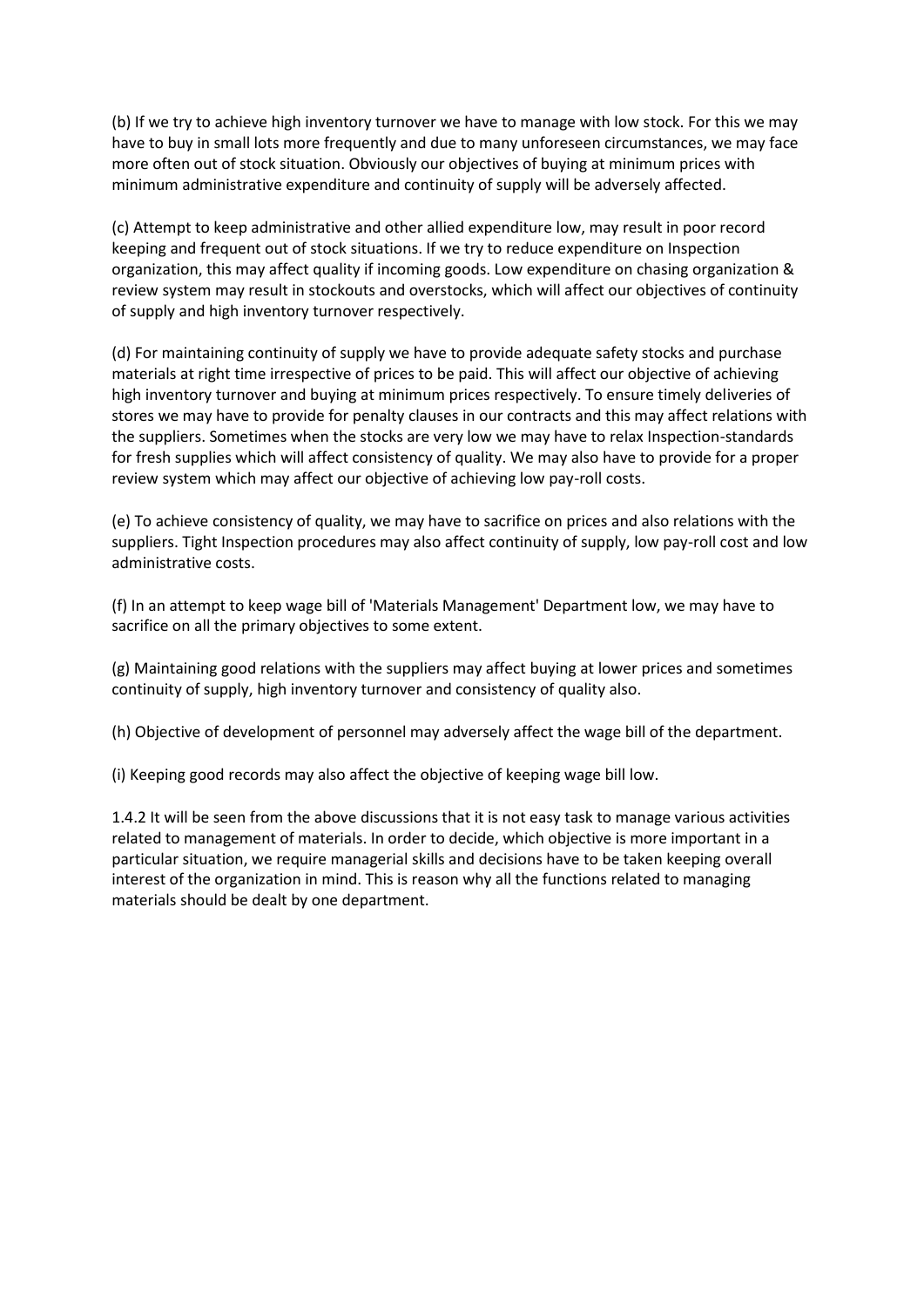# **CHAPTER - 2**

## **ORGANIZATION OF MATERIALS MANAGEMENT DEPARTMENT**

## **IN**

### **INDIAN RAILWAYS**

## **TOPICS COVERED IN THIS CHAPTER :**

## **2.1.0 Introduction to Organisation of Indian Railways :**

## **2.2.0 Functions of Stores Department :**

**2.3.0 Some relevant information (year 1995-96) :**

2.1.0 Introduction to Organisation of Indian Railways :

- $\circ$  The Indian Railways' net work is owned and managed by the Central Govt. All the operations are controlled and directed by the Railway Board under the overall supervision of the Minister of Railways.
- o The net-work of Railways is divided into nine Zonal Railways each under the control of a General Manager.
- o Each Railway zone is organized on the divisional pattern of working.
- o In addition there are six modern Production Units
	- Chittaranjan Locomotive Works at Chittaranjan,
	- **Integral Coach Factory at Parambur at Madras,**
	- Diesel Locomotive Works at Varanasi,
	- **Wheel & Axle Plant at Bangalore,**
	- Diesel Component Works at Patiala and
	- Rail Coach factory at Kapurthala.
- o On a Zonal Railway, General manager is assisted by Additional General managers and heads of different departments such as Chief Engineer, Chief Optg. Supdt., Chief Comml. Supdt, Chief Mech. Engineer, Controller of Stores etc.

2.1.1 Materials Management Organization in Railway Board :In Railway Board, Member (Mechanical) looks after the material management function who has one full time Additional Member( Railway Stores) to assist him. Additional Member( Railway Stores) is the head of Railway Stores Directorate.

- o There are
- **Executive Directors,**
- **•** Directors
- Joint Directors and
- Deputy Directors in this Directorate.
- The functions of Railway Stores Directorate in Railway Board are summarized below:-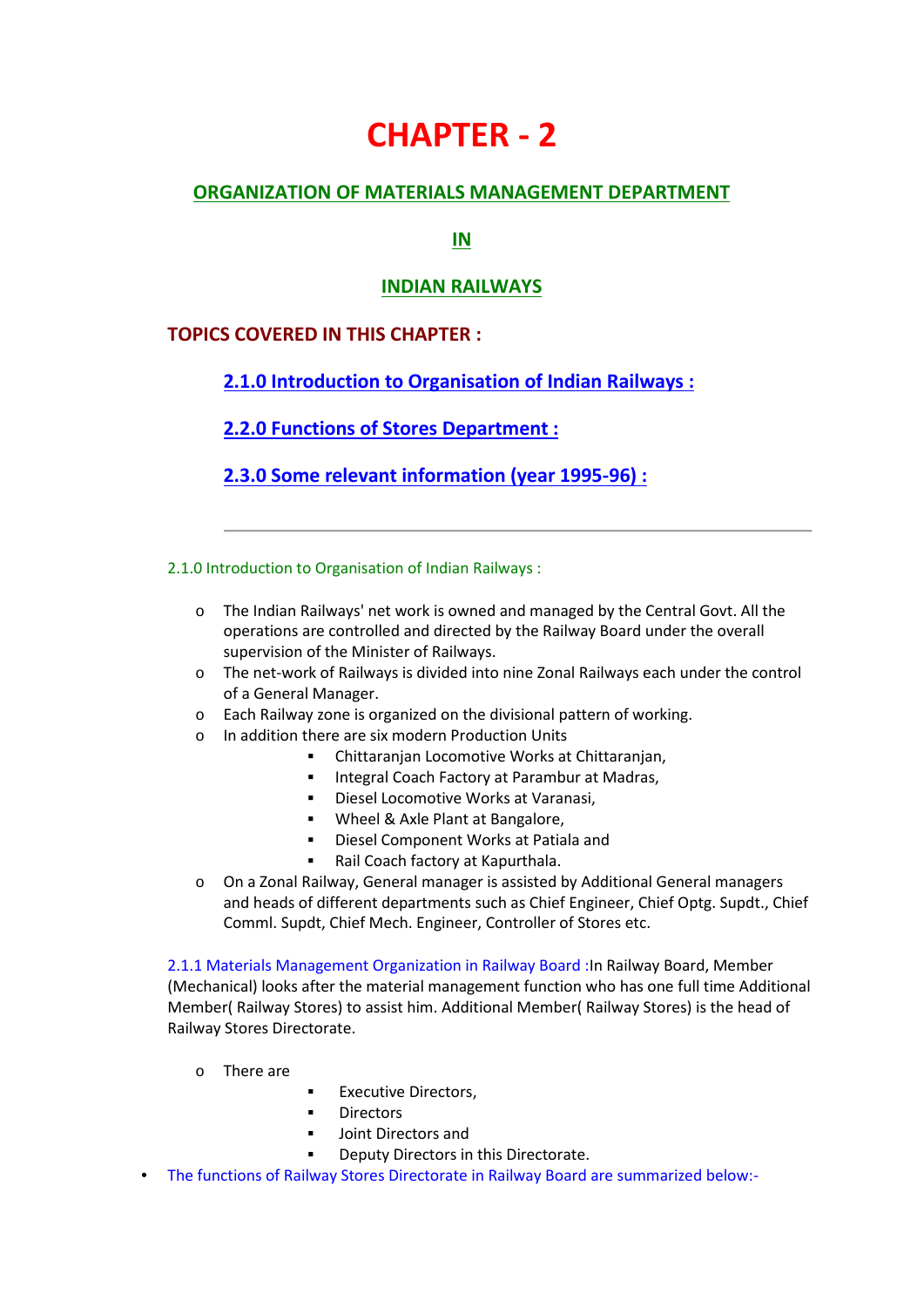(a) *Providing policy frame work:* Framing policies for efficient materials management on Railways and issue of policy directives to all Zonal Railways and production units on stores and purchase matters coordinate various activities of materials management.

(b) *Inventory Control :-* Railway Board evolve policies for efficient inventory management of Indian Railways. For this integrated materials budget is processed by this Directorate. They also monitor inventory performance of Railways and production units by getting periodic returns from the Railways and issue directives from time to time.

(c) *Centralized Purchase :-* Railway Stores Directorate is also doing field function of purchases. Some of the items of Railways are centralized for purchase through Railway Board only. Some of these items are listed as under

(i) Complete units of Rolling Stock,

(ii) Importation of Wheel Tyres & Axles (WTA),

(iii) Selected critical items for which capacity is either equal to or less than Railways demands.

 These items are centralized for purchase through Railway Board to ensure equitable distribution as per needs of Railways. Some of these items are train lighting batteries, train lighting lamps, central buffer couplers, some rubber products, special steel items, petrol, lubricants and oils (POL), Textiles items.

(iv) Processing of all cases which are initiated by Zonal Railways but the purchases against the same is beyond the competence of General Managers (For Purchases more than Rs. 8 crores / item as per Rly. Bd. letter dated 03-09-97).

(d) Liaison with other Ministries in case of purchases done through Directorate General of Supplies and Disposals and in cases of imports when clearance from Ministry of Industry & Chief Controller of Imports & Exports is required .

> To maintain good liaison with DGS&D and other Ministries, Railway Stores Directorate have posted one JA/SS Grade officer in DGS&D who is designated as Railway Liaison Officer.

(e) Coordinate for supply of steel from main producers to various Railways and production Units . For this purpose Railway Stores Directorate have one Director at Calcutta who is participating in various meetings of Joint Plant Committee for drawing Rolling program and also reviews supply position of steel to various Railways and Production Units. Director (Iron & Steel), Calcutta is also coordinating for planning and supply of steel to various wagon builders.

2.1.2 *Materials Management Organization in Zonal Railways :* In Railways an integrated concept of Materials Management is already existing. All Zonal Railways and Production Units have got separate department known as `Stores Department' for performing all the functions related to materials management. The head of Stores Department is known as Controller of Stores who functions at the same level as other Heads of departments.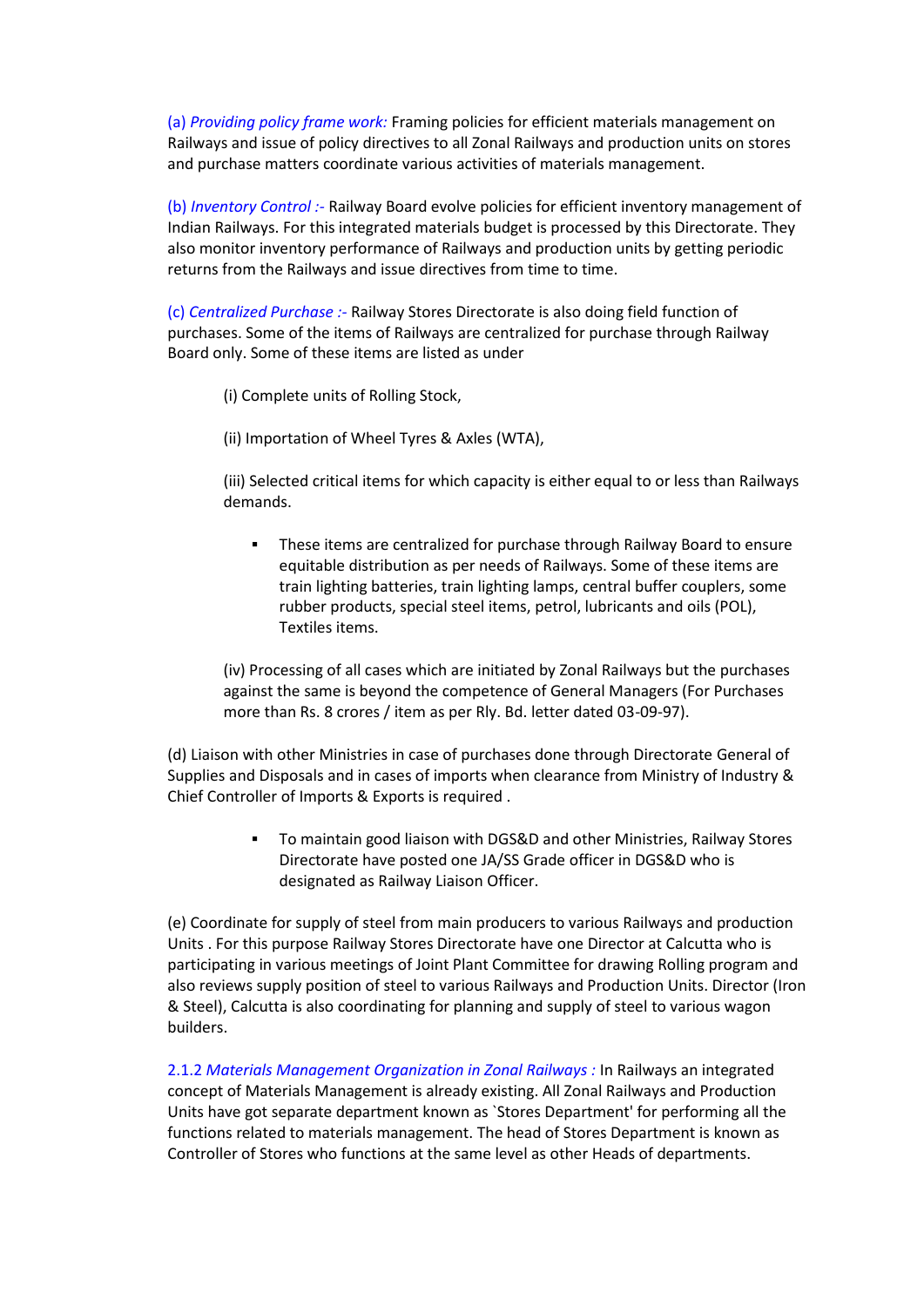- o The Zonal Railway organization of stores Department is at three levels ;
	- **Headquarters level**
	- **Divisional level and**
	- **Extra Divisional or District level in the form of Stores Depots and Printing** Presses.

a. *Organization at Head-quarter level :-* At headquarters level, office of Controller of Stores is responsible for both coordinating various activities of stores depots and divisional controller of stores and also purchases.

- o All purchases on Indian Railways are centralized in COS office only except for items of petty value. For discharging these duties COS is assisted by few Chief Materials Managers who are in S.A. Grade, Dy. Controller of Stores who are in Junior Administrative or Selection Grade, Sr. Stores Officer in Sr. Scale and Asst. Controller of Stores in Assistant Grade.
- o Some of the officers are looking after functions of Inventory Control and disposal of scrap also in addition to purchase.
- o Office of Controller of Stores is organized in various purchase sections. But there are some non purchase sections also such as Tender Section, General Section, Inventory Control Section, Firm's Registration Section, etc.

b. *Organization at Divisional level :-* Divisions have a Sr. Div. Controller of Stores or Div. Controller of Stores who is to coordinate with Controller of Stores to meet the material requirements of his Division. He has been delegated some purchase powers also to locally Purchase items required for his Division. Divisional Stores Depots are also being planned for many of the Divisions.

c. *Organization at Depot level :-* The problems on Railways are more complex than those of a manufacturing organizations. There are thousands of indentors spread over a large geographical area. The Railways therefore, have to plan locations of the various stores depots with care.

- o Normally Stores Depots are located attached to the major workshops and are known as attached depots. In addition, Stores depots for materials of general nature which are required by most of the indentors are situated at one or two convenient locations from where the supplies can be effected. These are called as General Stores Depots.
- o Stores Depots are generally under the supervision of Gazetted officers of the Stores Department referred to as Depot Officers. A Depot Officer may be in Selection Grade/JA Grade or Senior Scale or even Jr. Scale.
- o The Depot Officer is responsible to the Controller of Stores for the efficient maintenance of stocks of stores and for the prompt service to the indenters in his territory. The depot officer is assisted in his work by Asst. Depot Officers and other Senior Staff such as Depot Store Keepers (DSKs).

*The work in a Stores Depot consists of ;*

- (i) Receipt and inspection of stores
- (ii) Storage and issue of materials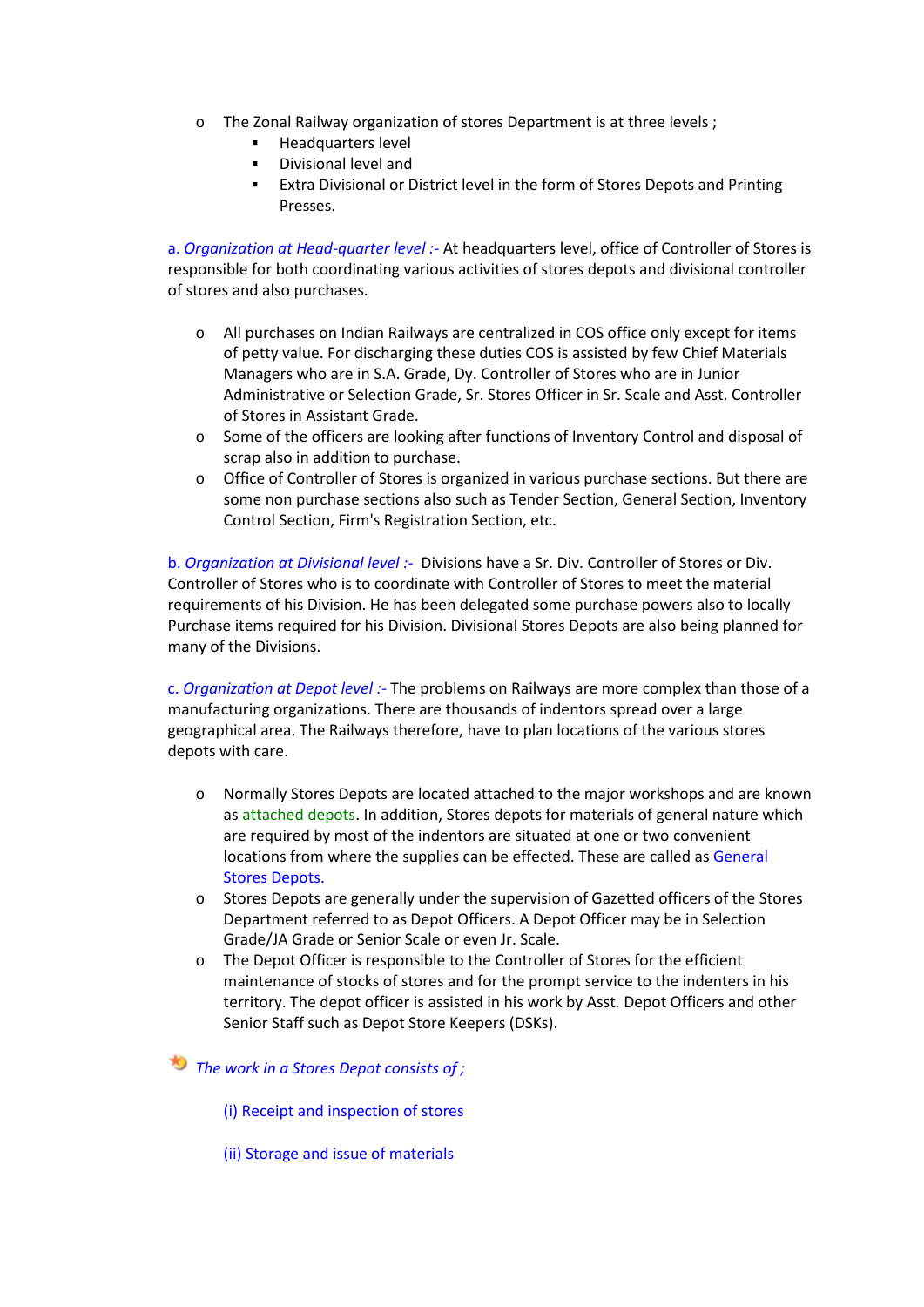- (iii) Dispatch of materials
- (iv) Disposal of surplus stores and scrap materials
- o *For facility of work, there should ordinarily be ;*
	- A locomotive depot attached to and serving the main loco workshop
	- C & W stores depot attached to C & W Shops
	- **Signal Stores Depot attached to Signal Shops**
	- **Electrical Stores Depot attached to Elect. Shops**
	- Permanent Way Depots for stocking Permanent Way & Bridge material
	- Stationery Depot
	- Scrap Yards
	- General Stores Depot
	- Electric Loco Stores Depot attached to an Electric Loco Shed
	- Diesel Loco Stores Depot attached to a Diesel Loco Shed
	- **Printing Stores Depot attached to Rly. Printing press**

d. Printing Press : Requirement of forms, books, time-tables, all type of tickets like card tickets, platform tickets, coupons etc., is met by Railway Printing Presses. These process are under the Supervision of Suptd. of Printing and Stationery.

#### BACK TO TOPICS

#### 2.2.0 Functions of Stores Department :

Functions of Stores Department can be classified as under ;

(a) *Material Planning :-* This consists of ascertaining the need of the various departments in the matter of materials and stores and devising such policies that all the materials which have constant demand and also some critical non-wearing materials are constantly available so that they are supplied to the user departments without delay. This includes classification / categorization of items, codification, designing of recoupment policies, taking `make or buy' decision and also preparation of stores budget.

(b) *Procurement of Stores :-* This includes purchase of materials of required quality and quantity at reasonable prices. On Indian Railways we purchased materials worth about Rs. 6488 crores in 1995-96.

 $\circ$  This activity also includes development of sources of supply with due emphasis to development of ancillary industries, small scale industries and indigenous sources for imported items (import substitution). This also includes, maintaining constant touch with the market to ensure steady flow of materials.

(c) *Receipt & Inspection of Stores :-* This includes taking delivery of materials from carrier, checking of quantity and quality and their accountal.

(d) *Store Keeping :*- This includes stocking of materials in the wards, their handling, issuing on demand by indentors and maintaining proper records.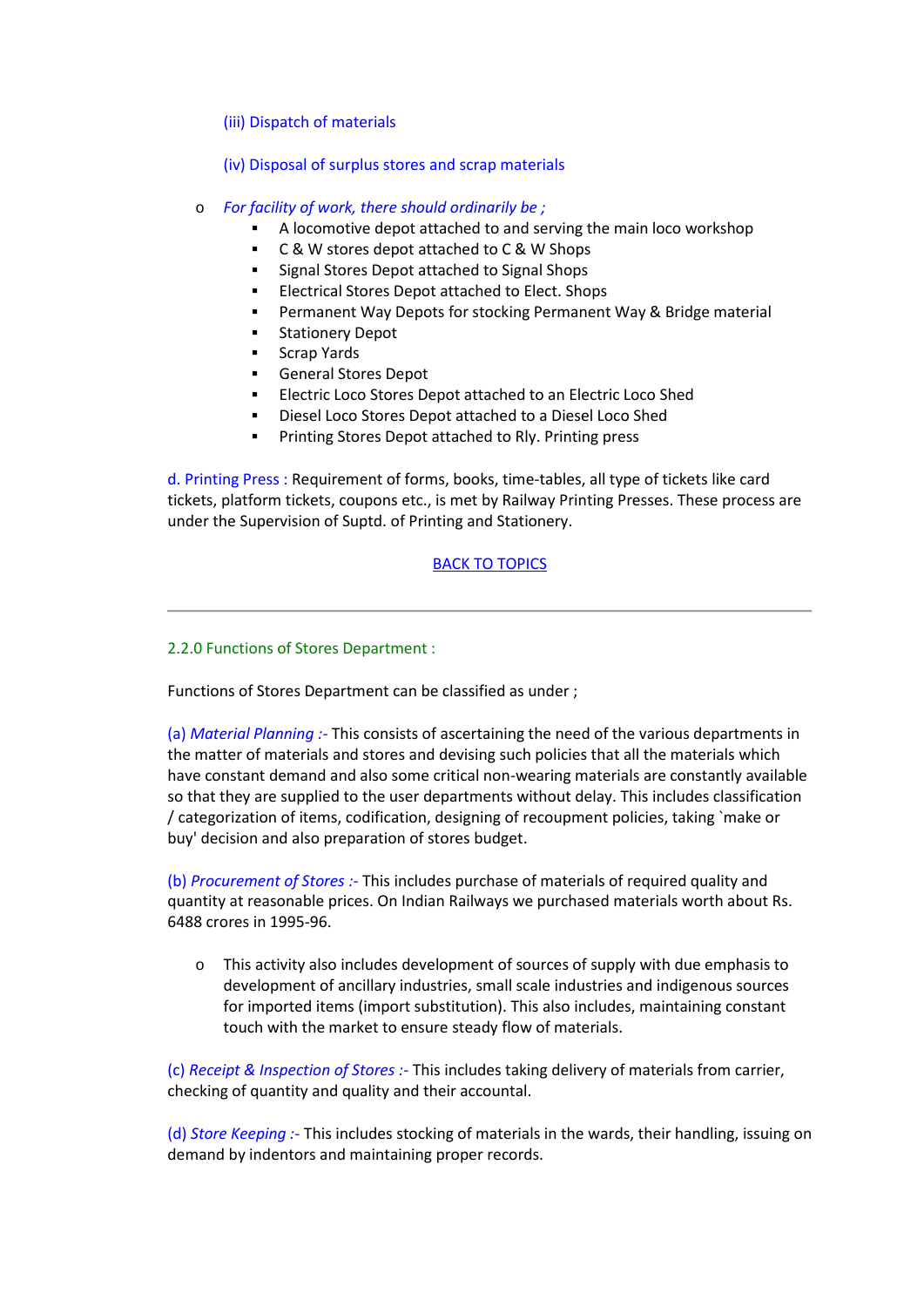(e) *Distribution of Stores :-* This includes timely dispatch and distribution of materials to various users by adopting quick and right mode of transportation.

(f) *Collection, accountal and disposal of scrap :*- This activity is main revenue earning activity of Stores Department these days. On Indian Railway, sale of scrap is of the order of Rs.1000 crores.

(g ) *Inventory Control :-* This includes maintaining an economic level of investment in inventories coupled with fulfilling user's requirements of materials satisfactorily.

(h) *Cost Reduction :-* As already explained in Chapter 1, Materials. Management Department can contribute a lot on cost reduction. Some of the techniques used for this purpose are ;

1) Variety Reduction

2) Standardization

3) Value Analysis

4) Forecasting.

#### 2.3.0 Some relevant information (year 1996-97) :

· Total Expenditure on Purchase (for manufacturing of Rolling Stock, for Fuel, for Construction, for Operations, Repairs and Maintenance ) : Rs. 8526 crores

- · Inventory Position (without fuel)
- · Inventory Balance : 545 crores
- · Total Issues : 4565 crores
- · Turn-over-Ratio : 12 %

· Total number of depots : 215 (out of which 105 depots are having issues over Rs.5 crores )

- · Total number of Printing Presses : 11 General Printing Presses and 11 for Printing Tickets only
- · Disposal of scrap : Rs. 853 crores (96-97) Rs.1018 crores (95-96)

· Staff : (96-97)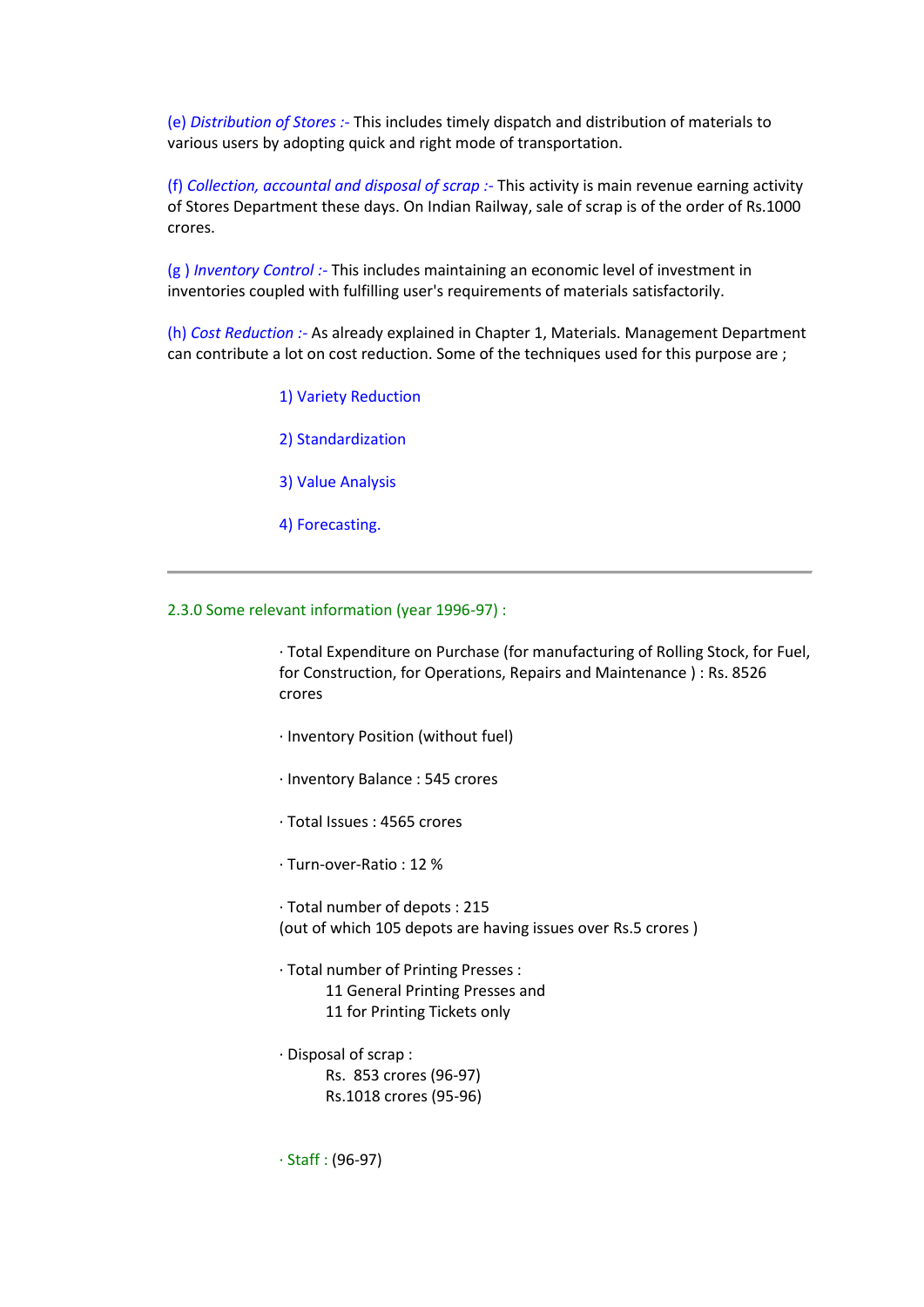|               | $\cdot$ Gazetted : (group A & B) 685 nos. |
|---------------|-------------------------------------------|
| · Group "C"   | 18,159 nos.                               |
| · Group "D"   | 17,735 nos.                               |
| $\cdot$ Total | 36,579 nos.                               |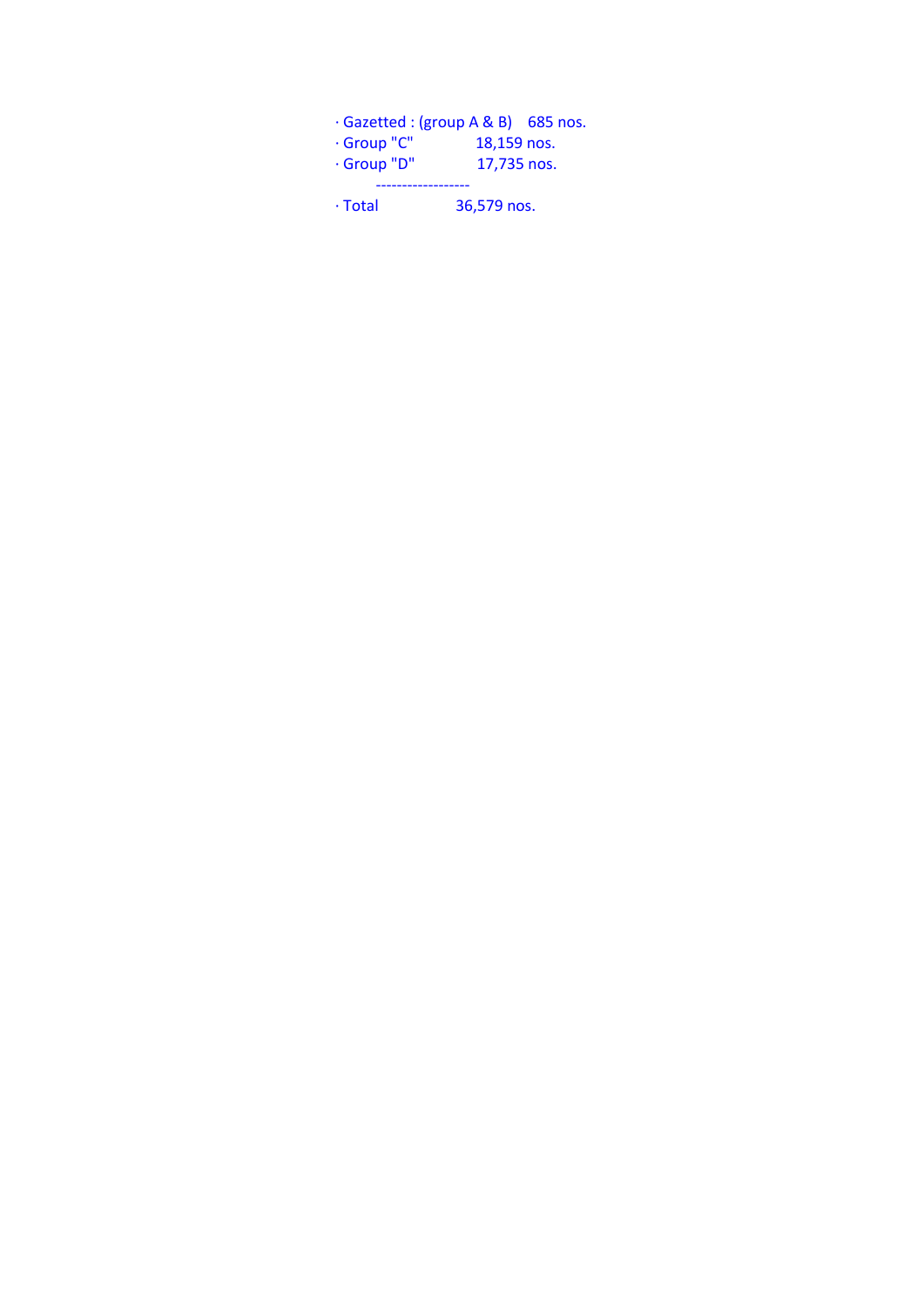# **CHAPTER - 3**

## **CLASSIFICATION, CODIFICATION AND NOMENCLATURE**

### **OF STORES ON**

#### **INDIAN RAILWAYS**

### **TOPICS COVERED IN THIS CHAPTER:**

### **3.1.0 General Classification Of Stores :**

**3.2.0 Other Classification Of Stores :**

**3.3.0 Codification Of Stores :**

**3.4.0 Nomenclature Lists :**

#### 3.1.0 General Classification of Stores:

Stores Department on Indian Railways is required to give a service to various departments by making thousands of items available to their indenters as and when required. To give this service we have to maintain stocks of a large number of items called as "Stock items" whereas for other items which are not frequently required or are of one time requirement, no stocks are maintained. These items are purchased as and when required to meet specific demands and are called as `Non-stock items'. The stock items are further classified as under:

3.1.1 *Ordinary Stores :* These are generally such items of stores for which there is a regular turnover caused by a constant demand. These may be further subdivided as

- New,
- Second hand
- Serviceable and
- **Second hand repairable.**

3.1.2 *Emergency Stores :* The Stores depots are also required to stock certain items of stores even though they do not have a regular turnover. These are emergency stores and comprise of items which do not ordinarily wear out or require renewal but which are required to be kept in stock to meet emergency due to breakage or unanticipated deterioration.

 $\circ$  These items are not readily available in the market and as such would require a long time for procurement in case they are not stocked. These are generally components of imported machines and Rolling Stock.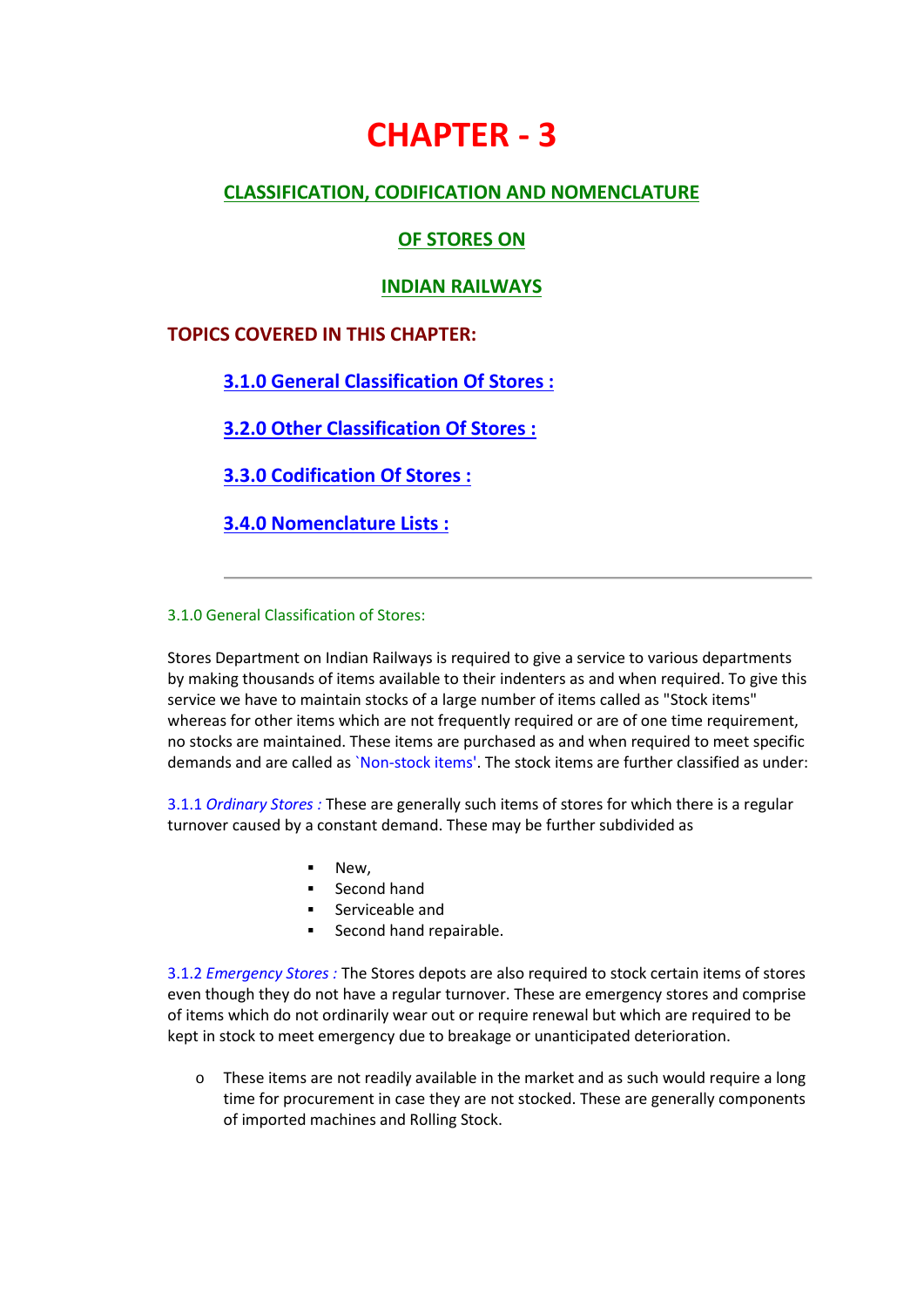3.1.3 *Surplus Stores :* These are the items of ordinary stock which are not demanded by the users. If any item is not issued for past 24 months or more, it is declared as surplus. Surplus stores are further classified as dead surplus and movable surplus.

a. *Dead Surplus Stores* : These are the items which have not been issued to any indentor during past 24 months or more and are not likely to be utilized on any Railway within next 2 years

b. *Movable Surplus Stores:* These are the items which have not been issued to any indentor during past 24 months but their use in near future (within 24 months) is anticipated.

3.1.4 *Special Stores* : The items of stores arranged and stocked for works and other special purposes i.e. other than for operation or ordinary maintenance and repairs are called "Special Stores". These are kept separate from ordinary stores and issued to the work for which they have been arranged.

#### 3.2.0 Other Classification Of Stores :

#### *Apart from above some other classifications as under are also prevalent on Indian Railways.*

3.2.1 *Custody Stores :* These are stores which have been purchased for special works and charged to such works but due to inadequate stocking facilities available with user/indentor have been kept in the custody of stores department. These are generally non- stock items but in certain situations stock items also may be under this classification.

3.2.2 *Imprest Stores :* Certain important units like loco sheds, train examining depots etc. require a large number of items for day to day repairs, maintenance and operation of rolling stock. Such items include consumable stores like cotton wastes, oils, greases etc. as well as the spares required for rolling stock.

- o The senior supervisor in-charge of the unit like running sheds, Train Examining Depots, Chief Signal Inspector, Electric Foreman etc. are allowed to maintain stocks of nominated items of stores. The limits up to which the stocks are to be kept are also specified while sanctioning such items and are generally fixed as equivalent to two or three months' requirement.
- o Imprest stores are standing advance of materials to meet the day to day requirement of repairs maintenance and operation of rolling stock etc. On most Railways the Imprest stores are charged off to the final head of Account under revenue working expenses. However, detailed A/c are maintained by these units and monthly Imprest recoupment schedules are sent by the Imprest holders to the nominated stores depots for bringing their stocks to the Imprest level sanctioned.

3.2.3 *Standard And Non-Standard Items :* Most of the items used on Indian Railways have been standardized i.e. their description, dimensions and specifications have been made standard and also a standard code no. has been allotted for easy identification. However, still there may be few items which have not been standardized and therefore obviously no code no. has been allotted for them. Such items are known as Non- Standard items.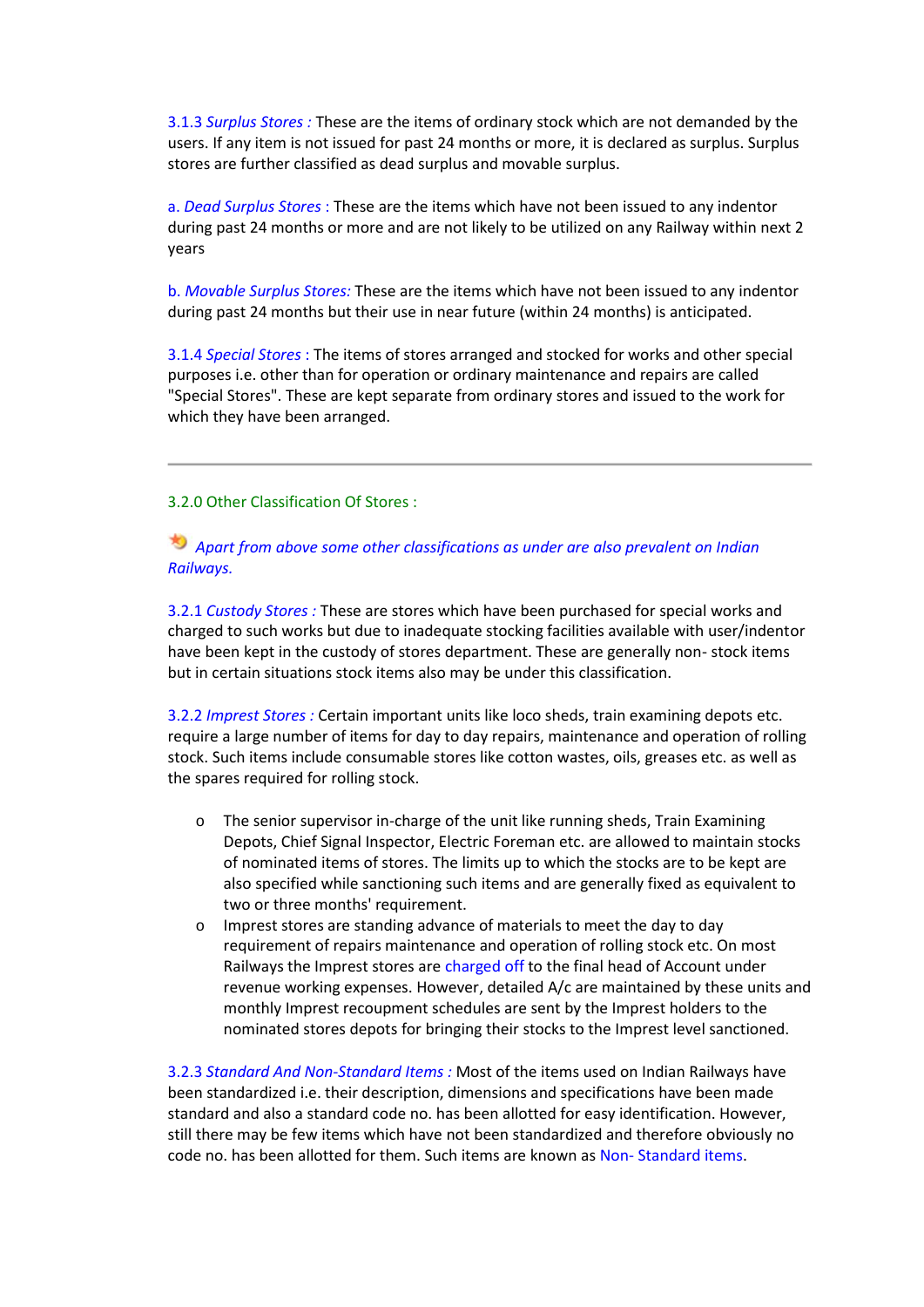o A non-standard item will necessarily be a non-stock item but all standard items are not stock items i.e. an item which has been allotted a code no. may still be a non stock item.

#### 3.3.0 Codification Of Stores :

In order to recognize every item distinctly, all standard items being used on Railways, have been allotted a code number, which is also known as Price List (PL) No. These Nos. enable unique identification of items and as a result of extensive standardization all over the Railways, enable easy exchange of information among nine Railway Zones and six Production Units. While allotting these numbers, an opportunity has been taken to group the items in a meaningful manner so that group-wise analysis of materials is also facilitated.

- o We can have three types of codification systems ;
	- **Fully significant,**
	- **Semi-significant and**
	- **Non-significant.**
- o In fully significant system, all the digits of the code signify some property of the material while in a non-significant system, digits have no significance and one can not guess anything about material by seeing only code no. Obviously if we have large number of items developing fully significant system will require a large no. of digits which may not be manageable.
- $\circ$  Therefore in Railways we have designed a 8 digit semi-significant coding system in which first 4 digits signify some property of the material while other 4 digits are non significant. This code No. is known as Price List No. or PL NO.

3.3.1 All the Railway materials have been classified in 76 `Major Groups' or 'Main Groups' or groups. Each Major/main group (or groups) has been further classified into several sub groups. Great care has been taken to ensure that groups and sub-groups do not overlap and the numbers have been allotted in a meaningful order and also they are unique.

3.3.2 Each PL No. is sub-divided into 4 parts as under ;

90 35 058 3 Part A -- First Two Digits Part B -- Third and fourth digit Part C-- Fifth , Sixth and seventh digit Part D-- Last digit

*Part `A'* consists of two digits representing the main group of stores to which the item belongs. in the present example main group is `90' which is for steel items.

*Part `B'* consists of two digits representing sub-group. Each group has been further divided into sub-groups. Here `35' is the sub-group which is for various sizes of Mild Steel Flats.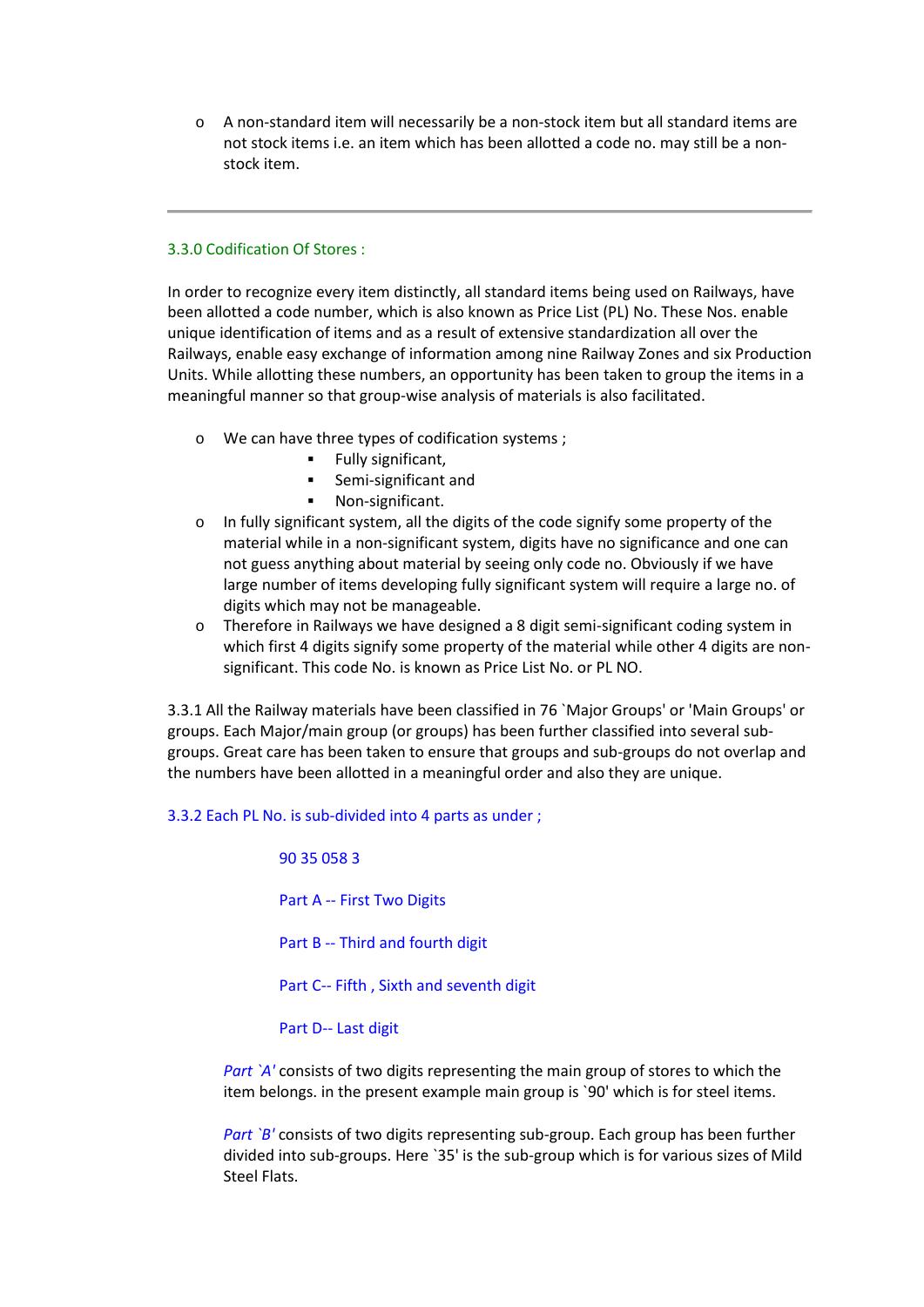• The sub-grouping for the most of rolling stock groups is on the basis of major assemblies of which the item is a part.

*Part `C'* consists of 3 digits and is the serial number of the item within the sub group. No significance is attached to this number. In the above example serial number is 58.

Part `D' consists of one digit which has a special significance with reference to computerization. This is the check digit. This digit is unique to a given number and is intended to check the integrity of the code number.

#### 3.3.3 Method of verifying P.L. NO :

Wherever the computer encounters a code No. during processing, it calculates the check digit on the basis of modulas 11 and checks if the calculated digit tallies with the check digit shown on the document and punched. If the two do not tally, the voucher is rejected.

Method :Calculation method is given below.

**CHECK DIGIT : DATA VALIDATION WHILE PROCESSING;** 

( BASED ON MODULAS 11)

1. WRITE 2 TO 8 BELOW EACH DIGIT OF CODE FROM RIGHT TO LEFT EXCEPT CHECK DIGIT,

- 2. MULTIPLY THE DIGITS VERTICALLY &
- 3. ADD PRODUCTS OF MULTIPLICATION HORIZONTALLY,
- 4. DIVIDE THE SUM OF PRODUCTS BY 11,
- 5. THE REMAINDER OF DIVISION IS CHECK DIGIT

(RIGHT MOST DIGIT IF YOU GET 2-Digit REMAINDER)

o Sample Check digit calculation :

2 5 1 6 1 0 4 ? X X X X X X X  $8$  7 6 5 4 3 2 -<br>16 + 35 + 6 + 30 + 4 + 0 + 8 = 99  $99/11 = 11*9 + 0$ , i.e. Remainder = 0

Therefore, Check digit  $= 0$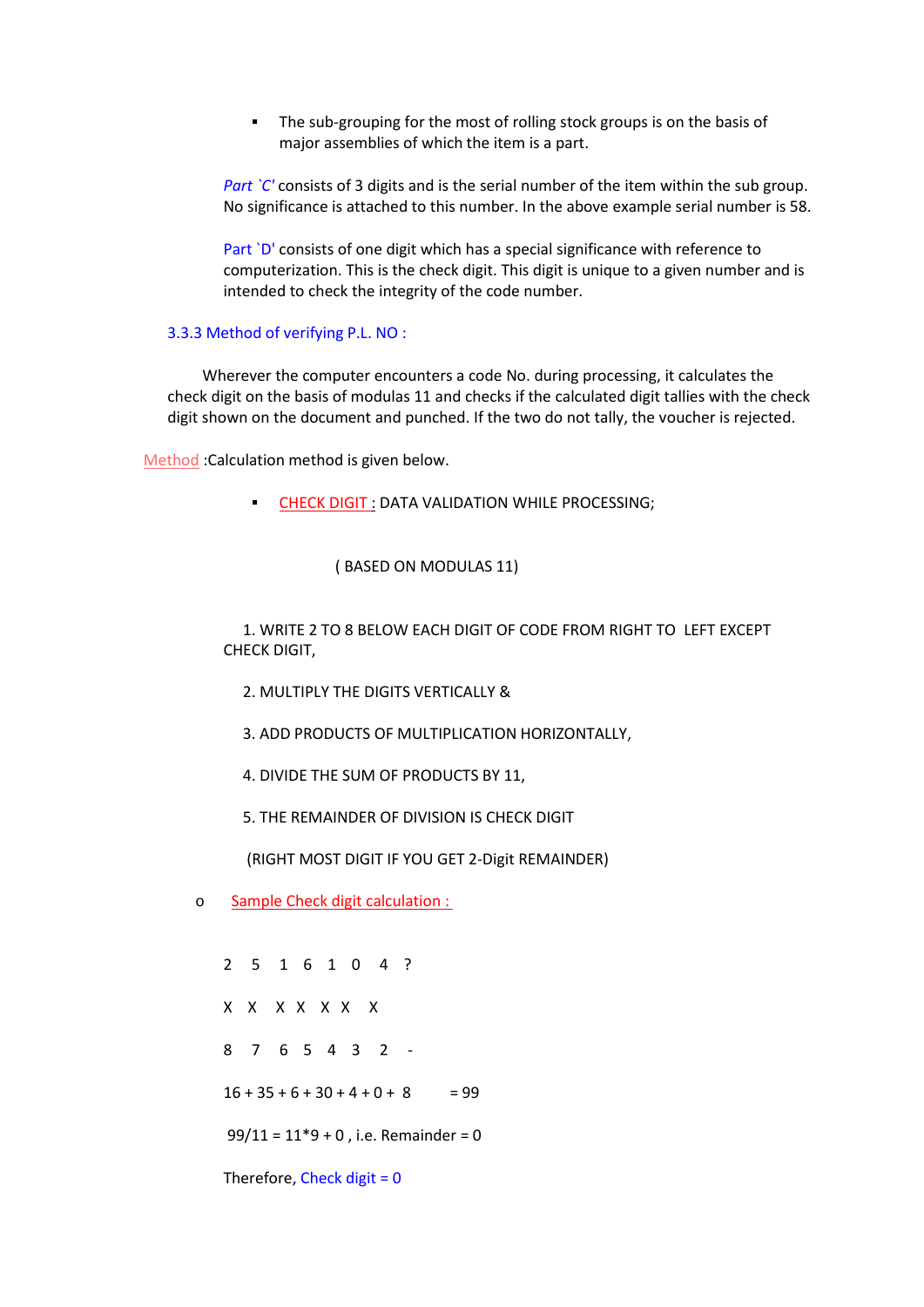#### o MAIN GROUPS CODES

| $00 - 09$ | <b>STEAM LOCO SPARES</b>                       |
|-----------|------------------------------------------------|
| $10 - 19$ | <b>DIESEL LOCO SPARES</b>                      |
| $20 - 29$ | <b>ELECTRIC LOCO SPARES</b>                    |
| $30-39$   | <b>CARRIAGE &amp; WAGON SPARES</b>             |
| $40 - 49$ | <b>ELECTRICAL STORES</b>                       |
| $50 - 59$ | <b>SIGNAL &amp; TELE- COMMUNICATION STORES</b> |
| 60-69     | PERMANENT WAY & ENGG. STORES                   |
| 70-99     | <b>GENERAL STORES</b>                          |
| 98        | <b>SCRAP</b>                                   |

3.3.4 Unification of P.L. NO: A Price List number may be either unified or non- unified. If a Price List number for an item is unified, all the Railways and Production unit uses same number as PL code for this item. This facilitates easy exchange of information between the Railways. Disposal of surplus stores and centralized purchase become easier. In case of non unified Price List numbers, all the Railways do not use same code for the same item. Our attempt is always to have unified Price List numbers.

#### BACK TO INDEX

#### 3.4.0 Nomenclature Lists :

3.4.1 It is not easy for the indentors to remember codes for all the items which are likely to be required by them. As a stock item can not be indented without quoting Price List number in the requisition, Major group wise Nomenclature lists (popularly known as PL books) have been printed for all the items classified in a Major group.

- o This list contains
	- **Code number,**
	- **-** Description.
	- **·** Specification,
	- Unit of accountal and
	- Details of Railways and depots where the item is stocked.
- o These books have been distributed to all the departments and indentors. The nomenclature list (PL book) of which all the items are unified, is known as unified nomenclature list.

3.4.1.1 *Description Of Stores :* The basic commodity method has been adopted in describing an item. In this system the mention of the basic commodity precedes the detailed description of the item.

o For example "ordinary toilet soap" would, under the method, be described as "Soap, Toilet, ordinary" because the basic commodity is soap. The word "toilet" specifies the kind of that commodity and "ordinary" further qualifies the toilet variety.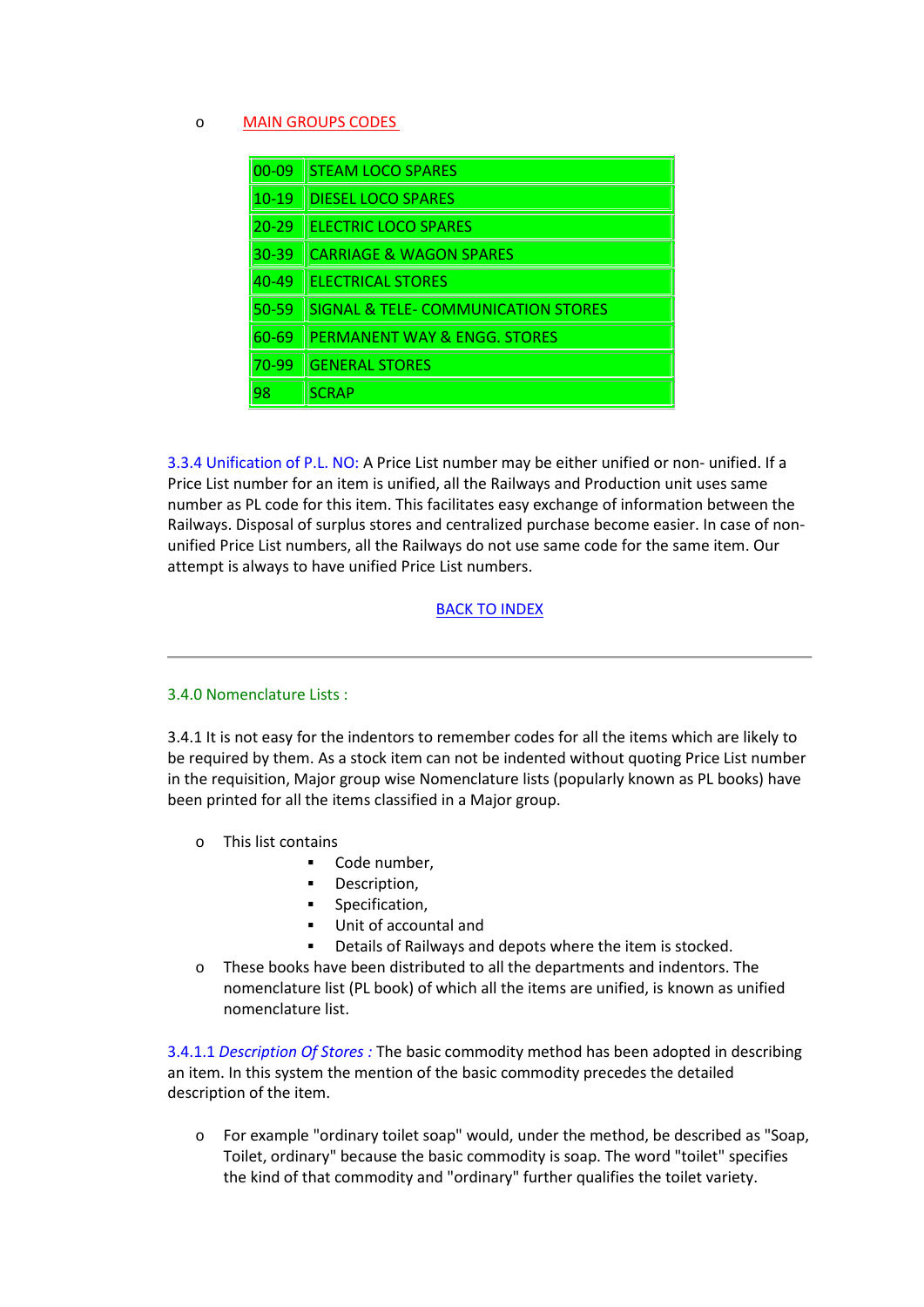- $\circ$  If the basic commodity method is not used, the different kinds of soaps will find themselves listed in different places. In short the description should be arranged in the following order of precedence :
	- 1. The mention of the basic commodity
	- 2. The general variance in kind, use size or shape
	- 3. The particular kind or size.
	- 4. The specification / drawing.
- o A few instances of how the items would have been described in P.L. books are :

| Items description                         | <b>Nomenclature</b>                          |
|-------------------------------------------|----------------------------------------------|
| Line clear cane hoops Brass plated spirit | Hoops, Cane, Line clear Level, Spirit, brass |
| level Taper shank twist drill             | plated Drill, twist, taper shank.            |

3.4.2 *End Use Of Item :* Against some items, the purpose for which the items are used, is incorporated in the nomenclature list. For instance there are numerous grades of lubricating oils stocked and used for various purposes. This information is briefly mentioned in the nomenclature list as a part of the description , say in remarks column, as this will greatly help the consumer.

3.4.3 *Mention Of Makers' Name :* The commercial brand or the proprietary make of the item will be avoided in the description unless the item is of proprietary nature. The description of the basic commodity only will find a place in nomenclature list.

3.4.4 *Specification Or Drawing :* Reference to a standard specification or in its absence the Railway's drawing, if any, will be mentioned against each description. Such specification and drawing references are not only useful to suppliers, including Railway manufacturing shops but also assist the stores Department in the purchase as well as inspection of supplies.

3.4.5 *The Unit :* It is desirable that for a particular item, all references should confirm to one and the same unit, as this will avoid unnecessary references and would also facilitate issues and receipts eliminating arithmetical errors in conversion from one unit to another. The unit code has been indicated in a separate column of the PL Book. Unit Code consists of 2 digits.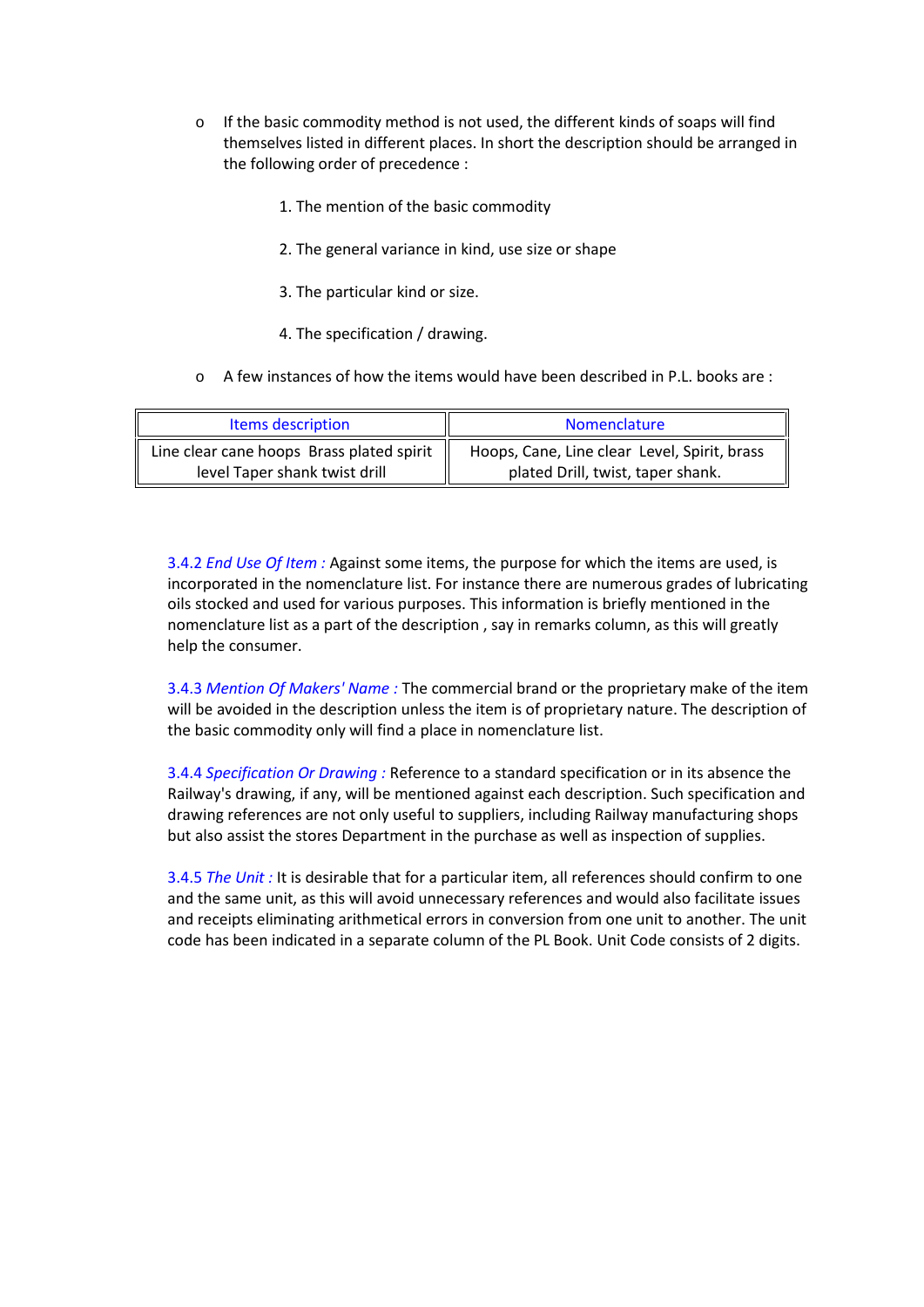# **CHAPTER - 4**

# **PLANNING OF NON-STOCK ITEMS**

# **AND PROCESSING OF REQUISITION**

**TOPICS COVERED IN THIS CHAPTER :**

G

 $\ddot{\omega}$ 

**4.1.0 Instructions for making requisition of Non-Stock Items :**

**4.2.0 Processing of Requisitions :**

**4.3.0Planning of Non-Stock Items :**

**4.4.0 Conversion of Non Stock Items in to Stock Items :**

**DETAILS OF TOPICS COVERED IN THIS CHAPTER ARE AS FOLLOWS:**

# **4.1.0 Instructions for making requisition of Non-Stock Items :**

**Non-Stock items are generally those items which do not have regular turn over. Planning of such items by Stores Department is difficult and therefore user departments plan for these items on the basis of various estimates for works and their programs for repairs and maintenance. As purchase always takes some time, advance planning even for non-stock items is also called for.**

**4.1.1 After working out the requirements, user departments submit those requirements to their feeding stores depot on requisition form No.S 1302. This requisition should be prepared on the basis of "one item on one form" in duplicate. One copy will be retained by the Indenting officer as his office copy and the other copy will be submitted to the feeding Stores Depot through the officer competent to sanction the requirements.**

- o **As per present delegation, requirements up to Rs. 2000/- can be signed by Assistant Officers and Sr. Scale Officers.**
- o **The requirements valuing between Rs. 2,000/- to Rs. 1 lakh are sanctioned only by a JA grade officer (On some Railways JA grade officers are delegated these powers up to Rs. 50,000/- only).**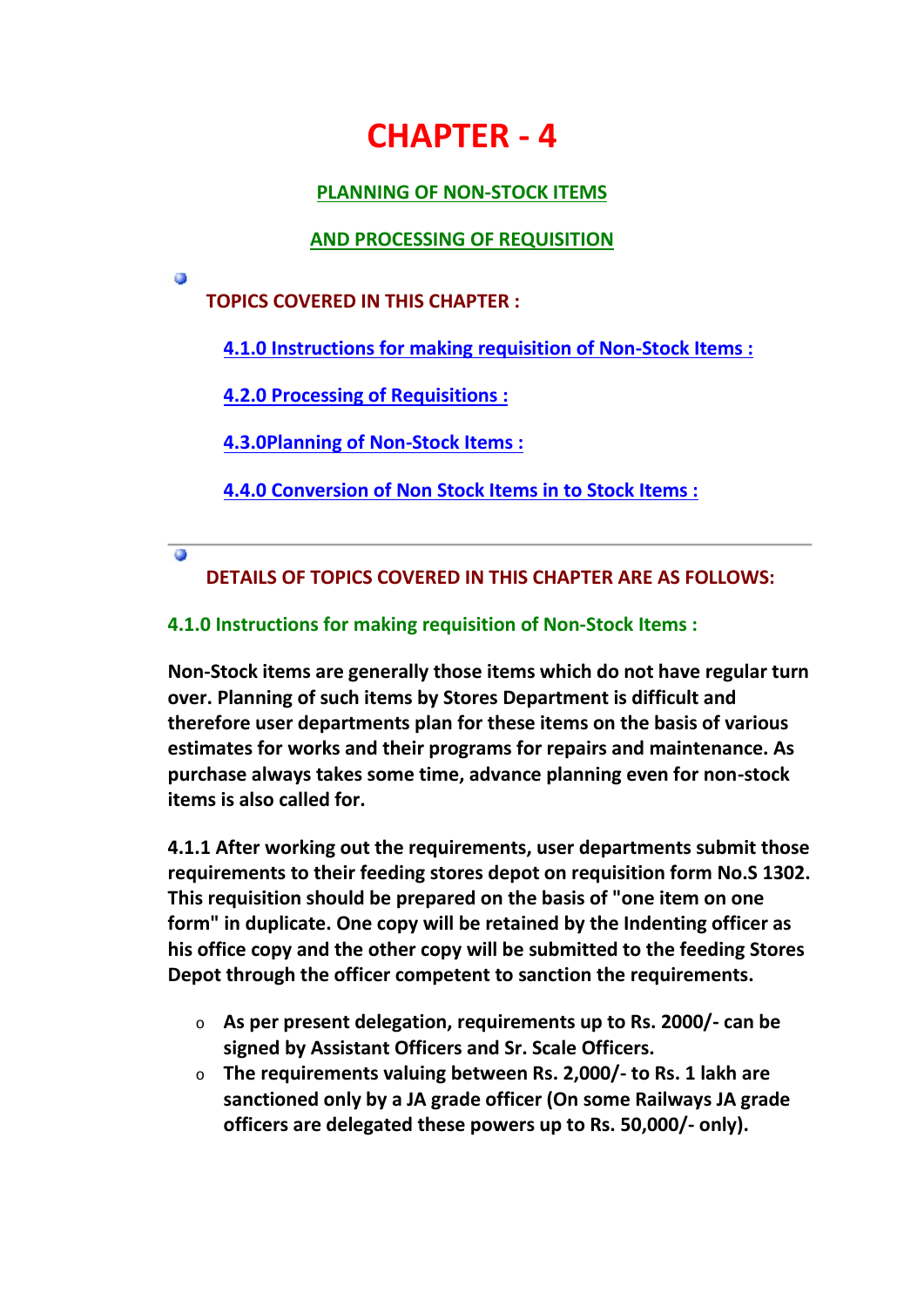- o **Depending upon extent delegation, requirements between Rs. 1 lakh to Rs.5 lakhs can be sanctioned by ADRM/SA grade officer of the Department .**
- o **All requirements above Rs. 5 lakhs may be sanctioned by either DRM or Principal Head of the Department. However, these delegations may vary from Railway to Railway.**

# **4.1.2 Important points to be kept in mind at the time of preparation and submission of requisitions for non-stock items :**

**(a) As far as possible attempts should be made to draw standard stock items from Stores Dept. If the standard stock items cannot meet the requirements, then the quantity of non-stock items to be requisitioned should be assessed realistically, keeping Canons of Financial Propriety in mind. Many times there is temptation to over-indent the quantity and ultimately excess quantity may lie in Stores without any use.**

**(b) Description of items should be clear and detailed. As the user is not going himself to purchase the material from the market, he should examine the description as a manufacturer or Inspecting officer and should visualize whether he will be able to make or inspect the material on the basis of given description as per user requirement. For this, purpose all the dimensions with necessary tolerances should be clearly specified. There should be standard specifications for all the raw materials and components used for manufacturing the product and also process of manufacturing and various types of treatments and finishes should be clearly specified. All these details are generally given in standard specifications.**

- **In our country Bureau of Indian Standards have standardized specifications for most of the products. These specifications are known as Indian Standard Specifications (ISS). If the products to these specifications can meet our requirements we shall always prefer goods to these specifications.**
- **If materials to IS specifications are unable to meet our requirement we may think of going for some higher specifications such as**
	- **British Standard (BS),**
	- **American Society of Testing Materials (ASTM) etc.**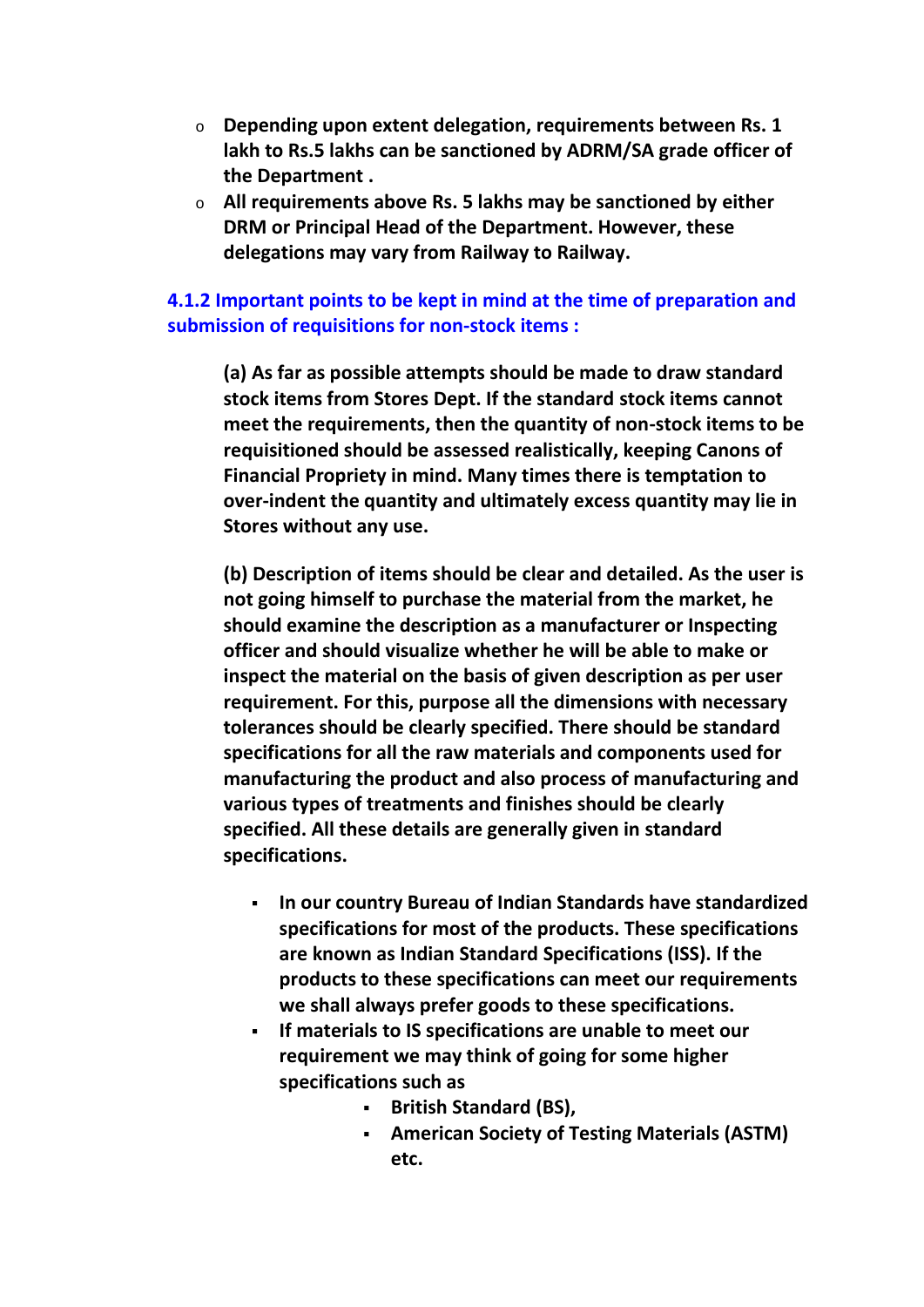- **For some of the Railway items, RDSO have made the specifications which are known as Indian Railway Standards (IRS) Specifications.**
- **If our requirements can not be specified by any of these specifications we should try to make our own specifications.**
- **For some of the aspects of the materials for which it is difficult to make specifications, samples can be sent along with the requisition to guide the purchases. Giving clear, unambiguous and detailed description in the requisitions is very important and many times purchase is delayed and complicated because description given by the indentor is not complete.**
- **In many cases user may receive the material matching to the description given by him in the requisition, but he may find the material not to his requirement and this may be due to flaw in the description or specification provided by him. Some times specification itself classify the particular material in various grades and if the grade is not specified in the description, supplier may try to supply the cheapest possible grade which may not serve the purpose of user.**
- **If the item being indented is not as per Standard Specifications (IRS or IS) and the Indenting Officer has made his own specification or drawing, then he should send sufficient copies (about 10-12) of these specifications or drawings so that the same may be sent to all the likely suppliers at the time of issue of tenders.**
- **If the P.L.No. has been allotted for the items, it should invariably be mentioned in the requisition.**

**(c) Head of allocation to which the expenditure is to be charged, should be clearly indicated.**

**(b)If the same material was received by the indentor in the past, then he should invariably indicate the last purchase particulars. For non-stock items generally, no history is maintained by Stores Dept. and therefore, if last purchase particulars are indicated by the indentor it becomes easy to link the last purchase case in purchase office which may give guidance for finding likely supplier etc. If the purchase is being made for the first time and if indentor knows some of the likely suppliers, he should give list of those suppliers.**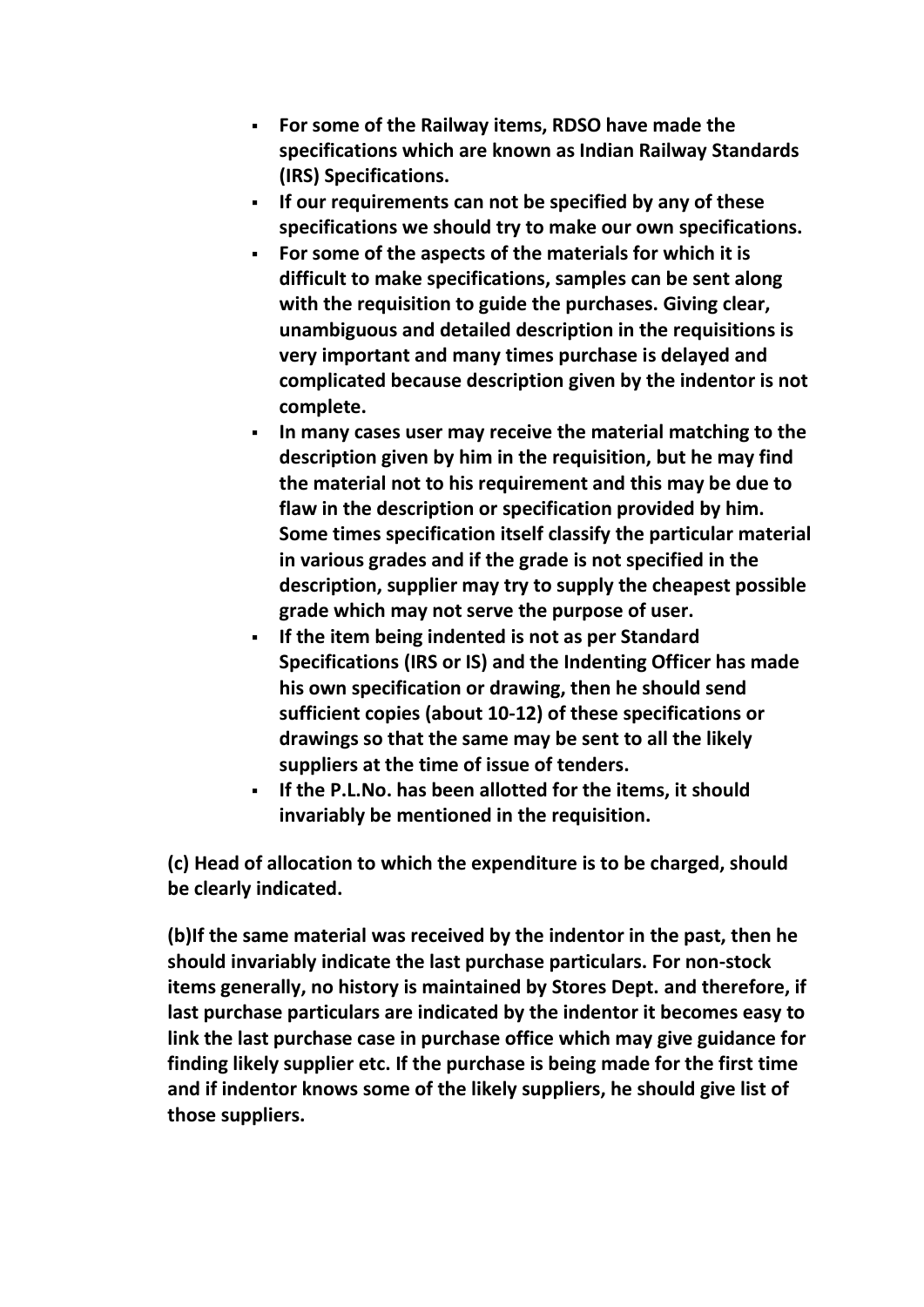**(e) As mentioned in para 4.1.1, for procurement of the non-stock requirements, administrative approval of competent authority is required. This approval is based upon the value of purchase which can be assessed only when rate is known. Therefore, assessment of rate for non stock items is the basic requirement which is to be met by the user. The rate should, however, be assessed realistically and there should not be any deliberate attempt to assess the rate on lower side to either avoid finance concurrence or administrative approval at a particular level, following points should be kept in mind :**

**i) If the rate is assessed based on the last purchase rate, then due allowance should be provided for inflation. For this inquiries can be made from the market or in absence of any data, inflation at the rate of 6 to 10% per year may be allowed, depending upon the nature of the item and a remark to this effect may be given in the requisition.**

**ii) In the rate, various taxes such as Excise duty, Sales Tax, Octroi and extras such as packing and forwarding charges and freight should also be taken into account.**

**iii) If the item is being indented for the first time, attempt should be made to inquire the rate from the market.**

**iv) In absence of any information, rate can be worked out by doing a cost analysis and details of cost analysis may be enclosed along with the requisition.**

**f) Availability of the funds should be clearly certified.**

**g) All requisitions where estimated value of purchase is going to be more than Rs. 40,000/- should be vetted by the associated finance of the indenting officer.**

**h) All requisitions where estimated value of purchase is going to be more than Rs.2000/- should be signed by a JA grade officer.**

**i) The date by which the material is required should be clearly indicated. This date should normally be 6/8 months after date of submission of indent to Stores department, If, the item is required urgently, then full justification should be provided and concerned purchase officer should be addressed demi-officially to arrange the material on out of turn priority.**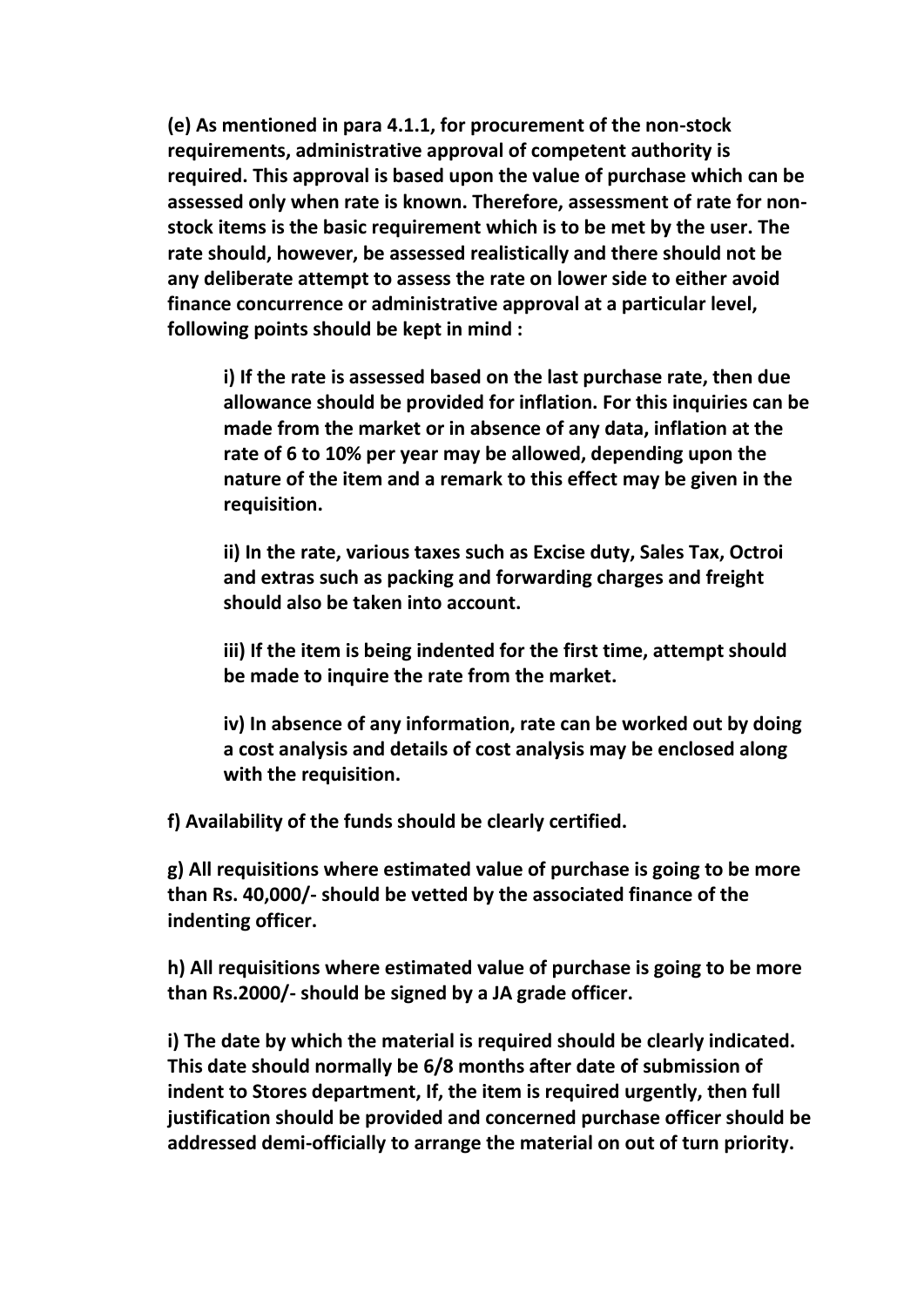**j) Demand for the items which are required to be purchased from a single source only should be accompanied with a certificate known as Proprietary Article Certificate (PAC) or with an adequate justification for purchase on single tender basis. PAC is to be signed by the officers of user departments as under.**

| <b>Value of Demand</b> | Level of officer                   |  |
|------------------------|------------------------------------|--|
| Up to Rs.5000/-        | <b>By Indenting officer</b>        |  |
| Up to Rs.25000/-       | <b>JAG/Selection grade officer</b> |  |
| Up to Rs.1 lakh        | <b>SAG Officer</b>                 |  |
| <b>Above Rs.1 lakh</b> | <b>PHOD</b>                        |  |

**(***Ref. Board Letter No.88/RS(G)/779/28 dt:25.03.1992)*

**BACK TO TOPICS**

## **4.2.0 Processing of Requisitions :**

**Normally all requisitions for Non-Stock items are submitted to the feeding Stores Depot who will scrutinize the requisition to find if they could offer some alternative stock item. If not, Depot Officer will forward the requisition to COS office where purchase action will be initiated.**

**BACK TO TOPICS**

### **4.3.0 Planning of Non-Stock Items :**

**The ad-hoc indenting of non-stock items is not an efficient way of procurement and therefore on some of the Railways, Non-stock items are also arranged on a planned manner. In that case, heads of the departments are collecting requisitions for all non-stock items on fixed, nominated dates and after clubbing the requirements, combined requisitions are submitted to COS office as per a pre- decided time-table. By this method user departments are in a better position to monitor the purchase progress and work load of purchase office is also reduced by clubbing the requirement.**

**BACK TO TOPICS**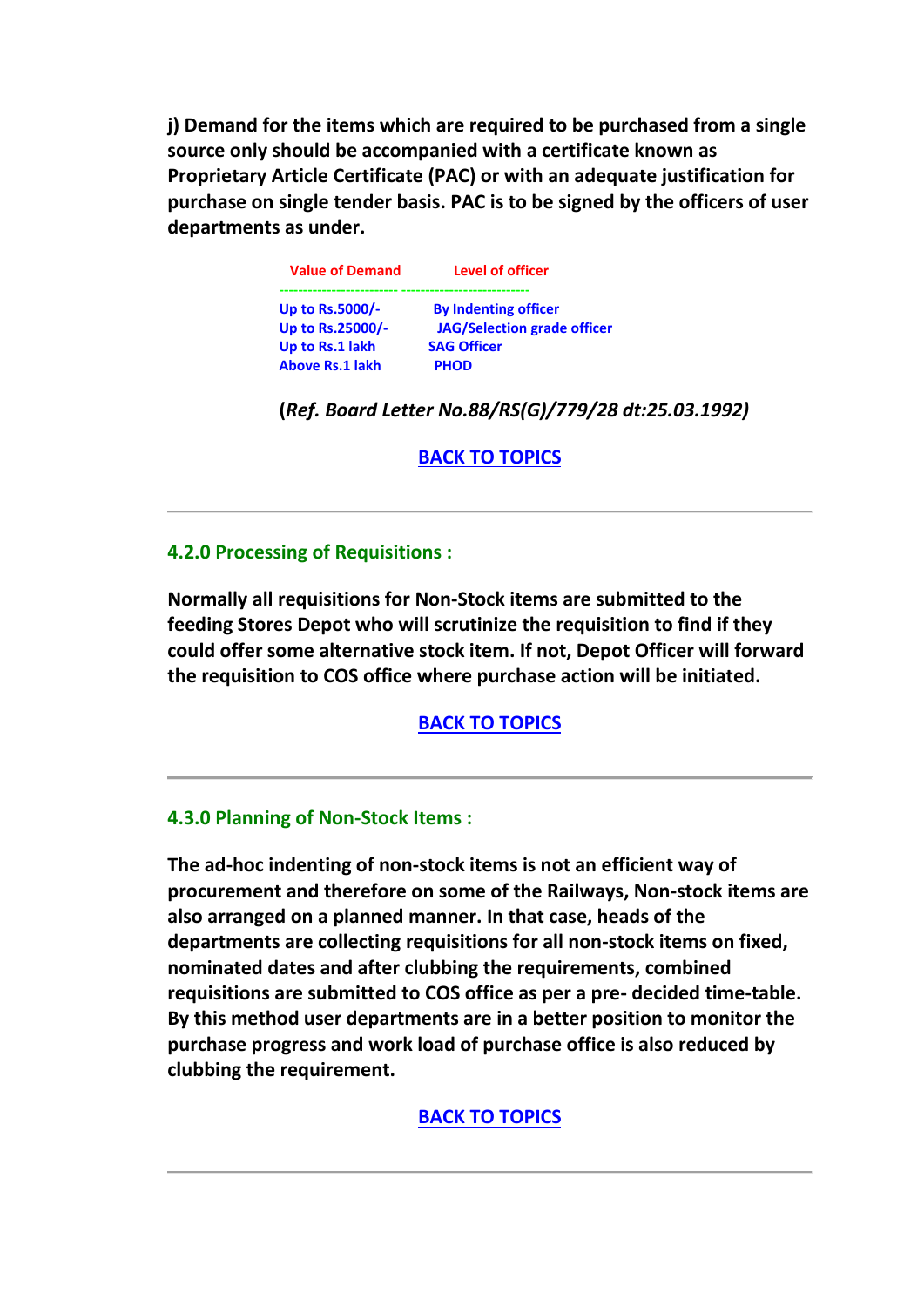# **4.4.0 Conversion of Non Stock Items in to Stock Items :**

**If it is found that a non-stock item is regularly required, then attempt should be made by the Consuming department to get the item stocked in nearby Stores Depot.**

- o **If,**
	- **An item can be issued more than 2 times in a year and**
	- **Annual consumption of the item is likely to be more than Rs. 2000/-**
- o **User department should submit stocking application on the prescribed proforma through the Stores Depot where it is desired to stock the item.**
- o **Approval for stocking the item will be granted by COS.**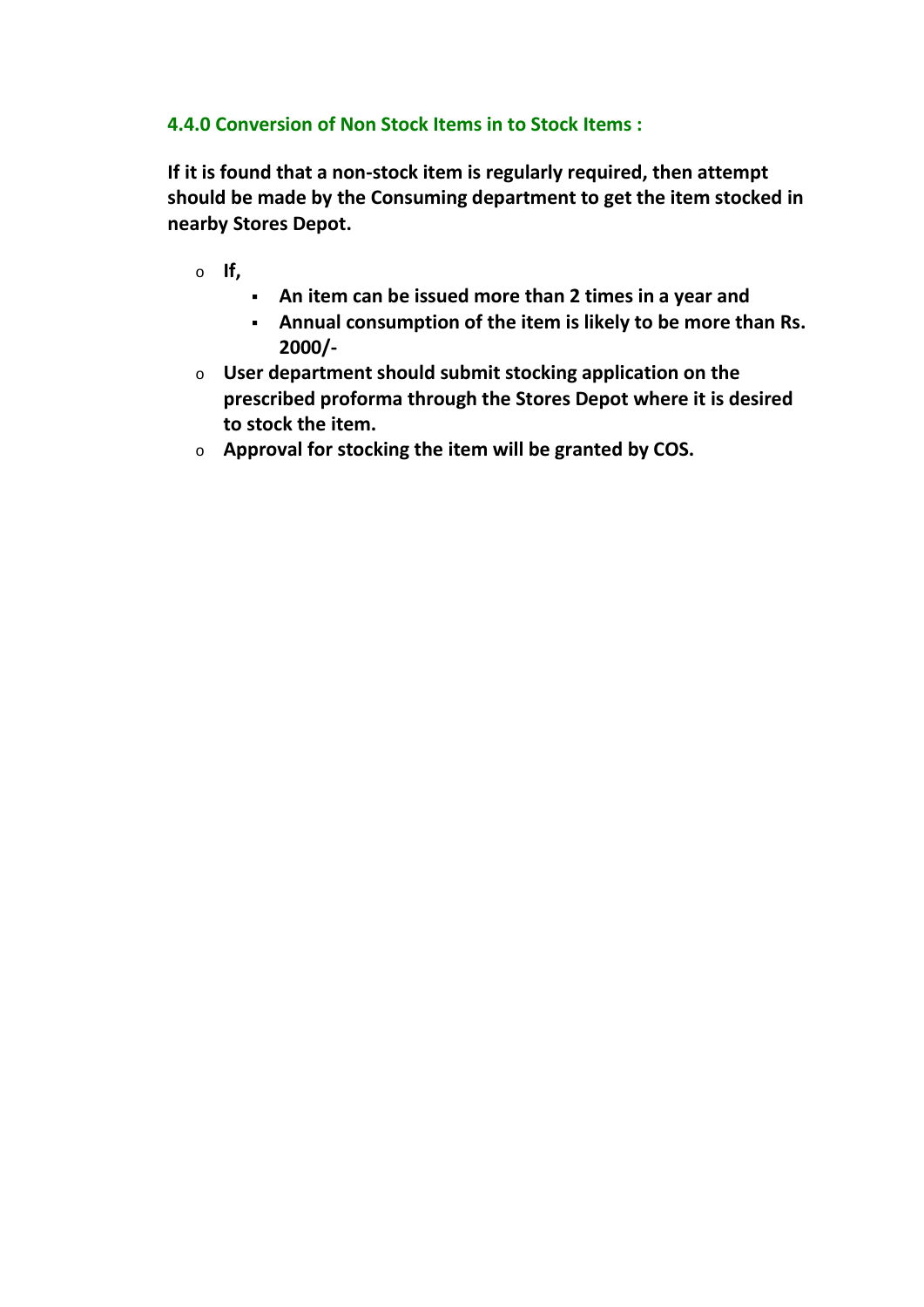# **CHAPTER - 5**

## **PLANNING OF STOCK ITEMS & SYSTEMS OF RECOUPMENT**

**TOPICS COVERED IN THIS CHAPTER :**

**5.1.0 Stocking Decisions :**

**5.2.0 Forecasting Of Consumption :**

**5.3.0 Recoupment Of Emergency Stores :**

**5.4.0 Recoupment Of Ordinary Stores :**

#### **CO**

Ø

**DETAILS OF TOPICS COVERED IN THIS CHAPTER ARE AS FOLLOWS :**

## **5.1.0 Stocking Decisions :**

**The Stores Department has to first decide what items they would stock for meeting the demands of the various consumers. For items required for maintenance activities, the demands can be generated well in advance as the forecasting is done based on previous consumption pattern. The Stores Department can either stock those items or purchase as and when required to meet the specific demands. This can be decided upon considering the total cost of purchasing plus inventory carrying costs. Generally, it can be said that if the item is required frequently it is cheaper to stock and meet the demands from stock. But if an item is demanded say once or twice a year, it may be better to buy as and when required. For example, if a particular color of paint is used for maintenance of one or two rakes (like Pink City Express) and the demand is only twice a year, it may be better to buy the paint at the time of POH instead of stocking it all the time.**

o **There are certain items of spare parts which are not regularly required and it is difficult to know when the item will be demanded. If the item is not available, when required the repercussions may be serious. In other words the stock-out costs may be high. Such items have necessarily to be stocked as emergency items in the stores depot.**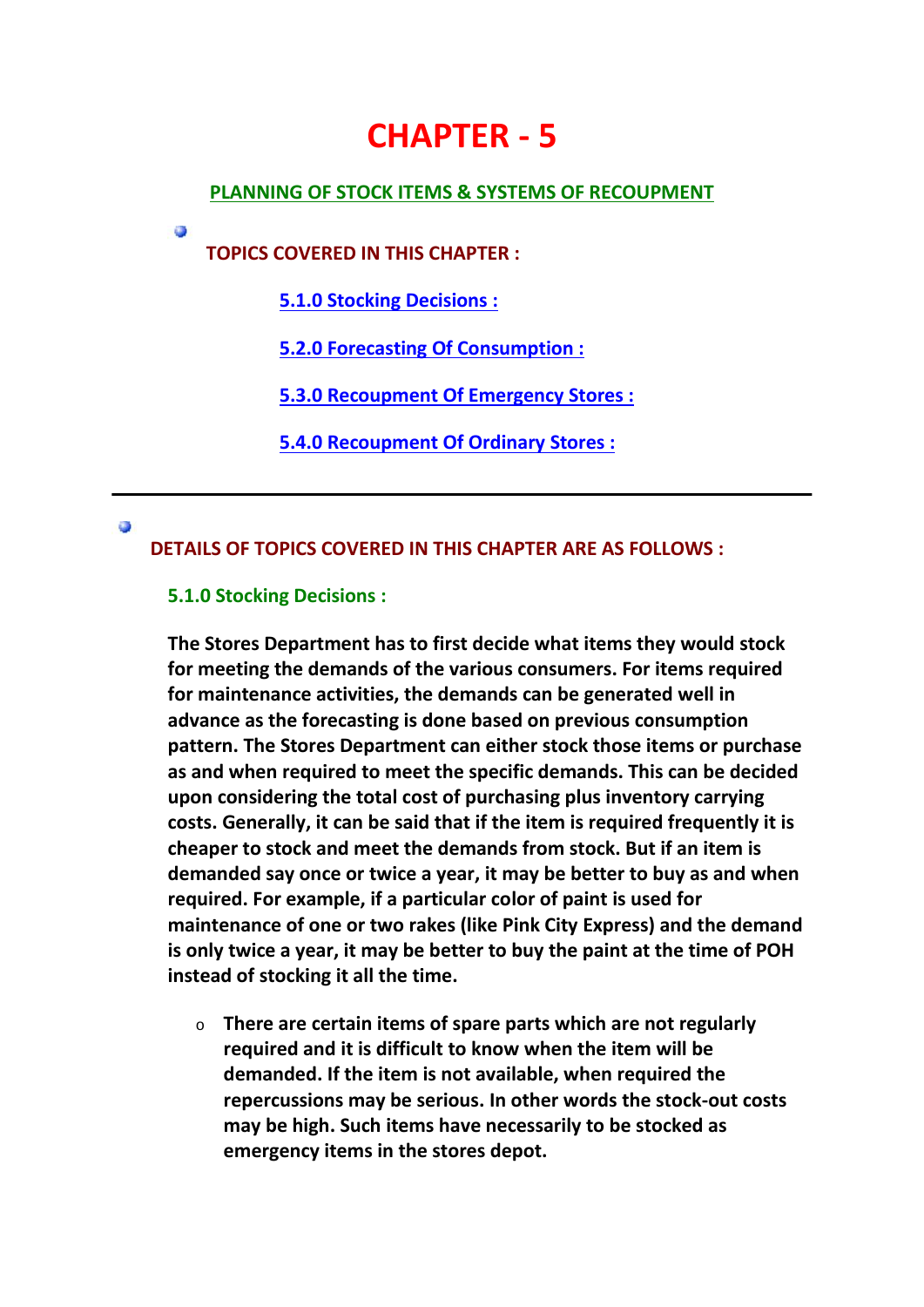o **Once a decision has been taken to stock an item, then our objective is to make the item, available to the user whenever he requires it. As in many situations, it is not known when the item will be required, we ensure that stocks of the items are always available so that the item can be issued whenever demanded by the user.**

**5.1.1 Various Recoupment systems have been designed to achieve the objectives mentioned above. All these systems are discussed from para 5.3.0 to 5.4.3.**

# **BACK TO TOPICS**

## **5.2.0 Forecasting Of Consumption :**

**5.2.1 In any system of recoupment, we are planning the action in advance. This advance planning is based on a consumption forecast and therefore accurate forecasting of future consumption is most essential for the success of any recoupment system.**

- o **In the railways, the demands are mainly for :**
	- **(i) Maintenance activities**
	- **(ii) Production activities in a railway workshops**

## **(iii) For projects or works**

o **The maintenance activity is generally a continuing activity and the demands of materials for the purpose of maintenance can be estimated knowing the previous consumption, trend of consumption and various other information given by user departments about increase or decrease of maintenance activity. Various statistical forecasting methods are available for assessing future demands. In the railways, however, we are using at present only average of past 3 years' consumption modifying it as per the trend of consumption. More sophisticated techniques are likely to be used in future making use of the computer for this purpose.**

**5.2.2 As regards requirements for production activities once production schedule is finalized, the requirements of materials get automatically fixed and a Material schedule is prepared depending upon the final**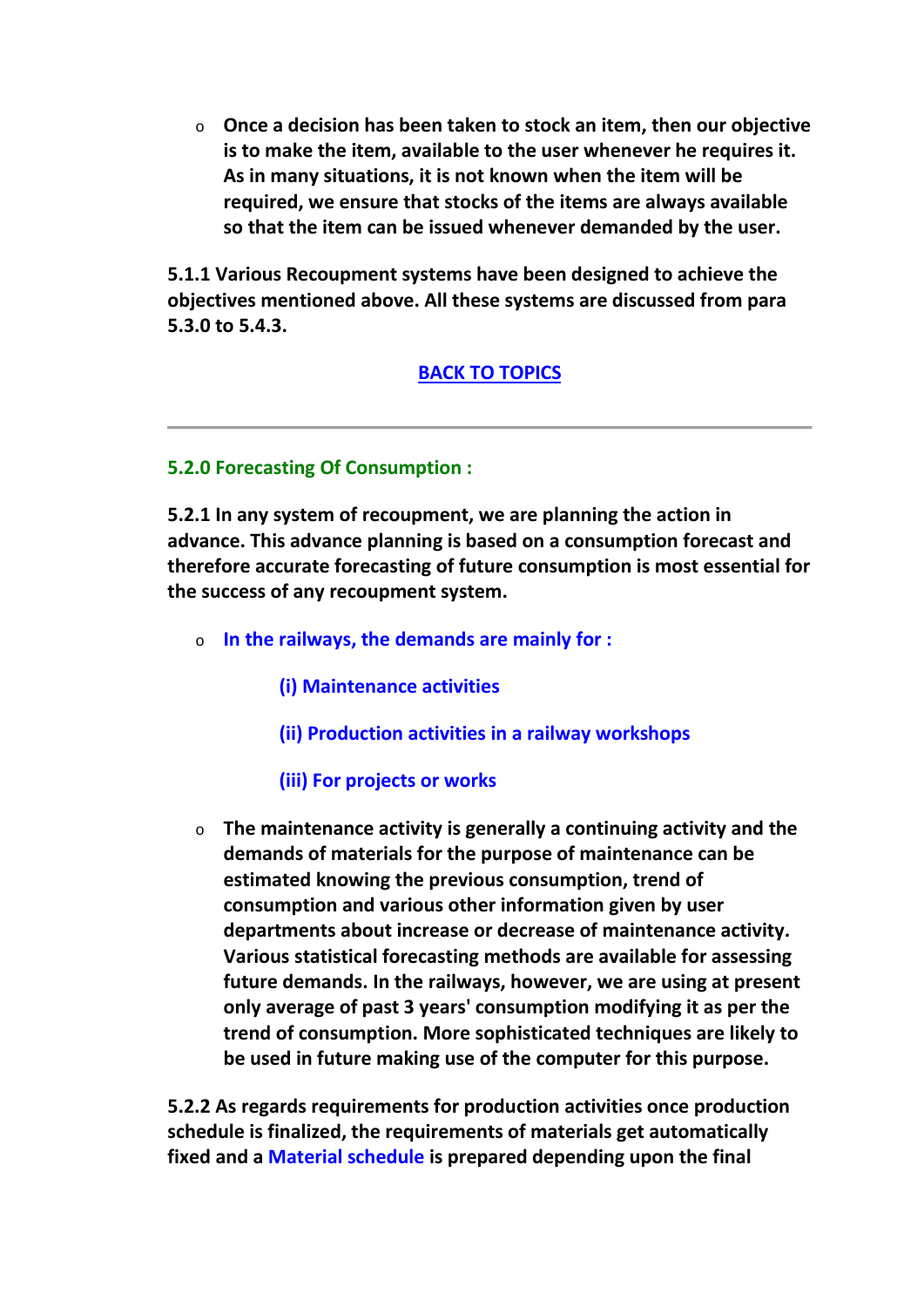**production schedule showing the demands of all items including components and raw materials required to be procured.**

- o **In this material schedule, the time by which the material is required can also be shown depending upon the production schedule. If the material schedule can be prepared one lead time in advance, it may be possible for the Stores department to purchase and supply material of the specific quantities required for this production schedule.**
- o **If, however, it is not prepared sufficiently in advance, the requirement have paraphrased to be assessed on the basis of previous consumption and kept in stock. It may be added here that forecasting in a production situation is involved only for knowing the requirement of the finished products and the requirement of the individual components and raw materials can then be worked out exactly.**
- o **Requirements of materials for projects and works are also worked out on the similar lines as that of production schedule. Once an estimate of a project is approved and a network is prepared, the exact requirements of the various materials and the time when they are required gets automatically worked out.**
- o **The railways have a system of preparing material schedule for project requirements, but they are not indicating, at present, the time by which materials are required. The net work helps in fixing this time and this time factor should be incorporated while preparing material schedule.**
- o **If this material schedule can be prepared sufficiently in advance, the Stores department can supply the items by purchasing for specific demands. The Railways, however, have a system of working out the requirements of items having long lead times, sufficiently in advance, so that the work does not suffer.**

**5.2.3 Concept Of Dues :For purchase of material, we have to pass through a number of formalities and therefore, some of the materials are expected either against previous recoupment advises or against purchase orders placed on firms but materials not yet supplied. All these outstanding quantities are known as dues.**

## **5.2.4 Covered & Uncovered Dues :***Dues may be of two types:*

**(a) Covered Dues : Dues are known as Covered Dues, when our previous recoupment sheets/Estimate sheets have been covered by purchase**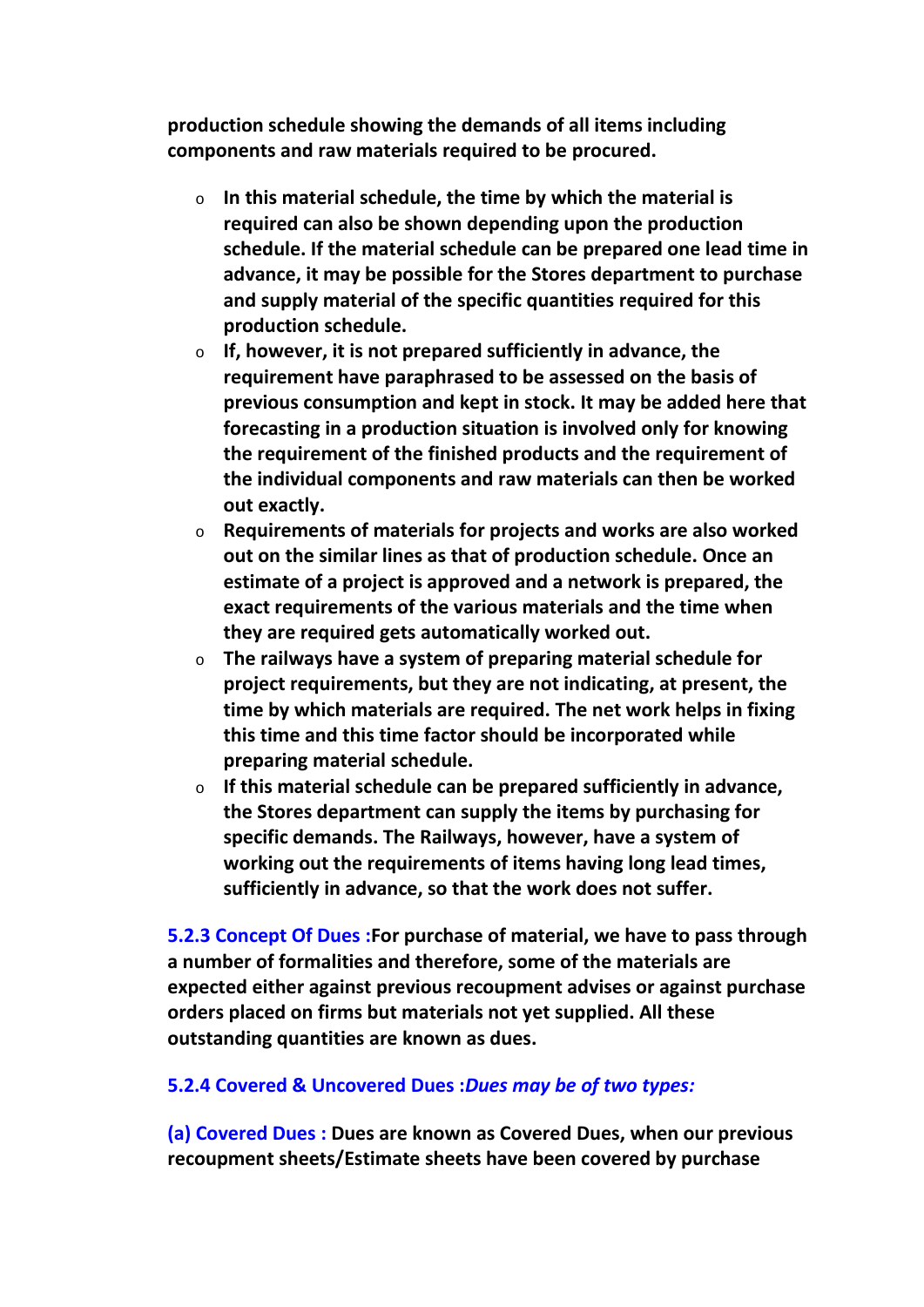**orders but the materials have not yet been supplied by the firm. Hence, Covered Dues are the outstanding quantities against all live purchase orders.**

**(b) Uncovered Dues : If a previous recoupment sheet has not been covered by Purchase Order or is only partly covered, quantities outstanding for coverage against previous Recoupment sheets are known as Uncovered Dues.**

**5.2.5 Forecasting Anticipated Annual Consumption & Monthly Usage Factor (Muf) :As already explained above, we forecast future consumption on the basis of :**

**(a) Past 3 years' consumption after giving due considerations for Stock out periods,**

**(b) Trend of past consumption and**

**(c) Information available about increase/decrease of the activities, condemnation of a particular type of rolling stock, phasing out of old rolling stock and machinery & plant, and acquisition of new stock etc.**

**As regards (a), we may take simple average of true issues which took place during past 3 years or we may take weighted average by giving more weightage to most recent consumption.** *Some of the Railways give weightage of*

- **3 to the consumption of last year (YR-1),**
- **2 to the year before last year (YR-2) and**
- **1 to the consumption during further previous year (Yr- 3).**
- o **While working out weighted average consumption, we may also take into account current consumption by giving it a weightage of 3. Thus weighted average can be worked out as under:**



**72+no. of months from April to current month X 3**

o **By this method, we get forecast of monthly consumption. This can be suitably modified in view of factors mentioned at (b) & (c) above**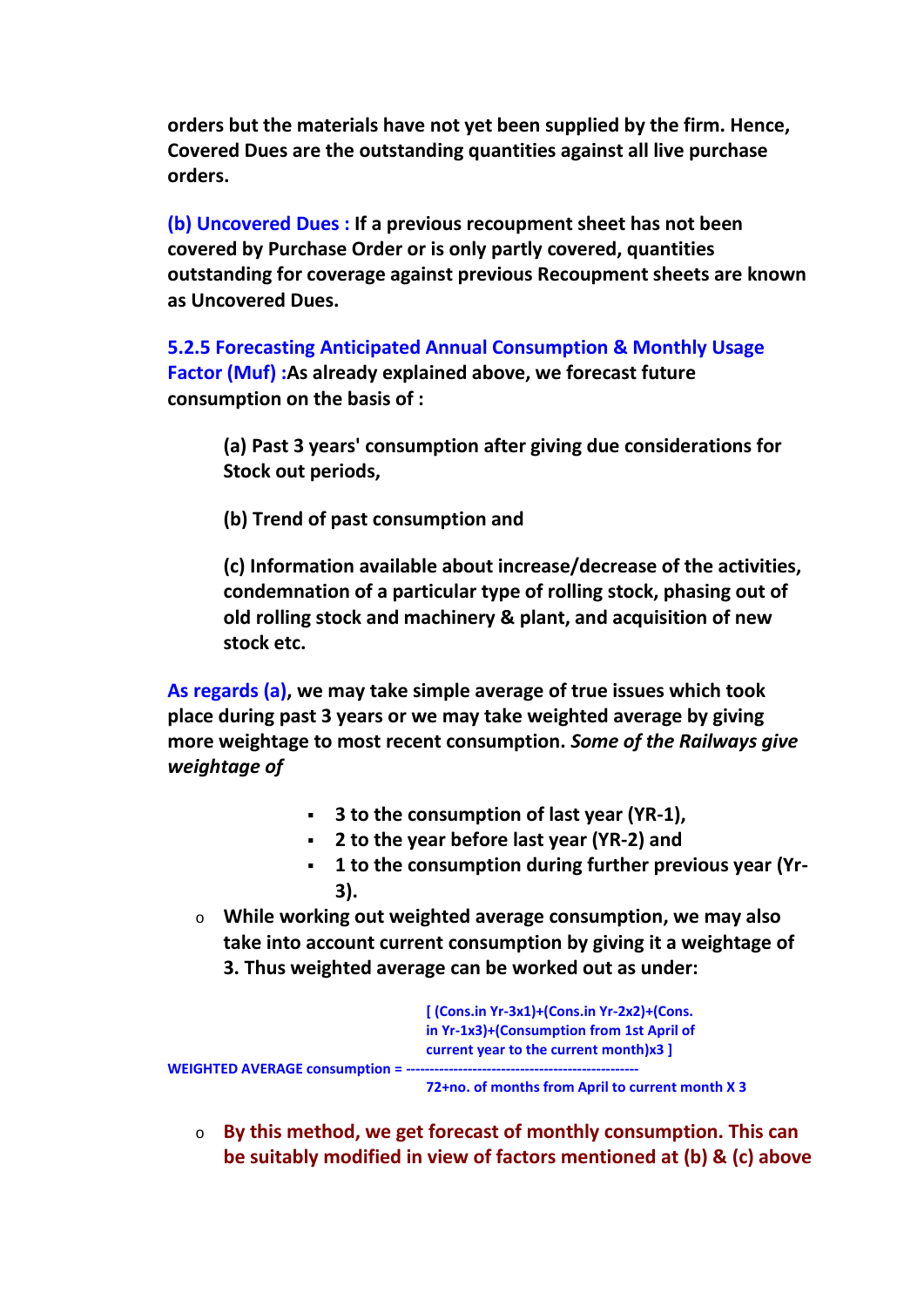# **to get a reasonably accurate figure known as Monthly Usage Factor (MUF)**

**5.2.6 Lead Time : Lead Time is the time elapsed from the date of realization of need of recoupment (i.e. date of recoupment) to the physical receipt of material at the stocking place. Knowledge of Lead Time is very important for effective design of any Recoupment system. Lead Time often is not constant and therefore variations in Lead Time also play very important role.**

**5.2.7 Safety Stock Or Buffer Stock : In any recoupment system, we work out the quantities to be recouped on some forecasts of annual consumption and lead time. However, the actual figures may deviate from the forecast figure and this will lead to a situation of either stock out or overstock at some point of time. To avoid stock outs, we often provide safety stocks which are also known as buffer stock.**

# **BACK TO TOPICS**

## **5.3.0 Recoupment Of Emergency Stores :**

**5.3.1 Emergency Stores by their nature, are slow moving items and therefore are issued occasionally. Their future demand pattern is totally uncertain. However, at the time of sanctioning an item for stocking as emergency store, a stocking limit known as base stock is also sanctioned. This base stock is based on some data of past consumption and a guess for future consumption.**

**5.3.2 The method of recoupment for these stores is known as base stock method. As per this system, as and when an item is issued, an equivalent quantity is immediately recouped. Therefore, theoretically, no . of recoupments may be equal to no. of issues.**

**5.3.3** *As per base stock method, total physical stock and dues added together should be equal to 'base stock' at all times.*

# **BACK TO TOPICS**

**5.4.0 Recoupment Of Ordinary Stores :**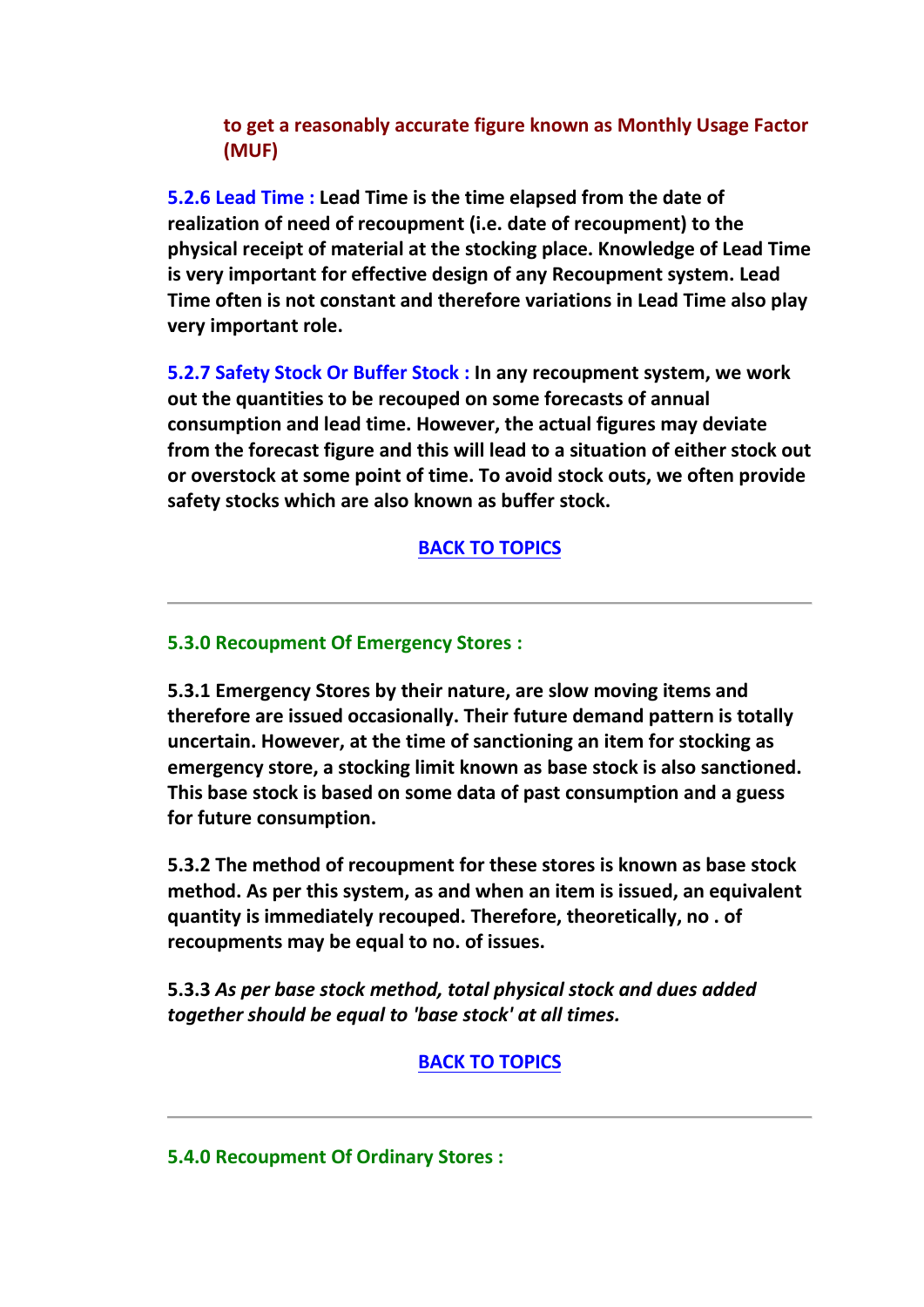**Ordinary stores are the items which have regular turn over caused by constant demand. Therefore, we should recoup them in such a manner that fresh supplies are received before existing stocks are fully consumed.**

- o **For these items, we have two basic systems of recoupments described in paragraph 5.4.1 & 5.4.2 below.**
- o **Third system described in paragraph 5.4.3 is combination of these two systems.**

**5.4.1 Continuous Review System (or Reorder Level System or Q System or Maxima-Minima System) :In this system, we predecide reorder level (or recoupment point) and when, as a result of issues of the item, Stock + dues come down to this level, immediately a recoupment sheet for a quantity equal to pre-decided order quantity is placed on the purchase office for placing the order on the suppliers. In Railways, this system is known as Maximum-Minimum System. The meaning of maximum minimum is explained below:**

**(a) Maximum : This is the quantity which is most economical to order at a time. If we order large quantities at a time, large amount of money will be blocked and inventory carrying cost will be higher. As against this, if we order too small a quantity at a time, we will have to order more frequently and ordering costs will go up. 'Maximum', therefore, aims at a quantity which tends to minimize the total costs. For high value item, this quantity has been fixed as 3/6 months' requirements while for low value item, it has been fixed as 12 months' requirements. This optimum quantity can also be theoretically worked out if we know our cost of ordering and cost of carrying inventory. In that case this is known by the name Economic Order Quantity (EOQ).**

**(b) Minimum : Minimum is the quantity (Physical Stock + dues) which should be sufficient for the consumption during the lead time, i.e. time taken for procurement of the item. As Lead time is rarely constant and future demand may also vary, we decide the minimum quantity after taking into account reasonable safety factor so that material do not become out of stock before receipt of fresh supplies.**

o **In this system, stock and dues have to be reviewed perpetually to see whether they have reached re-order level. It may happen sometimes that this review may not take place due to human factors and we may not place the recoupment sheet although stock and dues would have come down to Minima. In this case, when we prepare the recoupment sheet,**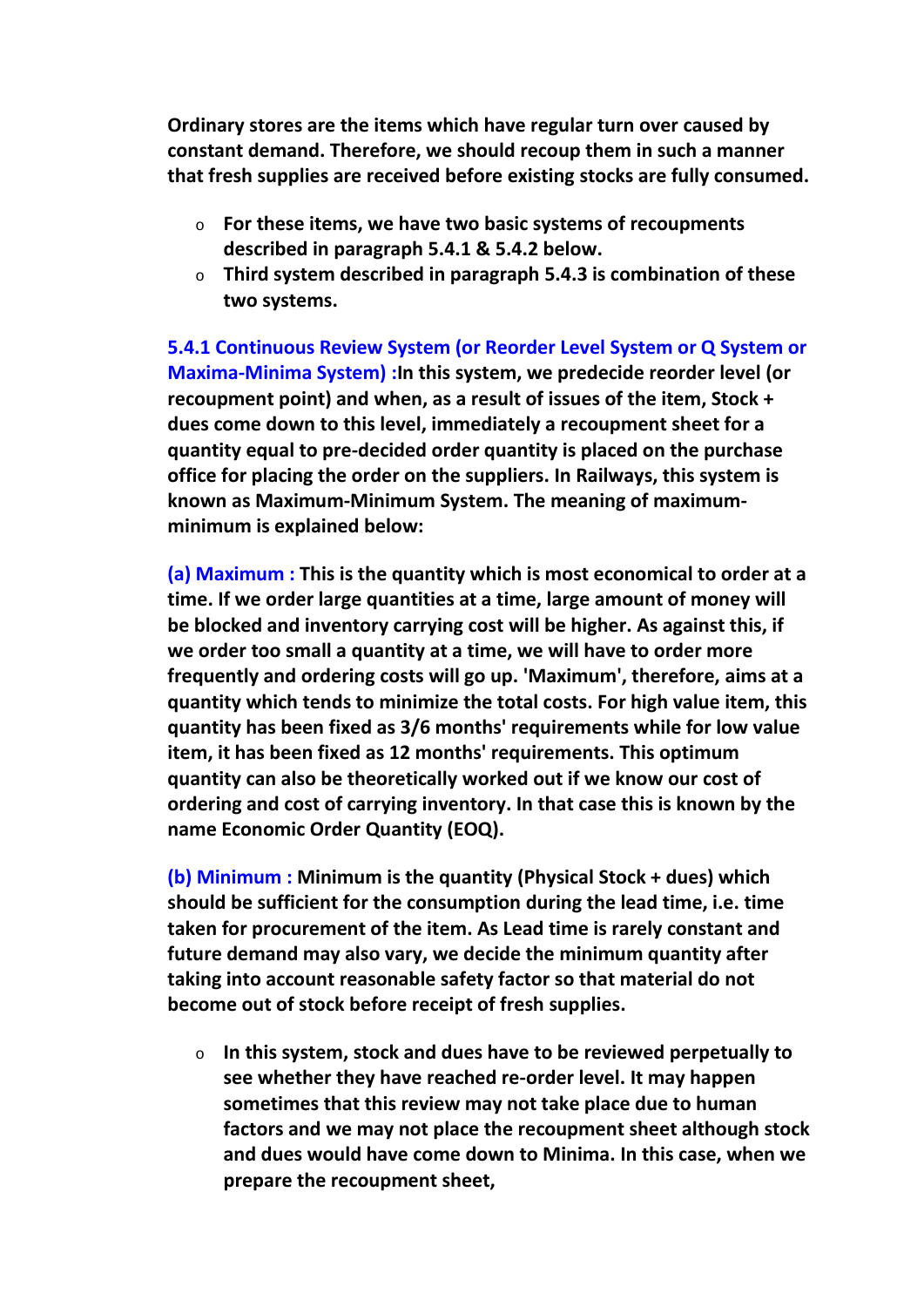o **Q***uantity for recoupment (Q) is worked out by the following formula.*

**Q = Maximum + Minimum + Pending Demand - (Stock + Dues)**

o **Here pending demand are the requisitions received from user departments which have not been complied due to low stock or Nil stock.**

# **5.4.1.1 Disadvantages of this system are that :**

**(i) There are chances of missing the reorder point as explained above and in that case if the recoupments are abnormally delayed, we may have to face frequent stock outs, and,**

**(ii) If an item is stocked at more than one place (Depot), reorder level may not reach simultaneously and this will lead to multiplicity of purchases which will increase workload on purchase office and also we may not get advantage of bulking.**

o **In Railways, earlier, we were using this system for majority of the items but now only few railways are using this system for some items. However, all the shop manufactured items are still recouped on this method only. Recoupment sheets generated under this system are known as SR (Stock Replacement) or SRM (Stock Recoupment Memo).**

**5.4.2 Periodic Review System (or P System or Annual Estimate System) :In this system of recoupment, recoupment is done periodically on fixed review dates. In Railways, this system is known as Annual Estimate System.**

- o **In this system, the date on which the recoupment sheet for the item is to be prepared is fixed as per pre-decided time table to be followed for recoupment of the items as against the maximum minimum system where items are recouped as and when they touch the minimum level.**
- o **The period for which items are recouped is fixed and is called "Contract Period". This contract period is generally 12 months.**
- o **The interval between the dates fixed for preparing the recoupment and the beginning of the contract period is known as the Interim period.**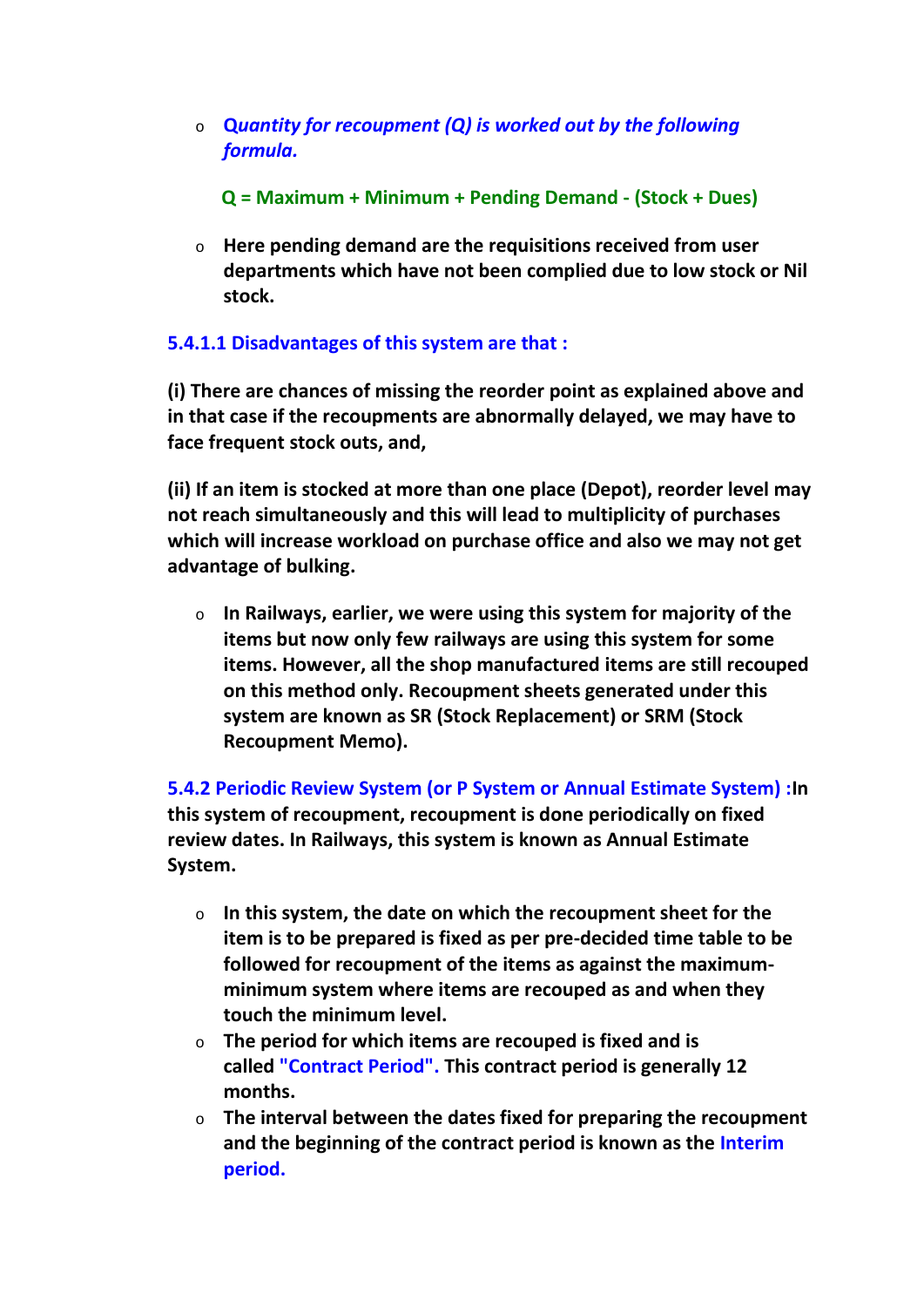- o **This period is equivalent to lead time for that particular item. For the purpose of convenience, different contract periods are fixed for different groups of items so that some groups are recouped in January, some in February and so on.**
- o **This system is advantageous as**
	- **It is possible to combine the demands of different depots and make the purchase for all depots together.**
	- **It is also possible to combine demands of similar items into one purchase.**
	- **This reduces not only the ordering cost but gives a better bargaining power due to bulking of quantities.**
	- **Inventory carrying cost can be kept low if order is placed with required no. of phased deliveries.**

**5.4.2.1 Fixation of Net Interim Period requirement and contract period requirements : In this system, we separately work out Net Interim Period requirement and contract period requirements as per following procedure :-**

**(a) First of all we work out total Gross Requirement for the Interim period ( GRIP ) by adding adequate safety factor known as Buffer. Normally, we provide Buffer Stock equivalent to 2-3 months' consumption. Thus**

*GRIP = Interim period (in months) x Anticipated monthly consumption (MUF)+ Buffer stock + Pending Demand (if any).*

**(b) Then we work out Net Requirement for Interim Period ( NRIP ) by subtracting total stock and dues available on date of review. Ideally, if our earlier estimate sheet was prepared correctly and there were no fluctuations in demand, the net I.P. requirement should be Nil. However, in a practical situation, we may either require some quantity or some quantity may be excess to Gross requirement for IP (GRIP) . Thus**

**NRIP = GRIP - (Stock + dues)**

**(c) Then we work out Net Contract Period Requirement as under :**

**Net Contract period requirement (NRCP) = Contract Period in months x MUF - NRIP**

o **Estimate sheet prepared on this system are also known by name 'Balance Return' or 'Provision Statement' on some of the Railways.**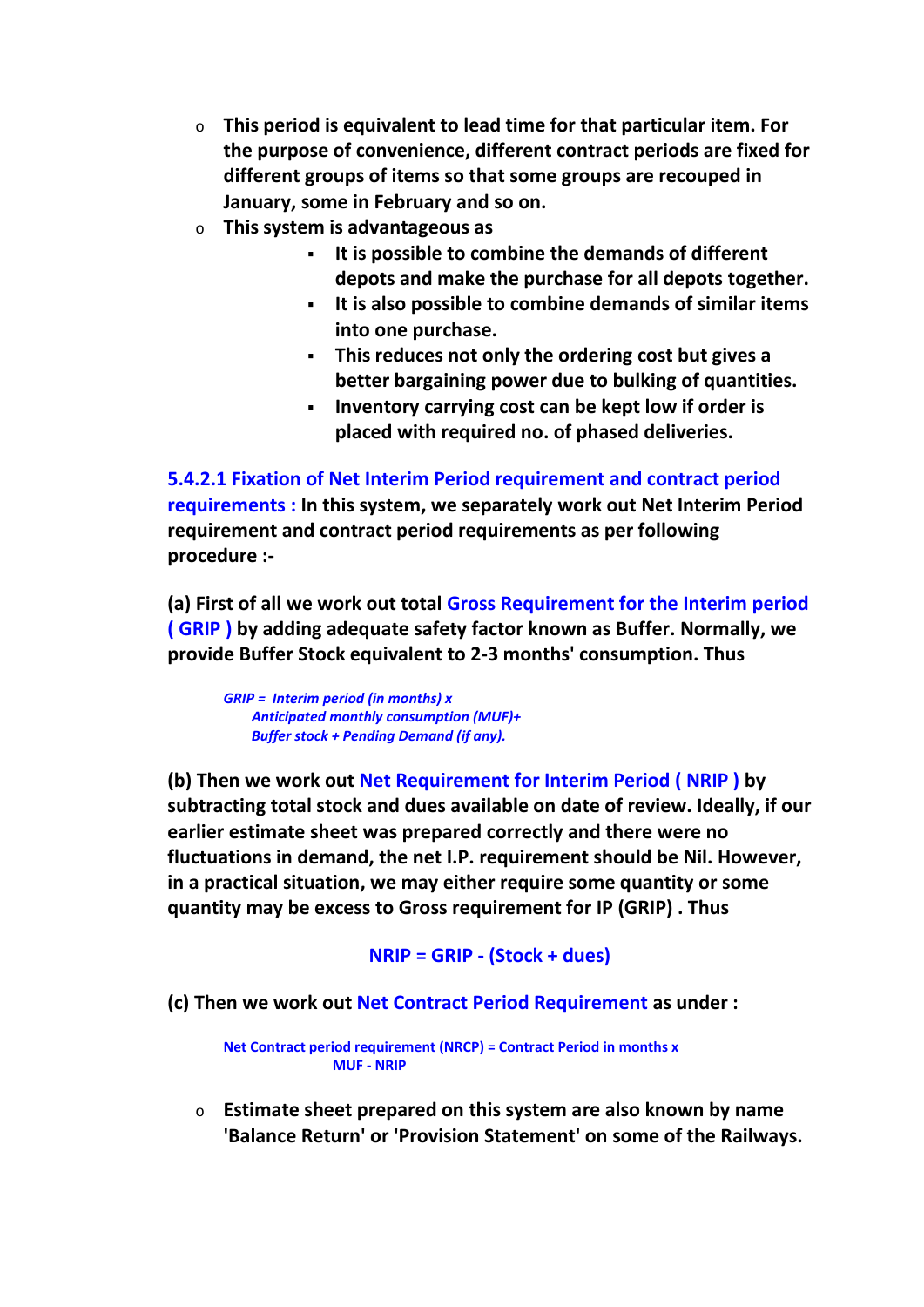- o **All estimate sheets for an item received from different depots are compiled in Purchase Office. Normally, if practicable, excess requirement of IP of one depot are adjusted with shortages of the other depot and Net Combined I.P. requirement and C.P. requirements for the Railway as a whole are worked out.**
- o **If net I.P. requirement is positive and substantial (say more than 1- 2 months' requirement) separate purchase for I.P. is also to be arranged and delivery is to be arranged quick enough, so that there is no possibility of stock out.**
- o **In this system, normally, recoupment is done on the fixed dates only. But if due to either heavy issues of the item or change in the activity, it is felt that total stock and dues are not sufficient to last up to the contract period for which arrangement was made last, we may submit a supplementary estimate sheet. This estimate sheet, on many of the Railways, is known as Recoupment Sheet.**

## **5.4.2.2 In this system, we have the following advantages:-**

**(i)Because the recoupments are made as per fixed time table, the possibility of lapse on the part of the ledger section is minimized and therefore timely replacement can be better monitored;**

**(ii) In this system, it is also possible to properly distribute the workload of recoupment in the depots and purchase work in the purchase office;**

**(iii) If a time table is laid down with adequate planning, we can get advantage of buying seasonal item at lower prices.**

**(iv) The demands from more than one depots for the same items can be combined in purchase office. This is possible because demands will be received in the purchase office at the same time as per the time table laid down.**

**(v) It is also possible to combine the demands of similar items into one purchase so long as the source of supply of the items is common. This will help in reducing the ordering costs substantially.**

**(vi) Due to adequate buffer, chances of stockout may also be minimized.**

o **However, this system is not most suitable for the purpose of inventory control because we cannot take advantage of optimum**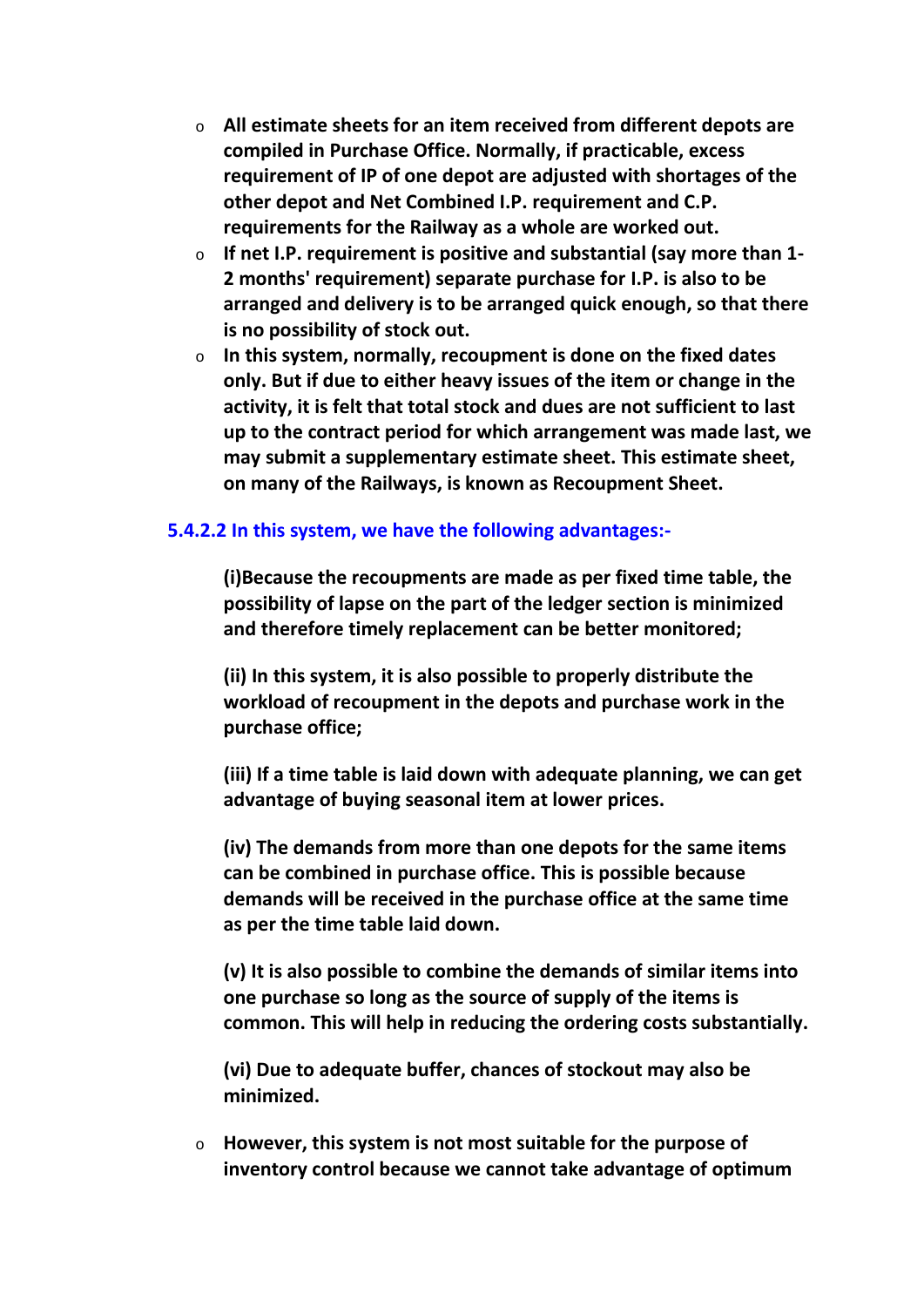**economical order quantities and therefore, is not suitable for items with high consumption value. However, this disadvantage can be overcome by taking delivery into various installments.**

**5.4.3. Some of the Railways are following a Hybrid system in which although stock recoupment sheets are prepared on fixed dates as per fixed time table, but advantage of economic order quantities are also taken.**

o **In this system, interim period, contract period or buffer stock are not fixed. Instead, minimum and maximum quantities are fixed based upon average lead time with adequate safety and economic order quantity respectively. Quantity to be recouped on the review date is worked out on the Maximum-Minimum formula explained in para 5.4.1 above. This system has all the advantages of periodic review system and may take care of inventory control problems also.**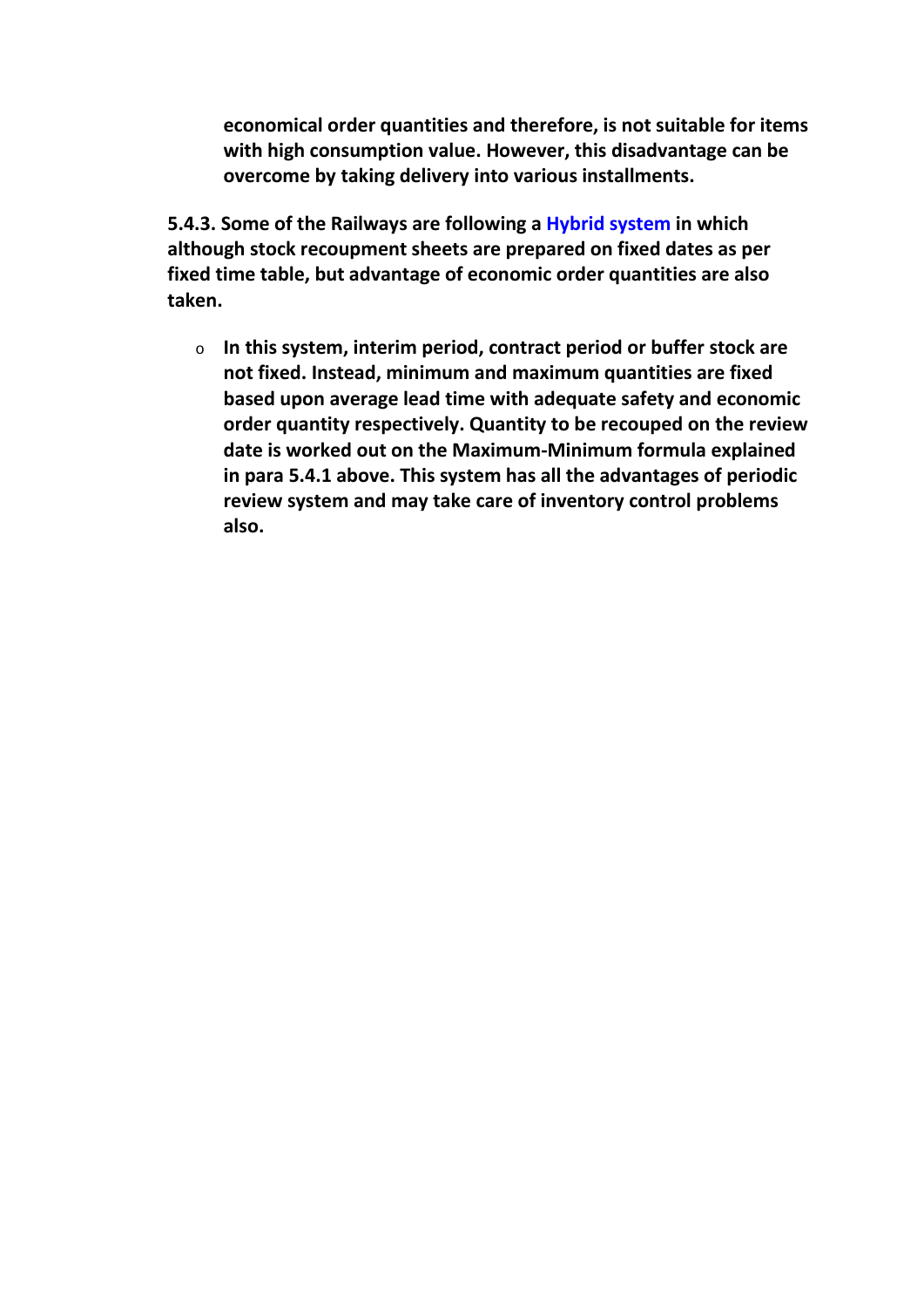# **CHAPTER - 6**

# **PURCHASE POLICY**

**TOPICS COVERED IN THIS CHAPTER :**

**6.1.0 Features of Purchase Policy :**

**6.2.0 Types Of Stores Contracts :**

**6.3.0 Purchase Agencies :**

**6.4.0 Methods Of Purchases :**

## Ø

Ø

**DETAILS OF TOPICS COVERED IN THIS CHAPTER ARE AS FOLLOWS :**

## **6.1.0 Features of Purchase Policy :**

**Purchase of materials, which was earlier regarded as routine activity has now become a professional function (which requires special skills and expertise) due to rapid changes in technologies and business environment.**

# **A professional purchaser has to purchase materials**

- o **of Right Quality (Just adequate quality)**
- o **in Right quantities (Neither too much nor too little )**
- o **at Right prices (Competitive but not unworkable)**
- o **with Right delivery (With right mode of transportation at desired place on required time)**
- o **from Right sources (Reliable sources having adequate potential, know-how, facilities and Financial capability and record of good performance).**

# *These 5 Rights are popularly known as 5 R's of purchases.*

**6.1.1 In Railways' purchases, we are spending public money and therefore, every purchaser is expected to follow Canons of financial propriety. It is also to be seen that purchase policy is so framed that it is within the framework of Constitution of India and the provisions of**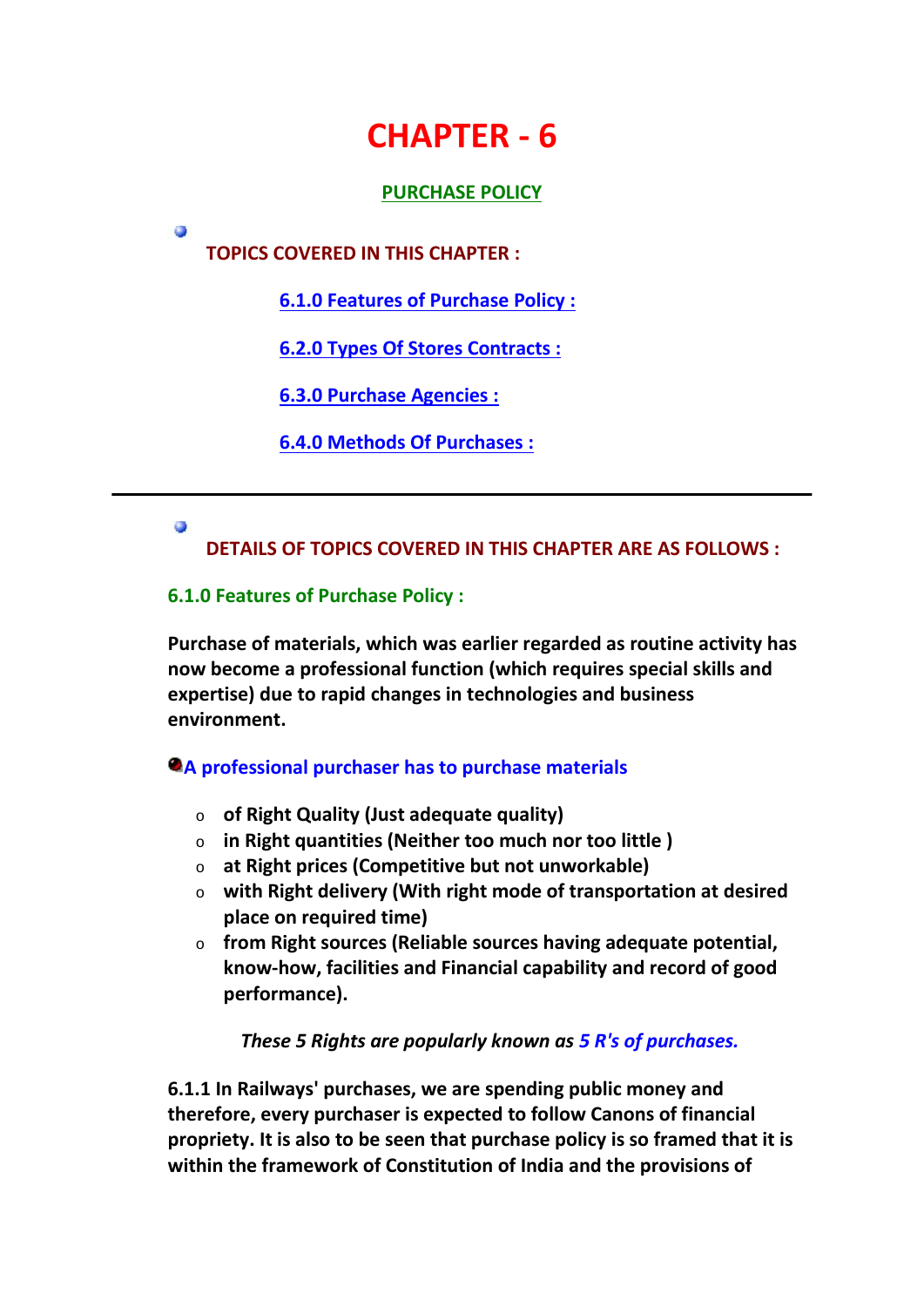**various Public acts are not infringed. Therefore, all the purchases made by us are within the framework of**

- **Contracts Act-1872,**
- **Sale of Goods Act-1930,**
- **Arbitration Act, Limitation Acts etc.**

**6.1.2 In addition to the above broad guidelines, our purchase policy has to be in line with the overall purchase policy of Government of India.**

**Some of the salient features of our purchase policy are briefed below:**

**(a) Indigenous development : In our purchases, we always give first preference to goods manufactured in India out of Indian raw materials, provided quality of the materials and delivery terms are suitable. Thus, order of preference will be as under--**

- **- Articles produced in India out of indigenous raw material.**
- **- Articles produced in India out of imported raw material.**
- **- Articles imported but held in stock in India**
- **- Imports**

# **(b) Development of Small Scale Industries / Khadi & Village Industries Corporation (KVIC) / Women's Development Corporation etc.:**

- o **Our purchase policy is so regulated that fruits of industrialization reach the grass-root level. Therefore, lot of emphasis is given to development of above industries. To meet this purpose the items of stores other than textiles items reserved for purchase from Handloom Sector have been categorized under 2 broad heads,**
	- **Those reserved for exclusive purchase from Small Scales Sector Units / women's development corporations; Unreserved.**
	-
- o **All items of hand spun and hand woven khadi are reserved for exclusive purchase from KVIC. All items of handloom textiles are reserved for exclusive purchase from KVIC and to the extent KVIC can not supply these would be purchased through ACASH (Association of Corporations and Apex Societies of Handloom).**
- o **In respect of unreserved item price preference to the extent of 15% over the lowest acceptable offer from the large scale industry may**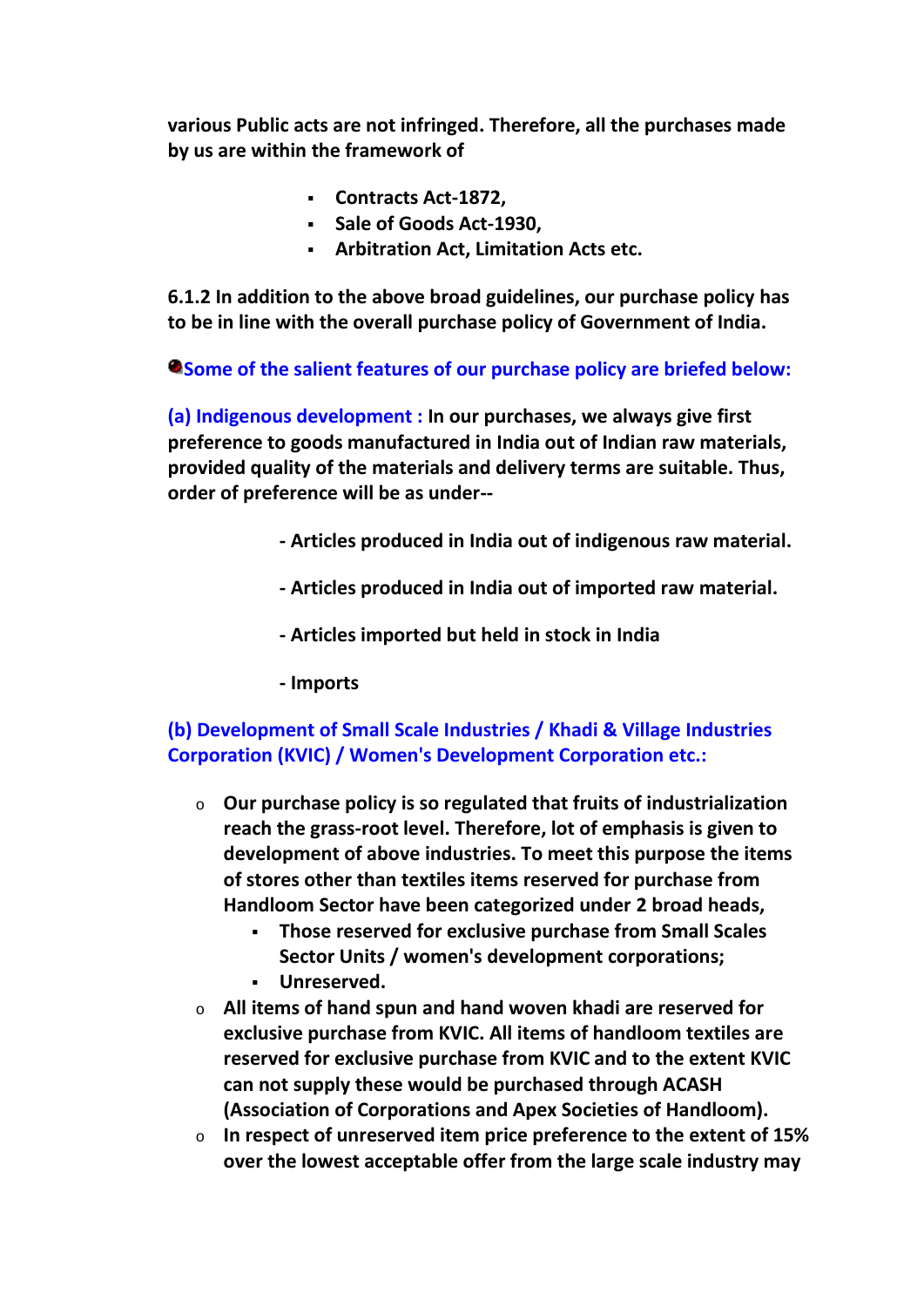**be given to KVIC / Women Development Corporation / Small Scale Units.**

- o **In railways for price preference up to 15% only those SSI Units are considered who are registered with NSIC (National Small Industries Corporation).**
	- *Ref. Railway Board's letter No.89/RS(G)/363/5 dt:18.04.90 and dt.16.11.89.*

**(C) Encouragement to Public Sector : Purchase preference is given to public enterprises. If the quoted price of the public sector enterprise is within 10% of the lowest valid price bid, other things being equal purchase preference may be granted to the public enterprise concerned at the lowest valid price bid**

*Ref. Board letter No.92/RS(G)/363/1/PES dt:06.03.92.*

# **BACK TO TOPICS**

# **6.2.0 Types Of Stores Contracts :**

- o **Stores Contracts can be classified as -**
	- **(a) Rate Contracts**
	- **(b) Running Contracts**
	- **(c) Fixed delivery Contracts**

**6.2.1 Rate Contracts: These are generalized contracts entered into with suppliers for a specified period of time (normally 1 or 2 years) for specific items identifying all terms & conditions including the price, but quantity and consignee are not identified.**

- o **The contracts authorize supply orders being placed by nominated officers for specific quantities to be supplied to specific consignees on the rate contract terms and conditions and price without the need to go through the whole procurement procedure.**
- o **Thus, the rate contracts save lot of time in routine purchase work. As specific quantities to be drawn are not advised in the contract (only to meet legal obligation, a meager quantity valuing about Rs.2000 to Rs.10000 may however be specified), supplier has to take a definite amount of risk because if he gets orders for lesser**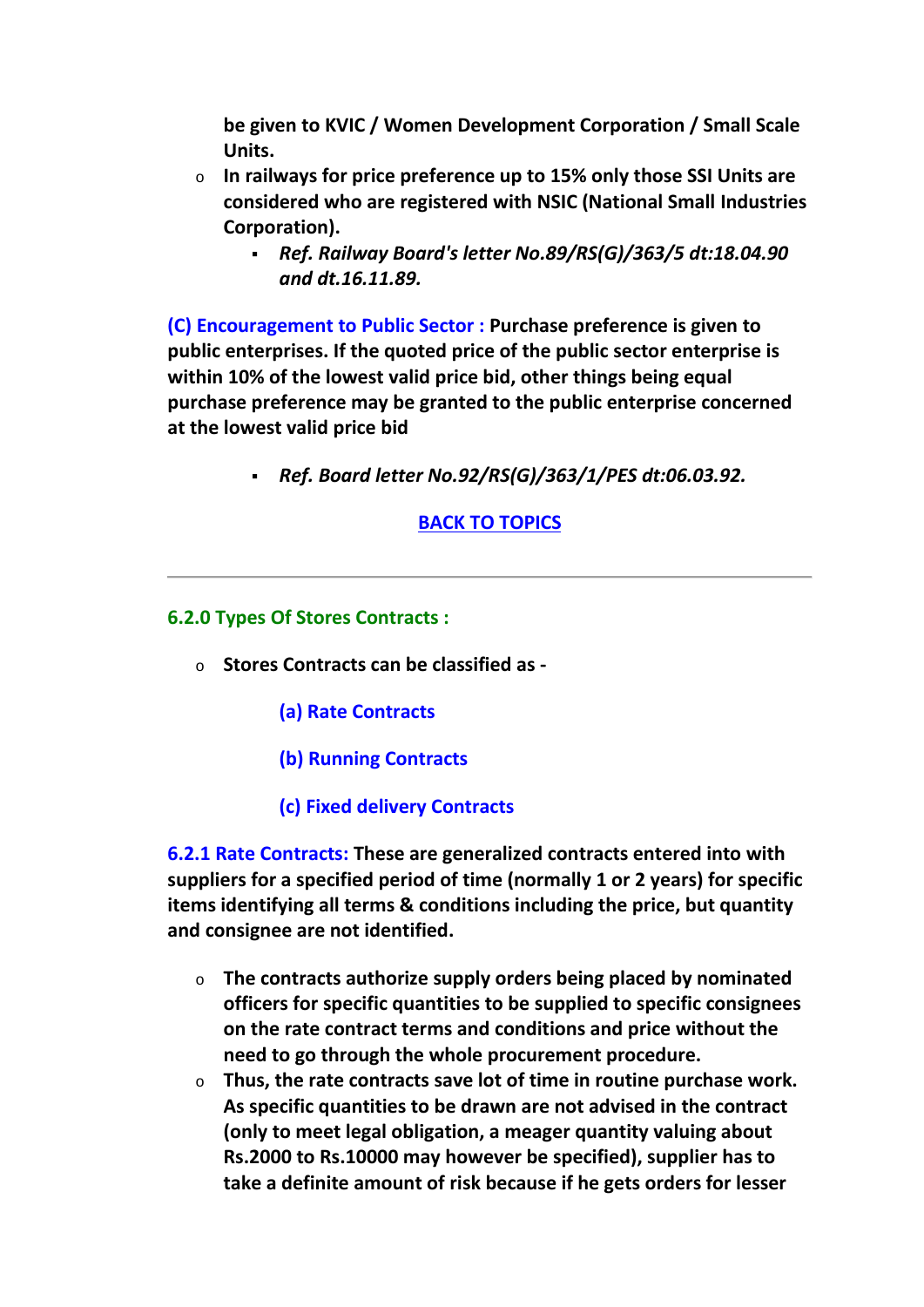**quantities than anticipated by him, he cannot claim any damages. However the purchaser has to obtain an acceptance of his supply order, by the supplier.**

**6.2.2 Running Contract : In rate contracts, suppliers are not sure of order quantities and therefore they do not want to take risk by making investments in Machinery & Plant and Raw materials required for manufacture of goods. They, therefore, insist that some estimate of quantity to be purchased should be provided in the contract. Therefore, if in a contract entered for a specific period of time, like Rate Contract, if we give an indication of minimum quantities to be purchased, the Contract is known as running contract. Generally running contracts have liberal quantity tolerance clauses according to which quantities can be increased or decreased by 25 to 30% For running contracts also separate supply orders for actual drawal of the materials are required.**

**6.2.3 Fixed Quantity Contracts : In these contracts all the terms and conditions including quantity in definite terms, consignee and delivery period/date are specified at the contract stage itself. The contract is generally not spanning over a long period like Rate/Running Contract and no subsequent supply order is required to be placed. These contracts lack the flexibility of Rate & Running Contract but contract administration is easy. In Railways, most of our contracts fall in this category only.**

#### **BACK TO TOPICS**

#### **6.3.0 Purchase Agencies :**

**All the items on Railways are not purchased by Zonal Railways only. To get advantage of purchasing in bulk quantity, the items which are used by all Government departments are generally purchased through Directorate General of Supplies & Disposals (DGS&D) which is a purchasing agency of Government of India.**

**6.3.1 Directorate General Of Supplies & Disposals :For many general items, DGS&D is in a position of clubbing the requirements of all Government departments and therefore, purchase the items at much economical prices. For many common user items, such as ceiling fans, cables, torch cells, refrigerators, air-conditioners, industrial gases, cleaning items, calculators, vehicles, etc., DGS & D enter into rate contracts. These contracts provide a list of officers who can place further**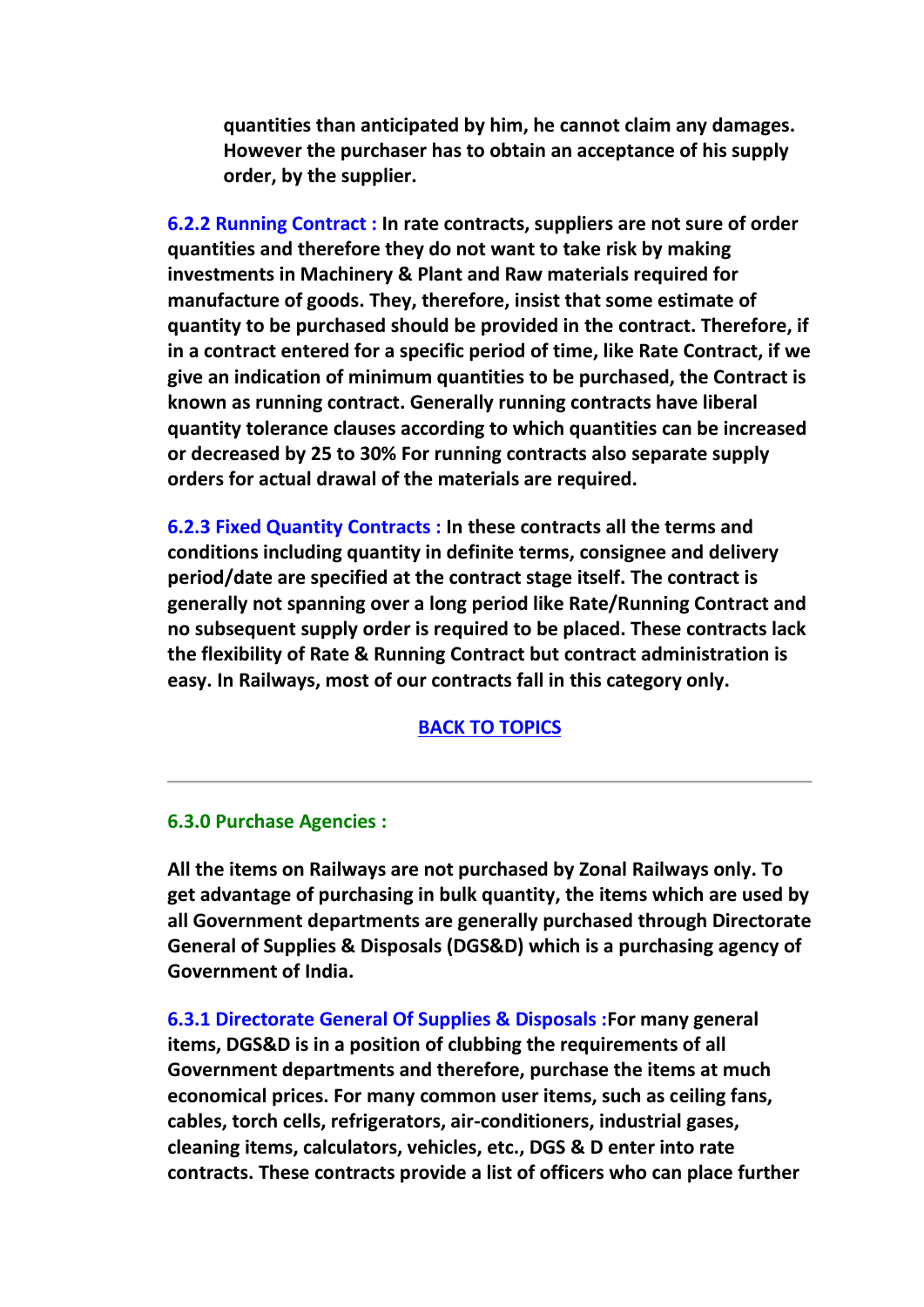**supply orders against these contracts. These officers are known as Direct Demanding Officers (DDOs). All the Controllers of Stores of Railways are DDOs for most of the rate contracts. DGS&D also enter into running contracts for many items such as timber, paper etc. All fixed quantity contracts entered into by DGS&D are known as Acceptance of Tender (AT).**

**For DGS&D items the requirements are consolidated in the COS's office and the indents are placed on DGS&D duly certifying for funds as per the laid down time table given in the Program - cum - vocabulary book.**

**6.3.2 Railway Board : Many items of imports involving large sums of foreign exchanges and some critical items are arranged through Railway Board. Items arranged through Railway Board are generally critical items for which adequate manufacturing capacities in the country do not exist. Some of those items are like WTA, Steel, Rolling Stock, TL Items, Oils, lubricants, Textiles etc.**

**6.3.3 Other Railways/Production Units : Some of the items are centrally procured by some Railways or production units to meet the requirement of all Indian Railways. For example, many components of diesel locomotives & ICF coaches are procured through DLW and ICF Madras respectively.**

**6.3.4 Other Agencies : The other agencies of purchases include Sleeper Pool Committee for purchasing sleepers, Government Medical Store, Central Organization for Modernization of Workshops (COFMOW) for M & P items required for workshops modernization.**

#### **BACK TO TOPICS**

#### **6.4.0 Methods Of Purchases :**

**There may be three methods of purchasing the materials:**

- **(a) Through tender systems**
- **(b) Ab-initio negotiations**
- **(c) Repeat Orders**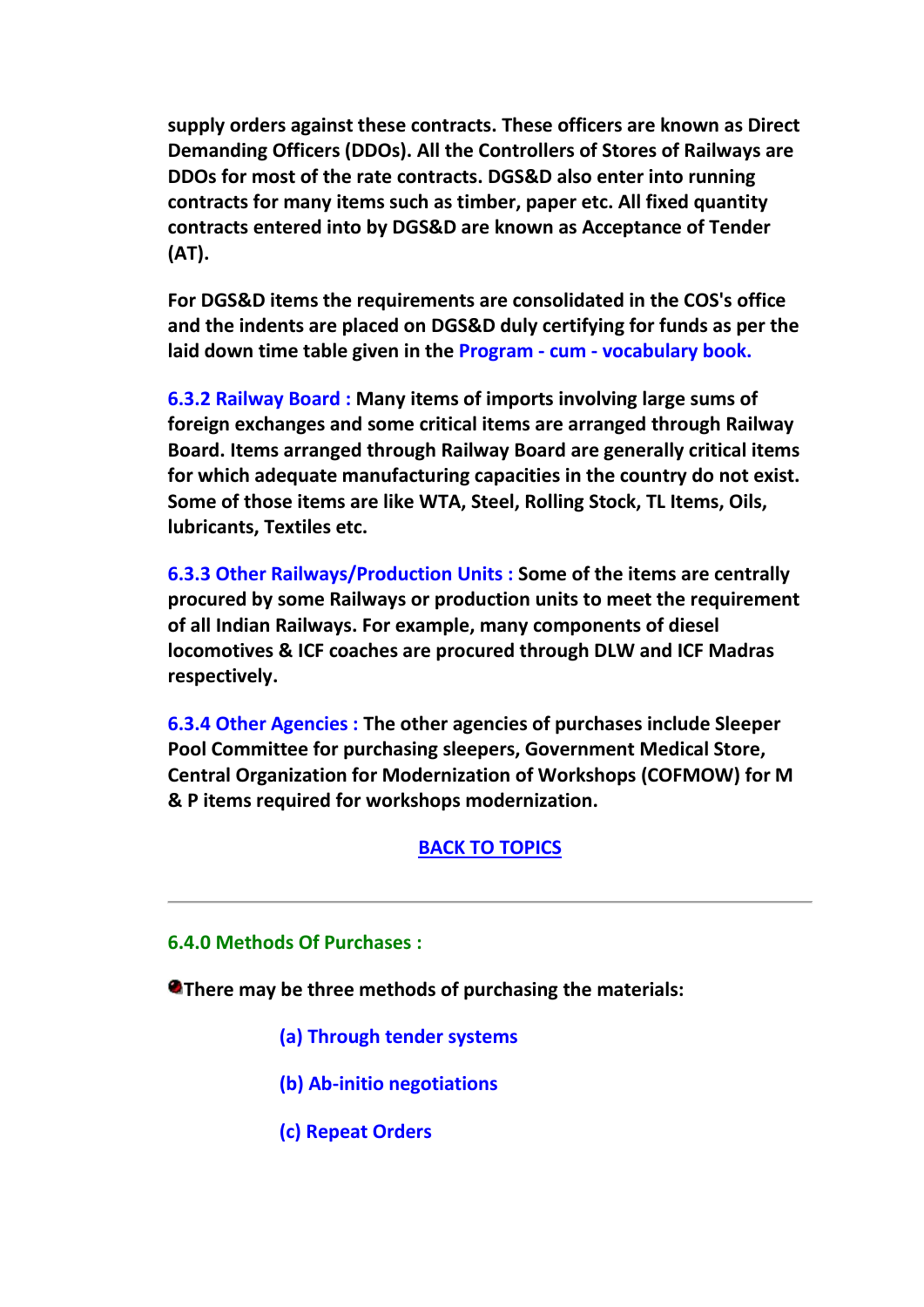**6.4.1 Tender System : For purchasing materials, we have to enter into contracts with suppliers. Two essential elements of a contract are offer and acceptance of offer. By way of tenders, suppliers submit (tender) their offers for supplying materials to purchaser. To purchase the material at competitive prices, we have 3 tender systems in vogue:**

**(a) Advertised Tender or Open Tender system : As the name implies, in this system, we publish our tender notices in public newspapers or periodicals so that anybody who is in a position of supplying that material can purchase the tender documents from COS's office and can submit his tender. As wide publicity is given to the requirement, we generally get most competitive offers. But due to various reasons, in this system, time taken in purchasing the material is large.**

o *In Railways, we adopt this system only when estimated purchase value of the item is more than Rs.3 lakhs.*

**(b) Limited Tender System : Purchase through advertised tender is time consuming process and therefore, when the purchase value is less than Rs.3 lakhs or if the item is urgently required, we invite tenders from a limited number of firms. These firms are normally our approved suppliers, but in certain cases, limited tenders can be invited from unregistered firms also with the approval of the competent authority. Different forms of limited tender are :**

**(i) Ordinary limited tenders -- when separate tender inquiries are sent for each item;**

**(ii) Weekly Stores Bulletin -- All COSs publish a weekly bulletin containing purchase requirements of all purchase sections. This bulletin, containing details of about 200 to 300 items is posted to all registered suppliers who are subscribers for the bulletin.**

**(iii) Special Limited Tenders -- These are limited tenders issued for the item whose estimated value is more than Rs. 3 lakhs. We resort to this system in case of all safety items, items urgently required and items having only limited sources of supply.**

**(c) Single Tender : In this system, tender inquiry is sent to only one firm. This is resorted to in the following situations:**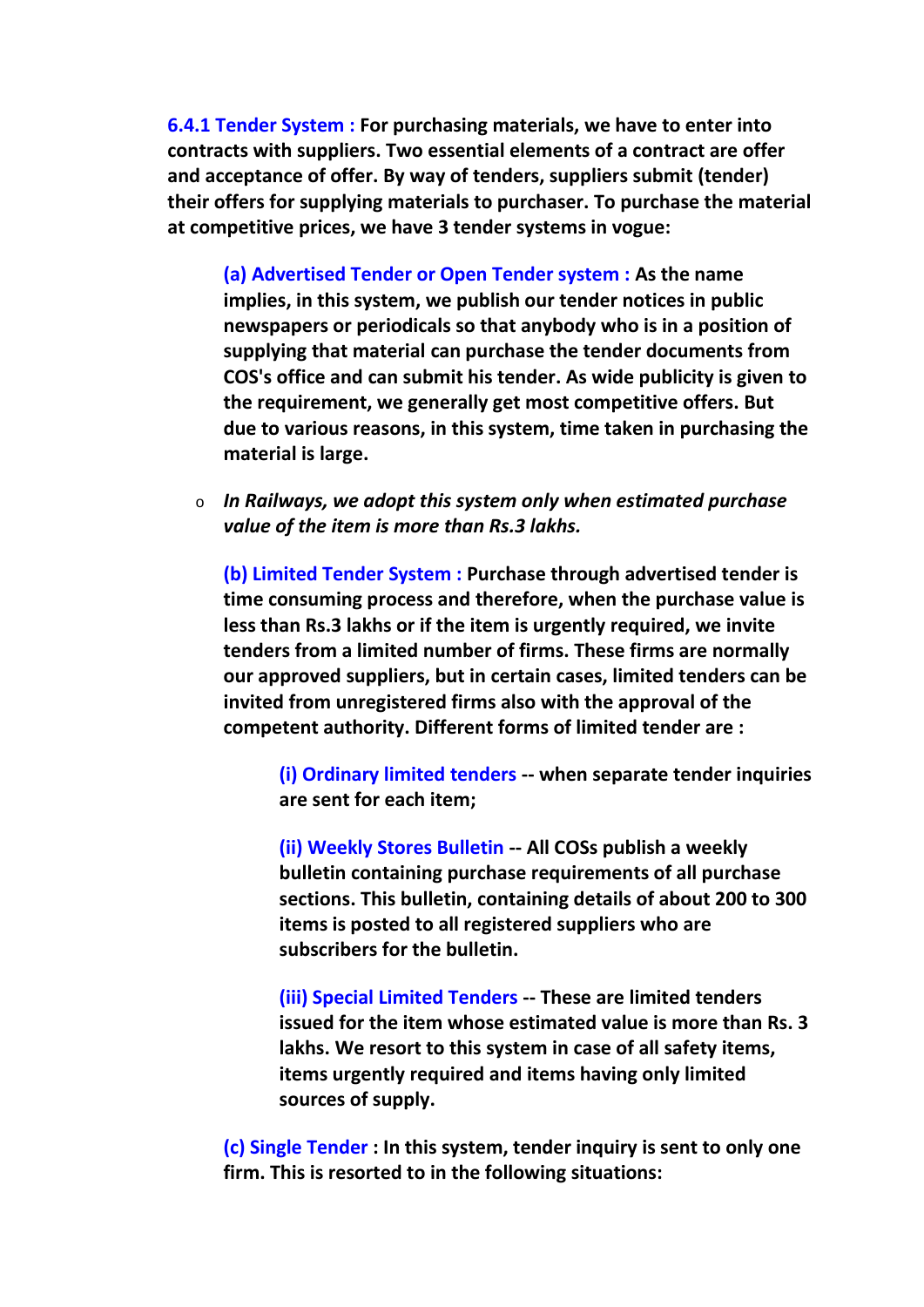*(i) There is only single supplier of the item i.e. the item is of proprietary nature*

*(ii) Item is extremely urgently required and there is no time to go for limited tender inquiry.*

*(iii) Items of petty value where it may not be economical to go for competitive offers.*

**6.4.2 Ab-Initio Negotiations : In some cases, there may be a tendency on the part of the suppliers to quote higher rates in tender to meet many unforeseen situations. But if a face to face dialogue is held in the beginning itself, it may be possible to settle at a much better price that we would get through tenders. Therefore, instead of inviting tenders, we may call the likely suppliers and negotiate for the terms and conditions. For implementing this system, purchaser should have technical and commercial knowledge about the item being purchased and also good negotiating skills. In Railways, we do not follow this system, but Railway Reforms Committee has recommended to follow this system for some of the items.**

**6.4.3 Repeat Orders : If we already have an outstanding order, our additional requirement may be covered by increasing the quantity against this order. This concept may be further extended to place repeat order against the old complied orders. This system is very useful and efficient as no. of purchase formalities can be avoided. However, we have to ensure that earlier orders were placed on competitive basis at most economical prices. We may also provide for a price variation formula in the contract, to take care of the inflation.**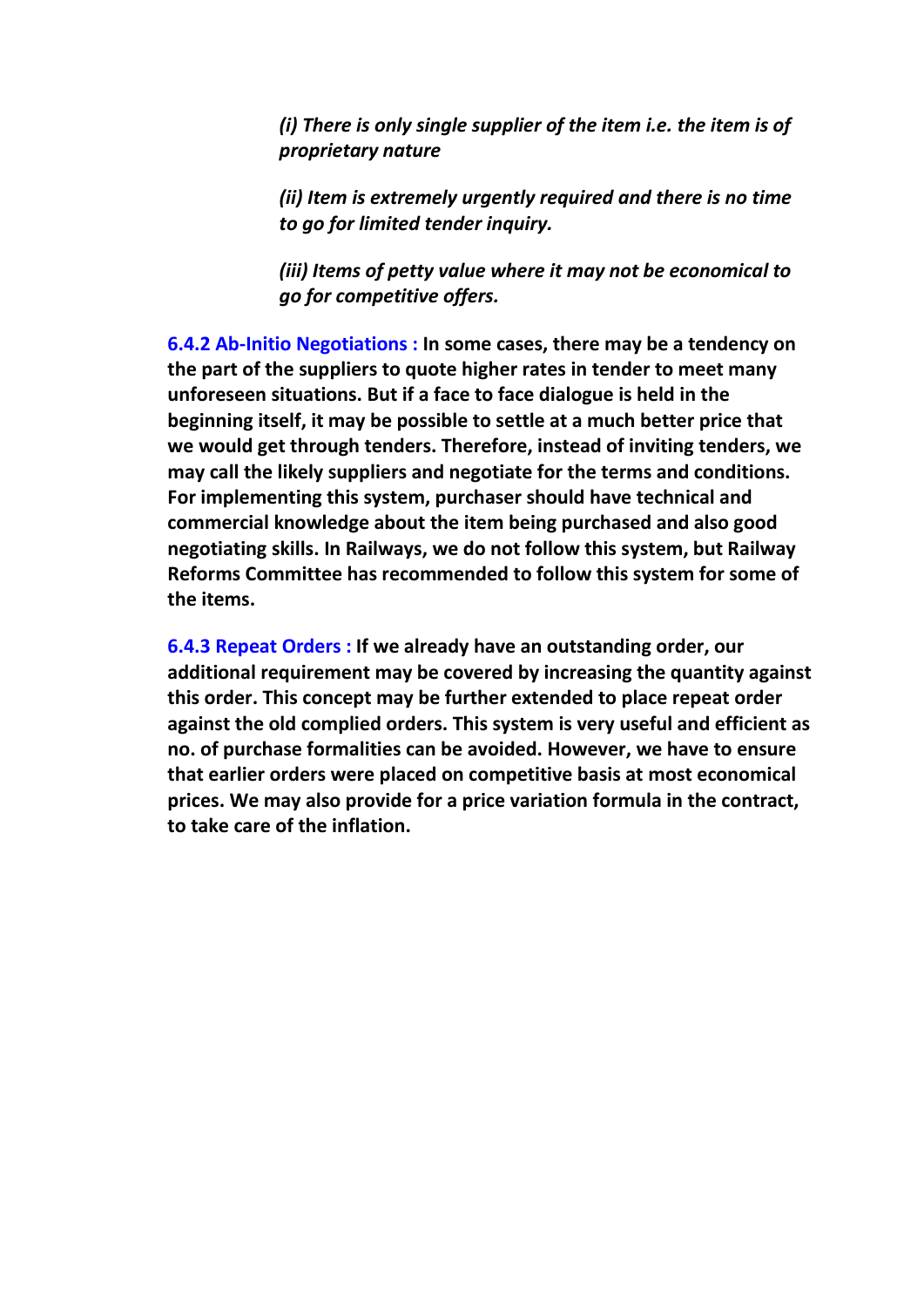# **CHAPTER - 7**

#### **PURCHASE PROCEDURE ON ZONAL RAILWAYS**

**TOPICS COVERED IN THIS CHAPTER :**

**7.0.0 Introduction to purchase procedure :**

**7.1.0 Receipt and Registration of Demands :**

**7.2.0 Preparation of purchase proposal :**

**7.3.0 Decision on Method of Purchase and Mode of Tendering :**

**7.4.0 Tender Invitation :**

**7.5.0 Opening of Tenders :**

**7.6.0 Decision of Tenders :**

**7.7.0 Placement of Purchase Order :**

**7.8.0 Contract Administration :**

**7.9.0 Supply of materials :**

Ø

**i** 

**DETAILS OF TOPICS COVERED IN THIS CHAPTER ARE AS FOLLOWS :**

#### **7.0.0 Introduction to purchase procedure :**

**We are purchasing out of public exchequer and therefore we have to take precautions that public money is most efficiently used and we get best value of the Rupee. To meet this objective and also comply with purchase policies of Government of India, we have designed the purchase procedures in such a manner that we are able to meet these basic objectives and at the same time, are able to follow various policy guidelines of Government of India on purchase matters. The procedure should also ensure that purchase action is initiated against all the demands sent to purchase office and all avoidable delays in purchases are**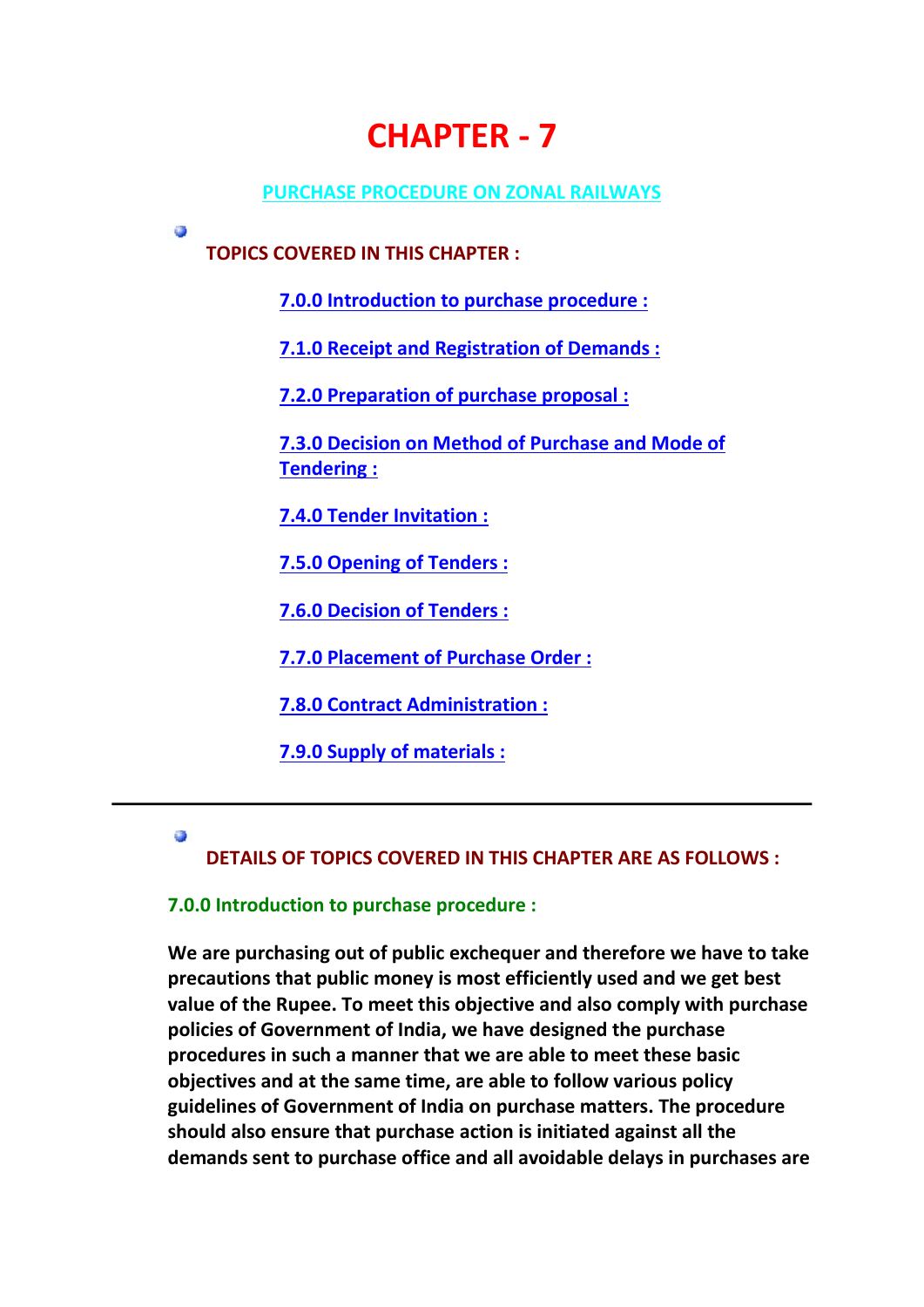**eliminated. Purchase procedures followed on most of the Railways is described in the following paragraphs.**

# **BACK TO TOPICS**

# **7.1.0 Receipt and Registration of Demands :**

- o **All the requests for purchase of materials are known by the name 'Demand'.**
- o **A demand may be either**
	- **A stock recoupment sheet or**
	- **Estimate sheet submitted by the Stores Depot for recouping a stock item or**
	- **It may be a requisition received directly from the user department which, mostly, is for a non-stock item (but in some exceptional cases, there may be direct requisition even for a stock item).**
- o **All these demands are received in COS's Office in a separate section known as 'Central Registration Section'. On some of the Railways, there may be separate sections to receive estimate sheets/recoupment sheets submitted by the depots because, they have to be compiled in one purchase case before initiating purchase.**
- o **On receipt in Central Registration Section, all the demands are scrutinized to see that they are duly signed by the competent authorities and required information such as Description, Quantity, Consignee Allocation, funds' certification are clearly indicated and also vetting of associate finance, wherever required has been obtained.**
- o **All these demands are then entered in a register which is maintained purchase section-wise. All the demands which, prima facie, appear incomplete, are returned to the indentors for furnishing complete information and the remaining are forwarded to respective purchase sections.**

**7.1.1 The Demand Registration No. : It is given by central registration section is of eight digits.**

- **First two digits indicate code of purchase section in which the purchase will be dealt,**
- **Next two digits indicate year of registration and**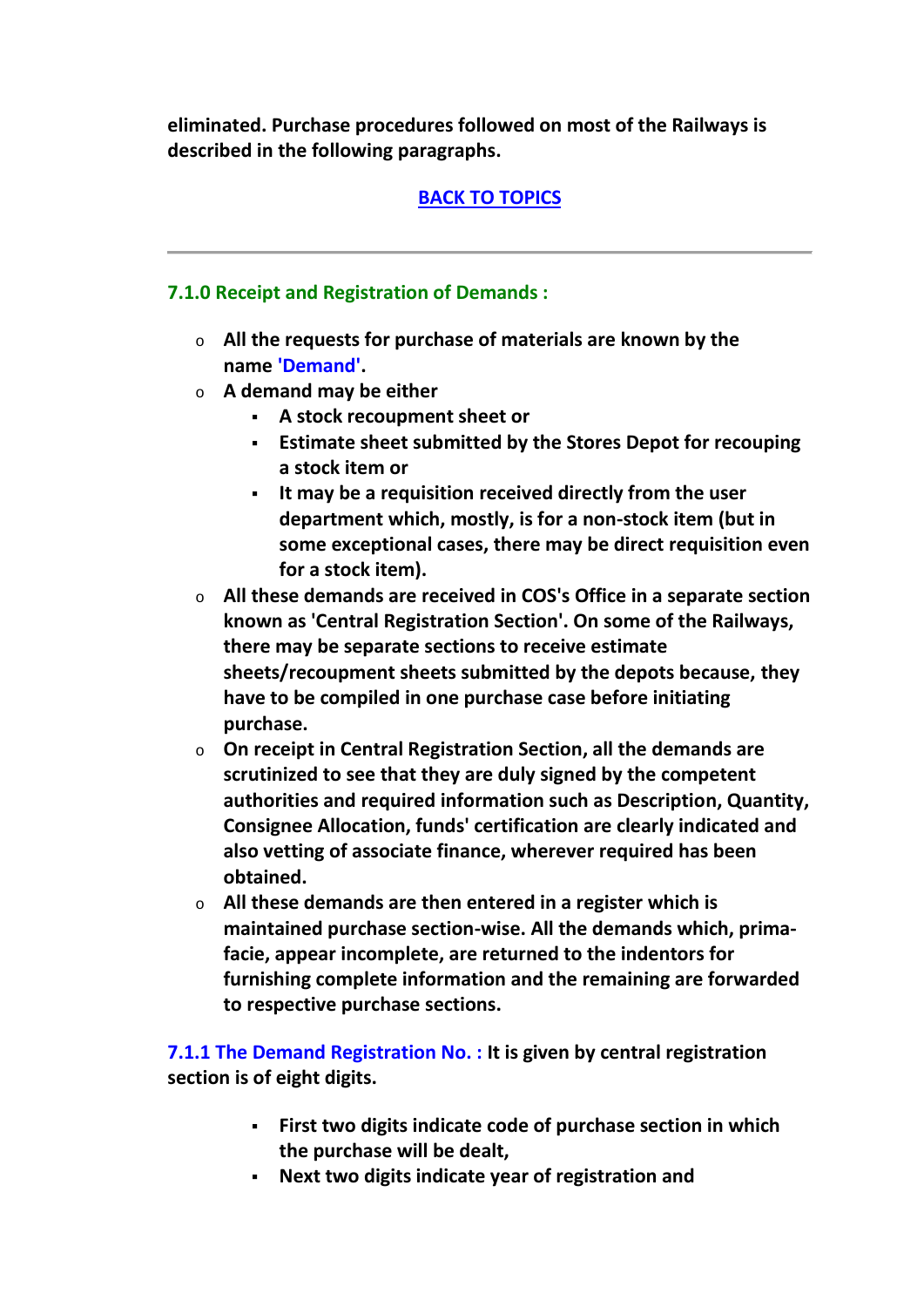- **Last four digits indicate serial number of registration under that purchase section. \**
- o **To distinguish direct demands from estimate sheets/recoupment sheet received from depots, all estimate sheets / recoupment sheets submitted by the depot for stock items are registered from Serial Number 0001 to 4999 and the demands registered for SL. No. 5000 onward are for the requisitions submitted by the indentors.**

**7.1.2 Allotment of Registration no: This demand registration no. is advised by the central registration section to respective stores depot or indentor, as the case may be, with the advice that this number should invariably be referred in all future correspondences.**

**BACK TO TOPICS**

# **7.2.0 Preparation of purchase proposal :**

**7.2.1 When the demand has been received in the purchase section, action to arrange the material is initiated. First of all, it is checked up whether the demand can be met with inactive / surplus / overstocks available on other Railways/production units. If so, a requisition or final purchase order is placed on the concerned Railway / Production unit. It may also be possible that demand of one depot may be met with overstock in other depot and in that case, a depot transfer order may be issued.**

**7.2.2 If the item is DGS & D or Railway Board item or it is to be arranged through some other centralized purchase agency, then an indent is sent to that agency. On some Railways, there is separate Indent section for preparation and follow up of indents.**

**7.2.3 If the item is available on DGS & D rate contract or rate contract finalized by any other centralized agency, which can be operated by COS, supply order is placed against the rate contract. If the parallel rate contracts exist in favor of many firms, the particular firm on whom the order is to be placed is selected on the basis of its performance and comparative rate.**

**7.2.4 If the material cannot be arranged by any of the above methods, then direct purchase is initiated. First of all, a purchase proposal is prepared which contains basic details of demand (requisition or estimate**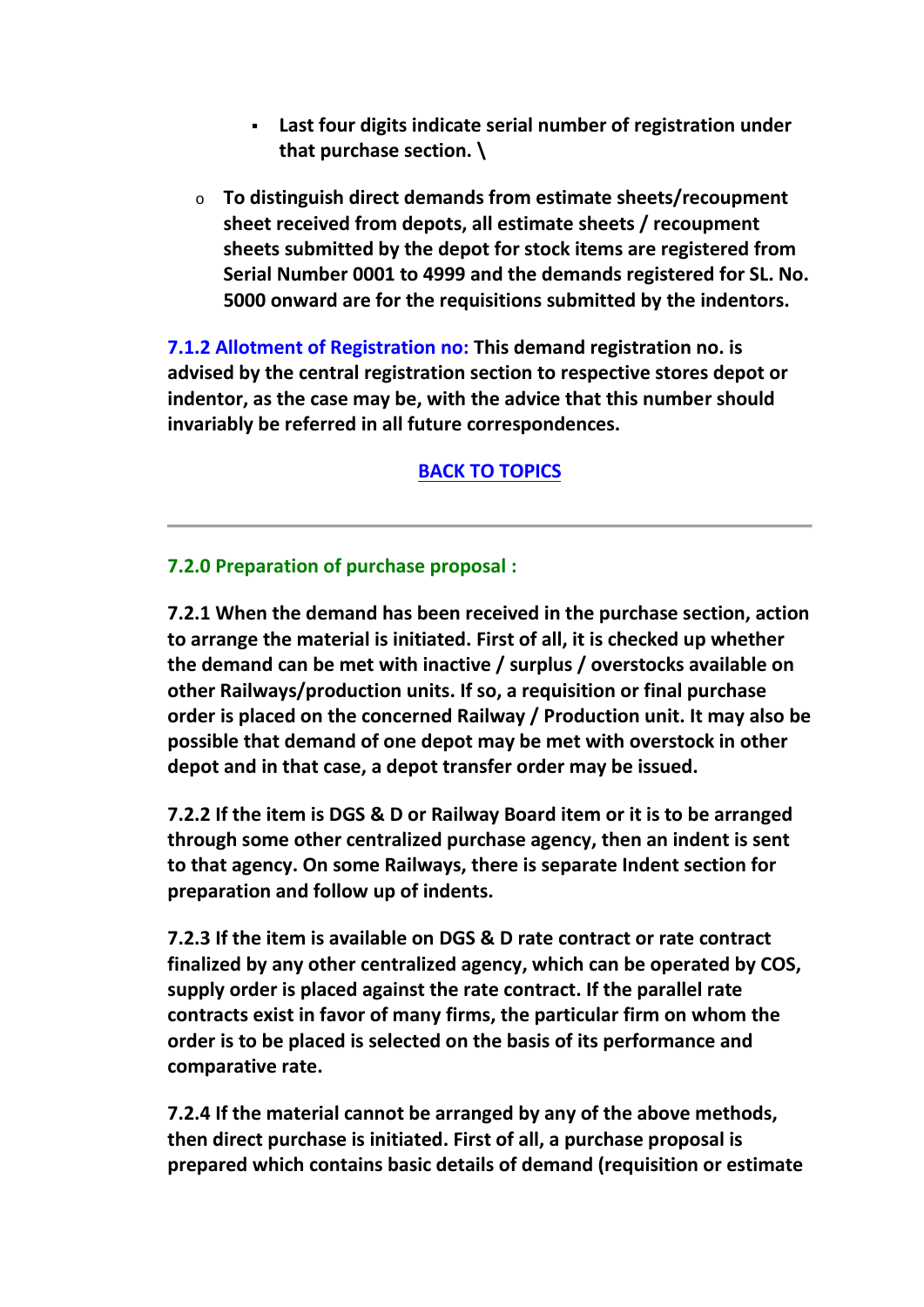**sheet). At this stage, it is also seen whether any other demand for the same item is pending for initiating purchase action. If so, that demand is also clubbed with correct case to get advantage of buying in bulk quantity. In a purchase proposal, details of last successful purchase are invariably furnished because estimated value of purchase is worked out on the basis of last purchase rate after taking other factors also into consideration.**

**7.2.5 This purchase proposal is then put up by the purchase section to the respective purchase officer, depending upon purchase powers and estimated value of purchase of that particular item. As per present delegation, COS is empowered to authorize and sanction purchases up to Rs.1 Crore, CMM up to Rs.50 lakhs, Dy. COS up to Rs.5 lakhs, Senior Stores Officer up to Rs.75,000 and an ACOS up to Rs.25,000. However , these delegations may vary from Railway to Railway.**

#### **BACK TO TOPICS**

#### **7.3.0 Decision on Method of Purchase and Mode of Tendering :**

**7.3.1 When the case is put up to purchase officer, he has to decide about the method of purchase. Our normal method of purchase is through tender system and therefore, purchase officer will pass orders in the file for mode of tendering out of three modes of tender systems. If the orders are being passed for inviting limited tenders, then the purchase officer will also specify whether the item is to be included in weekly stores bulletin or separate tender inquiries are to be issued. If separate tender inquiries are suggested, then panel of firms to whom tender inquiries are to be sent is also to be approved. Similarly, in case of single tender, name of firm to whom single tender is to be issued is also to be approved.**

#### **BACK TO TOPICS**

#### **7.4.0 Tender Invitation :**

**7.4.1 After obtaining orders from purchase officer, tender documents are prepared. If open tenders are to be issued, then a tender notice is prepared and sent to Chief Public Relations Officer for publication in the newspapers. Tender documents are then forwarded to the centralized**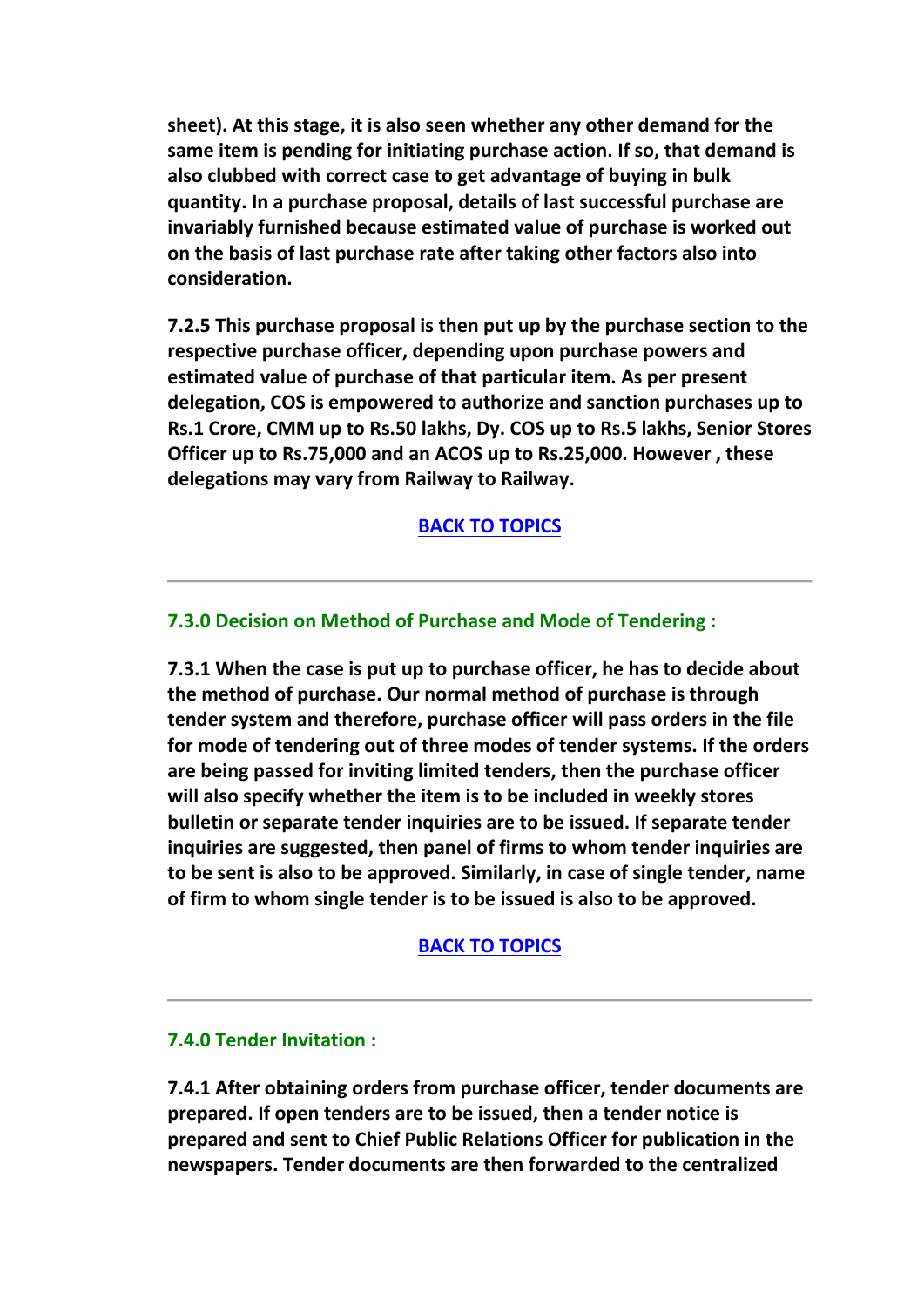**tender section for sale to firms on payment. If the item is to be included in the Weekly Stores Bulletin, then information on the prescribed proforma ,is prepared and sent to bulletin section for further compilation. Ordinary or special limited tender inquiries are directly dispatched to suppliers by Registered AD or under postal certificate (UPC).**

**7.4.2 All the tenders, irrespective of their type, bear due date and time by which offers should be submitted.**

**7.4.3 After this, purchase case is transferred to tender section for further dealing.**

# **BACK TO TOPICS**

#### **7.5.0 Opening of Tenders :**

**7.5.1 On the due date and time, tenders are opened. There is an elaborate system for tender opening to ensure that all the tenders submitted by the firms are properly linked in the respective cases and any additions or alterations after opening of the tenders are not possible.**

**7.5.2 All advertised tenders and special limited tenders (tenders in which estimated value of purchase is more than Rs. 3 lakhs) are opened in public and firms' representatives who want to be present during opening are allowed to be present.**

- o **Such tenders, should be opened by a Gazetted Officer from Stores Department and at least a Section Officer from Accounts Department.**
- o **All limited tenders are opened by a Chief Clerk/Head Clerk from Stores Department and a Senior Clerk from Accounts Department. At the time of opening of these tenders, firm's representatives are not allowed to be present.**

**7.5.3 After opening these are signed by the tender opening officials on each page and all financial aspects are encircled, overwriting etc. are also attested. Then the tenders are sorted tender case-wise (please note that at this stage, Demand No. is generally referred as Tender No. on some Railways)**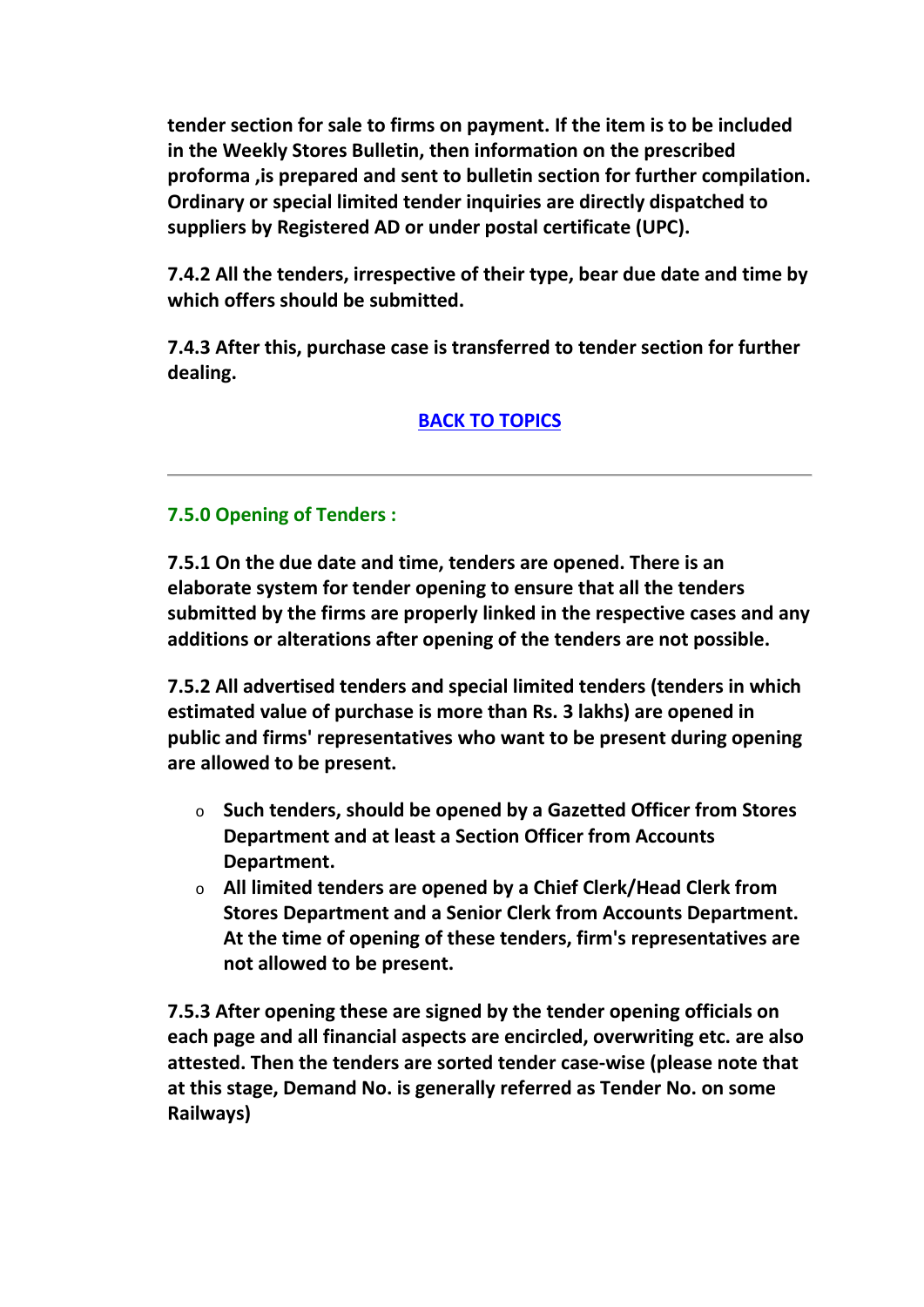**7.5.4 After sorting, tenders are linked in the respective tender cases and then they are transferred to respective purchase officers. However, in all the cases in which lowest tender is valuing more than Rs.2 lakhs, detailed abstract of all tenders (also known as tabulation statement) is prepared and also got vetted from Accounts department.**

**7.5.5 After this, the tender case is passed on to respective purchase officer on the basis of value of lowest tender.**

#### **BACK TO TOPICS**

#### **7.6.0 Decision of Tenders :**

**7.6.1 The tenders are now to be decided to either accept the suitable offer out of all the tenders received or reject or file them. All the tenders in which acceptable offer is less than or equal to Rs. 3 lakhs can be decided by the respective purchase officer as per the purchase powers delegated to him but, if the acceptable offer is valuing more than Rs. 3 lakhs, then the tenders have to be discussed by a tender committee consisting of 3 officers, one from Stores Department one from consuming department and one from Accounts Department. From Stores and consuming department, officers below the rank of senior scale cannot be the members of a tender committee and Accounts member is generally one grade lower e.g., tenders valuing from Rs. 3 to 8 lakhs are discussed by senior scale officers from Stores and consuming department and an Asst./Junior scale officer from Accounts Department. Tender Committee is always a recommending body and its recommendations have to be accepted by a competent accepting officer.**

**7.6.2 Some of the points to be kept in mind for deciding tenders are as under:**

**(a) The offer should be technically suitable i.e. the material offered by the firm should be exactly as per our specifications given in the tender inquiry. Offers of substandard materials are normally ignored;**

**(b) Out of all technically suitable offers, lowest offer is examined for reasonableness of rates.**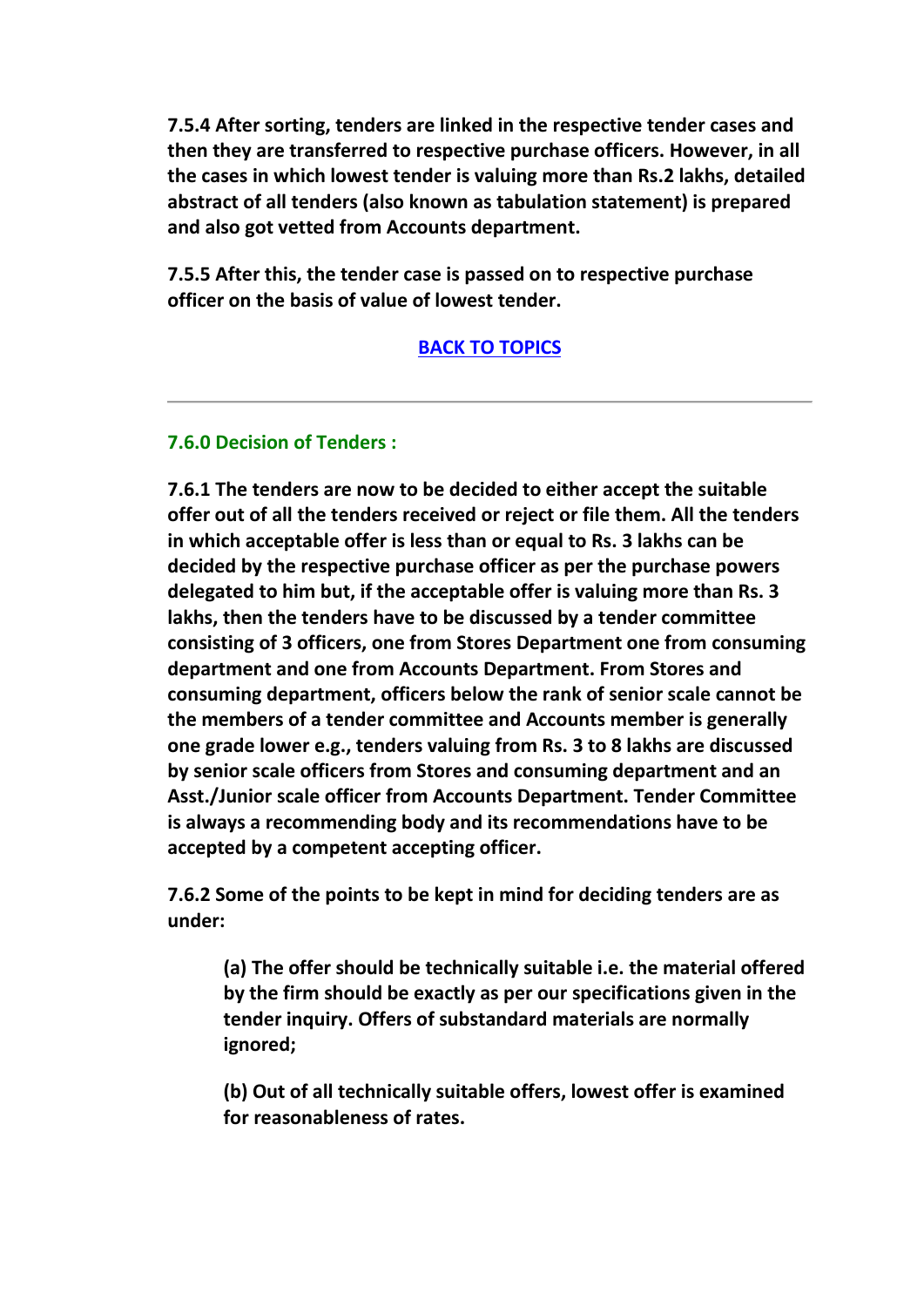**(c) If the rate of lowest technically suitable offer is considered reasonable, then it is to be seen whether delivery offered by the firm will meet our requirement with respect to delivery period and place of delivery.**

**(d) After satisfying about (a), (b) & (c) above, we see that the firm is reliable and has satisfactory record of past performance.**

**(e) Finally before accepting the offer, we see that all terms and conditions offered by the firm are acceptable. We normally, place all our purchase orders as per 'Indian Railways Standard (IRS) Conditions of Contracts.' As per these conditions, we have right to reject the substandard materials, levy liquidated damages for delayed supplies, make risk purchases, etc.**

# **BACK TO TOPICS**

#### **7.7.0 Placement of Purchase Order :**

**7.7.1 When the tenders have been decided, purchase officer records acceptance on the tender accepted by him and then the purchase case is passed on to the respective purchase section for preparation of purchase order.**

**7.7.2 After the purchase order has been signed by the purchase officer, it is sent to Accounts Department for pre-check if the value is more than Rs.40,000/-.**

**7.7.3 All purchase orders issued against demands submitted by Stores Depots for stock items, availability of funds out of purchase grant is to be ascertained from Accounts Department. For this purpose, Accounts Department is maintaining an up-to-date liability register. At the time of issue of purchase order, value of purchase order is posted in liability register and a funds certificate is recorded on the purchase order.**

**7.7.4 Finally, the purchase order is numbered. Purchase Order Number. consists of 16 digits out of which first 8 digits are same as Demand No. or Tender No., 9th digit indicates mode of purchase, 10 th to 14th digits are serial number which are allotted paying authority-wise, 15th & 16th digit indicates serial No. of the item, consignee, delivery date if there are more**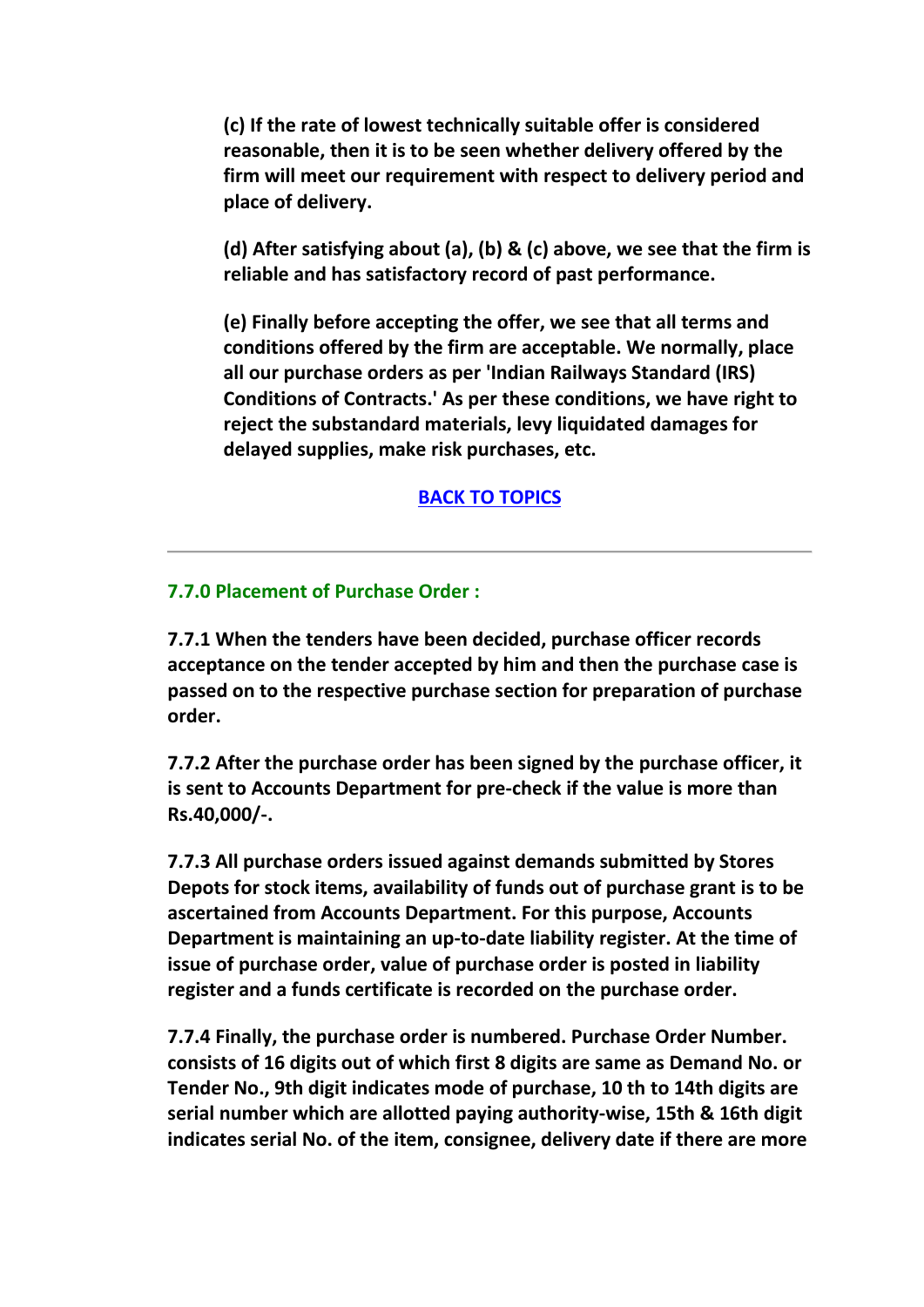**than one item, consignee, delivery dates respectively in the purchase order.**

**7.7.5 After numbering, the purchase order is dispatched to suppliers by registered post with Acknowledge Due.**

**BACK TO TOPICS**

#### **7.8.0 Contract Administration :**

**7.8.1 The purchase activity is not over only on placement of purchase order. For getting the material in time, contract has to be properly administered. Immediately on placement of orders or after some time, we may get request from supplier for amending some of the clauses of the purchase order. All these requests have to be examined in proper perspective and amendments (or modification advises) against the purchase orders are issued. For all the amendments which may result into financial repercussions, we may have to take finance concurrence.**

**7.8.2 If the supplier is not able to supply the materials within the stipulated delivery period, then as per law of contract, contract expires. Further extension has to be with mutual consent. Normally suppliers request for extension of delivery date and this is examined keeping all relevant factors in mind. As per IRS conditions of contract, we have right to recover liquidated damages for any loss or inconvenience suffered by us due to delays in supply of material.**

**7.8.3 Sometimes, firms fail to supply the materials. As per IRS conditions of contract, if the firm fails to supply the material, we can purchase the material from the alternative sources at the risk and cost of the supplier i.e. if we pay any higher prices to the alternative source, the difference can be recovered from the defaulter. These purchases from alternative sources are known as Risk Purchase. In order to ensure that risk purchase is legally tenable, we have to follow certain procedures by which reasonable opportunity to make good the loss is given to the supplier and the risk purchase has to be arranged within a reasonable time (which is normally 6 months) from the date of breach of contract.**

**7.8.4 Arbitration : Sometimes disputes may arise in the execution of the contracts. If the dispute can not be mutually settled, then as per IRS conditions of contract, it is to be referred to a sole arbitrator appointed**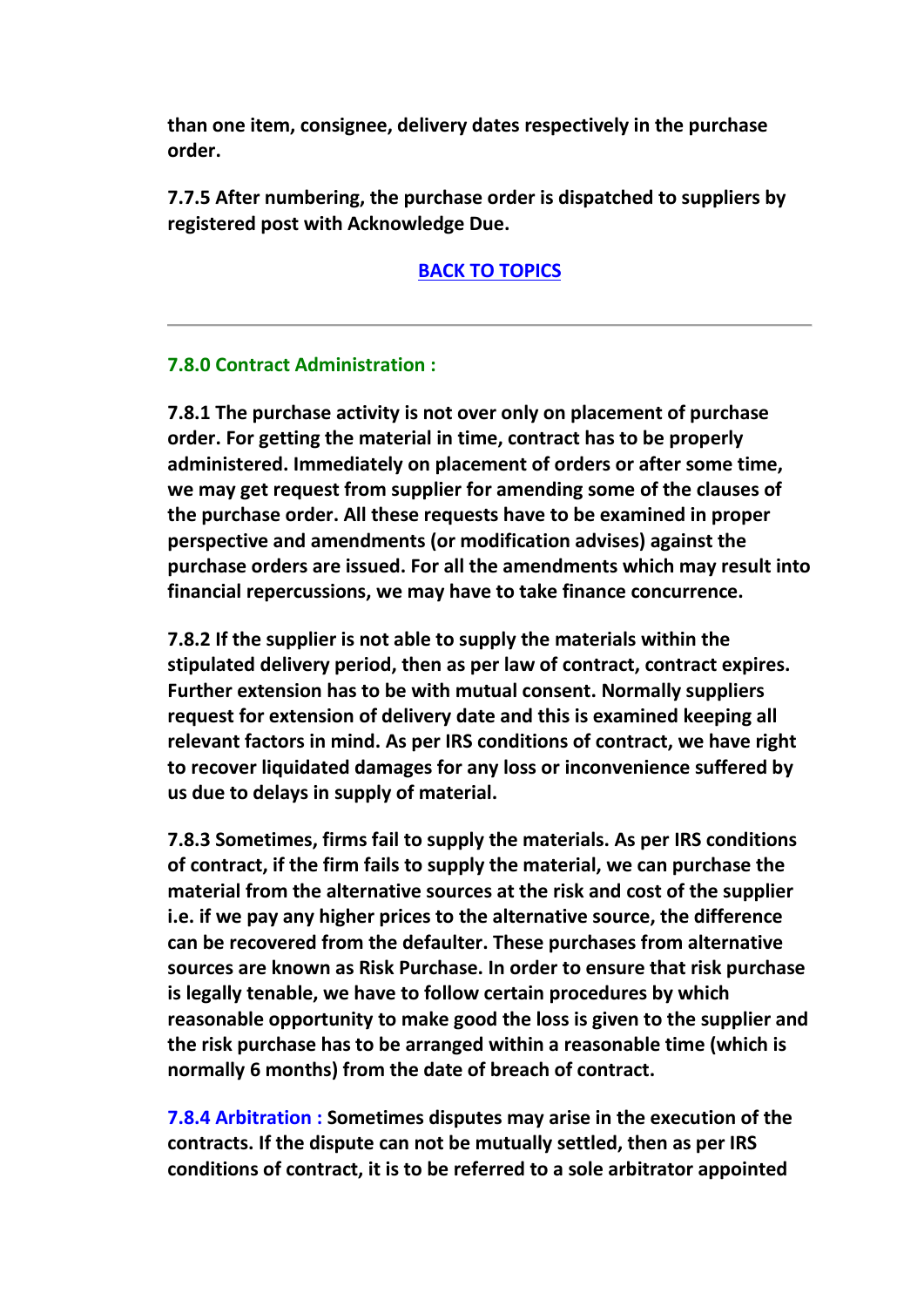**by the General Manager and decision of the arbitrator will be final in such a case.**

#### **7.9.0 Supply of materials :**

**Materials against purchase orders placed by Controller of Stores are supplied to the consignees mentioned in the purchase order. Material received can be pre-inspected by inspecting agencies like RITES, RDSO, DOI or can be got inspected on receipt. Decision for acceptance or rejection of the material is conveyed to the supplier, COS Office, Bill passing agency etc., through issue of vouchers like Receipt Notes, passing of bills, Rejection advice etc.**

# **CHAPTER - 8**

# **TENDER EVALUATION AND MISCELLANEOUS POLICY ISSUES IN PURCHASES**

**TOPICS COVERED IN THIS CHAPTER :**

**8.1.0 Consideration Of Tenders :**

**8.2.0 Guidelines For Tender Committees :**

**8.3.0 Proceedings Of Tender Committee :**

**8.4.0 Other Policy Issues In Purchases :**

**8.5.0 Local Purchase :**

Ø

 $\ddot{\phantom{a}}$ 

**DETAILS OF TOPICS ARE AS FOLLOWS :**

**8.1.0 Consideration Of Tenders :**

**Some of the important points to be kept in mind while tenders are under finalisation are discussed below:**

**(a) Attempt should always be made to finalize the tenders within the validity of the offer. All tenderers prescribe a definite date**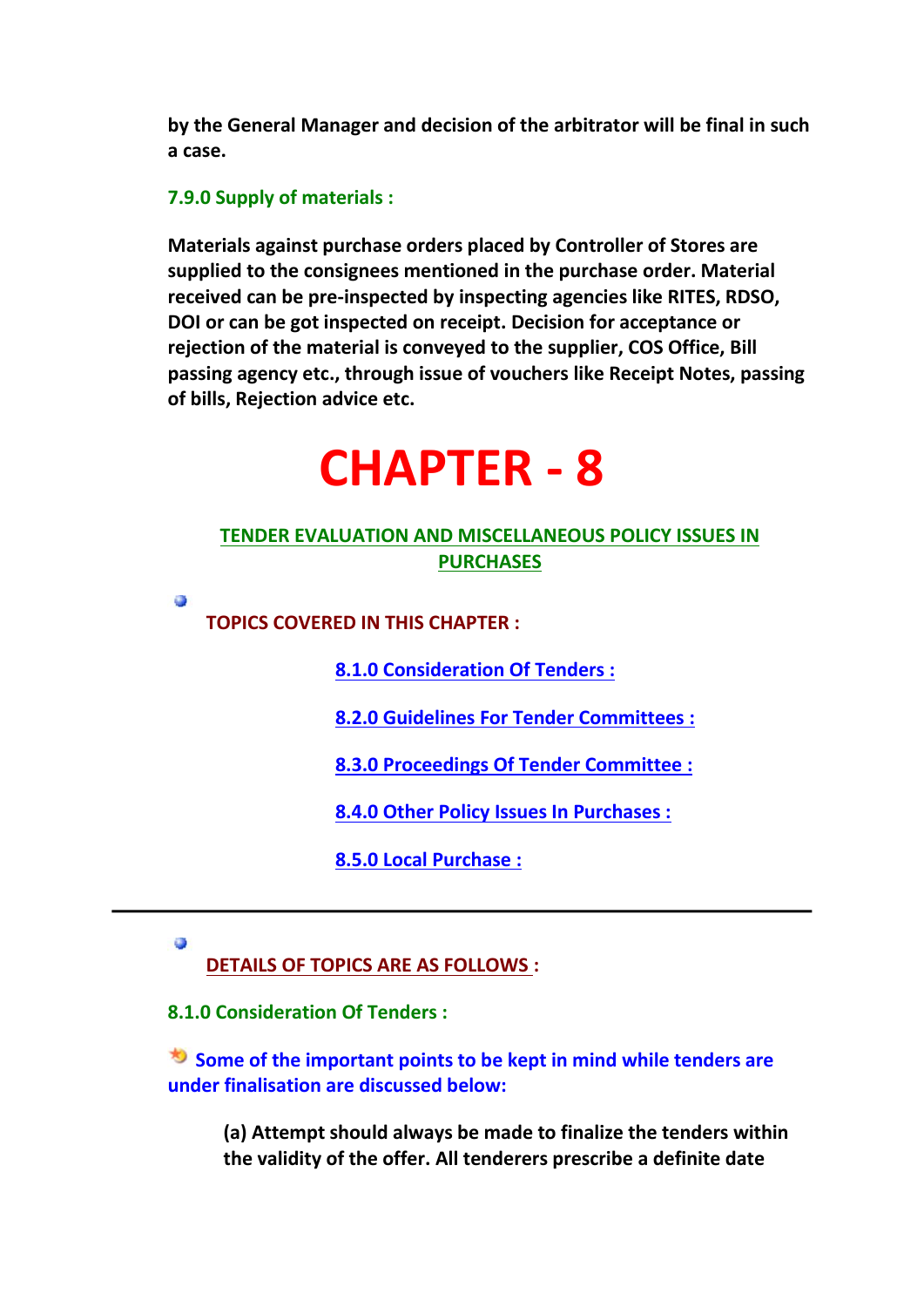**(known as validity date of offer) by which if decision is not taken by us, validity of the offer will lapse. As per law of contract, the acceptance of the offer should be out from our office by validity date though it is not necessary that the acceptance of offer should physically reach the supplier before that date.**

**(b) If the tender is not accepted by the validity date, we have to request the firm for extension of validity date. This delays the purchase and if in the meantime, prices of materials increase, the firm may not even extend the validity on the originally quoted price and we may have to purchase the material at higher prices. Many times, firms quote conditions which are not acceptable to us. For getting such conditions withdrawn or to get additional information, we have to seek commercial clarifications from the suppliers. We should not seek these clarifications in piecemeal and whatever clarifications are required, should be sought in the first instance itself.**

**(c) Terms and conditions of the contract to be finalized should be clear and definite and nothing should be left vague. All attempts should be made that the contract is placed as per Indian Railway Standard Conditions of Contract, but if the firm does not agree to accept some of the clauses of IRS conditions, repercussion of this should be examined and should be accepted with the approval of competent authority only, in the unavoidable cases. In some of the cases, we may have to obtain concurrence from Associated Finance or Law Officer.**

**(d) Tender cases should be kept under safe custody and when the tenders are under finalisation, no unauthorized persons should be allowed to make queries or call for the tender papers.**

#### **BACK TO TOPIC LIST**

#### **8.2.0 Guidelines For Tender Committees :**

**8.2.1 Some of the points which should be kept in mind by tender committee members are enumerated below.**

**(a) The tender committee should be duly constituted. The level of tender committee which will discuss the tenders of a particular**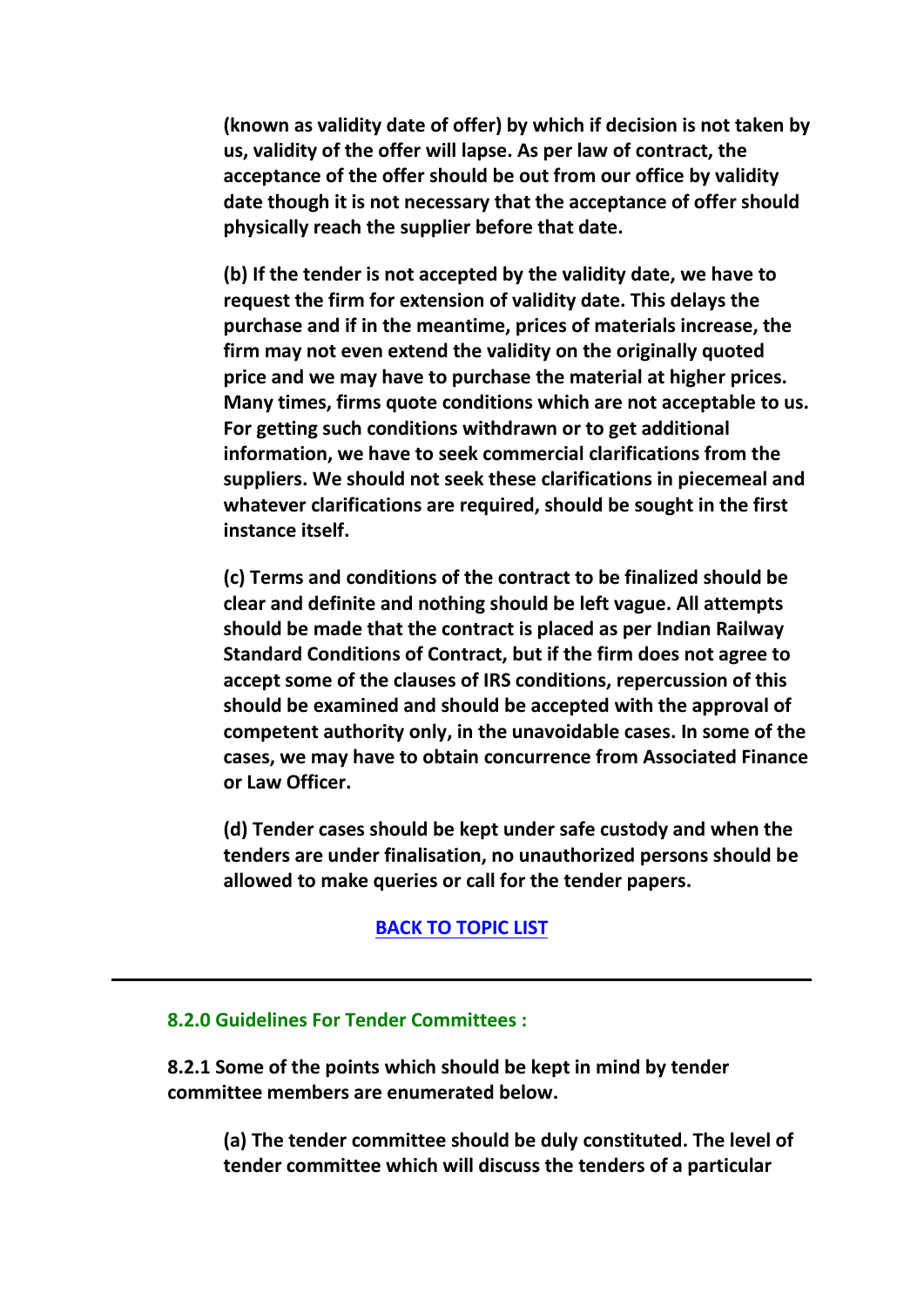**value are given in the schedule of powers. Although the authority to constitute as tender committee vests in the officer competent to accept the tender, members from consuming department and Accounts Department should ensure that they have been adequately authorized by their heads of department for sitting in the tender committees.**

**(b) Tender Committee : The criteria for constitution of tender committees, is the value of lowest tender. However, if lower offers within their powers, are not considered suitable by lower level committee, they may recommend so and on acceptance of these recommendations, the case will pass on to next higher level tender committee.**

**(c) No. of offers issued or received is not the criteria and tender committee has to be constituted even in case of single tenders/offers. Therefore, tender committee has to discuss the offers received even from the proprietary firms.**

**(d) Even if it is felt by some of the members that purchase against a particular case is required to be dropped, this also is to be recommended by the tender committee.**

**(e) All tender committee cases are kept and processed by Stores member. After getting signatures of all the members on the minutes, Stores member directly puts up the case to the competent authority.**

**(f) An officer who is member in a tender committee, cannot act as accepting authority also for the same case even though acceptance may be within his competence.**

**(g) If all the tender committee members do not agree on all the recommendations, then disagreeing member gives the dissenting note. In such cases, although accepting authority is competent to take a decision, there is a practice on some of the Railways that accepting authority has to put up the case to his next higher authority with his recommendation and final orders are given by the next higher authority only. Similarly, there is also a practice on some of the Railways that if the accepting authority disagrees with the recommendations of the tender committee, he has to put up the case to next higher authority with his views.**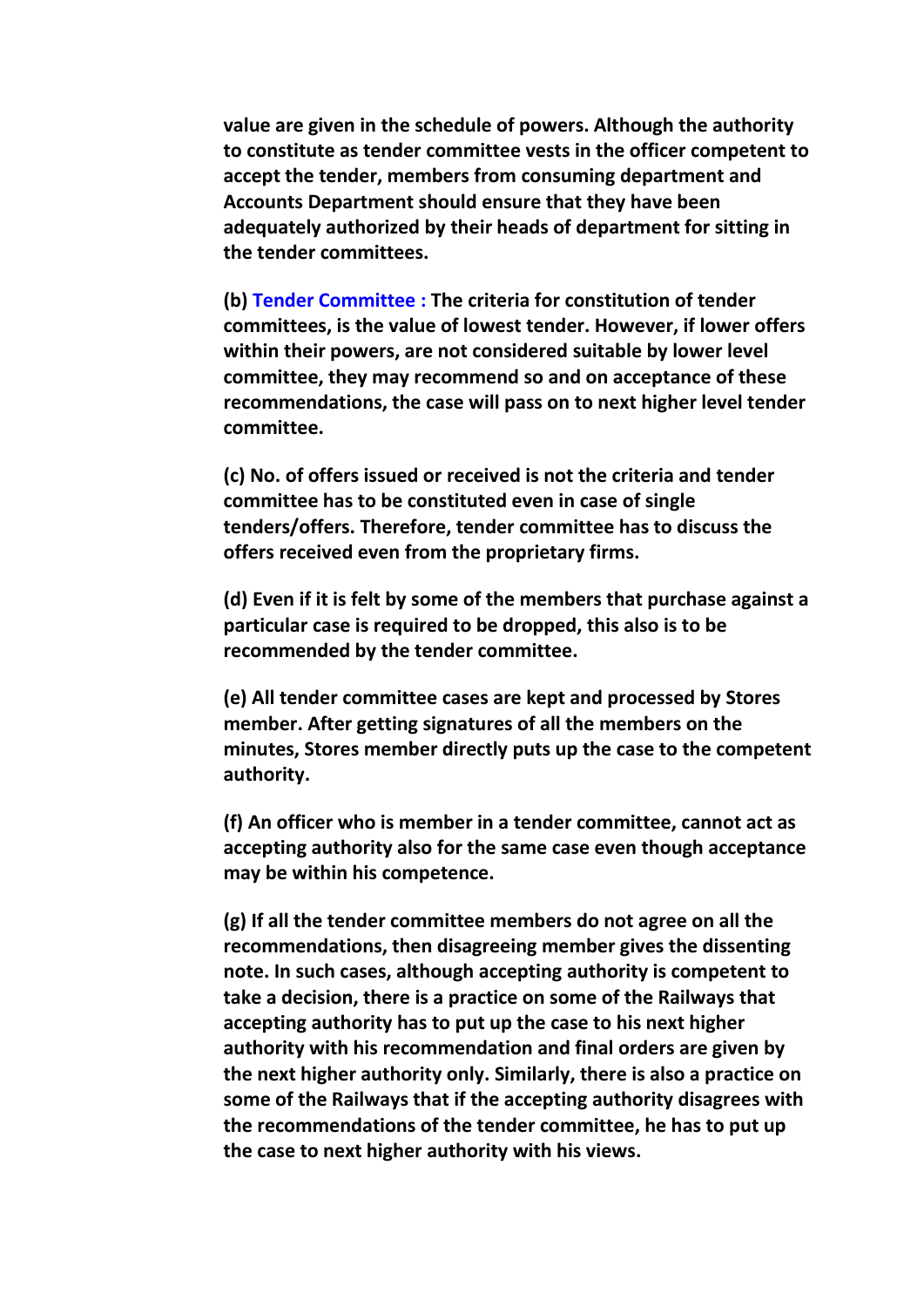**(h) The recommendations made by the tender committee are joint recommendations. However, reasonableness of quantity is certified by Stores member only in case of stock item. For nonstock items, reasonableness of quantity under purchase is certified by the member from consuming department.**

#### **BACK TO TOPIC LIST**

#### **8.3.0 Proceedings Of Tender Committee :**

**8.3.1 After discussing the offers, proceedings of tender committee are prepared. These should be signed by all the 3 members on all the pages. Any corrections/overwriting should be initialed by all the 3 officers. Tender Committee proceedings should not be changed and if changes are considered necessary, supplementary proceedings should be prepared and signed by all the members.**

**8.3.2 Some of the points which should be included in the tender committee proceedings are listed below ;**

- **(a) Demand Ref. No. & date**
- **(b) Description with specifications & Quantities demanded**

**(c) Authority for issue of the Tender and No. of tenders issued**

- **(d) Tender opening date & no. of offers received**
- **(e) Details of technical comments**

**(f) Details of any fresh review of quantity and reasonableness of quantity**

- **(g) Last Purchase Rate and Details of Last Purchase Order**
- **(h) Any special development since last order**
- **(i) Discussion of offers under zone of consideration**
- **(j) Reasonableness of rates**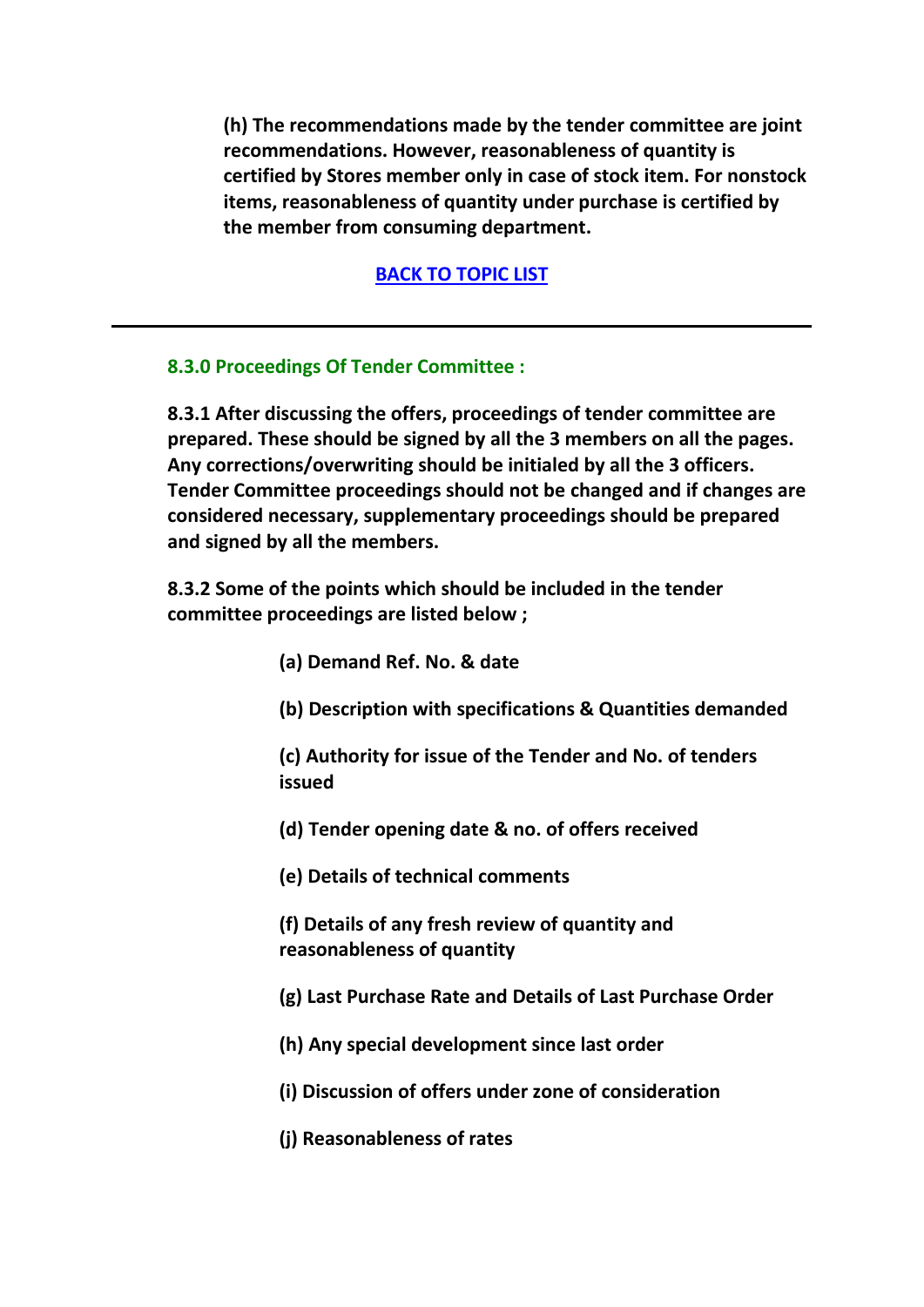**(k) Specific recommendations with justification where recommended for splitting at different rates**

**(l) Performance of the firm being recommended**

**(m) In case of negotiations, names of firms & justification**

- **(n) Summary**
- **(o) Terms & Conditions recommended**
- o **It is important to clearly specify the terms and conditions on which offer is being recommended. These are as under:**
	- **(i) Earnest Money / Security Deposit**
	- **(ii) Income Tax Clearance Certificate (ITCC)**
	- **(iii) Terms of delivery**
	- **(iv) Delivery schedule**
	- **(v) Payment Terms**
	- **(vi) Inspection Clause**
	- **(vii) Warranty Clause**
	- **(viii)Sales Tax extra or inclusive**
	- **(ix) Excise duty extra or inclusive**
	- **(x) Packing charges, if any, extra or inclusive**
	- **(xi) Details of any other extra charges discount (conditional or otherwise)**
	- **(xii) Sales Tax, Excise Duty variation clauses, if any**
	- **(xiii) Price variation clause (if acceptable) along with price variation formula and base prices**
	- **(xiv) Any special condition relevant to tender case**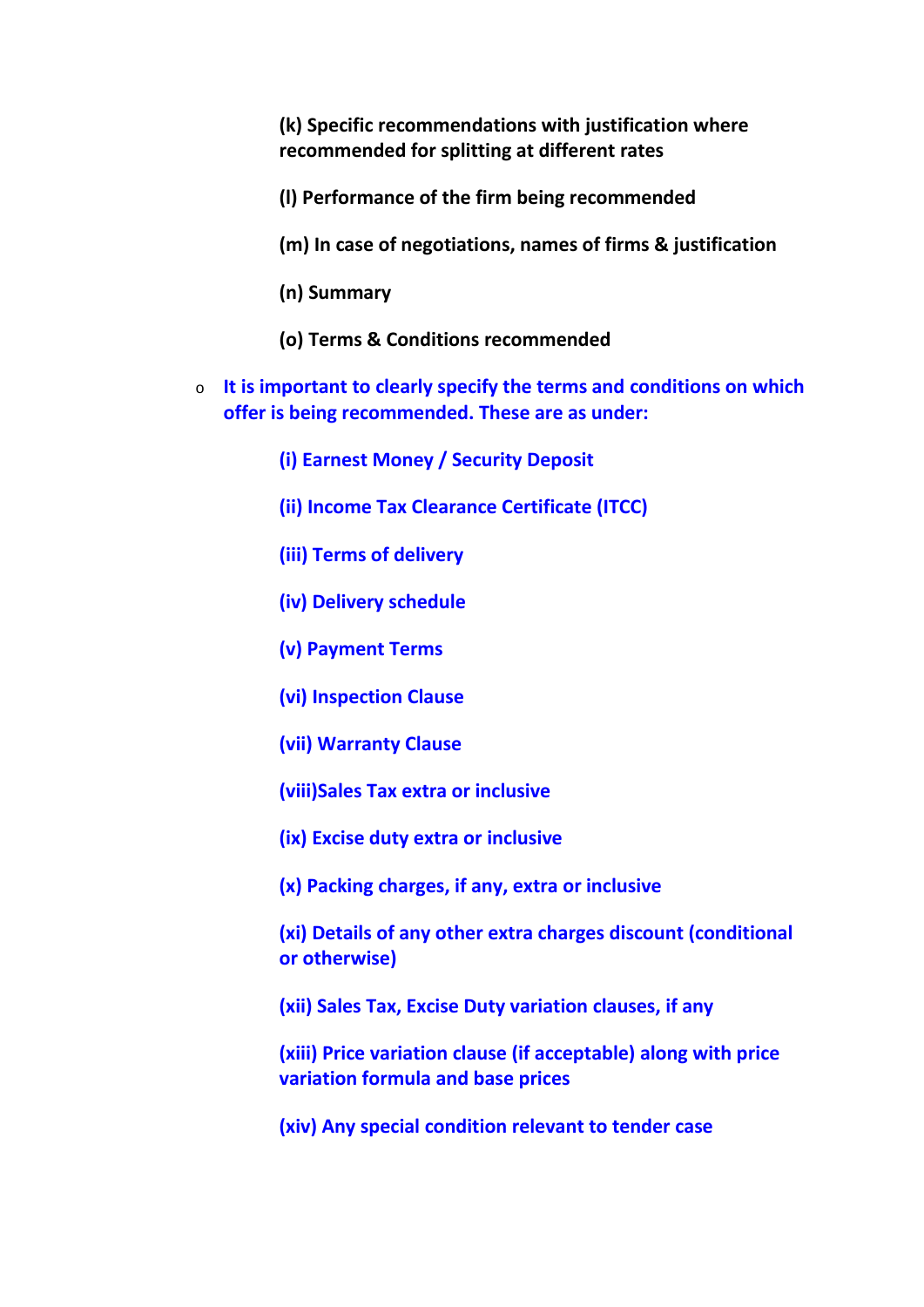**8.3.3 The accepting authority should record his acceptance on the body of the tender committee recommendations and not on the noting side of the file.**

#### **BACK TO TOPIC LIST**

#### **8.4.0 Other Policy Issues In Purchases :**

**8.4.1 Splitting of the order quantity on two or more suppliers is permitted in the following situations :**

- **(a) The item is vital/critical in nature and having alternative sources**
- **(b) The lowest supplier has not offered full quantity**
- **(c) The lowest offer does not meet our delivery requirement fully**
- **(d) Capacity of firms are not certain**
- **(e) Performance of the lowest tenderer is not certain.**
- o **In these cases, Time Preference Clause will not be attracted. But, Finance's concurrence is required before going for splitting.**

**8.4.2 Late / Delayed Tenders : Consideration of such tenders is not permitted. Only in rare exceptional cases public sector offers may however be recommended for acceptance at Railway Board level.**

**8.4.3 Offers Received From Unregistered / Untried Firms :Against open tenders, many time we receive offers from new firms, performance of which has not been tried on the Railway. Although past performance of the firm has to be seen, we should not give undue importance to past performance, otherwise, our doors to new suppliers/manufacturers will always remain closed and this will lead to monopolies. Therefore, if we are otherwise satisfied about credentials of the new supplier and their offer is otherwise suitable, we may consider their offer for part quantity. We may also place order normally for a quantity up to 20% after collecting necessary security deposit. However, in case of certain exceptionally sound firms, we can even consider for more quantity.**

**8.4.4 Unsolicited Offers : The offers received against limited tenders from the firms to whom tender inquiry was not sent, are known as unsolicited**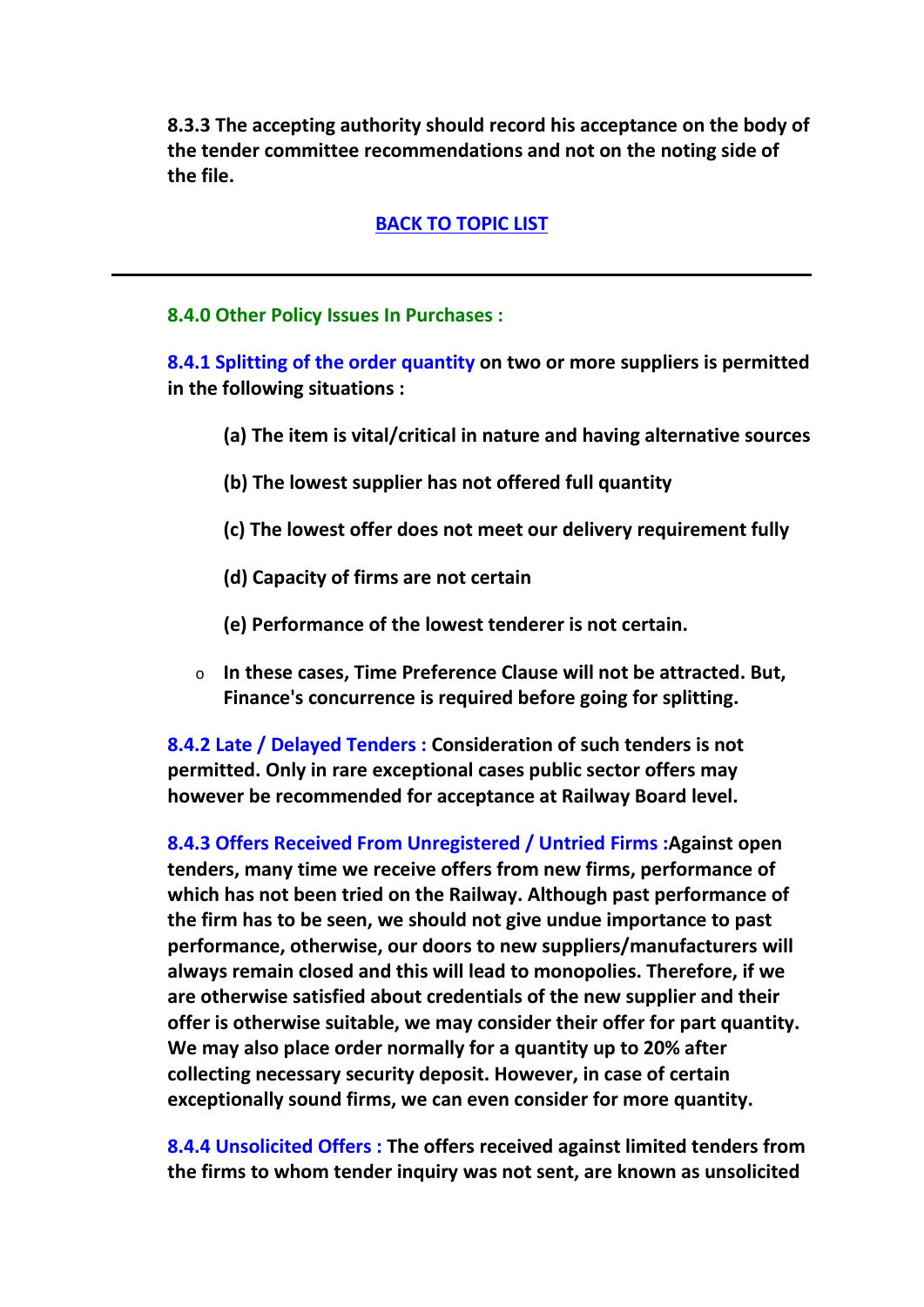**offers. Even if a registered firm submits tender against weekly stores bulletin, for an item for which they are not registered, such tender will also be classified as unsolicited.**

o **Unsolicited offers should normally be ignored. But in certain exceptional cases, as mentioned below, they may be accepted.**

**(a) There is inadequate competition**

**(b) Quotations received from unregistered suppliers or from firms to whom inquiries were sent are not suitable.**

- o **But we should consider them only when demand is urgent and capacity/capability of the firm offering to supply the relevant item is known.**
- o **The sanction of acceptance of the unsolicited offer is to be obtained from next higher authority which in no case should be below the rank of Dy. COS.**

**8.4.5 Variation Clauses : We generally prefer a firm price contract but for high value contracts we may accept price variation clauses. In such cases base price at which present price is worked out should be clarified, formula to govern variation in prices should be realistic and clear and the authority of the prices on which price variation will be based should also be very clear.**

o **In case of variable price contracts, prices should vary on both sides i.e. in case of reduction of prices in the market we should pay at the reduced rates worked out as per formula.**

**8.4.6 Negotiations : In tenders negotiations are normally not allowed because it is against the sanctity of the tender system . However in certain exceptional cases where prices quoted by all the suppliers are unreasonably high and retendering is either not considered advantageous or there is no time for retendering due to urgency of demand, we may go for negotiations with the suppliers.**

**8.4.7 Total value of tender shall be the criterion for deciding the "Competent authority" for acceptance of a tender irrespective of whether the tender is decided in parts or as a whole. (Ref. 341 AS)**

# **BACK TO TOPIC LIST**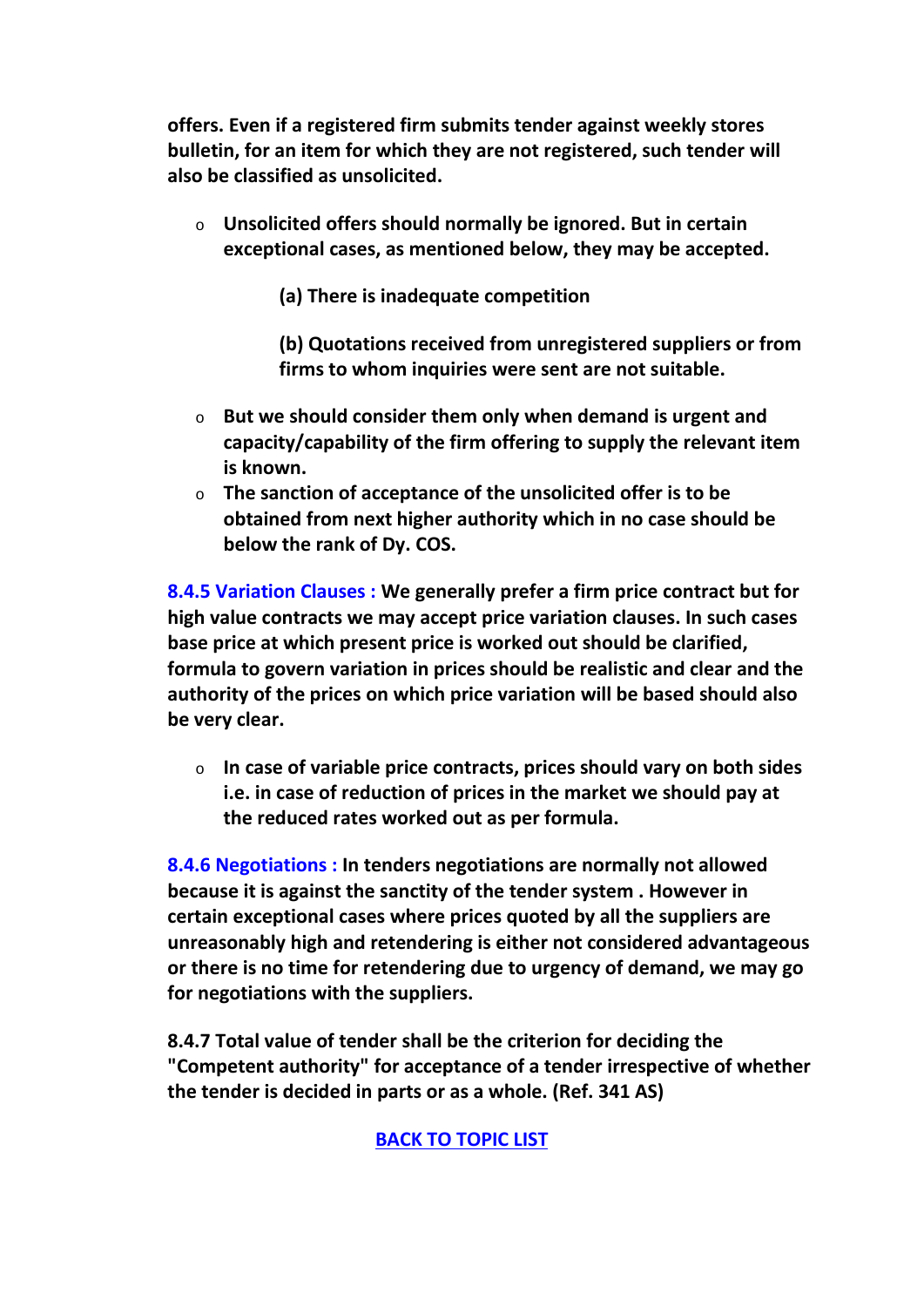#### **8.5.0 Local Purchase :**

**8.5.1 It is seen that for purchasing materials, a set procedure is to be followed and all this adds to costs of purchasing. Therefore, it is not economical at all to purchase items of petty value through centralized purchase office and hence all the field officers have been delegated powers to purchase the materials without following the detailed procedure. Officers are allowed to have cash imprest and recoup the amount on regular basis. For cash imprest of Rs.10,000/ or more Bank Account can be opened and payment made through cheques.**

**8.5.2. However, even for local purchases, it is to be seen that canons of financial propriety are followed and materials are purchased at reasonable prices.**

- o **Powers for local purchases depends upon delegation. Normally, officers have been delegated these powers depending on charge held by them. On most of the Divisons, the purchase power are exercised through Divisional Controller of Stores up to Rs.20000/-..**
- o **Stores Officers holding independent charge and Senior Scale or above have local purchase powers of Rs.10000 per item in the Depots.**

**8.5.3 Some of the important points to be kept in mind by all the officers making local purchase are as under:**

**(a) There should be a proper system, of entering all the local purchase cases in a register. This register should indicate details of item to be purchased and rate and firm etc., from which purchase has been made.**

**(b) The purchases should be made at competitive rates after trying no. of firms/shops.**

**(c) Purchases should be made from standard firm i.e. the firm should be either a reputed dealer/authorized stockiest/manufacturer or a good shopkeeper. Purchases from persons who do not own any shop etc. and operate business from their residence and act only as middlemen, should be avoided.**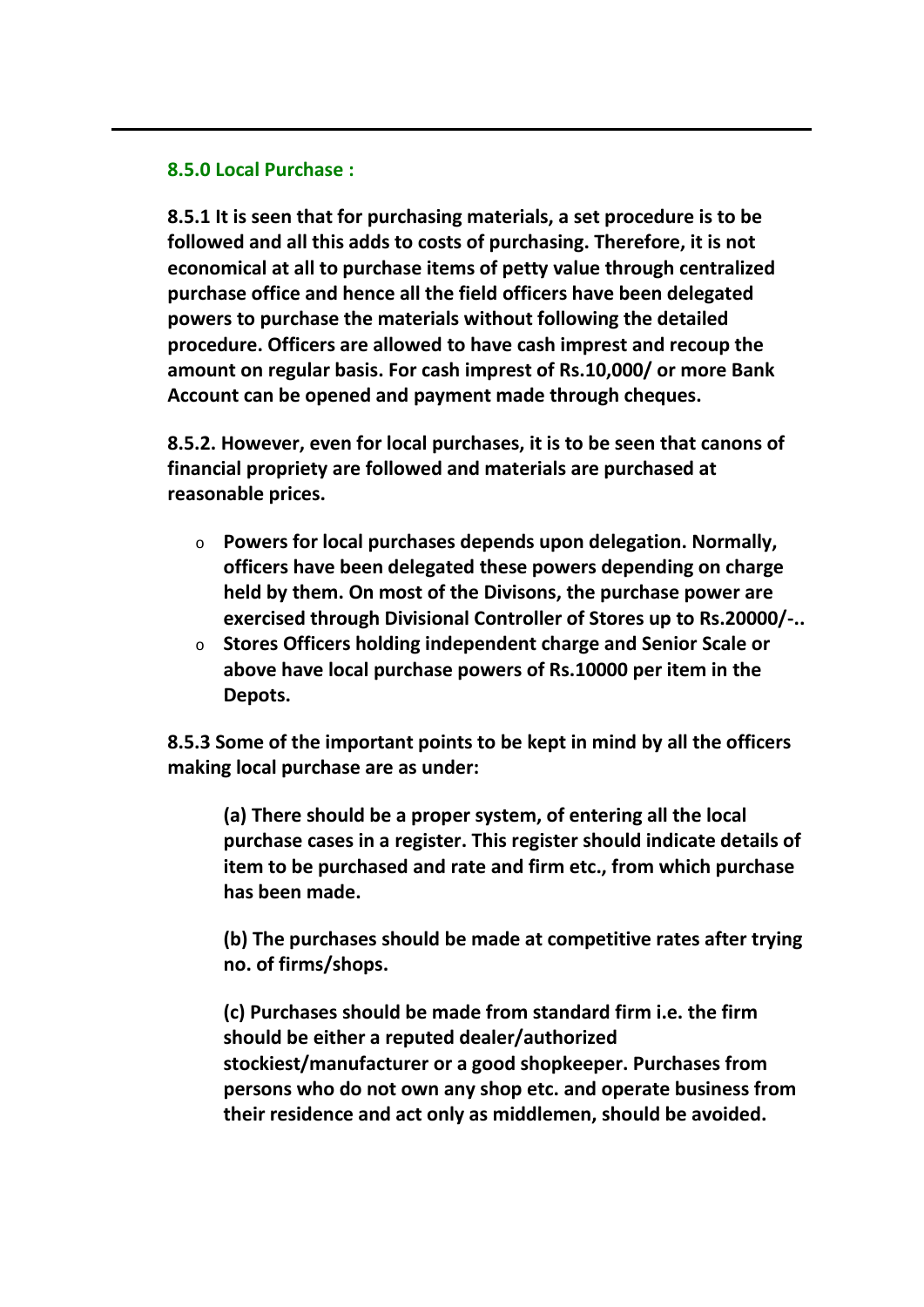**(d) The quotations should be collected only from existing firms. If a firm is doing business in different names from the same premises, only one quotation should be taken from such firms. The practice of collecting more than one quotations from a single shop should not be resorted to.**

**(e) For collecting quotations per bearer from the local market, officer incharge of local purchase shall nominate the Railway employee by name. The nominated employee shall be required to sign each cover of the quotations and subsequently on opening by the officer in-charge, each quotation also in token of his having collected personally.**

**(f) The names of firms from whom quotations are to be obtained are to be suggested by the officer in-charge of local purchase. The employee, however, may suggest names of new firms coming to his notice, to the purchase officer who could consider including them for subsequent purchases.**

**(g) If the local purchases are regularly made, a panel of firms should be maintained which should be updated from time to time.**

**(h) A tender box should also be kept for dropping the tender.**

**(i) All inquiries should mention time and date by which offers should be received. Any offer received after this should not be considered.**

**(j) Non-stock items for which standard pattern exists should not be purchased if it can be manufactured by the Railway.**

**(k) Local purchase of items for which valid rate/running contracts exists, should not be made.**

**(l) Local purchases from cooperative stores and Khaki Handers should be encouraged. Purchase up to Rs.5000 from a cooperative stores can be made even on single quotation, while for others single quotation is permissible only up to Rs 2000/-.**

**(m) No attempt should be made to split the requirement to bring it within the power of purchase.**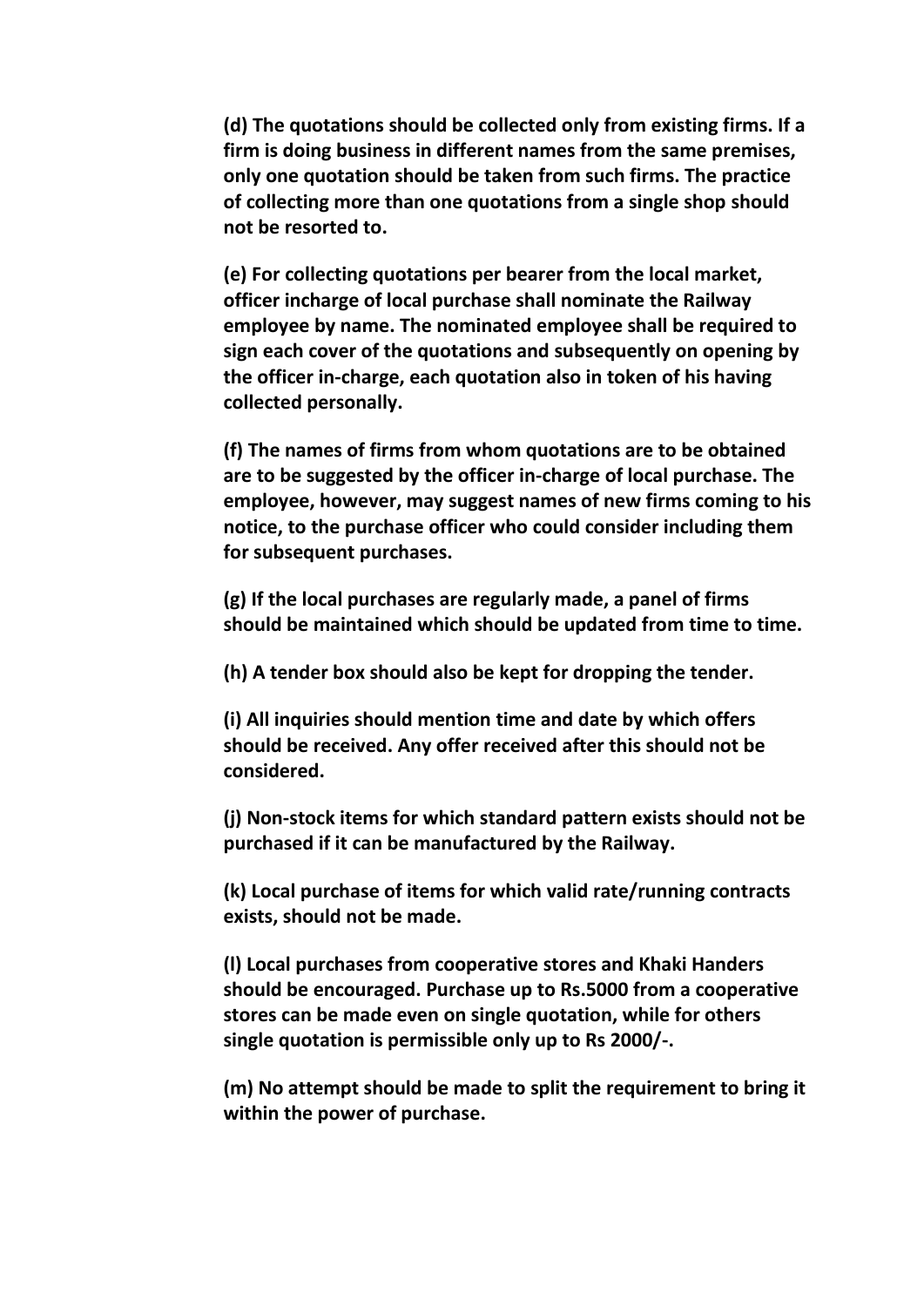**(n) Cash Imprest amount should be fixed on the basis of 50 percent of the average monthly expenditure on local purchases (Ref. S711B)**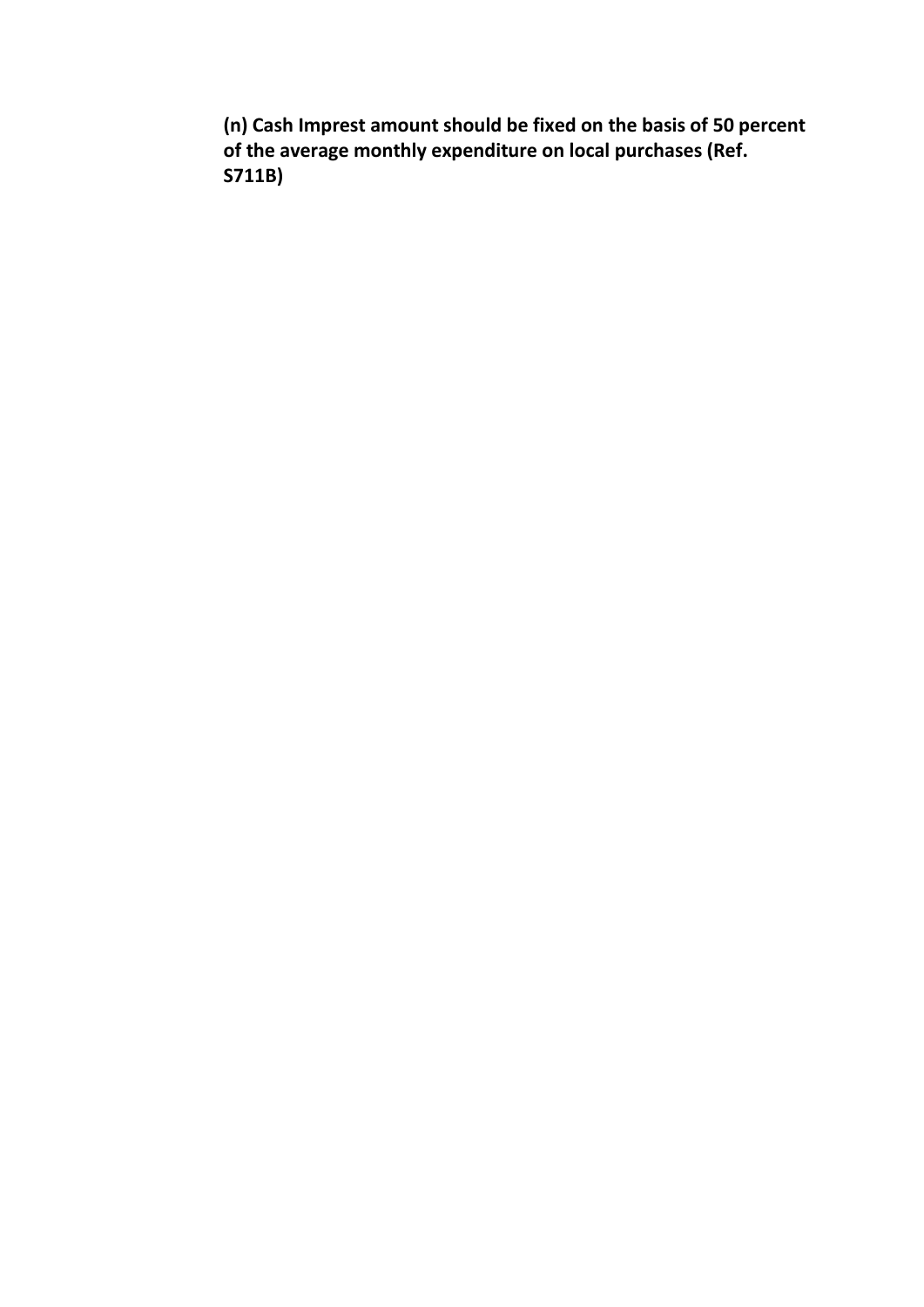# **CHAPTER - 9**

# **RECEIPT AND INSPECTION OF STORES**

**TOPICS COVERED IN THIS CHAPTER :**

**9.1.0 Responsibility for Receipt and Inspection of Stores :**

**9.2.0 Procedure for Receipt and Inspection of Stores:**

**9.3.0 Effecting Delivery Of Consignments :**

**9.4.0 Quantity Checking :**

**9.5.0 Inspection & Testing :**

**9.6.0 Accountal Of Materials :**

**9.7.0 Disposal Of Rejected Consignments :**

#### Ø

Ø

**DETAILS OF TOPICS COVERED IN THIS CHAPTER ARE AS FOLLOWS :**

#### **9.1.0 Responsibility for Receipt and Inspection of Stores :**

**Receipt and Inspection of Stores is one of the very important activities because quality of incoming stores depends upon the effective inspection. Therefore, all the Stores depots have separate `Receipt' and Inspection' section. This Receipt section is generally under the charge of a DSK-1 who is assisted by other DSKs and also some ministerial staff.**

**Some of the Depots are having separate sections under `Receipt and Inspection' (`R') Section as under :**

**(a) Progress Section manned by ministerial staff under control of an OS/Chief Clerk.**

**(b) Unloading section manned by DSK and assisted by few clerks/labor.**

**(c) Inspection section manned by DSKs**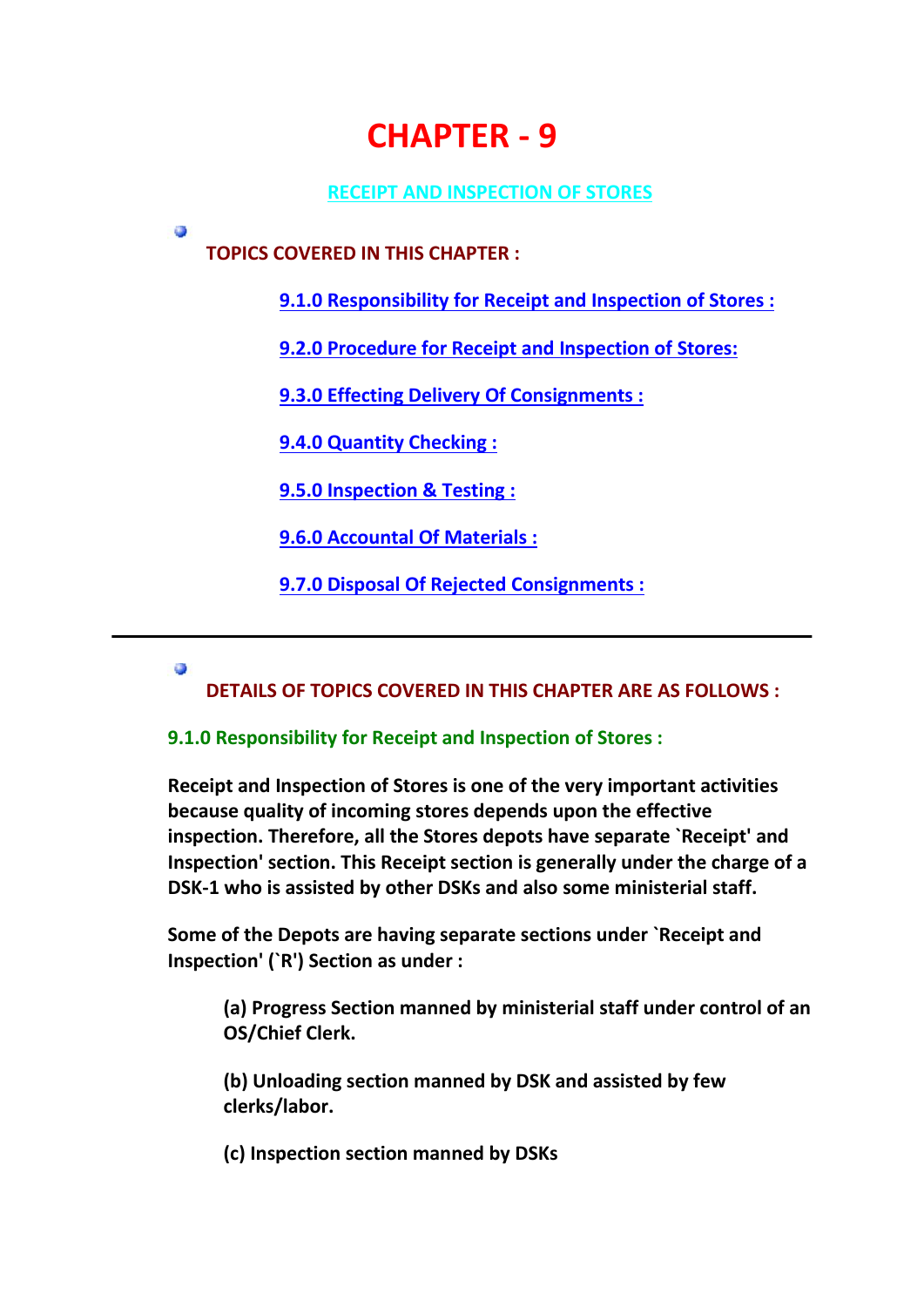**9.1.1 Non-Stock items are generally consigned directly to the Indenting officers and therefore responsibility of proper receipt and inspection of such items lies/with the Indenting officer or their representatives.**

# **BACK TO TOPICS**

#### **9.2.0 Procedure for Receipt and Inspection of Stores:**

**Various procedures laid down for the receipt and inspection of the Stores are mainly to achieve following objectives.**

**(a) Proper chasing/progressing is done against all the purchase orders against which supplies are to be received by the depot for stock items, or by the indenting officers for non-stock items.**

**(b) Correct delivery of the materials is taken without loss of time. It is to be ensured that the material is received in correct quantity and of correct quality.**

**(c) Inspection of the stores is not abnormally delayed.**

**(d) All the materials received by the depot or direct consignees are properly accounted into Railway Books.**

**(e) Rejected stores are disposed of early.**

**9.2.0 Progressing Of Purchase Orders :**

**9.2.1 For items to be received in a Stores Depot , Progressing is done by the Progress Section of eceipt Section . Procedures are so designed that all the purchase orders are properly entered on their receipt and there is regular follow up with the supplier before expiry of delivery period. Progressing of the orders against which materials are directly to be dispatched to users, is done by the user departments.**

**9.2.2 Generally all chasing with the supplier should be done within the currency of the contract i.e. . till the delivery period has not expired. On expiry of delivery period, contract is no more live and therefore such contracts can be made live only with the mutual consent of Purchaser and supplier.**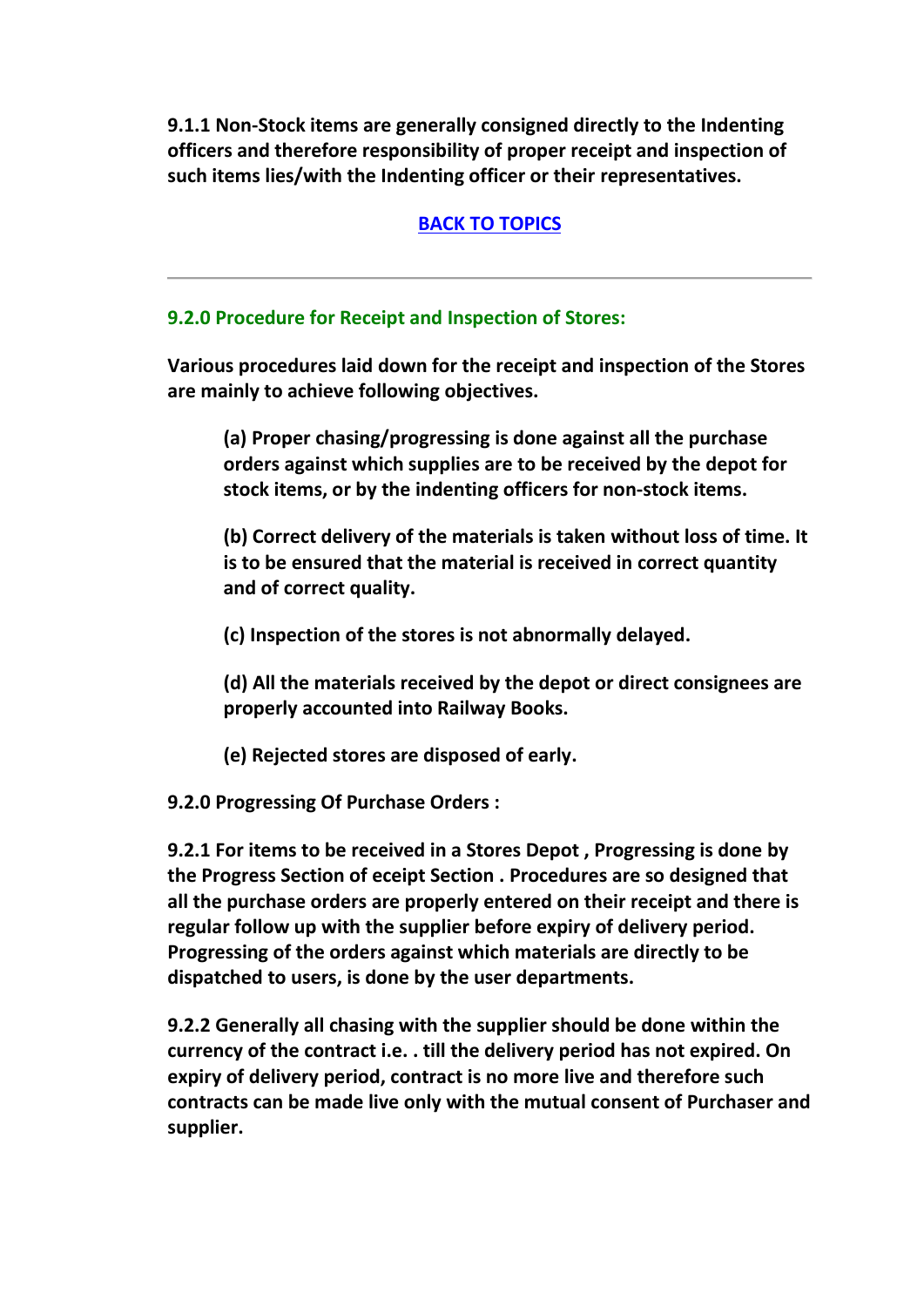**9.2.3 Extension in delivery period is granted by the COS office on firms request consignee/depot officer/inspecting officer has also been delegated power to accept delayed material as under :**

**(a) for orders valuing up to Rs. 50,000 consignees can accept delayed supplies for a period up to 6 months from the expiry of original delivery date**

**(b) for contracts valuing more than Rs. 50,000 but less than Rs. 1 lakh these powers are for a period up to 21 days only provided original delivery period in the purchase order was not of a period more than 6 months.**

**(c) In all other cases extensions are to be granted by the Purchase Officers only.**

#### **BACK TO TOPICS**

#### **9.3.0 Effecting Delivery Of Consignments :**

**9.3.1 Procedure of effecting of consignments In A Stores Depot : Rly. Receipts / P.W.Bills for the materials dispatched by the suppliers in fulfillment of agreements/contract made by them, are first received in Progress section of Receipt Section which are connected with the relevant supply orders etc. and registered in a manuscript register called** *R.R. Register .* **All such RRs and PW Bills are then handed over to unloading section along with the history sheet indicating**

- **PO case No.,**
- **Number of packages,**
- **Booking station and**
- **Station of destination where delivery will be effected by the consignee.**
- o **Unloading section may be manned by one DSK/II one DSK III and / or Sr. Clerks (depending upon workload). DSK/II being incharge of the section is responsible to DSK /I of R Section.**
- o **Most of these Stores depots are provided with a Railway Siding manned by a goods clerk of Commercial Dept. These staff take delivery of materials consigned to Stores Depot siding directly from the goods clerk posted in the siding.**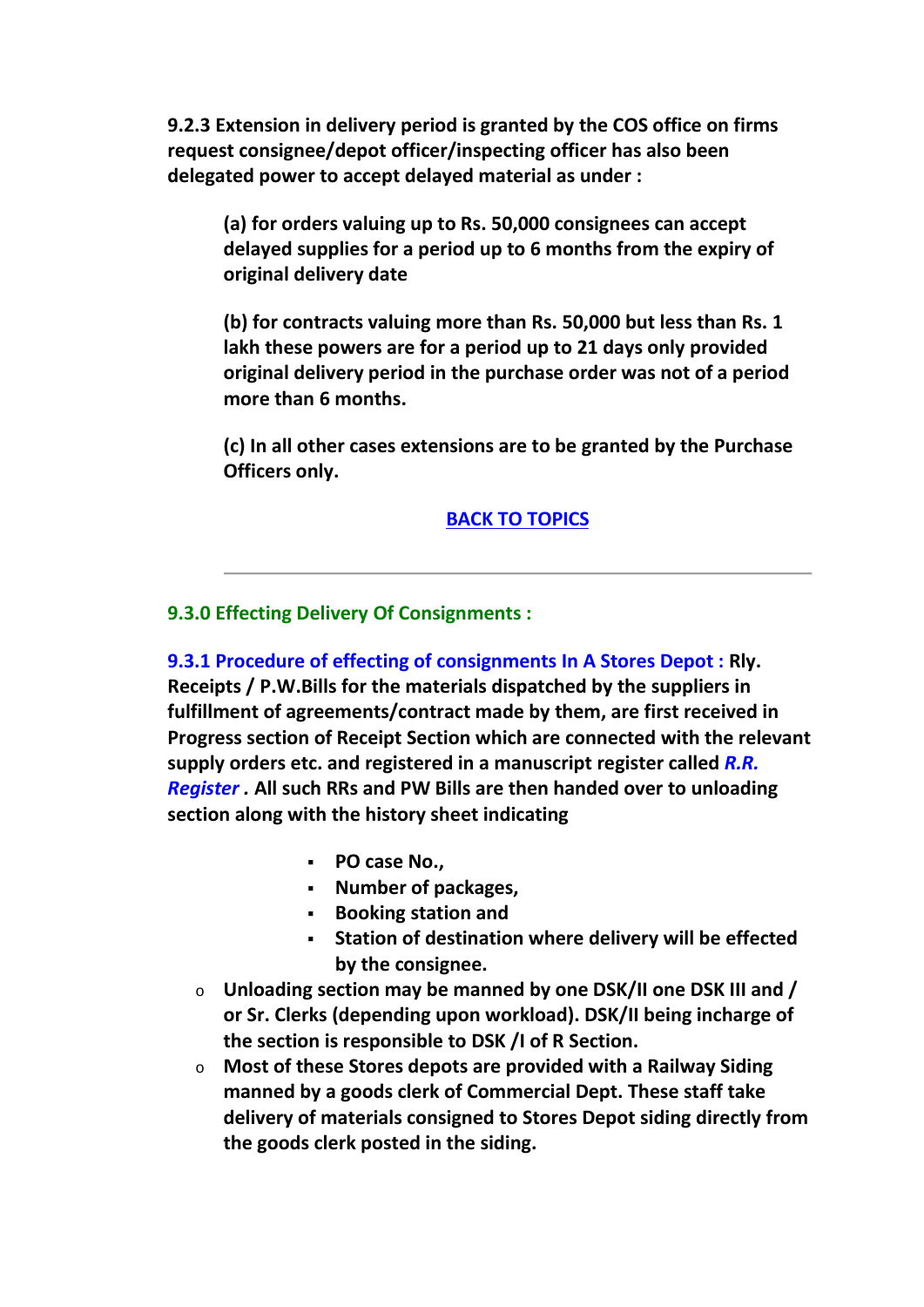- o **Delivery of all the smalls not booked to siding and materials booked by parcel (P.W.Bill) is taken from Railway station. Unloading staff has to sign in the delivery book of Commercial department in token of having received the material.**
- o **If the consignment received is short and this shortage is not disputed by goods clerk remark may be given in the delivery book and a shortage certificate should be obtained from the goods supervisor for supporting claim on Commercial department.**
- o **If the packages are found damaged, tampered or in disturbed condition, the consignments are weighed before taking delivery in presence of RPF and Commercial staff and qualifying delivery remarks are recorded in the goods delivery book. D.D. (Damage & Deficiency) message is got issued by Goods Clerk in all such cases of discrepancies etc.**
- o **After passing qualifying remarks in the Traffic delivery book for the discrepancies noticed at the time of unloading, R.R. is surrendered and open delivery / assessment requested through a memo within 48 hours of unloading.**
- o **The damaged packages are opened in presence of Comm. staff, Stores Dept. staff and RPF staff. The contents booked are checked with the challan to know the exact loss etc. An open delivery report signed jointly by Commercial staff, Stores staff, and RPF staff is obtained to support claim on carriers.**
- o **The present powers for granting open delivery/ assessment are as under**
	- **(1) CGC of siding : up to a value of Rs. 1000/-**
	- **(2) CGS of siding : up to a value of Rs. 2000/-**
	- **(3) ACS / DCS : All other cases where value of discrepancy is assessed to be more than Rs. 2000/- rest with ACS : DCS.**

#### **9.3.2 Procedure For Non-Stock Items :**

- o **For non-stock items consigned to Stores Depot procedure is same as above.**
- o **For non-stock items dispatched directly to various consignees, delivery of materials from Commercial Dept. is taken by the consignees. Practice followed is same as described above and it should be ensured that in case of shortage / damage procedure for open delivery as referred above is followed.**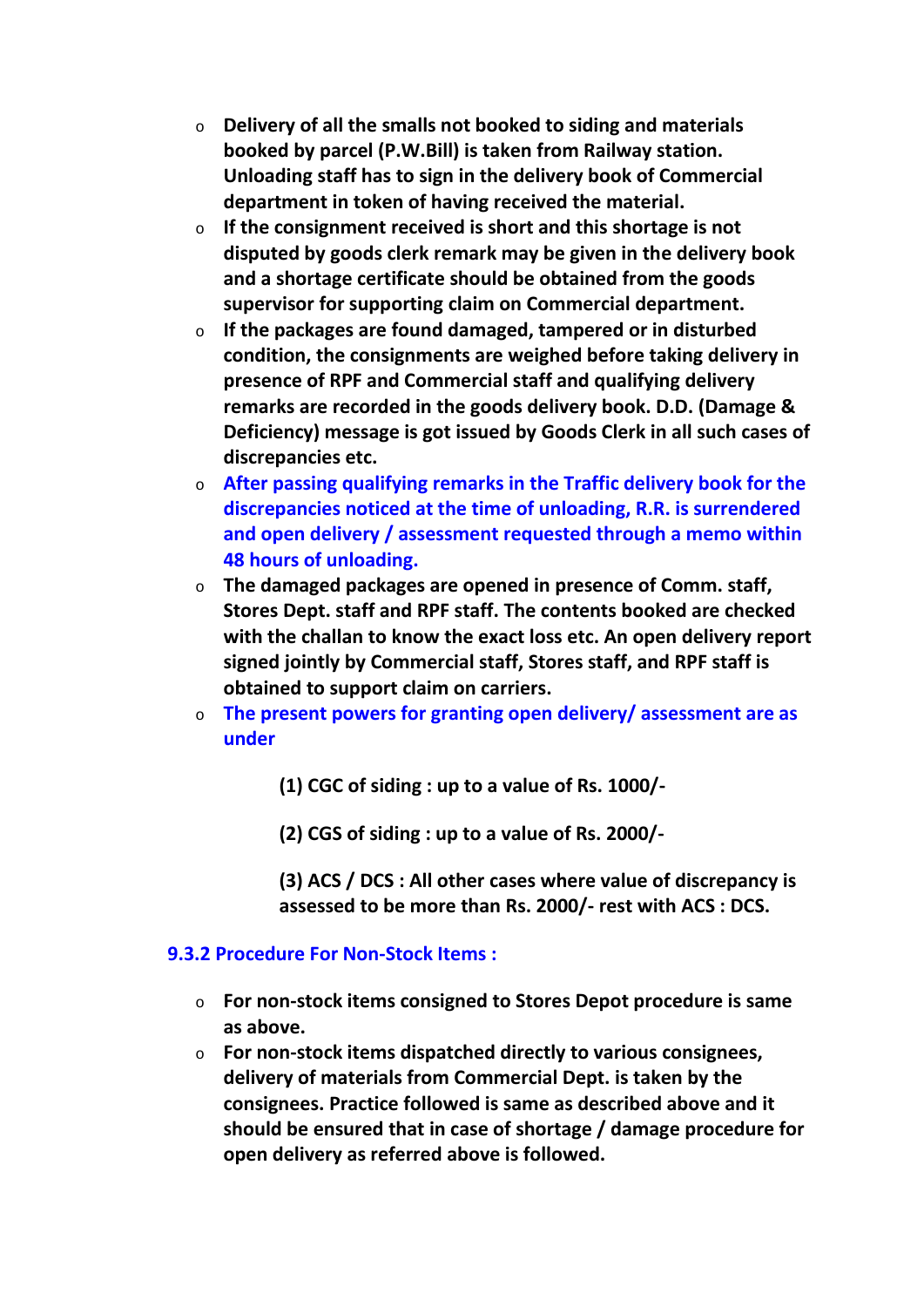**9.3.3 Claims : Consignments, against RR/PW Bills if not delivered within a reasonable time by the carriers, are required to be claimed within six months from the date of booking / date of R.R. As the claims on carrier are to be preferred within six months, timely action is required to be taken so that the claims do not become time- barred. Therefore the RRs / PW Bill Registers are periodically reviewed by the Depot Officer.** *If during this review it is seen that a consignment has not been received within a reasonable time (45 to 90 days) a missing report is sent to all concerned with a copy to CCS.* **For such cases a manuscript register ( Claims Register) with following details, may be maintained :-**

| <b>RR</b><br><b>No. &amp;</b><br>Date <sup>®</sup> | Nature of<br><b>Consignment</b><br>(Wagon No. or<br>no. of packages) | <b>Missing</b><br>report<br>submitted<br>lon | <b>Claim</b><br>due<br>on | <b>Consignment</b><br>received on | <b>Claim</b><br>preferred<br>on | <b>Remarks</b> |
|----------------------------------------------------|----------------------------------------------------------------------|----------------------------------------------|---------------------------|-----------------------------------|---------------------------------|----------------|
|----------------------------------------------------|----------------------------------------------------------------------|----------------------------------------------|---------------------------|-----------------------------------|---------------------------------|----------------|

o **A standard proforma for the missing report may be prepared and should be used.**

# **BACK TO TOPICS**

# **9.4.0 Quantity Checking :**

**9.4.1 Immediately on receipt of the material packages should be opened and contents should be thoroughly checked. If there is any shortage/damage/breakage, supplier should be immediately advised about this. In case of valuable consignments, it is always better that a `panchanama' is prepared for the shortages.**

**9.4.2 There may be a tendency on the part of some of the consignees for not opening the packages immediately on receipt. This practice is undesirable because packages are not generally water tight and if moisture has entered and damage the material, supplier cannot be held responsible for this. Suppliers may also not accept any shortages if they are advised after unduly long period.**

**9.4.3 Quantity checking is generally 100%. Fragile items should be checked carefully.**

**BACK TO TOPICS**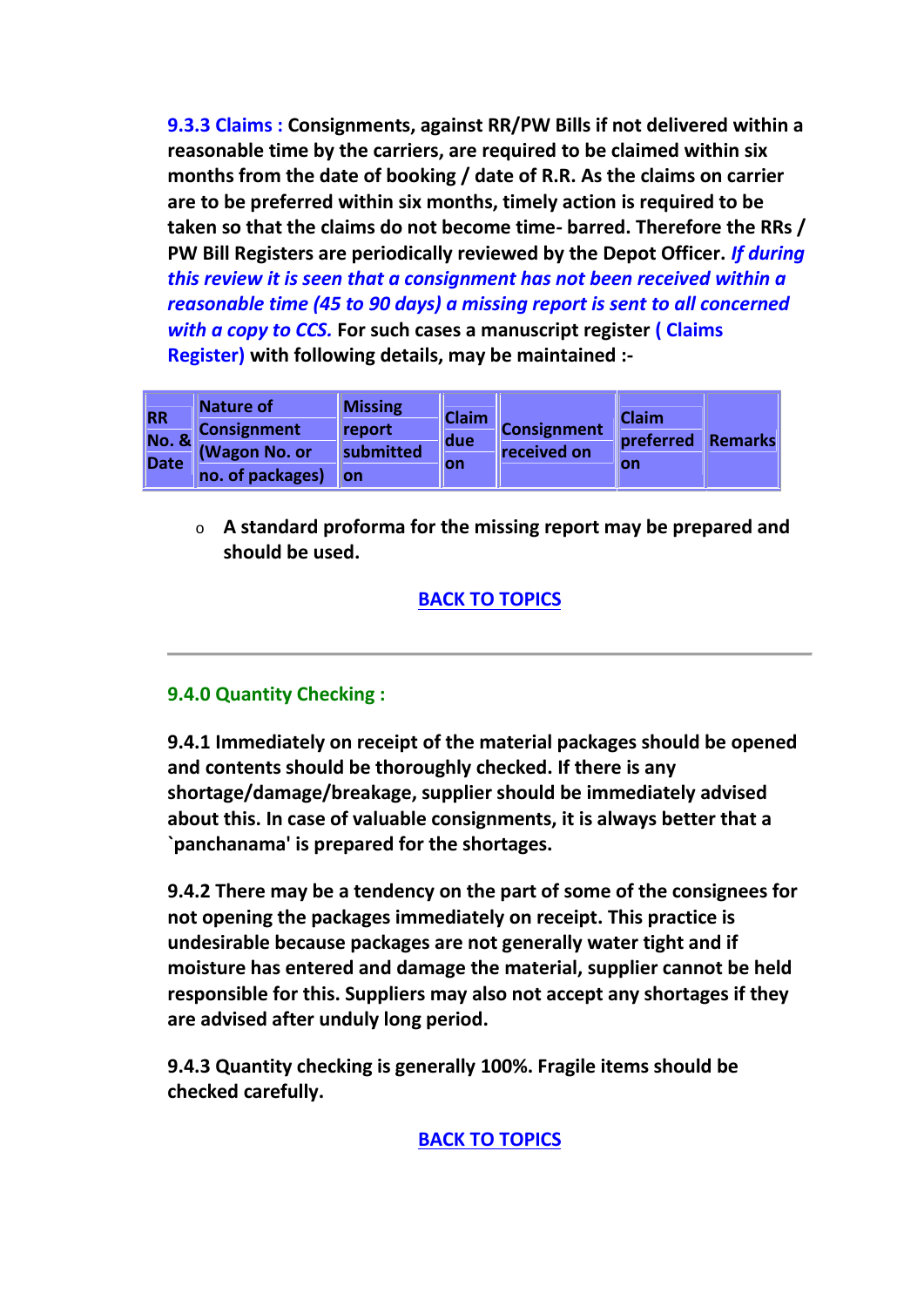#### **9.5.0 Inspection & Testing :**

**9.5.1 Pre-Inspected Stores : These are materials which have been inspected by either Rail India Technical & Economic Service or RDSO or Director of Inspection. These authorities/issue Inspection Certificates in token of having inspected and passed the material. It should be checked up that Inspection Certificate has been received. If the same has not been received a reference to Firm / Inspecting Agency has to be made.**

- o **Inspection certificate bears a facsimile of inspection seal put either on the material or packages / bags containing the material and first of all it should be checked up that all material or packages, as the case may be, bear proper inspection seal as shown in the Inspection Certificate.**
- o **If the materials do not bear proper inspection seal they should be provisionally rejected on the ground that the material is not the same as inspected by Inspecting Agency.**
- o **If it is ascertained from the inspection seal that the material is the same as inspected by inspecting Agency, the Stores should be visually examined and if during visual inspection, prima facie, they appear not to our specification, we should go for detailed inspection & testing.**
- o **If the facilities for detailed testing and inspection do not exist, the material may be sent to Chemist & Metallurgist of the Railway for testing. In some cases material may be sent to other recognized laboratories also.**
- o **If during detailed testing, materials are found not conforming to specification, they should be provisionally rejected and a rejection advice should be issued to the firm with a copy to Inspecting Agency for arranging joint inspection.**
- o **If the firm accepts the rejection, stores should be disposed off as described below, but if the firm do not accept our rejection, we should pursue with the Inspecting Agency to arrange the joint inspection early.**
- o **Date of joint inspection is fixed by the Inspecting Agency. Firm is also advised about the date of joint inspection, but the same may be carried out if firms representative remains absent.**
- o **At the time of joint inspection, a joint report will be prepared and decision as agreed will be final. If the stores are found not to**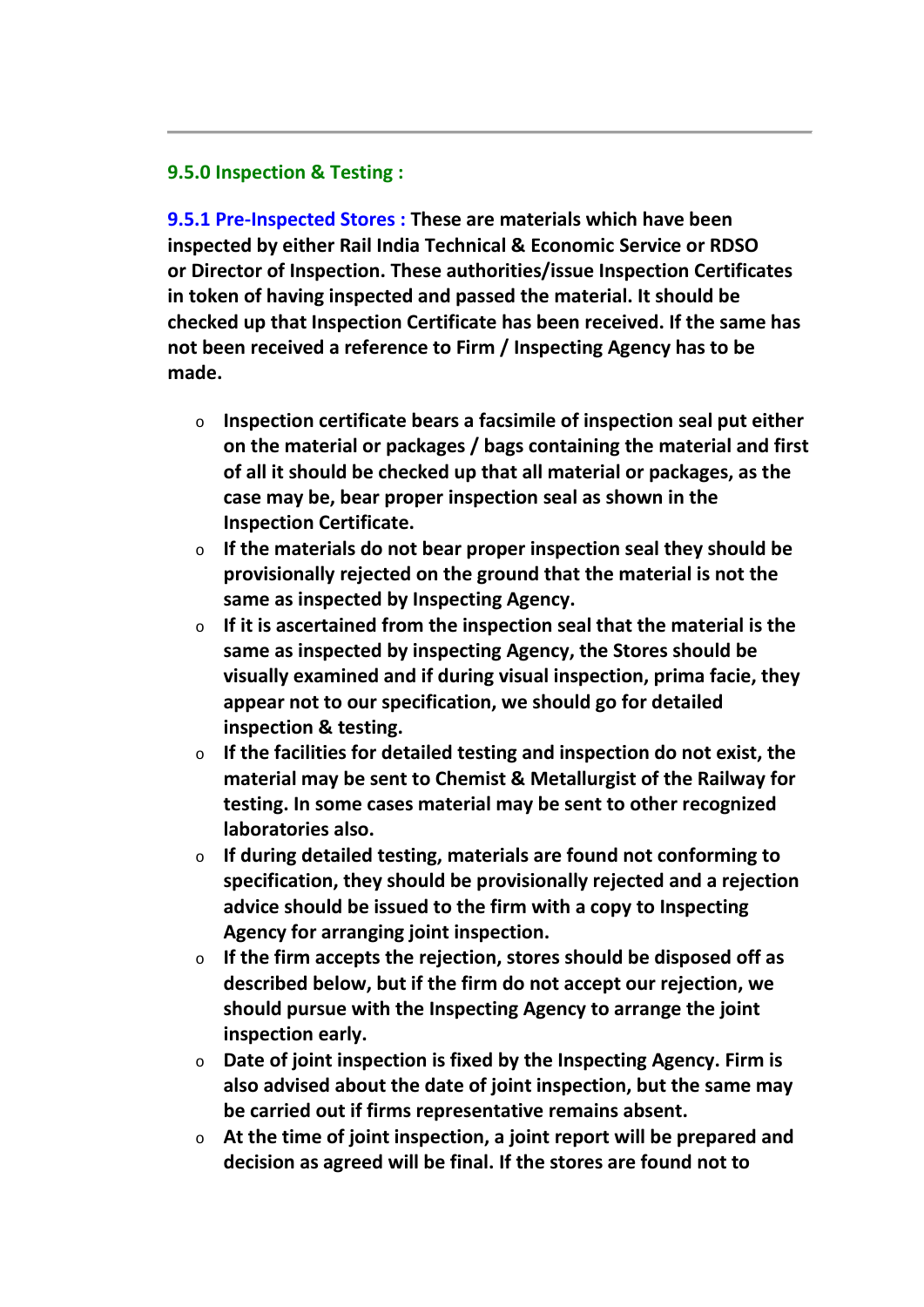**specification even during joint inspection, rejection advise will be issued.**

**9.5.2 Un-Inspected Materials: These materials have not been previously inspected and purchase order specifies inspection by consignee. For these items consignee has to ensure that the materials supplied are as per specification provided in the purchase order. If he does not have adequate testing facilities the materials may be got tested from Chemist and Metallurgist or other laboratories. In any case material should be accepted only after satisfying about their quality.**

# **BACK TO TOPICS**

#### **9.6.0 Accountal Of Materials :**

**9.6.1 Stock items received in the Depots For these items if they are found as per specification, Depot grants Receipt Note. This is prepared in 5 copies in case of Railway contracts and 4 copies in case of DGS &D contracts. (In this case supplier copy is not required). However, if Inspecting Depot and receiving depots are different, then R Note may be prepared in 6 copies.**

**Distribution of R Note copies is as under :-**

- **Copy No. 1 .. Depot record copy**
- **Copy No. 2 .. Stores Accounts copy (EDP posting is done through this copy)**
- **Copy No. 3 .. Supplier copy.**
- **Copy No. 4 .. Accounts (Bill Paying Officer) copy**
- **Copy No. 5 .. Authority placing the order (COS) copy.**
- **Copy No. 6 .. To be returned to inspecting depot duly acknowledged.**
- o **After the R/Note has been signed by the Depot officer (ACOS), this is sent to Stocking Ward along with the material. The Stocking Ward enters the receipt particulars in his receipt register after acknowledging the material to Receipt Section. S.No. of this receipt register which is known as Receipt Order No. (R.O.N.) is recorded on the R/Note. After this various copies of R/Note are released. Accounts copies may be sent by ward itself directly and remaining copies may be distributed by Receipt section.**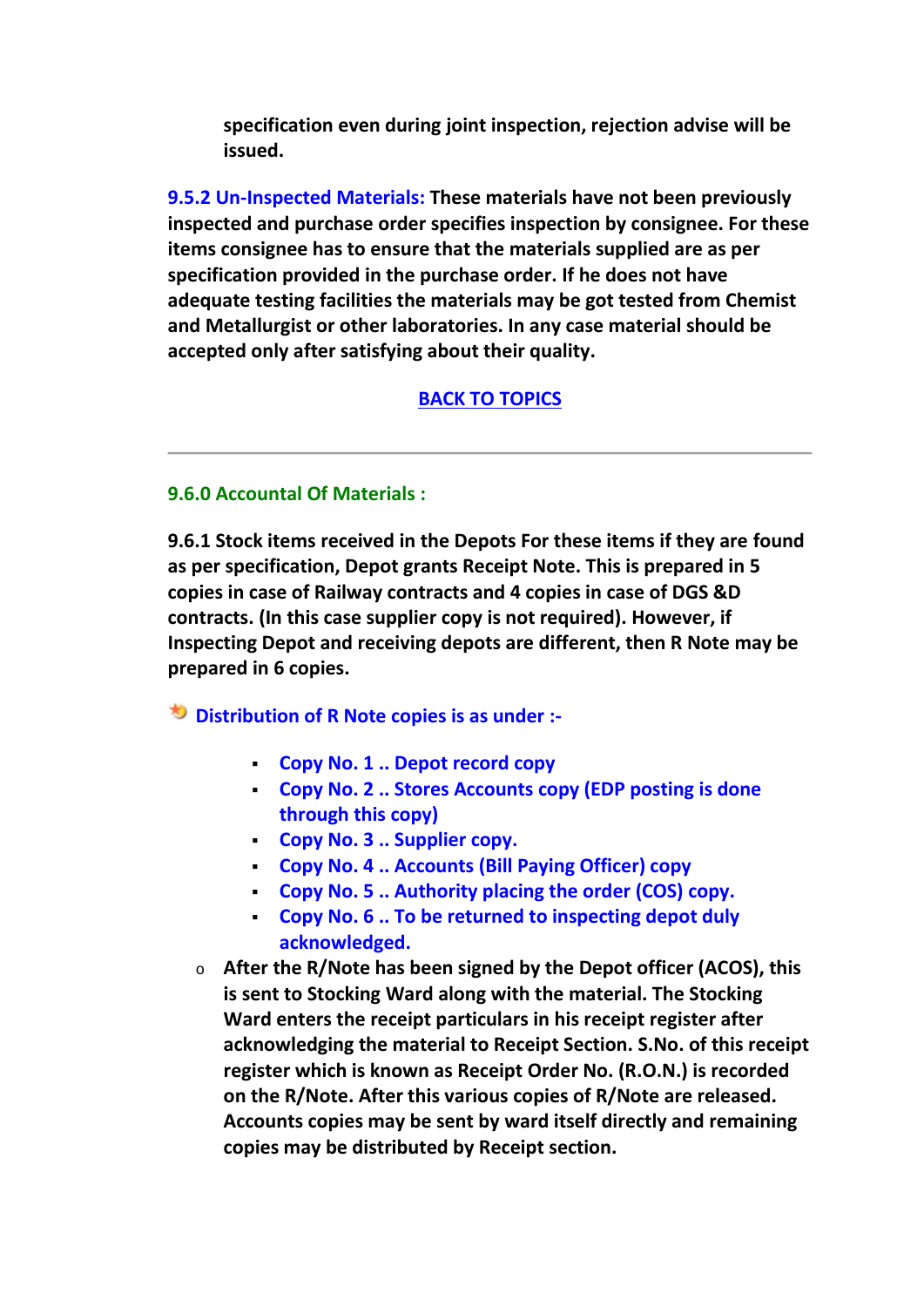o **Payment of all such items is centralized through Stores Section of FA & CAO's office.**

**9.6.2 Accountal of Non-stock items :Non-stock items are dispatched directly to consignees . These items are entered into tally book and after quoting reference of tally book No. and page No. Bill submitted by the supplier is verified and sent to associated Accounts for payment.**

#### **BACK TO TOPICS**

#### **9.7.0 Disposal Of Rejected Consignments :**

**9.7.1 All materials which are not as per order specification are rejected and a Rejection Advice is issued to the firm for removing the materials from our premises. If any advance payment has already been made for the stores, Accounts department should be immediately advised to recover the advance payment. Firm is also to be pursued for refund of advance payment.**

# **9.7.2** *Supplier is given free time of 14 days from date of receipt of Rejection Advice, in case of DGS&D Contracts and 21 days from date of issue rejection advice in case of Rly. contracts for removing the*

*material.* **If he does not remove the material within this period, then rejected supply may be returned to firm after recovering the necessary dues. If the supplier does not remove the material from our premises after paying necessary dues, he is liable to pay ground rent at the prescribed rates. Those rates are generally advised in the Rejection Advice.**

**9.7.3 Following dues are to be recovered from the supplier for the rejected stores.**

**(a) Inward freight If we have paid any Inward freight for the goods booked on freight to pay basis, amount of freight paid is to be recovered.**

**(b) Incidental charges for handling the materials:, without any gain to Railways, are to be recovered. They are generally charged at the rate of 2% of value of goods.**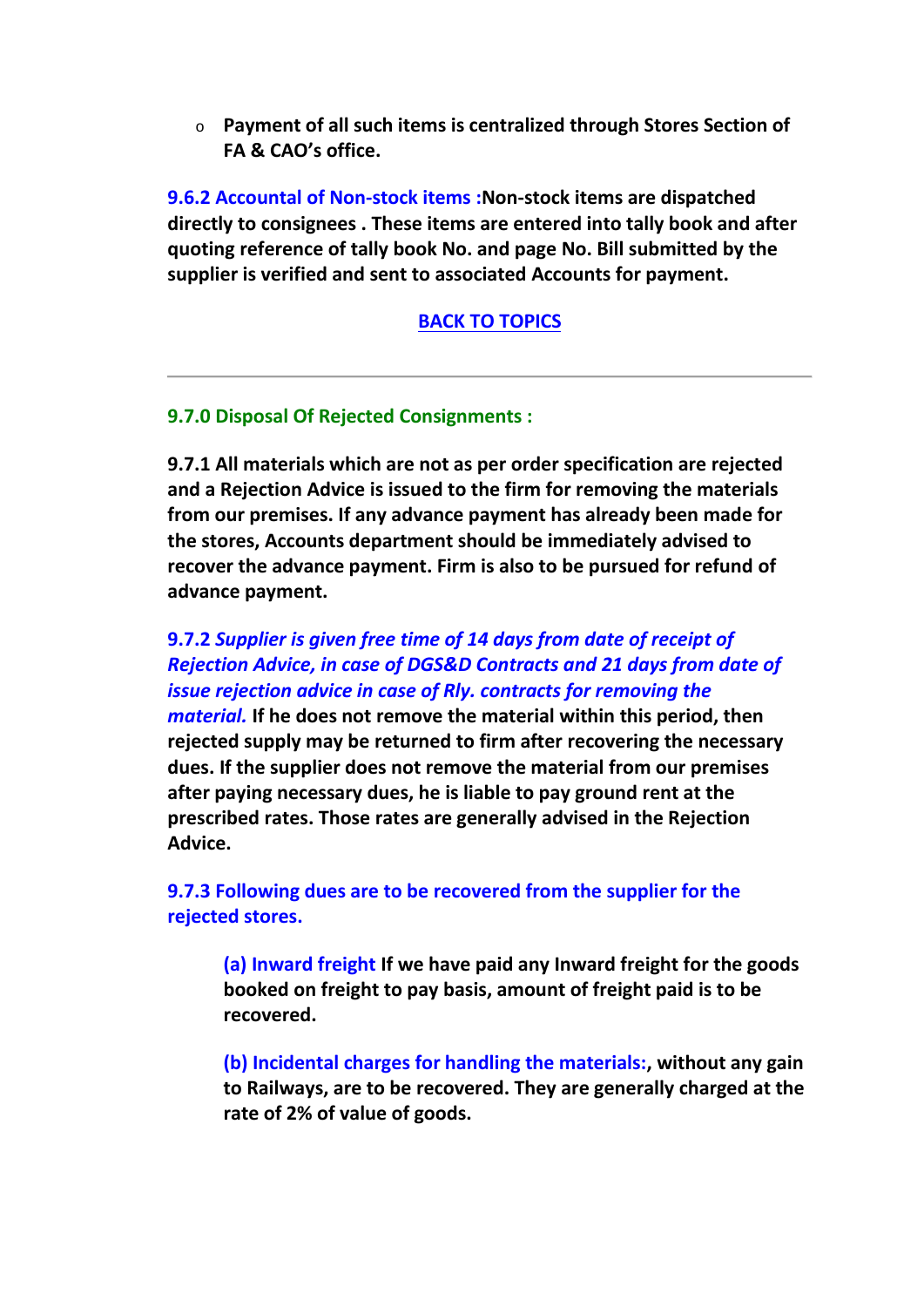**(c) Testing charges: If the goods are accepted testing charges are to be borne by the purchaser but for the rejected goods charges are to be borne by the supplier and to be recovered from the supplier.**

**(d) Demurrage / Wharfage: If we have paid any demurrage or wharfage on account of delay in sending the documents by the supplier, then this amount is also to be recovered. (Demurrage is charged for detention of wagon and wharfage is charged for late removal from the station.)**

**(e) Advance Payment: :If Advance payment has been made for the goods then either the firm should refund the same or they should supply fresh acceptable materials, only then rejected materials are to be returned to them. In some cases, if either advance payment has been recovered or some Bank guarantee has been taken, purchaser may authorize delivery of rejected goods. In such cases rejected material may be returned on the authority issued by the purchaser.**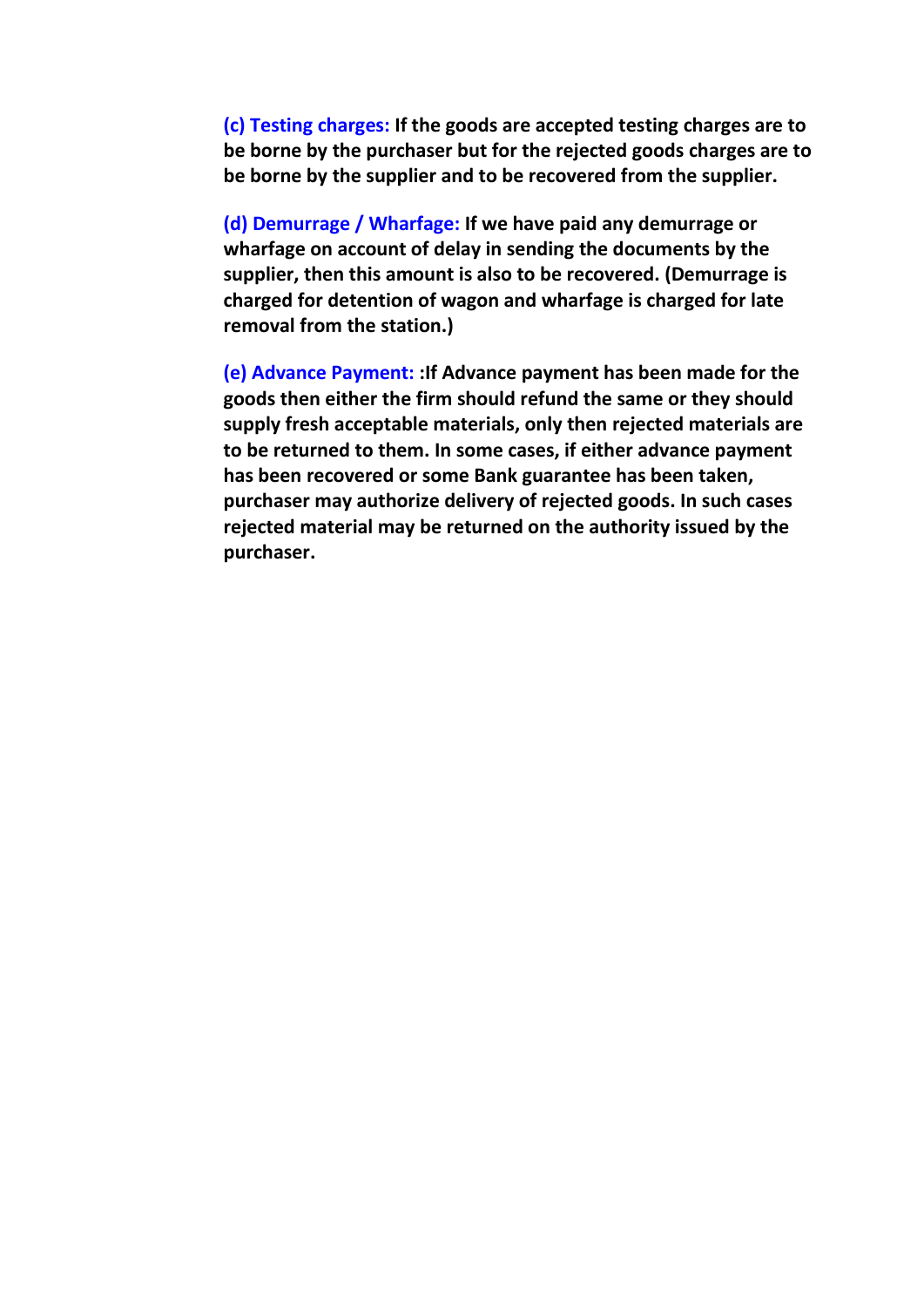# **CHAPTER - 10**

#### **ISSUE AND DISTRIBUTION OF STORES**

**TOPICS COVERED IN THIS CHAPTER :**

**10.1.0 Introduction to Issue and Distribution of stores :**

**10.2.0 Issue Procedure10.3.0 Issue of material and Granting of Issue note nos. :**

**10.3.0 Issue of material and Granting of Issue note nos. :**

**10.4.0 Distribution Of Different Copies Of Issue Note :**

**10.5.0 Distribution Of Stores To The Indentors :**

Ø

**i** 

**DETAILS OF TOPICS COVERED IN THIS CHAPTER ARE AS FOLLOWS :**

# **10.1.0 Introduction to Issue and Distribution of stores :**

**Stores Depot receives, inspects and stores various materials for the basic purpose of issuing them to various consumers of the Railways. These consumers may be various subordinates/officers of the divisions or other units such as workshop etc. and they may require the materials either for maintenance and operation or for new works. Therefore, the depot has to ensure a good system of issue of the materials to cater to all types of issues to all types of indentors. The system has to ensure following basic things.**

**(a) Materials should be issued on proper authority i.e. there should be a proper requisition from the indentor.**

**(b) There should be a proper system of keeping records of all requisitions submitted by the indentors so that various queries of the indentors about compliance of their requisitions may be adequately dealt with. This system should also be capable of providing managerial information required to monitor the productivity of the system and also to improve the same.**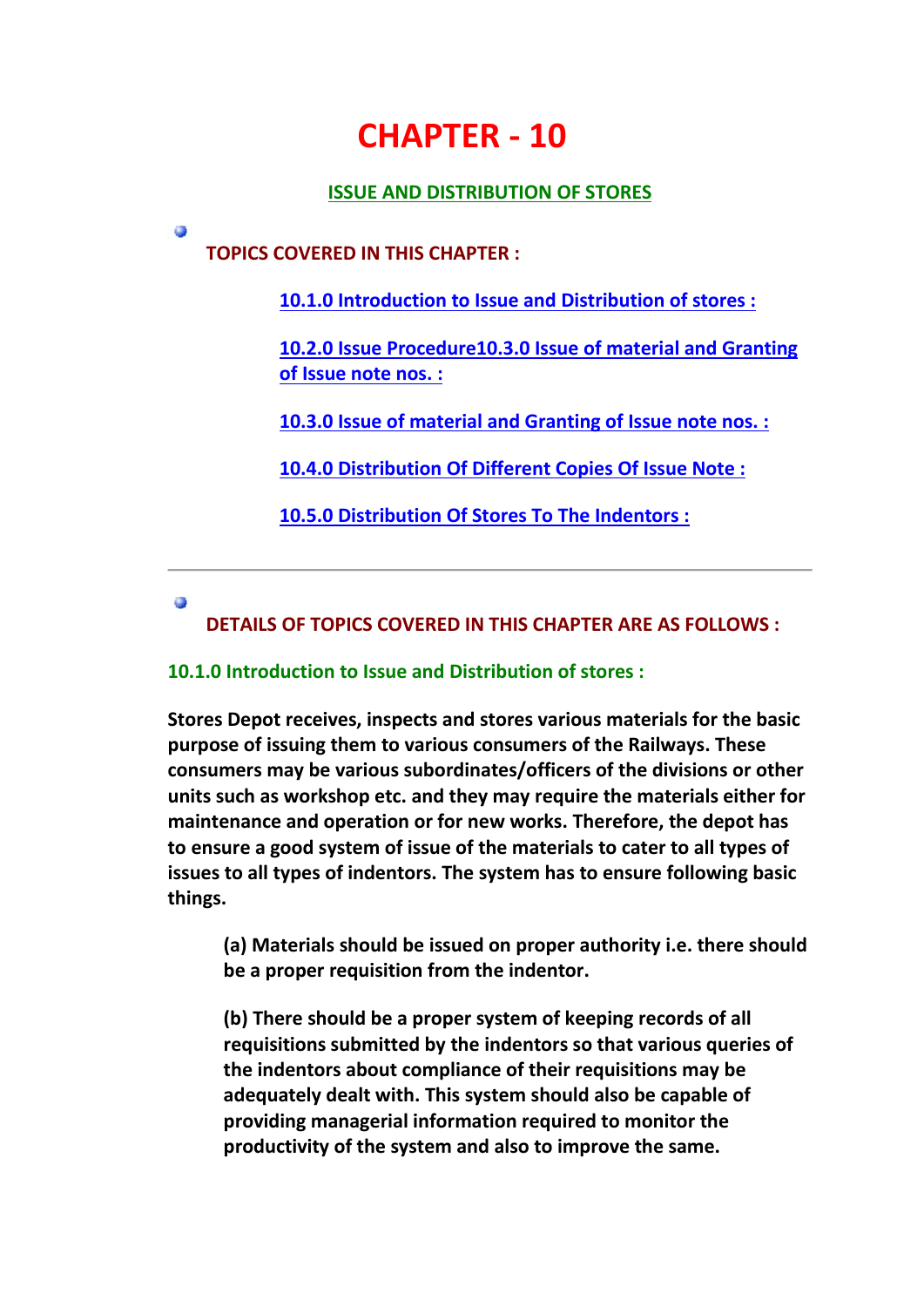**(c) There should be a system of detecting a demand which is placed by the indentor for the quantity which is more than the quantity sanctioned for him by the competent authority. (In Railways this system exists for imprest stores, few Consumables and stationary items.)**

**(d) Issues should be made without any delay.**

**(e) There should be a proper system of keeping accountal of the issues and raising timely debits to the units to whom the materials have been issued. For this all concerned officers/officials should be informed in time about the issue of the material.**

**(f) Materials once issued, should not form a part of the physical inventory of the stocking ward.**

**(g) There should be minimum possible wastage due to retail issues etc.**

**(h) Materials issued should be correctly measured.**

#### **BACK TO TOPICS**

#### **10.2.0 Issue Procedure**

**System of issues being followed in most of stores Depots on Indian Railways is described as under:**

**10.2.1 Different types of forms have been designed to deal with different types of requests for issue of materials. These forms are -**

**i. Requisition for stores (S-1313) or S.1302**

**ii. Combined requisition & Issue Note (S 1313 / S-1319).**

**iii. Imprest recoupment schedule (S 18 30)**

**iv. Issue tickets (for workshop items).**

**v. Depot transfer orders, Depot transfer requests.**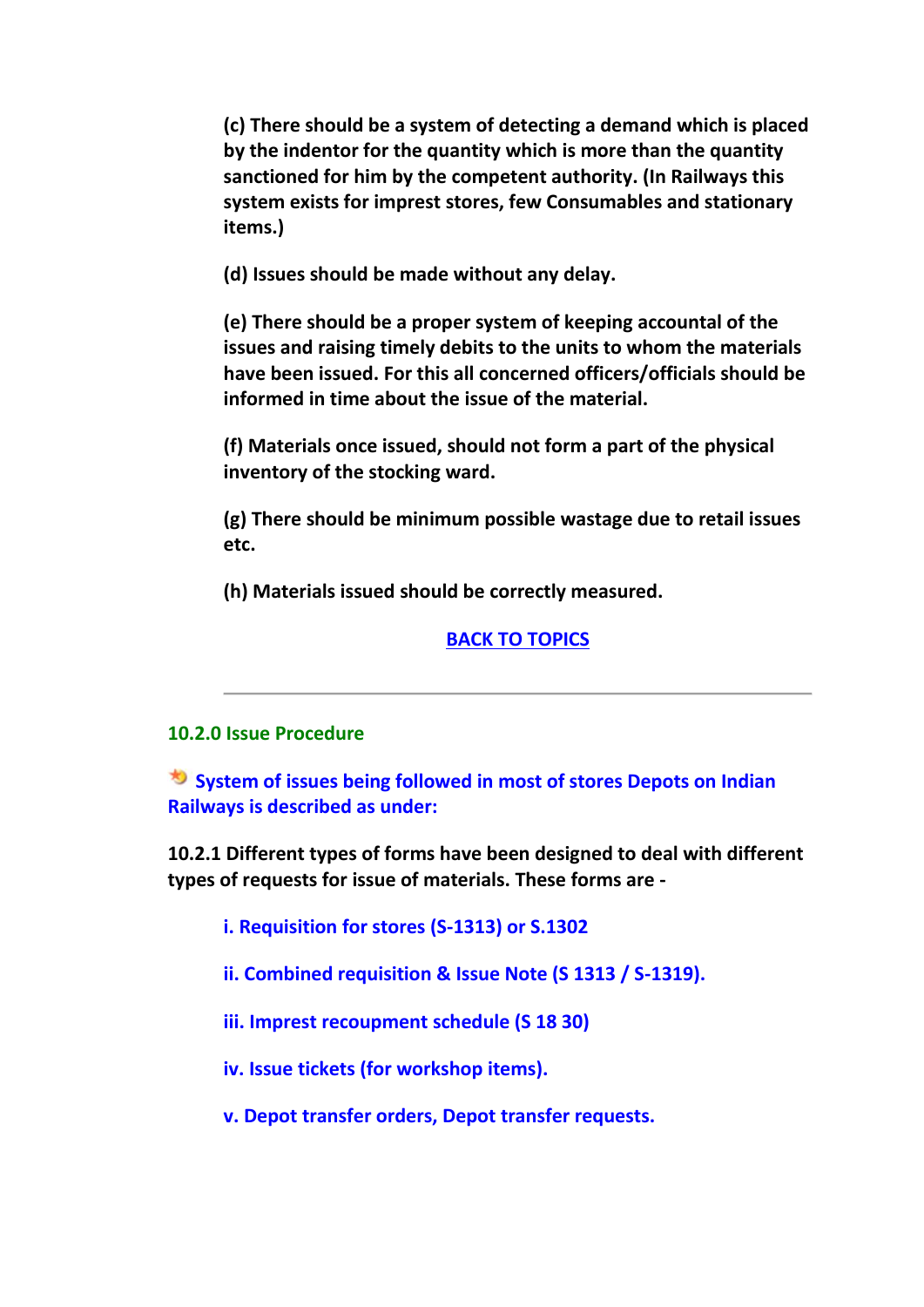**10.2.2 All these requisitions are received in a centralized section in the Depot. This section may be either a part of General section or this job may be entrusted to the Ledger section. All the requisitions on receipt, are entered in a Requisition Register, in a chronological order.**

- o **Requisition registers may be maintained Division-wise.**
- o **In some of the Depots, Division-wise requisition registers are maintained `date of requisition wise` and all the requisitions of a particular date are entered on the page allotted for that date. This system is convenient to locate the requisition details when needed but it is difficult to get details of daily receipt of requisitions.**
- o **After introduction of computers in the Depots this works of maintaining Requisition Register is being taken on the computer. For this different types of formats have been provided for different types of requisition and data is directly entered through a menu driven program.**
- o **As per para 1307 of Store Code, Requisition Register should have following details : . .**



**10.2.3 Scrutiny of Requisitions : After entering details in the Requisition Register, requisitions are scrutinized to see that the requisitions have been properly prepared and allocation i.e. Head of Account to which expenditure is to be charged is correctly given. There should also be no ambiguity in PL No. and description of the material demanded.**

- o **Scrutiny of requisitions is done by Ledger section, if there is a centralized ledger section, otherwise this work is done by the ward.**
- o **In some of the Depots quantity to be issued is also authorized by the Ledger section and this role of Ledger section becomes important when the item is running in short supply. If the material is out of stock, then the requisition is kept pending. As per para**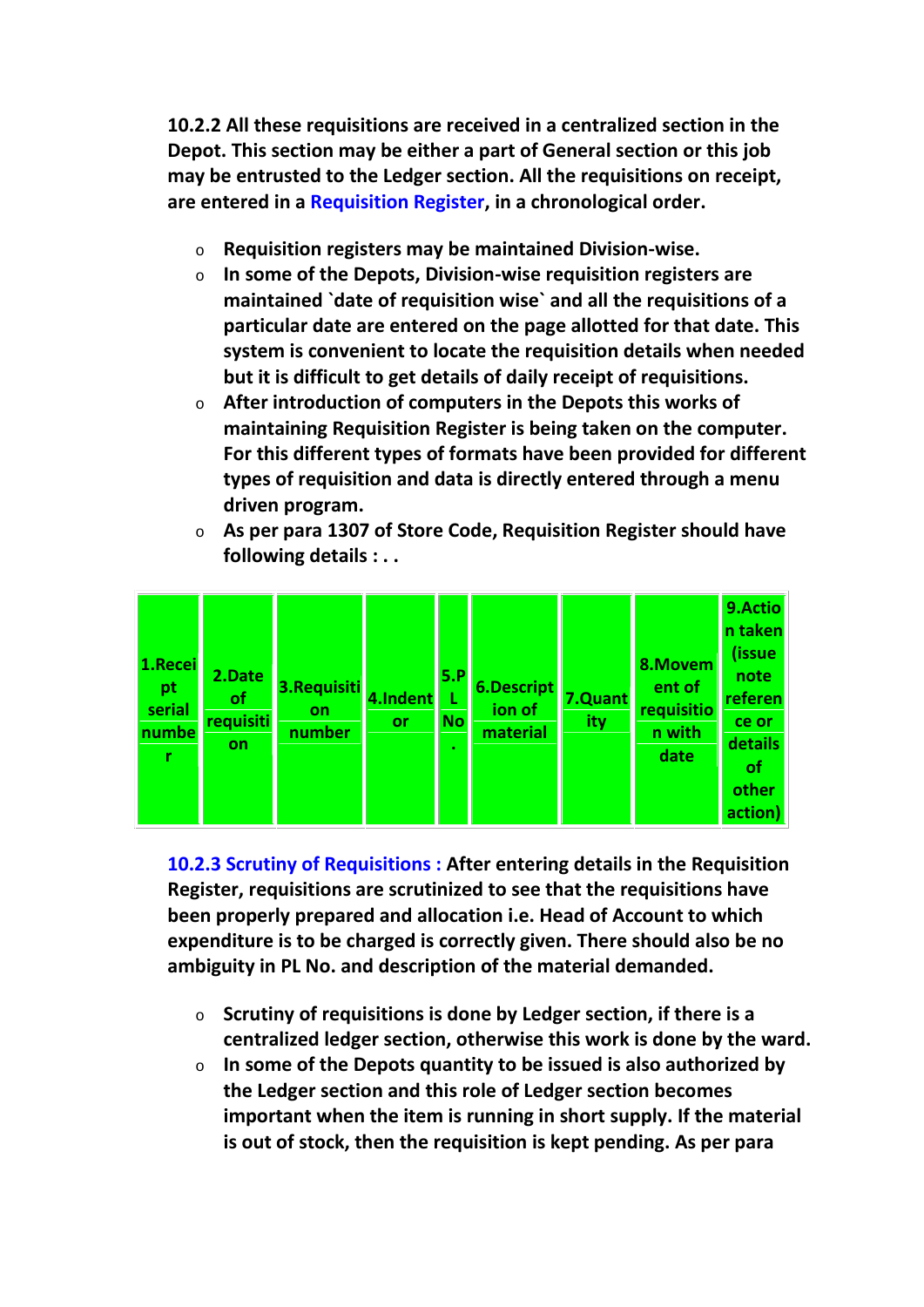**1336 of Stores Code, Pending demand sheets should be maintained by the Ledger section separately for each PL No.**

o **In case of raw materials, it is to be checked whether the stocks have not already been reserved against work orders placed on shops.**

**10.2.4 For imprest items or consumable stores for which indentors are sanctioned specific quantities (for a specific period) by their controlling officers, separate registers are required to be maintained to ensure that materials in excess to sanctioned quantity are not issued, otherwise it may result in short supply of the material to other indentors.**

**10.2.5 As per para 1307-S all requisitions should be forwarded to stocking wards within 24 hours of their receipt in the Depot office.**

# **BACK TO TOPICS**

#### **10.3.0 Issue of material and Granting of Issue note nos. :**

**All the requisitions, imprest recoupment schedules, Depot transfer etc. are finally received in the stocking ward for the purpose of issue of the material. The DSK Stocking Ward will take the quantity out from the stocking bin and will either deliver to dispatch section or keep it separate in a corner, If the materials are not immediately handed over to dispatch section, they should be kept separately but safely. As far as possible original packing should not be removed. At the same time ward will prepare the Issue Notes and when the materials have either been handed over to dispatch section or are kept separate for handing over to dispatch section details will be entered in the Issue Register.**

**10.3.1 After this, Issue Note will be numbered. Issue Note No. is of eight digits.**

- o **First two digits of Issue Note' number represent Depot Code,**
- o **Next two digit ward code**
- o **Last four digits represent serial number of issue note register.**
	- **This serial number should be maintained in a continuous manner because continuity of this is watched by Stores Accounts Branch.**

**BACK TO TOPICS**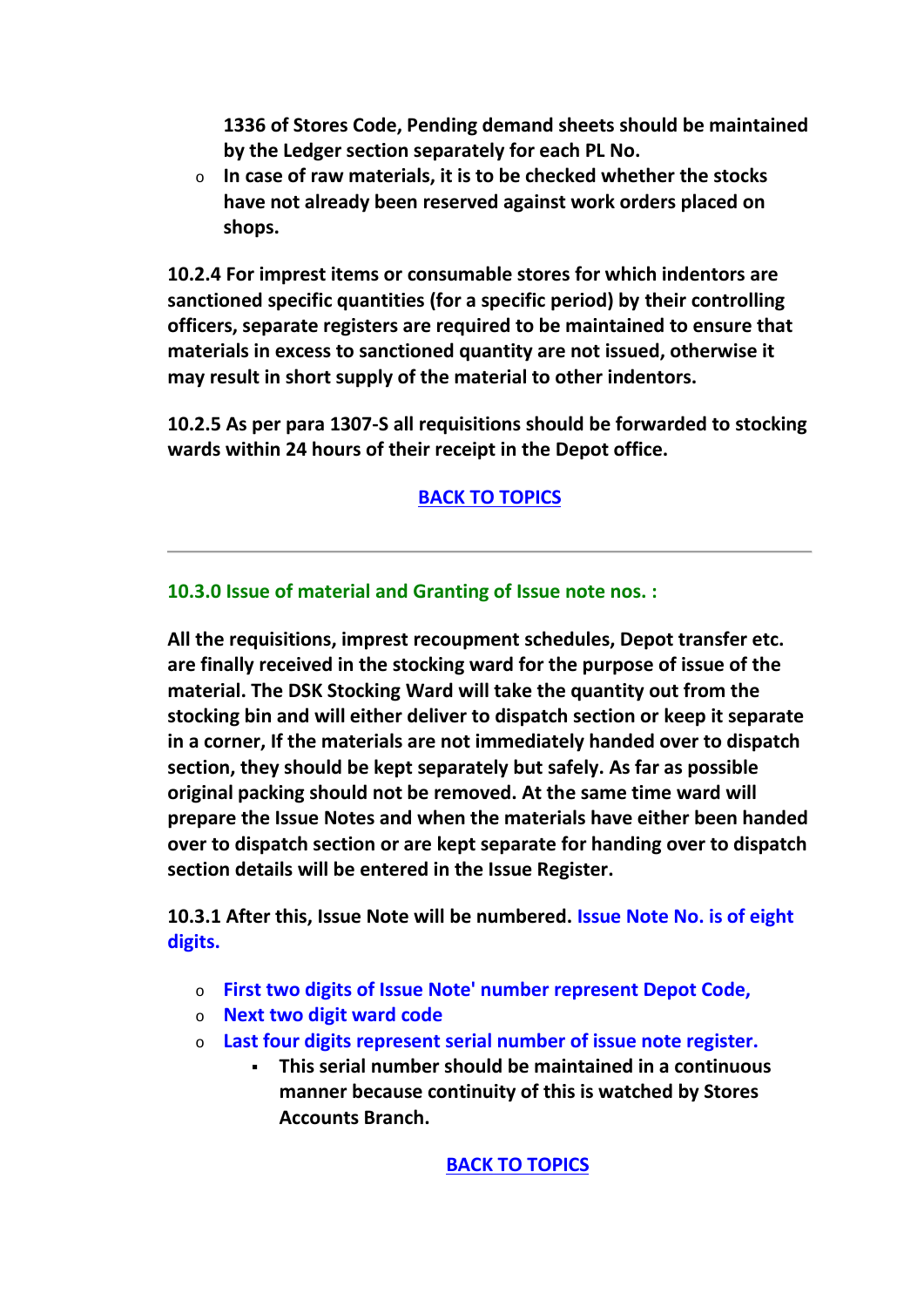## **10.4.0 Distribution Of Different Copies Of Issue Note :**

## **10.4.1 Combined Requisition & Issue Note (S-1313 / S-1319) :**

- o **This is prepared by the indentor in 6 copies out of which he will submit five copies to Stores Depot which are ultimately sent to stocking ward. DSK (Stocking Ward) fills in issue particulars in all the 5 copies. After entering Issue Note number,**
- o **DSK keeps one copy with him as his record copy.**
- o **He forwards two copies to Ledger Section and remaining two copies are given to dispatch section along with the material.**
- o **Ledger section after noting the details on their card forwards both the copies to Depot Stores Accounts Branch who sends one copy to EDP Center as per program fixed by the EDP Center for posting of vouchers.**
- o **After posting the details in EDP center, this copy is received by Depot Stores Account where it is filed. The debit for the stores is to be sent by Depot Store Accounts to the consuming department.**
- o **For this Depot Stores Accounts officer gets list of debit summaries from the computer center and on the basis of this `Advice of Transfer Debit' are prepared.**
- o **This Advice of Transfer Debit is sent to controlling officer of the indentor in Division Office along with one copy of the Issue Note (Note that Depots Store Account officer receives two copies of Issue Note out of which one is kept for record and the other copy forwarded to the controlling officer of the indentor).**
- o **Dispatch Section sends two copies of Issue Note, given to it, to the indentor along-with the material. When the material is handed over to the indentor, his acknowledgment is taken on one copy and the other copy is given to the indentor.**
- o **The acknowledgment copy taken back by the Dispatch staff and is handed over to DSK of issuing ward who will paste this along with first copy (depot record copy).**
- o **This process of pasting acknowledgment copy with record copy is known as pairing of Issue Notes. This ensures that the material has been correctly received by the indentor.**
- o **The one copy given to the indentor is utilized for the purpose of verification of debit summary. As per codal provisions indentor, will note down the issue details in his copy (one copy already retained by him) at the time of sending 5 copies to Stores Depot)**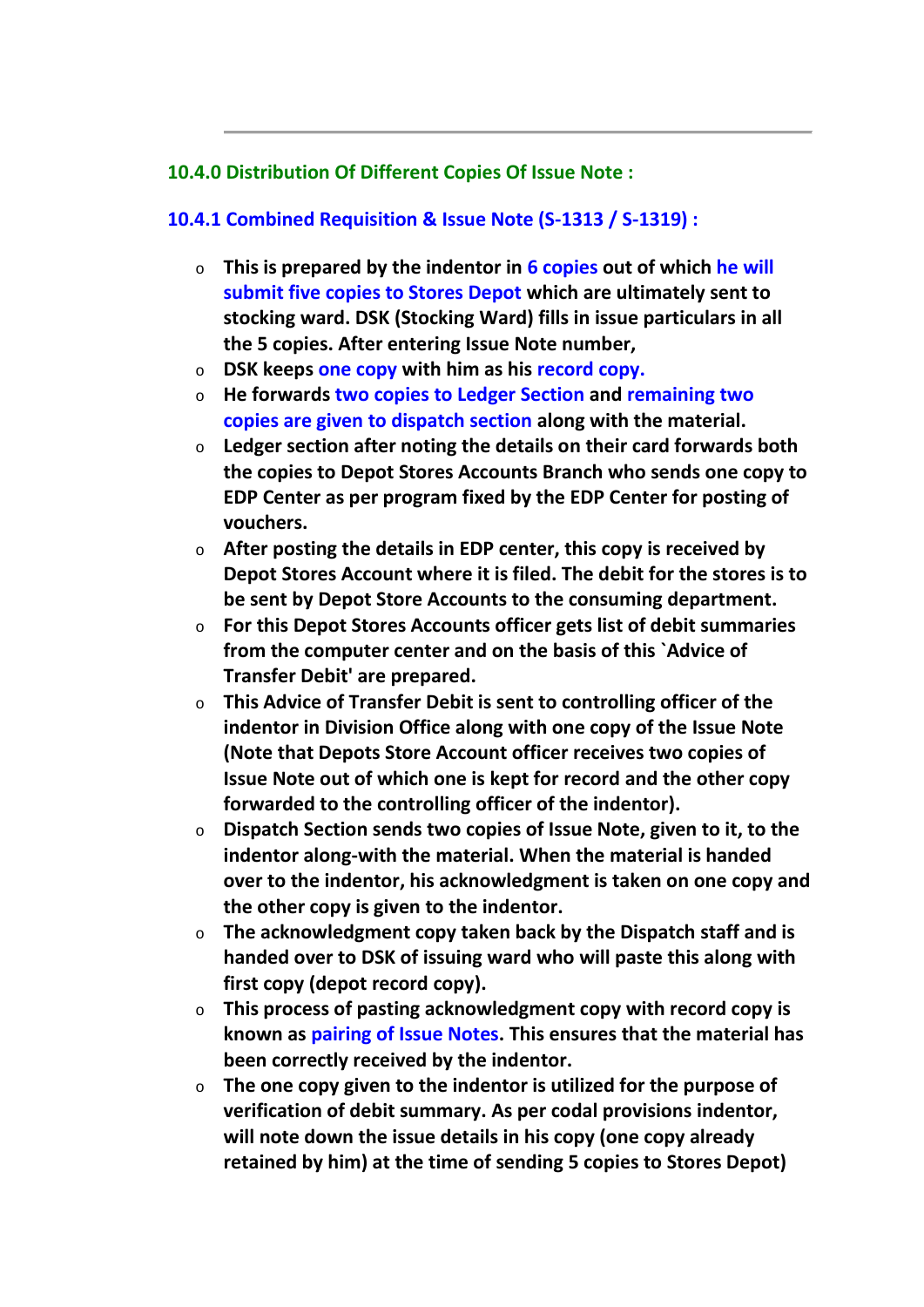**and forward this copy to his Divisional controlling Officer, who will pair it with the copy received by him along-with debit summary. But practically in most of the divisions, indentors are deputing their representative in the divisions for verifying the debit summaries and this copy is brought back by indentor's representative and is filed by the indentor.**

o **This distribution of various copies of issue note can be represented as under :**

| Copy No.       | <b>Distribution.</b>                                                                       |
|----------------|--------------------------------------------------------------------------------------------|
| 1              | <b>Retained by the indentor.</b>                                                           |
| $\overline{2}$ | Retained by the ward as record copy.                                                       |
| 3              | Ward => Ledger Section => Depot Stores A/c=>EDP                                            |
| 4              | <b>Divisional Controlling Depot Officer with debit Summary</b>                             |
| 5              | Ward =>Dispatch Section =>Indentor =>Acknowledged & returned<br>for pairing with copy No.2 |
| 6              | <b>Ward =&gt;Dispatch Section =&gt;Indentor</b>                                            |

**10.4.2 Imprest Recoupment Schedule (Form S-1830) : This is the form used for recoupment of items sanctioned as imprest stores to various subordinates for their day to day maintenance requirements. As per para 1830-S the recoupment schedule may be submitted by the imprest holder directly without getting counter signature of their controlling officer. About 8 to 10 items can be recouped in one form.**

- o **This form is prepared in 5 copies of which all are to be submitted to Stores Depot (S.1830) .**
- o **One copy will be retained as office copy .**
- o **On issue of the material 2 copies will be sent to the indentor along with the material. The indentor will record acknowledgment on both the copies and will return one copy to Depot and one copy to his divisional controlling officer.**
- o **Two copies are sent to Depot Stores Accounts office who get the priced ledger posted in computer on the basis of one copy and one copy is for raising the debits.**

**10.4.3 Issues To Workshops : For issuing materials to the attached Workshops slightly different procedure is followed. Materials to the Workshops may be issued either directly from the Ward or the Depot may have a Sub-Ward which will temporarily stock the materials regularly required by the Workshops and will deliver them to the respective Shop Superintendent on `Issue Ticket' (paras S1504 to S 1522) .**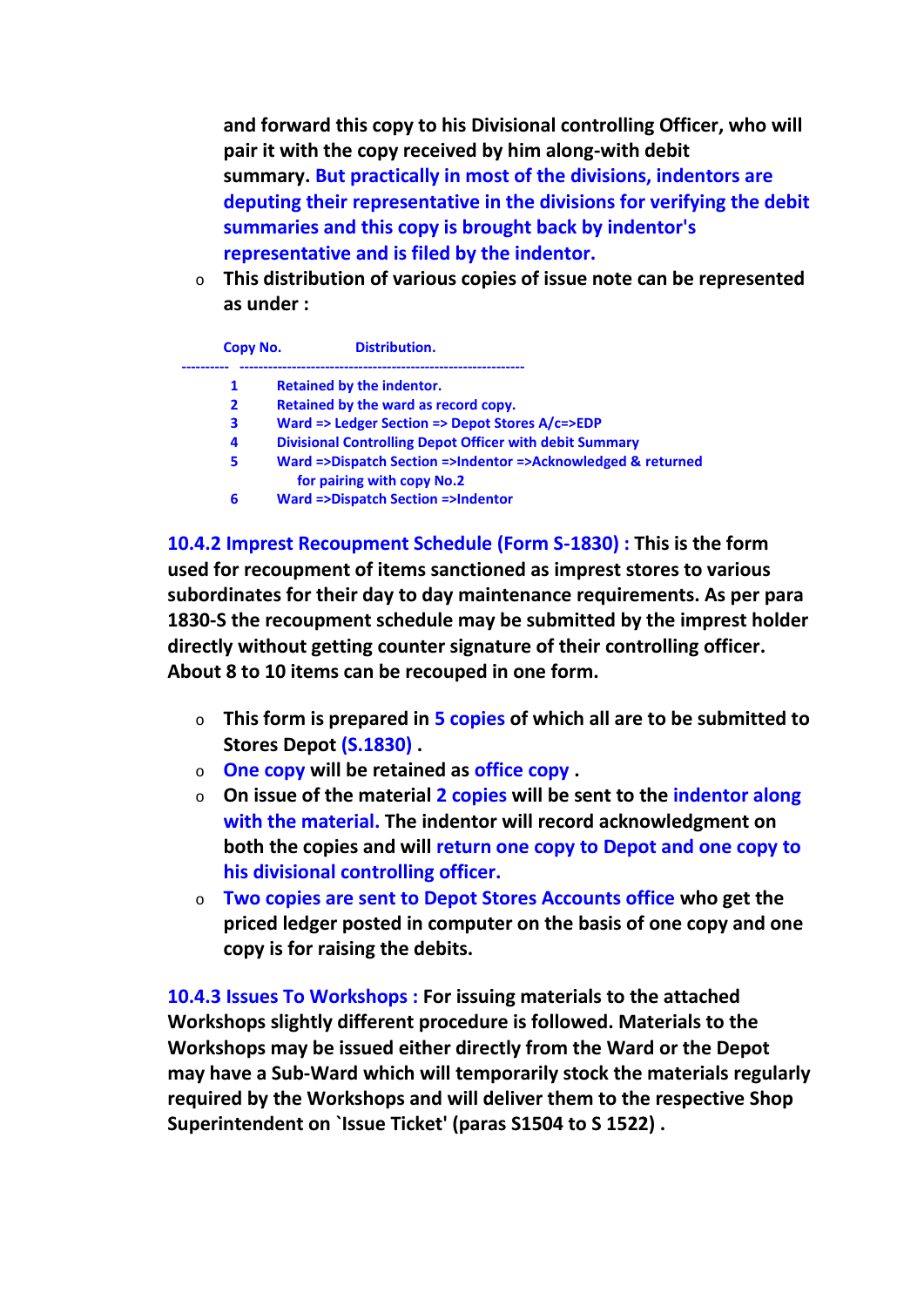- o **For all the materials taken on Issue Ticket, the respective Shop Superintendent will submit Workshop Issue Note to the Sub-Ward in five copies. In case the material is taken directly from the parent Ward, the Issue Note will be submitted to the Ward.**
- o **The Sub-Ward/Ward will retain three copies of this issue Note and return the 4th and 5th copies to the indenting Shop Supdt after giving Issue Note Number.**
- o **The DSK-Sub ward (DSK parent Ward in the case of issue from parent Ward) will retain one copy for his record and send 2 copies along with necessary forwarding memo to the Ledger Section of the Depot for posting of numerical Ledger.**
- o **The Ledger Section will then pass on these copies to Stores Accounts Office, who will get them posted in computer like other Issue Notes.**
- o **Stores A/Cs Office will keep one copy for their record and forward other copy to Workshop Accounts Office along with debit summary.**
- o **The Sub-Ward will deposit his copy of Issue Notes to the parent ward at the time of recouping materials for his Sub-Ward. The Shop Supdt. will daily submit a copy of Issue Note received by him to his Works Manager who will scrutinize and after accepting will forward it to Workshop Accounts Officer daily.**
- o **The Other copy will be retained by shop superintendent.**
- o *Workshop Accounts Officer* **will pair the copy sent by W.M. with the copy received from Stores Accounts Office along with the debit summary and will take up any discrepancies with the Stores Dept.**

# **10.4.4 Other Items :**

**(a) Uniform : For these items, demands are to be submitted on requisition form indicating the PL Nos., size etc. Demands are to be submitted & complied as under :**

| <b>Season</b>  | To be distributed to staff for use Demands to be received<br>by depot | by the                                 |
|----------------|-----------------------------------------------------------------------|----------------------------------------|
| <b>Summer</b>  | 1 st April                                                            | <b>1st April of previous</b><br>year   |
| <b>Winter</b>  | <b>1st October</b>                                                    | <b>1st October of previous</b><br>year |
| <b>Monsoon</b> | <b>1st July</b>                                                       | <b>1st Nov. of previous</b><br>year    |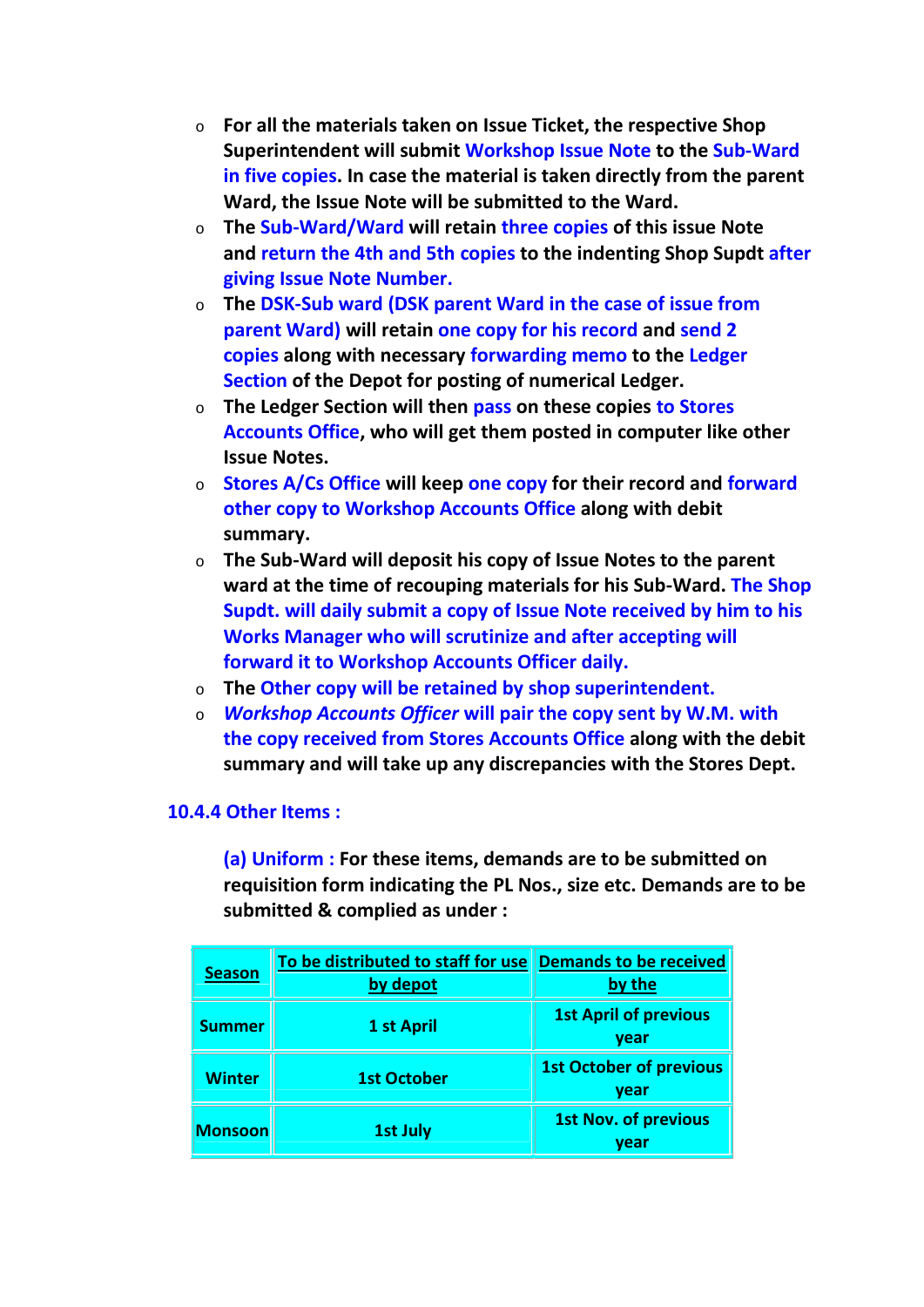#### *Demands not complied with / not canceled and remain out standing till complied.*

**(b) Book & forms & stationary items : Demands for these items are to be submitted in prescribed printed forms (combined requisition cum issue note.) Quantity demanded be as per the Quantity sanctioned. Normally 3/6 months requirement is issued at a time. Demands not complied are to be taken as canceled for future requirement.**

**(c) Tickets : Demands for tickets are submitted by each station on special indent forms sent to Ticket printing press through Traffic Account Office. Stations are required to submit demands during the months nominated for submission (2 or 3 months in a year.) Quantity demanded is based on the stock, consumption. Buffer stock limit etc., Emergent indents are to be complied by the press on priority basis.**

## **BACK TO TOPICS**

#### **10.5.0 Distribution Of Stores To The Indentors :**

**On a Zonal Railway there are thousands of indentors situated all along the Railway line, hundreds of kilometers away from the supply point. It is very essential that materials required by these indentors are received by them regularly to avoid any dislocation in their work.**

**10.5.1 The Railway's Stores depots arrange distribution of these materials by one of the following methods :**

**(a)Collection of materials by the duly authorized representatives of the indentors-this is generally followed by the Workshops where the stores depots are attached to workshops In this method it is to be ensured by Store staff that the person is duly authorized and clear acknowledgment of materials is obtained from him.**

**(b) Delivery of stores by road - through departmental motor lorries for indents situated nearby.**

**(c) Dispatch by Rail as smalls - for consignments which do not form a full wagon load.**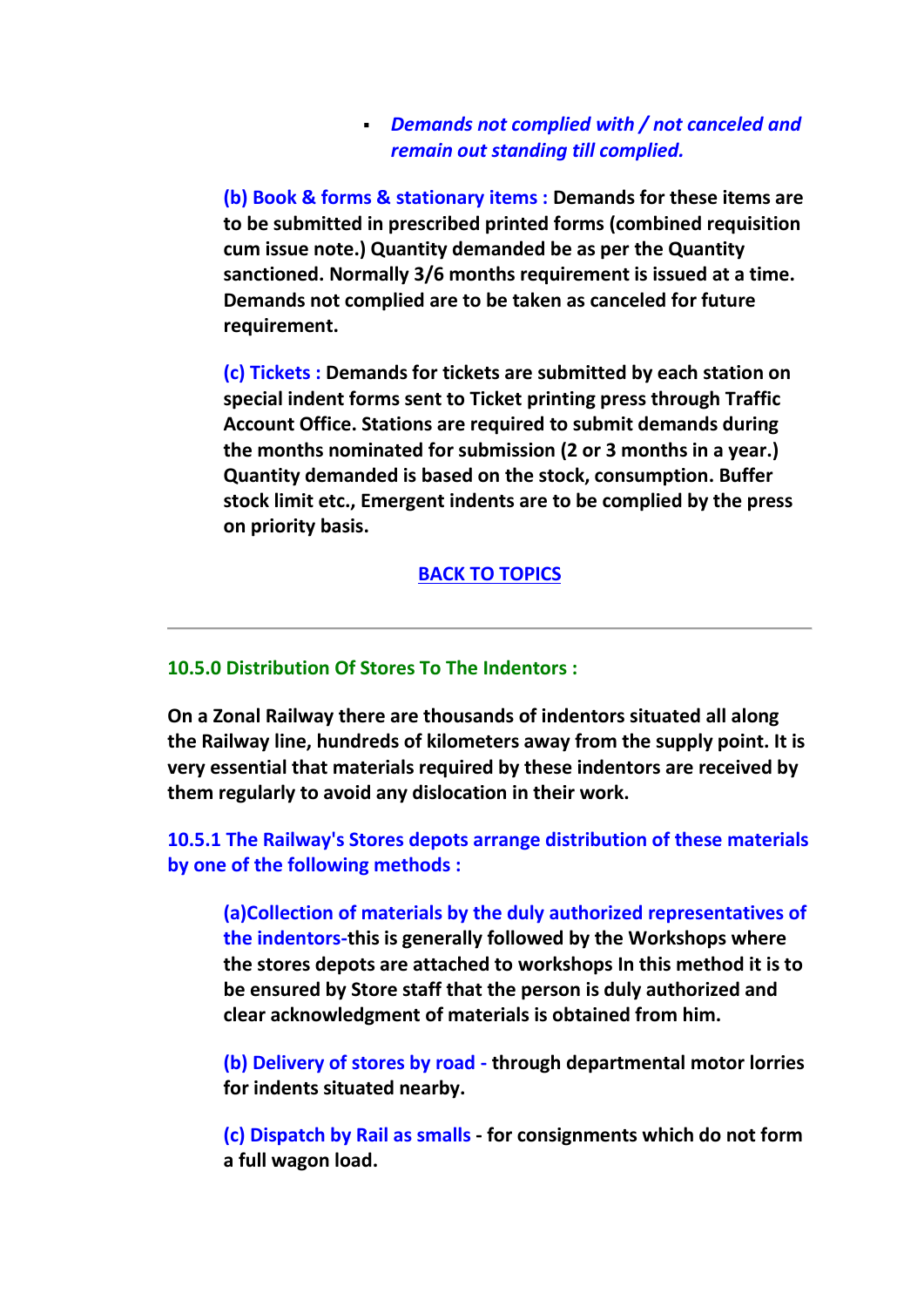**(d) Dispatch of full wagon loads - This is generally resorted to when the demands are for quantities which will constitute a full wagon load for a consignee.**

**(e) Dispatch through stores delivery van system - Stores delivery van system is an important service run by the stores department so that every station on the entire Railway system receives the supply of materials required by it. Materials are loaded station wise in the stores delivery vans and these delivery vans move from station to station as per a scheduled program which is finalized in advance in consultation with operating department. The staff who accompany the delivery vans deliver the materials required at the station and also collect certain items which are to be returned by the stations to the stores depots.**

- o **The important advantages of the stores van service are the**
	- **speedier service,**
	- **less breakage and damage in transit,**
	- **avoiding loss or pilferage in transit,**
	- **reduction in cost of packaging and collection of returned stores.**
	- **Settlement of dispute at site - personal contact.**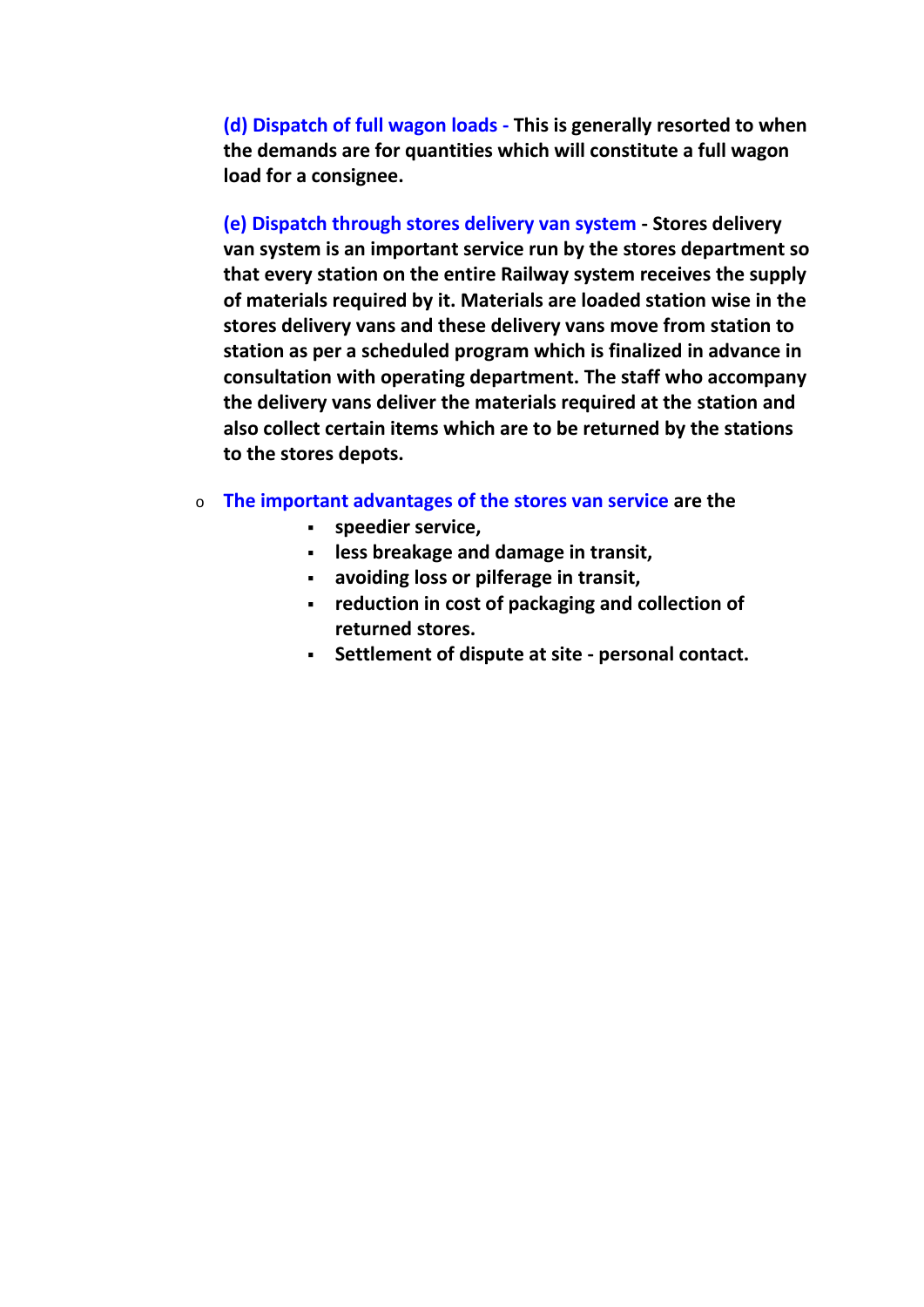# **CHAPTER - 11**

## **RETURNED STORES**

**TOPICS COVERED IN THIS CHAPTER :**

**11.1.0 Introduction to Returned Stores :**

**11.2.0 Valuation Of Returned Stores :**

**11.3.0 Freight On Stores Returned To Stores Depots :**

**11.4.0 Engineering Plant Reserve :**

 $\omega$ 

G

**DETAILS OF TOPICS COVERED IN THIS CHAPTER ARE AS FOLLOWS :**

# **11.1.0 Introduction to Returned Stores :**

**As per para 1601 of Indian Railways Code for Stores Department all stores which have been previously issued for the services of the Railway and are no longer required on a work should normally be returned to the nominated Stores Depot. As debits are raised to user departments for the materials issued to them by Stores Department, they get credits for the returned stores. It is very important that timely credits are given to returning departments for proper quantity at proper rates. Therefore the accountal system for returned stores is designed in such a manner that proper monitoring is done by returning department, Accounts department as well as Stores department, to ensure that Returned stores are timely and properly accounted in the books of Stores department. The system of documentation described below is to achieve this objective only.**

**11.1.1 All the returned stores are to be returned by various subordinates on Advice Note for returned stores (form S-1539) which is called "D S-8" on many Railways.**

**11.1.2 First of all returning subordinate will obtain approval of his controlling officer for returning the stores and then he will prepare Advice Note(D.S.-8) in 6 copies. He will get these advice notes signed by his controlling officer. If he is sending a material declaring it as**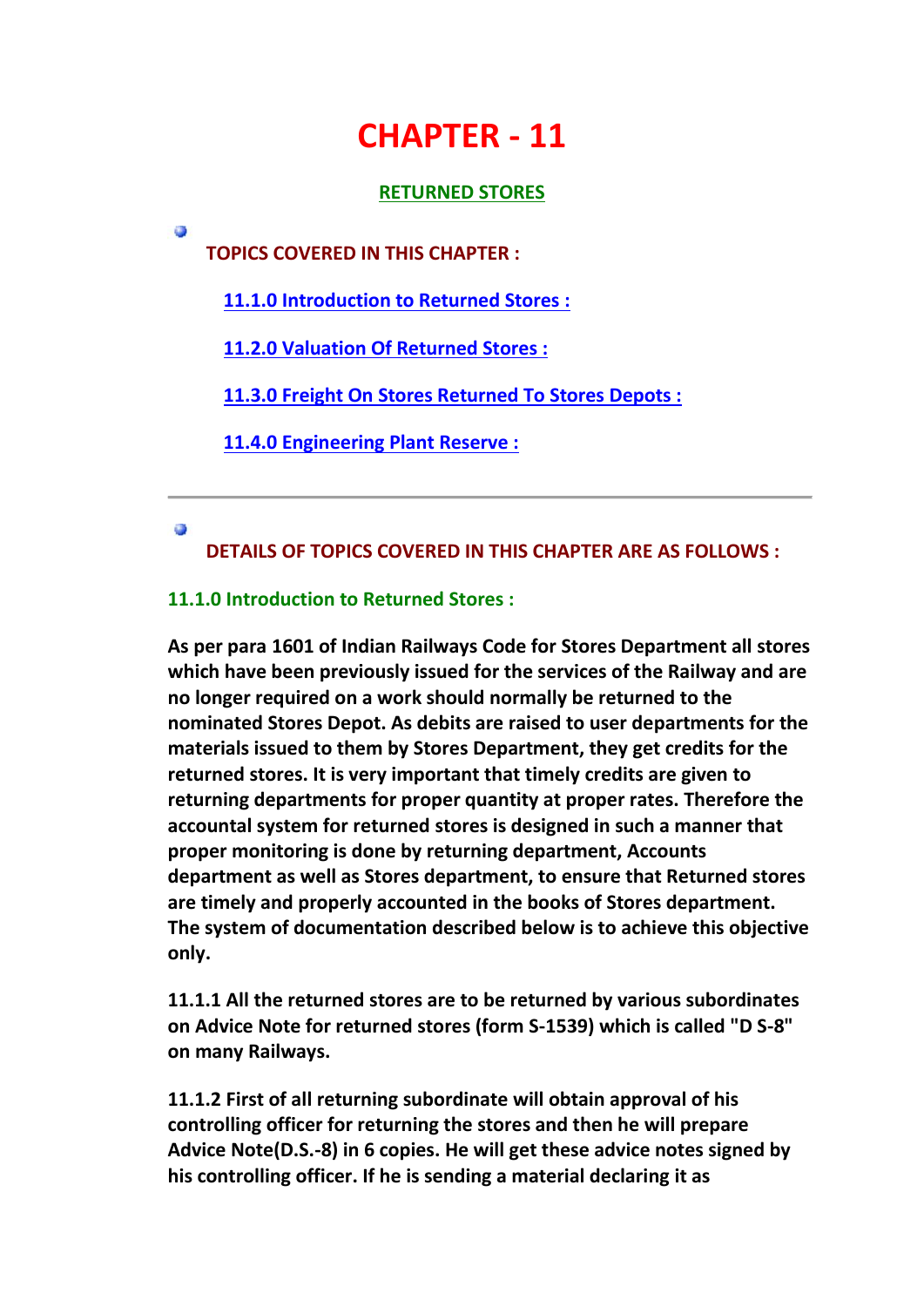**unserviceable, he should obtain approval of competent authority. The material to be returned will either be booked by Rail to the nominated stores depot or through stores van system.**

# **11.1.3 Returning Of Stores By Subordinates Other Than Workshops :**

**(a) As mentioned above the Advice Note for Returned Stores is to be prepared in6 copies.**

- **The returning subordinate will retain one copy (1st copy) with him for his record.**
- **Out of remaining 5, he will send 3 copies(2nd, 3rd & 4th) to the nominated Stores Depot either along with the material or along with R.R./P.W.Bill, if the material has been dispatched by Rail.**
- **At the same time he will send one copy (5th) to the Stores Account office of the depot and last copy (6th) to his controlling officer.**
- **The purpose of these 5th & 6th copies is to give advance information to Stores Accounts Officer and his controlling officer so that they can monitor for getting timely and proper credits for their returned materials. This procedure is explained in subparagraph (b) below.**

**(b) The controlling officers are required to maintain a Departmental Register of Advice Notes(S-1605) for keeping watch on the accountal of returned stores. As soon as 6th copy of the Advice Note is received from the subordinate, it is entered in this Register (For convenience separate pages in the register may be allotted for each subordinate)**

 **At this stage, Advice Note is also scrutinized to see that it has been correctly prepared. If some information is found incomplete, further details are added in the Advice Note and then this is forwarded to the Stores Depot for getting credit particulars. Similarly Stores Account Office is also required to maintain an Accounts Register of Advice Notes (S-1622) to see that all the materials returned by various field subordinates are taken into books promptly and properly.**

**(c) As mentioned in (a) above 3 copies of Advice Note are sent by the returning subordinate to the Stores Depot along with the dispatch details. On receipt of these copies necessary particulars**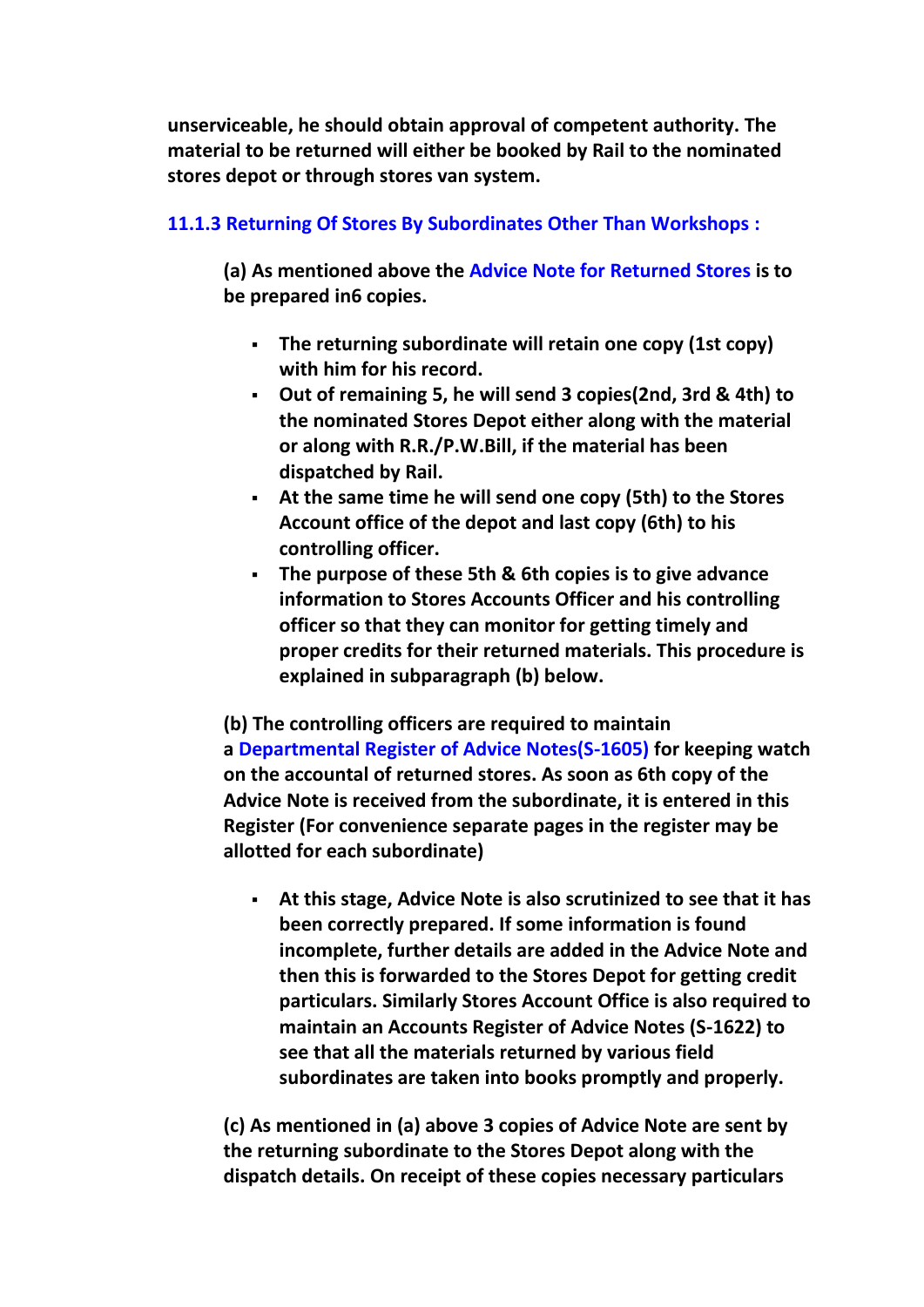**are entered in a register known as Depot Register of Advice Notes (S-1609). This register is also to keep watch on timely receipt of materials and their accountal. If a material is not received within a reasonable time, claim is lodged on the carrier. On receipt of the wagon/material it is weighed and details are entered in a Wagon Weighment Register. Some of the stores depots also maintain field books, in which they enter the details of all the materials, quantity wise, received from a particular wagon. After receipt of the material, they are segregated classification wise and are taken into books by granting a Receipt Order(R.O.) Number.**

**(d) After granting R.O. Number on all the 4 copies (3 received direct from the returning subordinate and one through his controlling officer) concerned ward of Stores Depot will retain one copy (2nd foil) for his record and will forward 2 copies(3rd & 4 th foil) to his Stores Account Officer and one copy (6th foil) back to controlling officer of the returning subordinate.**

- **Stores Accounts Officer, on receipt of 3rd and 4th foil will pair them with 5th foil, received by him direct from the returning subordinate, and will enter receipt particular as furnished by Stores Depot in 5th copy also. Stores Accounts Office will get the priced ledger posted by sending 4th foil to Electronic Data Processing Center, as per laid down time table. After posting of priced ledger ,4th foil will be brought back and filed in Store Accounts Office.**
- **When the priced ledgers are completely posted for the month, computer will generate Credit summary along with many other Reports. This credit summary is also collected by the staff of Stores Accounts Office and is forwarded to the controlling officer of the returning subordinate along with the 3rd foil of the Advice Note, for accepting the credits. At this time 5th foil of the Advice Note will also be returned to the controlling officer.**

**(e) Controlling officer on receipt of 6th foil of Advice Note will examine whether the Stores Depot has granted Credit for correct quantity under correct classification & nomenclature. In case of any discrepancy, he should take up the matter with the Depot Officer and the returning subordinate if the reasons given on the Advice Note are not satisfactory. He should arrange for getting proper credits by way of adjustments. After checking, Credit summary is**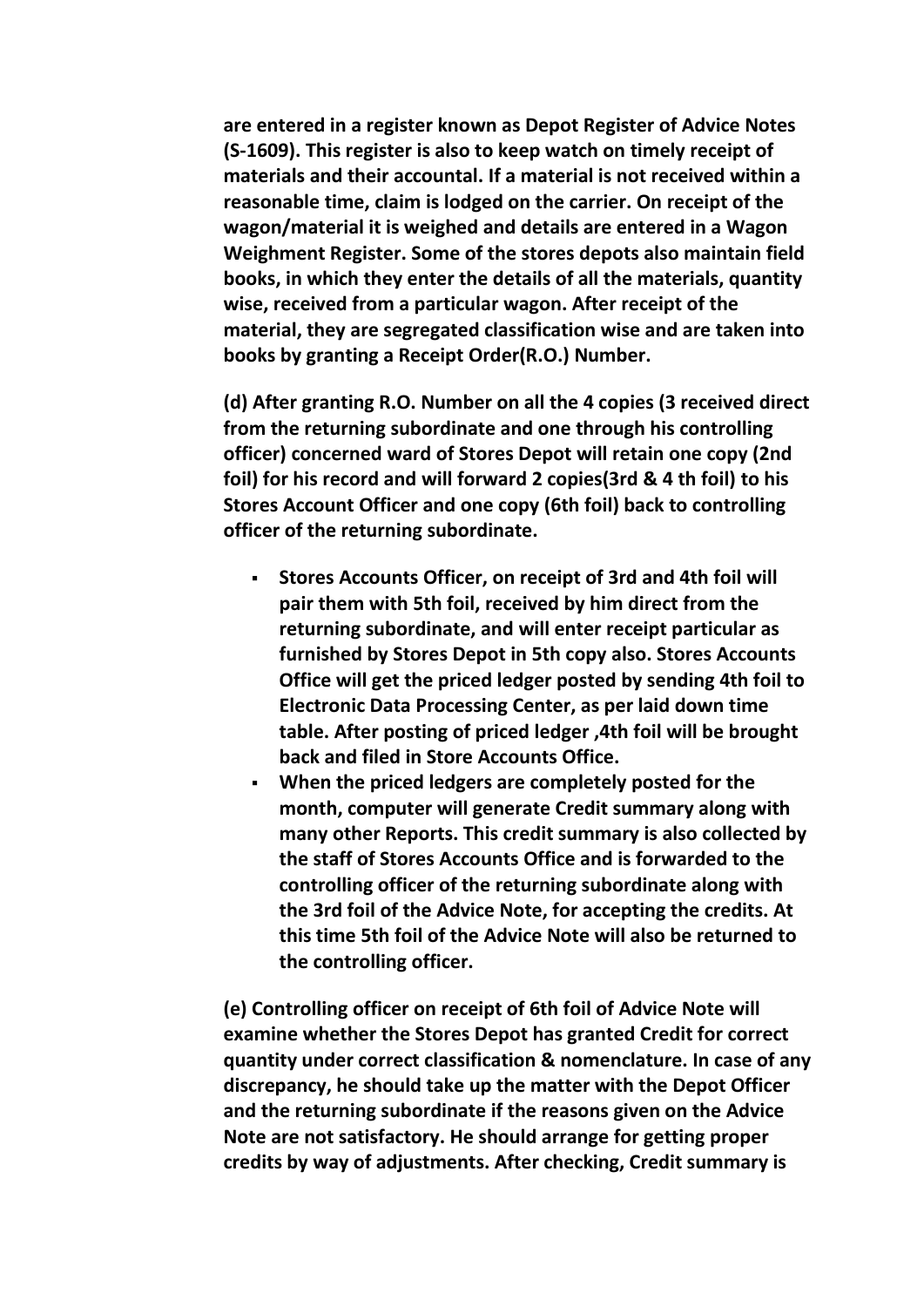**accepted and discrepancies are adjusted by debiting "Transfer Stores" and crediting the head of account concerned. The controlling officer will file 6th foil in his office and 3rd foil will be filed in the office of his associated account office. The 5th foil will be forwarded to Returning Subordinate for his record.**

**11.1.4 Returning Of Materials By Workshops : For returning material by workshops subordinates, the procedure is slightly different. Here the advice Note is prepared in 5 copies, out if which one (1st foil)is retained by the subordinate and four copies (2nd to 5th) are sent to Stores Depot along with the material.**

- o **After receipt and accountal of the material the concerned ward of Stores Depot will retain one copy (2nd foil)and forward 2 copies (4th & 5th) to Stores Account office and one copy (3rd foil) to returning subordinate.**
- o **The Stores Accounts Office will get priced ledger posted from 5th foil and file this in their office.**
- o **4th foil will be sent to Workshop Accounts Officer along with the credit summary. Returning subordinate on the receipt of 3rd foil will post the details in his record foil(1st copy) and will submit it to his Works Manager who will accept the credit details given by Stores Depot and then foreword it to Workshop Accounts Officer for pairing and accepting the credit summary.**

## **BACK TO TOPICS**

## **11.2.0 Valuation Of Returned Stores :**

**11.2.1 Valuation Of Non Stock Items : The rate at which credit for returned stores is to be given depends upon whether the material is a Stock Item or a Non-Stock Item and also on their condition. For Non Stock items it is not certain whether they will be required for Railway use or not. Also, no separate book rate is maintained for them. Therefore credit for all Non Stock items, whether new, second hand or serviceable, is granted at approximate scrap rate.**

o **As per para 1617 of Stores Code, Non Stock items should not be reclaimed or repaired until a requisition is received for the material.**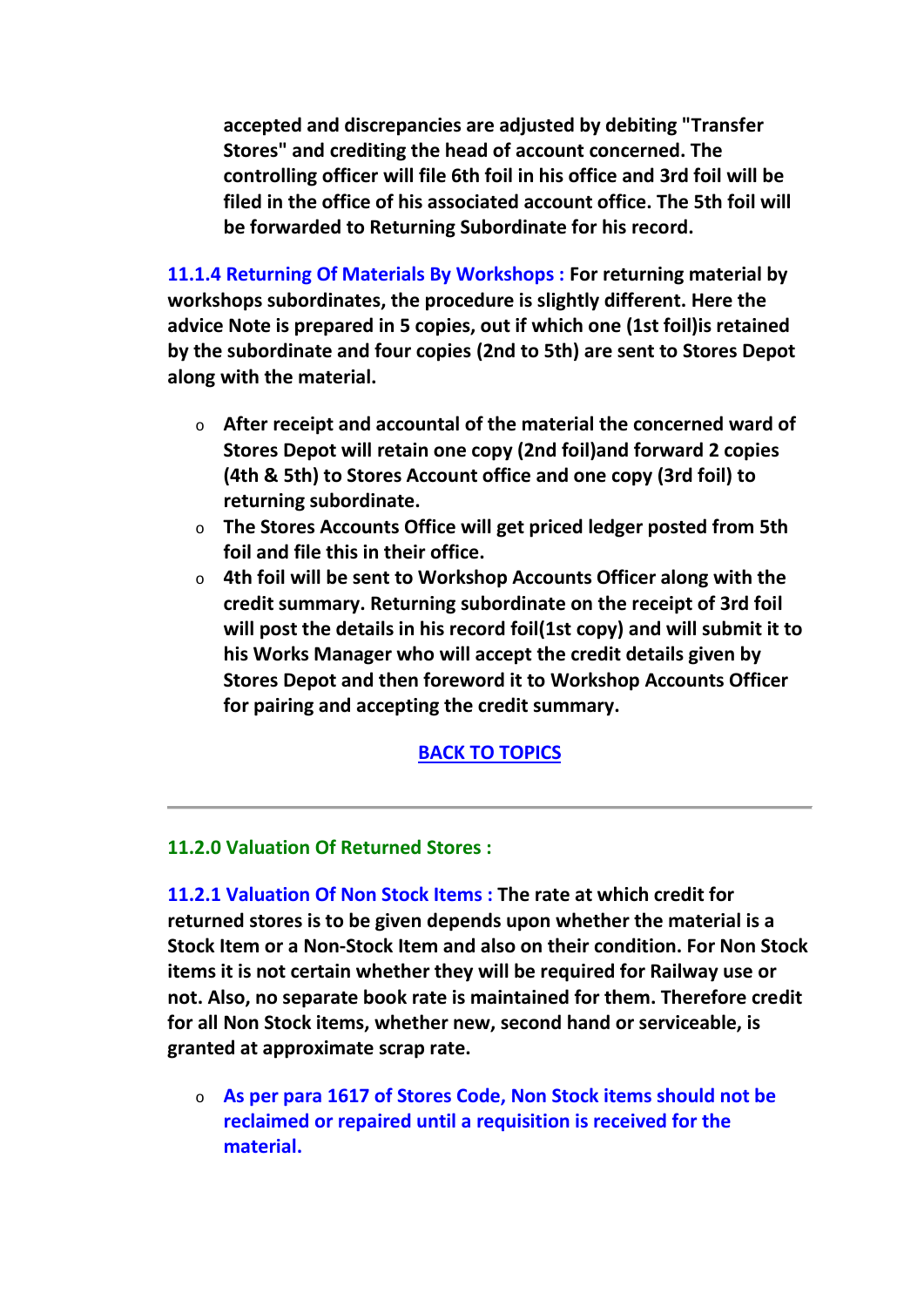**11.2.2 Valuation Of Stock Items : For New and Second hand Serviceable items following procedures are adopted ;**

**(a) Credits for stock items are granted depending upon their stock position in the Depot and their condition. If the item is not overstock, then credit for a new Stock item is granted at full Book Average Rate and at half of this for second hand serviceable materials. However if the depot stock of an item has already been declared as Dead surplus, then credits at scrap rates are given even for new or serviceable Stock items. In case the item being overstock in the Stores Depot, rate of credit to be given may be decided by C.O.S..(On Central Railway, if the stock of an item is more than 18 months' requirement, they give credit at 25% of book average rate for ferrous items and 50% of this rate for non ferrous items, for both new and second hand serviceable materials.**

**(b) Credit for second hand Rail released from line which could be supplied to new projects or to other Administrations, is worked out by the formula given below:**

**Price per Ton = R - (N/L) \* ( R - S ),**

**where,**

**R = The present price of the new Rails of the section in question( excluding freight charges)**

**N = Age of the Rail.**

**L = The estimated life of the Rail (normally 45 yr.)**

**D = Scrap value of the Rail (may be taken as 0.3R)**

**(c) In case of Serviceable plant, stationary boilers and pumps**

**Credit to be given is = R - N(R-S)/L,**

**where R, N, L and S have same meaning as explained in (b) above.**

 **In case of boiler tubes removed from engine boilers they are credited at scrap rate. But when the tubes have been**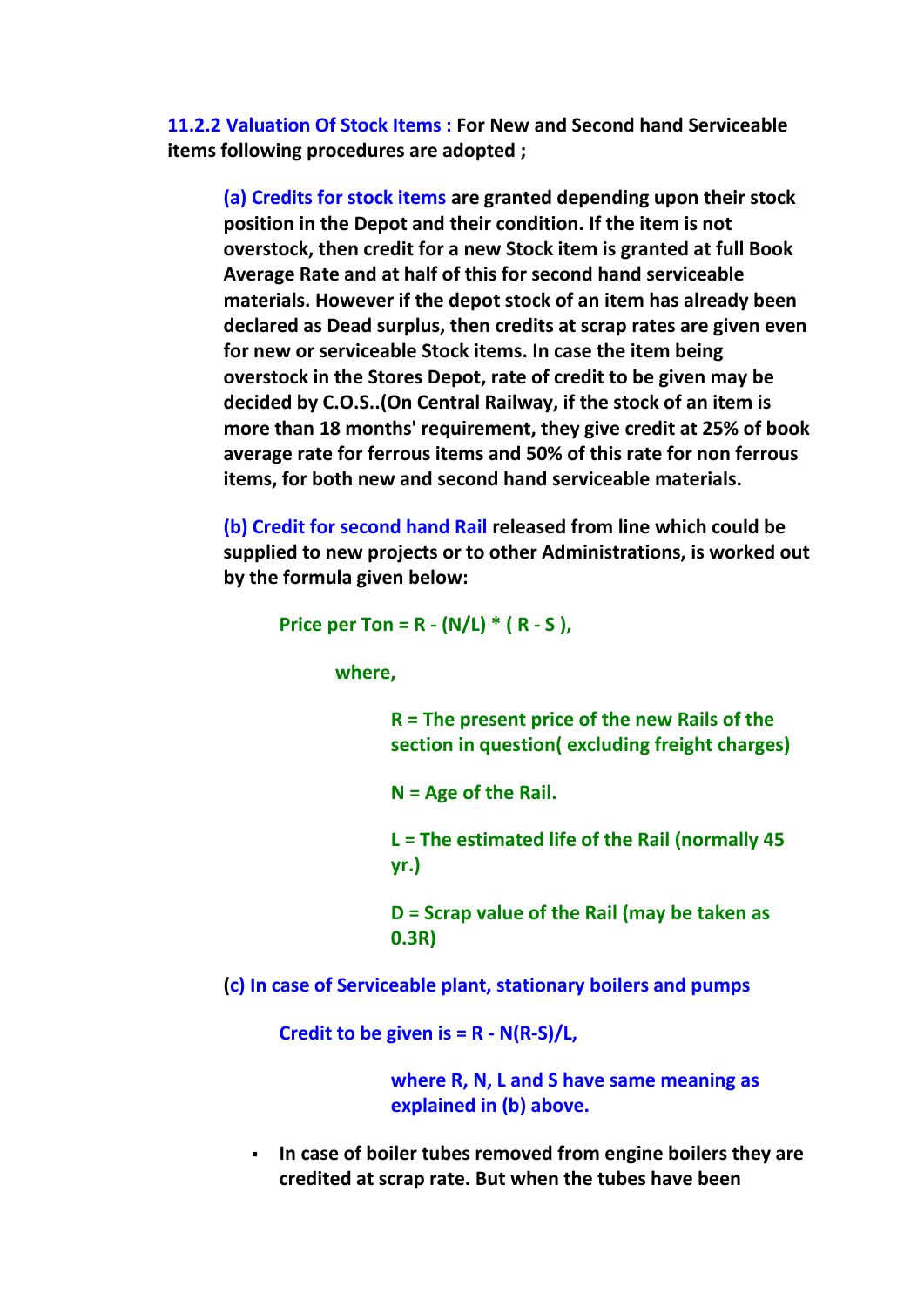**rumbled the serviceable tubes should be held as second hand stock at half the value of new stores. The difference between the book value of unrumbled tubes, plus the cost of unrumbling and the second hand value of the tubes when taken into stock after rumbling should be credited to Stock Adjustment Account.**

## **11.2.3 Valuation Of Repairable Stock Items :**

**(a) For items which could be rendered serviceable and made useful for another term of life after another term of life after reconditioning or repairs ,credit is afforded at 1/3 of book rate of new materials for wholly or partly ferrous items and at 1/2 of book rate of new for non-ferrous items.**

**(b) The repaired items are taken into books at the book rate of repaired item plus the actual cost of repairs or average cost of repairs ,as convenient No distinction should be made between new and repairable article in the matter of storage and the issue price of these materials should be the same. However the difference (Book average rate for new - (Book rate for repairable + cost of repairs)) should be credited or debited to the appropriate Revenue Head of Account for overcharges and undercharges - manufacture & repairs (B 2129 to C 2138 or C 2327).**

#### **BACK TO TOPICS**

## **11.3.0 Freight On Stores Returned To Stores Depots :**

**11.3.1 The freight is to be debited to head " Carriage of Revenue Stores " under the various revenue abstracts of the returning departments for the material returned from revenue/maintenance. In case of materials returned from special works the freight should be debited to the estimate of work concerned i.e. Capital, DRF, Revenue as the case may be. If the stores are returned on account of incorrect issue by Stores Department, the freight should be charged to head G 3101.**

#### **BACK TO TOPICS**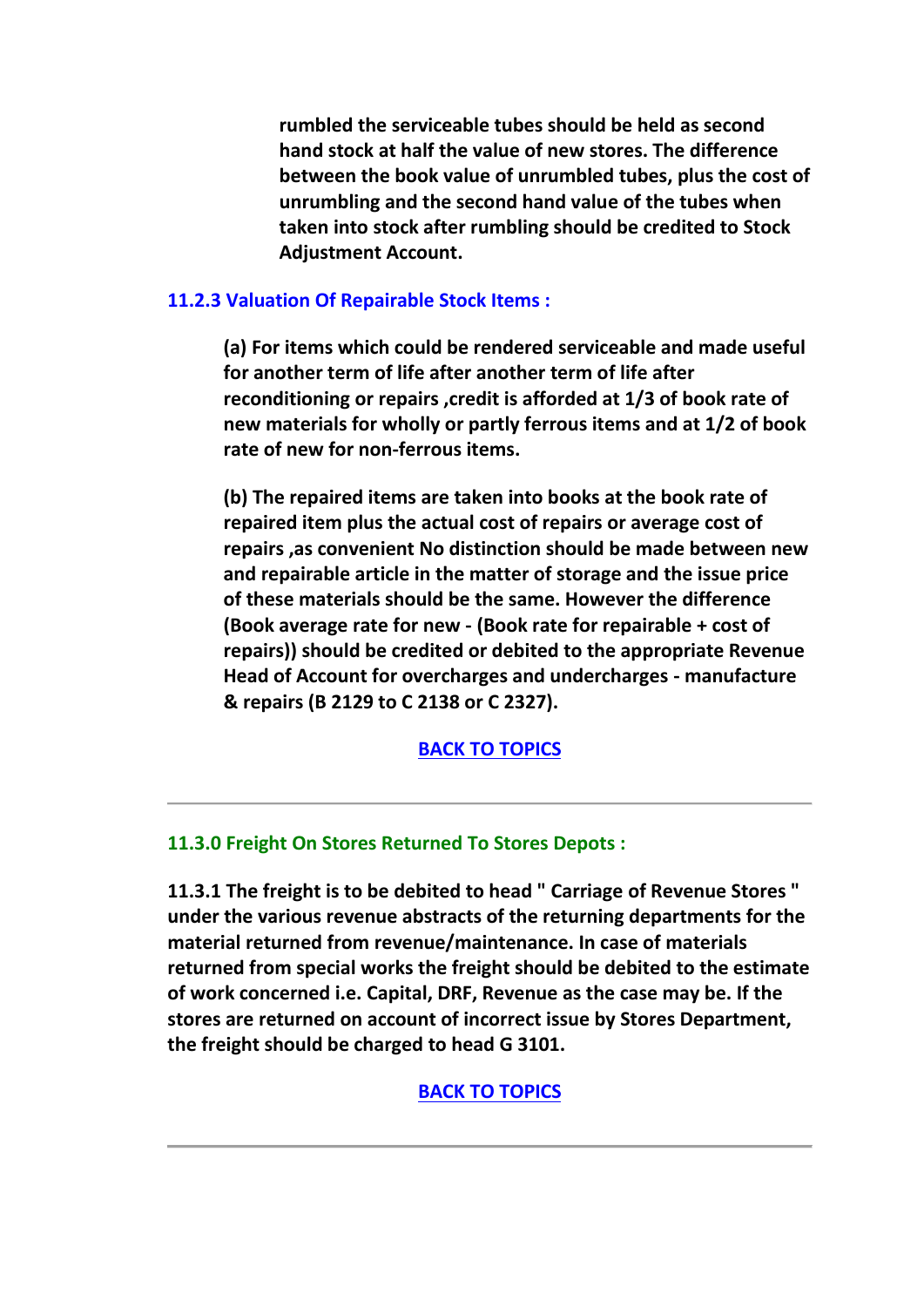#### **11.4.0 Engineering Plant Reserve :**

**11.4.1 An Engineering Plant Reserve may be created on each Railway with the previous sanction of Railway Board, for Storing serviceable and useful plants leftover from special works which are likely to be required for future works. These may be items of construction plant such as Air compressors, Boilers, Concrete Mixers, Cranes, Draggers(crab),Drilling Machines, Engine hammers, Jacks, Lorries, Mortar Mills, Pumps, Stone Crushers, Winches etc. Separate stocks of these items will not be held by Stores Department. For custody Stores Department will be responsible for all material in the Engineering Plant Reserve and should maintain record of their receipts, issues and balances. As regards place, the plants should be stocked at some place close to where it can be overhauled, and therefore it is not necessary that all the materials should be stocked at one place.**

- o **However separate records should be kept for all such items and the materials themselves should be clearly marked and stocked separately so that they do not get mixed up with ordinary stocks.**
- o **Each Machine or piece of Plant should be given a separate number in the following way:**

## **E R XXXXXXXX YYYY ,**

**where,**

**E R stands for Engineering plant Reserve.**

**XXXXXXXX stands for Price List No of the plant.**

**YYYY If there is more than one machine or piece of plant of the same category, this will indicate Machine number. This number may also be individual number given by the manufacturer.**

**11.4.2 For keeping watch on receipt and issue of each plant, the Depot officer will maintain a " Reserve Plant Register". Plants and Machines for the Reserve will also be returned on Advice Note for Returned Stores (S- 1539).**

## **11.4.3 Valuation Of Plant :**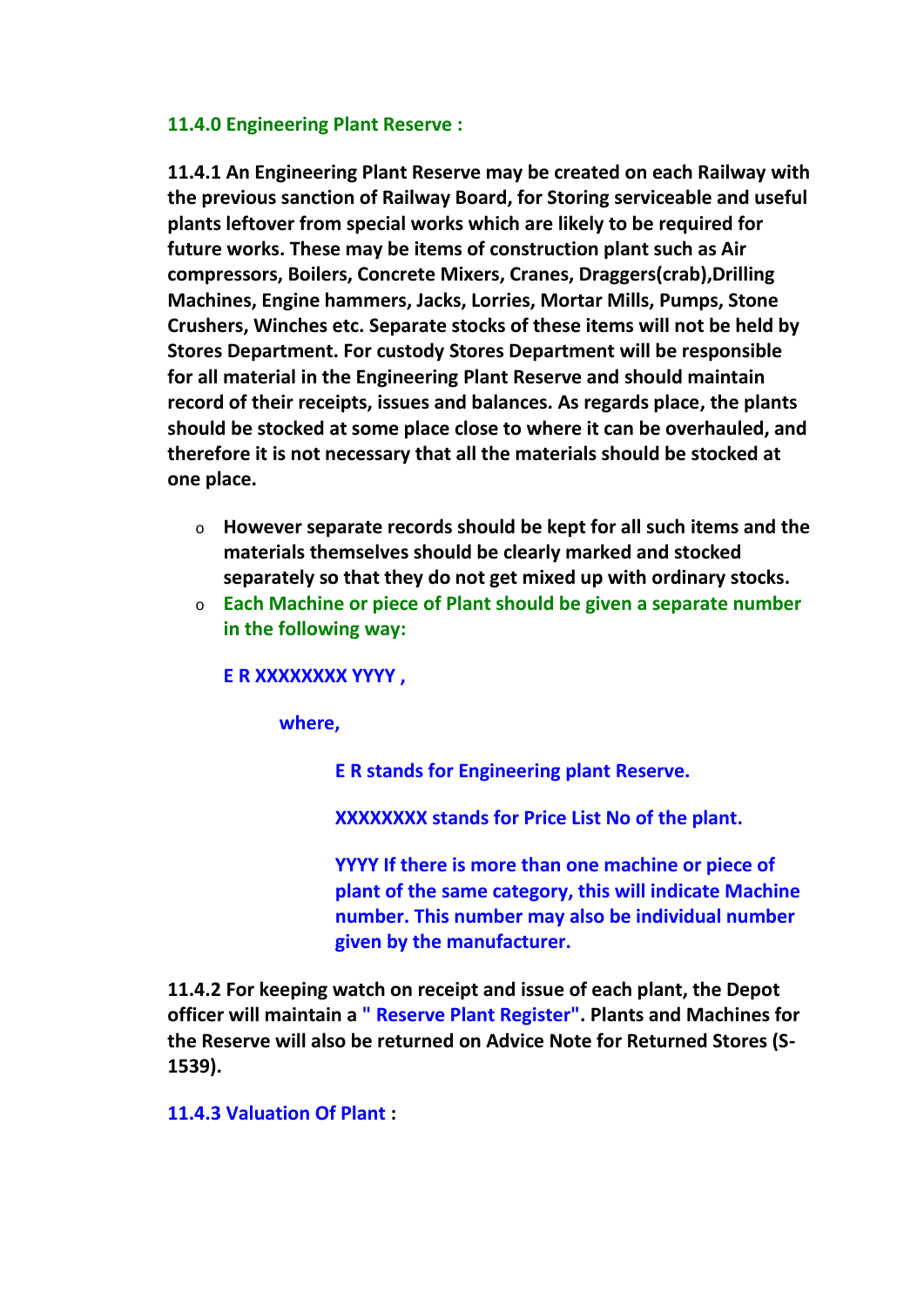**The valuation of the plant sent to the plant will be fixed by the Controller of Stores in consultation with Chief Engineer. However the formula mentioned in para 11.2.2 (c) above may be used as a guide. If present day price of plant is not readily available, R may be estimated taking the original price as a basis.**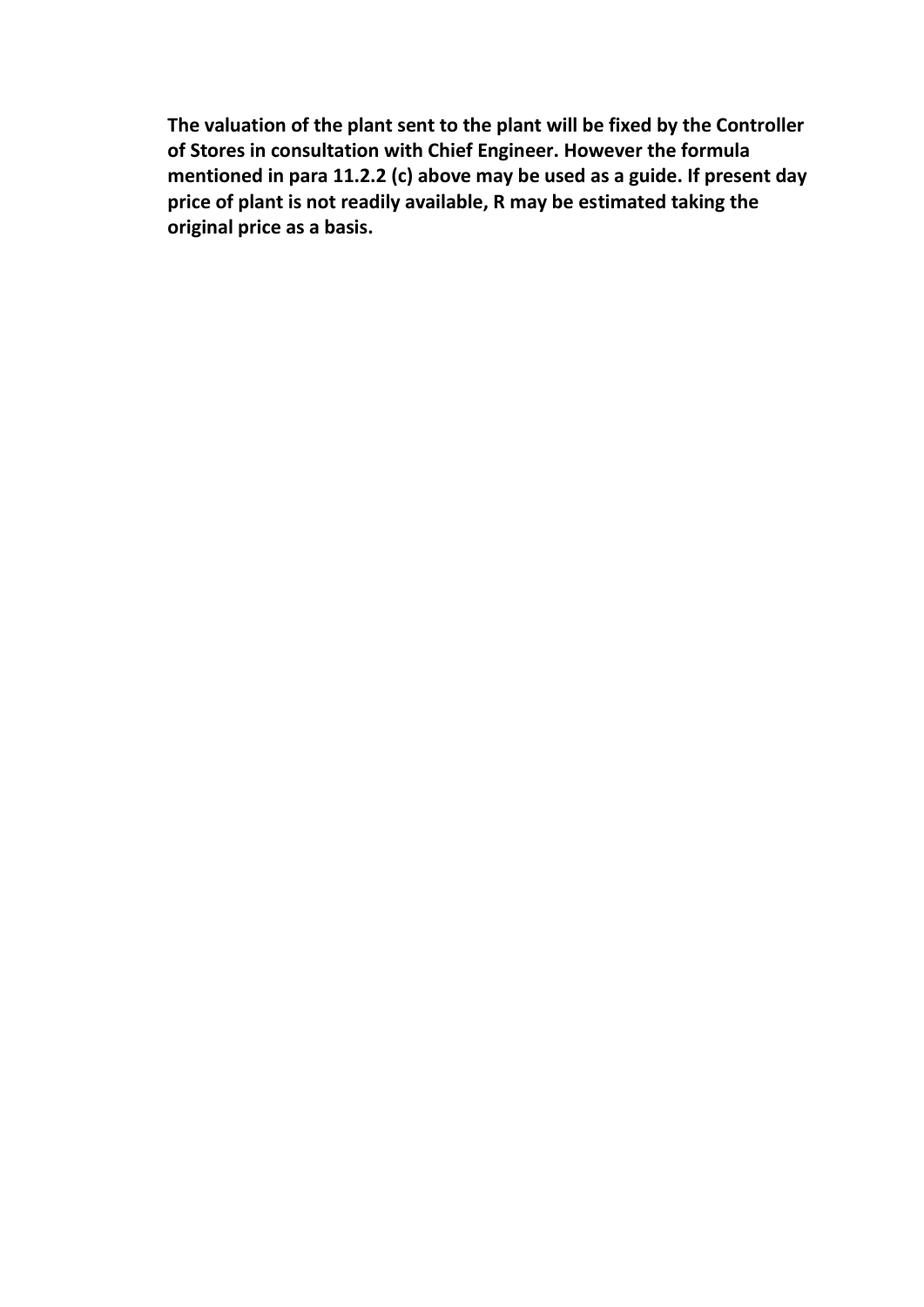# **CHAPTER - 12**

## **SCRAP DISPOSAL**

**TOPICS COVERED IN THIS CHAPTER :**

**12.1.0 Definition Of Scrap :**

**12.2.0 Receipt Of Scrap :**

**12.3.0 Formation Of Lots :**

**12.4.0 Valuation Of Scrap :**

**12.5.0 Survey Of Scrap And Other Materials :**

**12.6.0 Sale Of Scrap Materials :**

**12.7.0 Auction Sales :**

Ø

Ø

**DETAILS OF TOPICS COVERED IN THIS CHAPTER ARE AS FOLLOWS :**

## **12.1.0 Definition Of Scrap :**

**Scrap can be defined as the material, which is no longer useful to the Railways for the purpose for which it was originally purchased or obtained. Scrap also consist of arisings of waste material from manufacturing and repairing processes such as turnings and borings, sweepings, foundry dross, off cuts of metals, waste paper, weeded out records, used tickets, wooden pieces and saw dust etc.**

**12.1.1 Types of Scrap : Scrap is a class by itself, and should be distinguished from surplus stores, and can be divided in two categories viz. :**

**(a) Ordinary scrap : These are the items, which have regular demands as raw material in the Railway Workshops such as cast iron, non-ferrous materials which are used for manufacturing various components of Rolling stock.**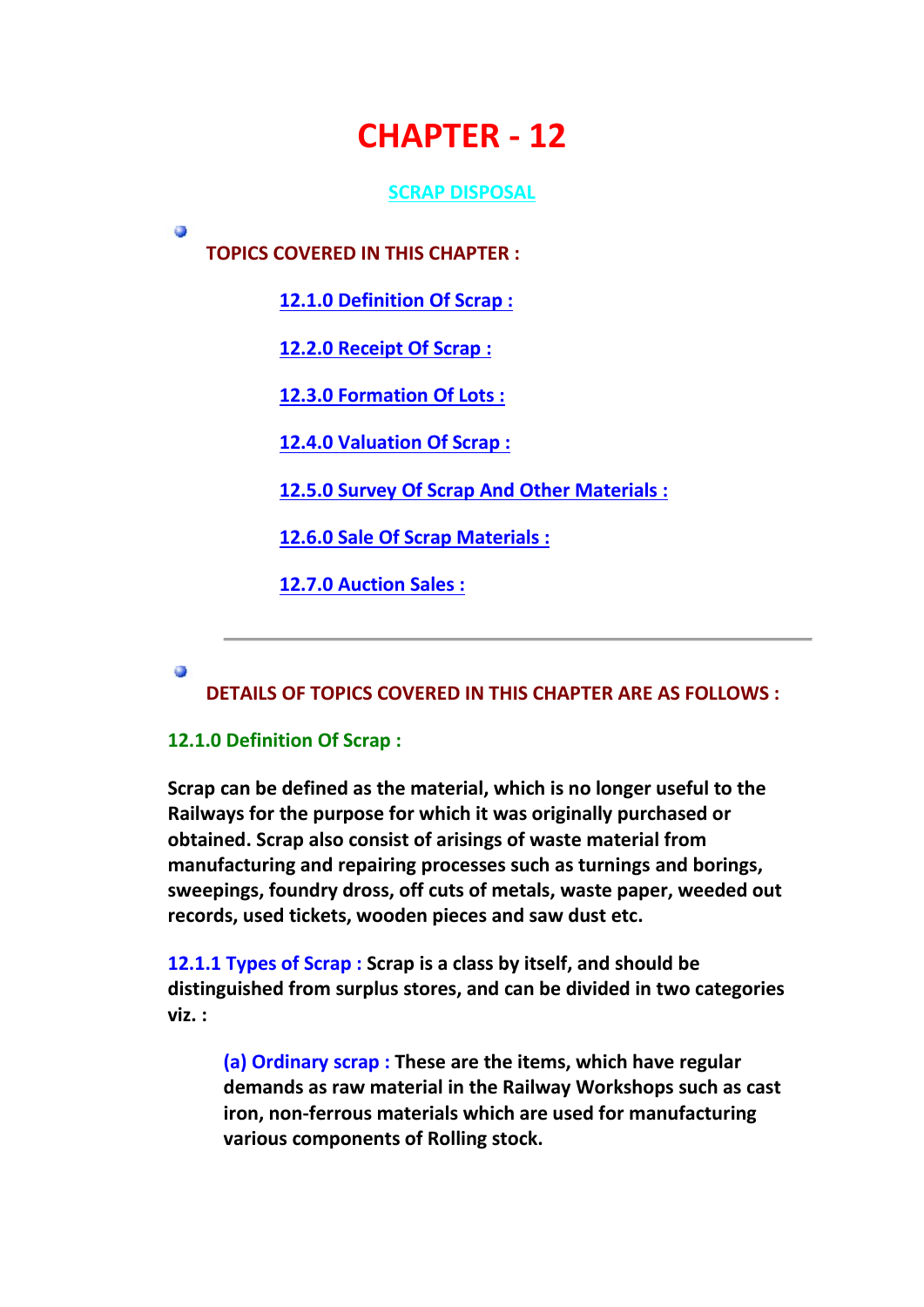**(b) Surplus Scrap : These are items which are not required by the Railways for their own use and are invariably disposed off by auction sale or other means. Even new or second hand material that is usable, may come in this category of scrap, if it is useless for the Railways. All surplus scrap is almost always `dead surplus".**

**12.1.2 Reasons For Arisings Of Scrap : The various reasons for arising of scrap are :**

**(a) By use, various components are worn out to such a condition that they can't be reconditioned economically or are beyond repair.**

**(b) In a manufacturing process some wastages are unavoidable and therefore some quantity of scrap material is generally generated**

**12.1.3 Sources Of Scrap : As explained above Scrap is a normal natural arising in any manufacturing or maintenance activity. The annual arisings of ferrous scrap on the Indian Railways and Production Units come to around 6/7 lacks tonnes.**

o *The major sources of arisings are :*

**(a) Railway workshops under Mechanical Engineering, Civil Engineering Electrical Engineering, Signal & Telecommunication Engineering Department, Printing Presses etc.**

**(b) Condemned Rolling stock such as wagons, coaches, locomotives, boilers, etc. These are kept at nominated central locations or kept with different Chief/Head train examiners Carriage Foremen, Loco Foremen in the Divisions.**

**(c) Scrap permanent way materials such as released condemned Rails, Tie bars, M.S.& C.I. Sleepers, track fittings, Points & Crossings, etc.**

**(d) Scrap building material such as off-cuts of bars and rounds, structures, pipe and pipe fittings which arise with the Inspector of Works of various divisions, administrative offices and Railway colonies.**

**(e) Inactive/surplus items being declared as scrap by Survey Committees.**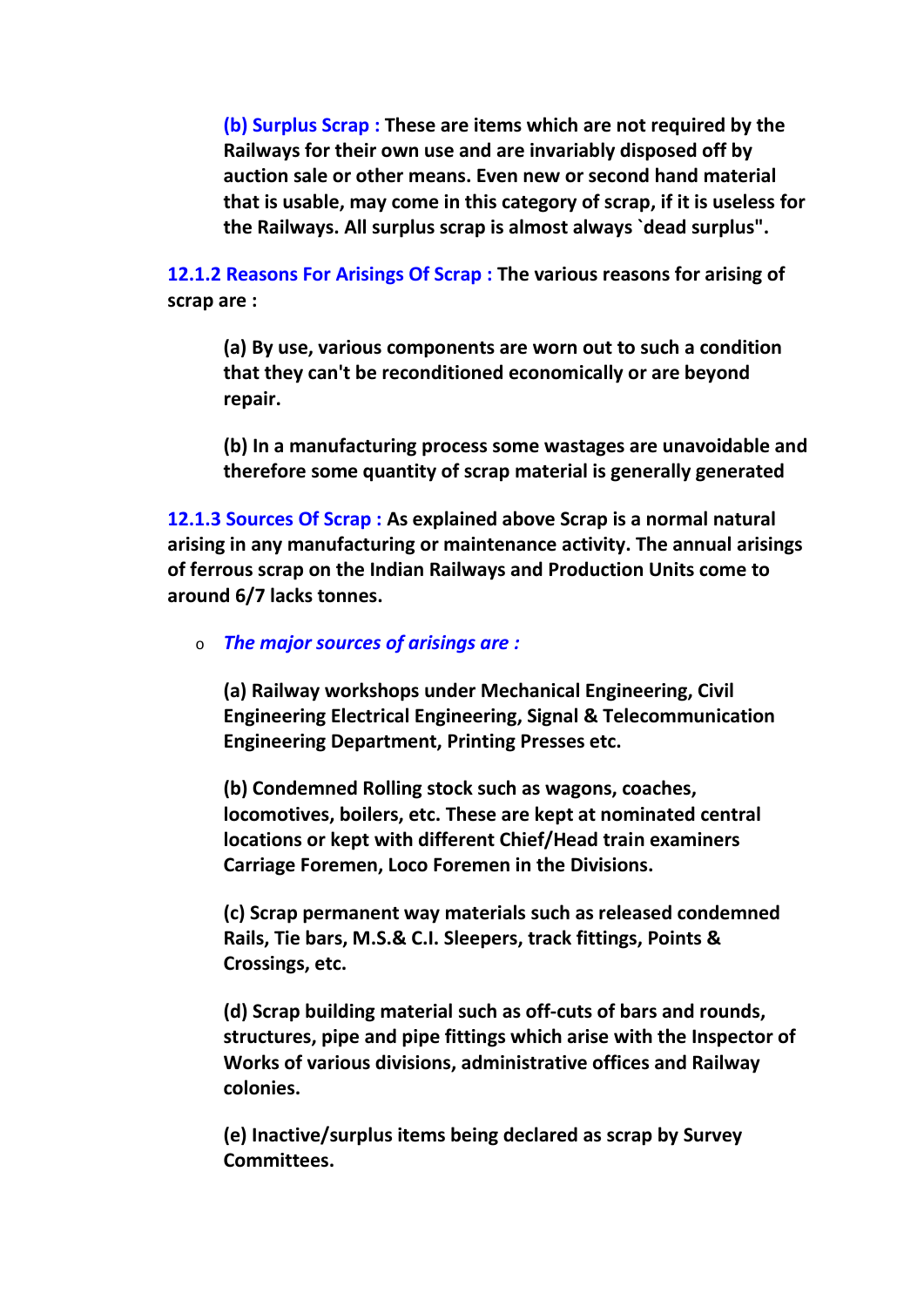**12.1.4 Scrap Schedule : All Railways maintain a detailed and unified schedule of scrap items under Group 98 and PL Nos. have been allotted to each item of scrap. The schedule has been prepared keeping in view the ultimate use of material in the market.**

> **Some of the important sub-groups of group 98 in which scrap items have been classified are :**

| <b>Group</b> |                                |  |
|--------------|--------------------------------|--|
|              | <b>Description</b>             |  |
| no.          |                                |  |
| 01           | <b>Industrial scrap</b>        |  |
| 03           | <b>Re-Rollable scrap</b>       |  |
| 05           | <b>Melting scrap</b>           |  |
| 08           | Cast iron                      |  |
| 11           | <b>Condemned Rolling stock</b> |  |
| 20           | <b>Bronze scrap</b>            |  |
| 21           | <b>Copper scrap</b>            |  |
| 23           | <b>Other non-ferrous scrap</b> |  |
| 32           | <b>Scrap machinery</b>         |  |

#### **BACK TO TOPICS**

#### **12.2.0 Receipt Of Scrap :**

**12.2.1 Location And Layout Of Scrap Yard : The location of scrap yards is determined largely on consideration of freight charges, space availability and proximity to the market for disposal. Arrangements should be made to see that double handling is avoided, as far as possible.**

o **For facilitating expeditious disposal of scrap, system of twin yards should be followed where the receipt and delivery of scrap lots is regulated from different work areas and the chance of sold lots getting mixed up with fresh receipts is also eliminated to large extent. An extension of this may be `Three yards' in which one yards is used for receiving scrap (say first four months), second yard for making lots and third yard for disposal of surveyed lots, as per classification in Scrap schedule.**

## **12.2.2 The lay out of a scrap Yard may provide the following :**

**i) Central Sorting Yard : For receipt of mixed scrap and sorting them to make separate lots for ultimate disposal.**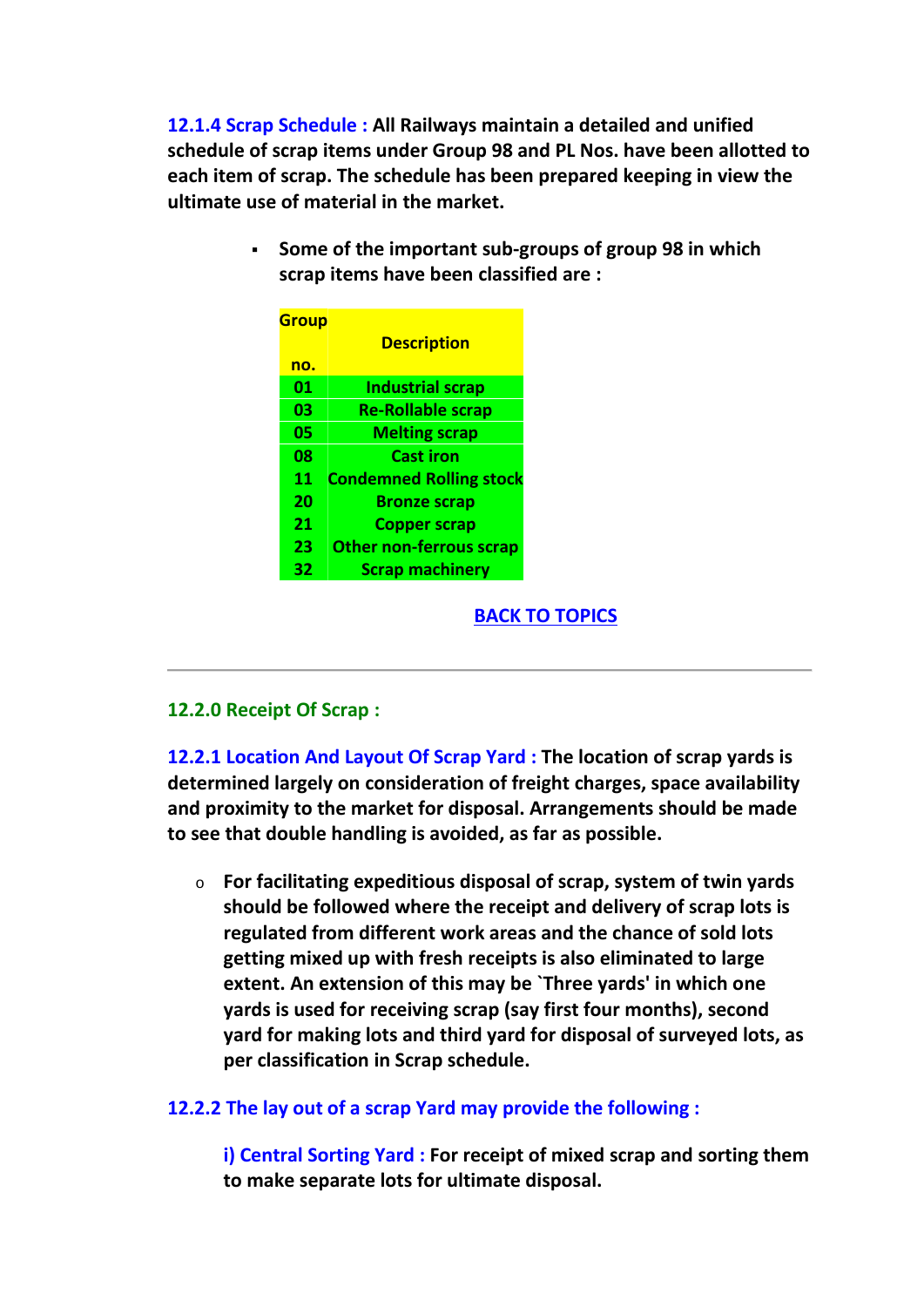**ii) Reclamation Section : Reclamation Section should be set up for salvaging such items of scrap that may be modified into other useful items. This section will pay huge dividends if it is properly worked.**

**iii) Yards (twin yard) : For Storage and Disposals, Bins in each of the twin yards for `Lot' formation and storage of each particular item of scrap.**

**iv) Godowns : For Valuable scrap Materials, with bins & proper security arrangements for storage of non-ferrous metals, alloy sheet etc.**

**v) Facilities : Office, parking place for trucks, roads, adequate yard lighting, basic security (like boundary wall etc.), weigh bridge, beam scale.**

**12.2.3 Before sending materials other than waste materials, they have to be first declared unserviceable by the competent authority. For most of the materials Branch officers of the technical departments are competent to classify the materials as unserviceable.**

- o **All scrap/unserviceable materials are sent by different workshops and various subordinates in the field along with Advice Note for returned stores (form S-1539).**
- o **Scrap materials are directly received in the scrap yard where they are weighed / measured / counted and then segregated / sorted. If twin yard system is being followed, then, all fresh receipts are received in the yard from which deliveries of sold materials are not being given at present.**
- o **In any case it is to be ensured that there is no possibility of mix-up of fresh arisings with the materials already sold.**

# **BACK TO TOPICS**

## **12.3.0 Formation Of Lots :**

**12.3.1 Scrap of a particular description (PL NO as classified in the Scrap schedule) received from different sources (in case of mixed scrap, after sorting) are placed in a particular lot. The idea of lot formation is to accumulate economic quantity. of a particular item of scrap to be**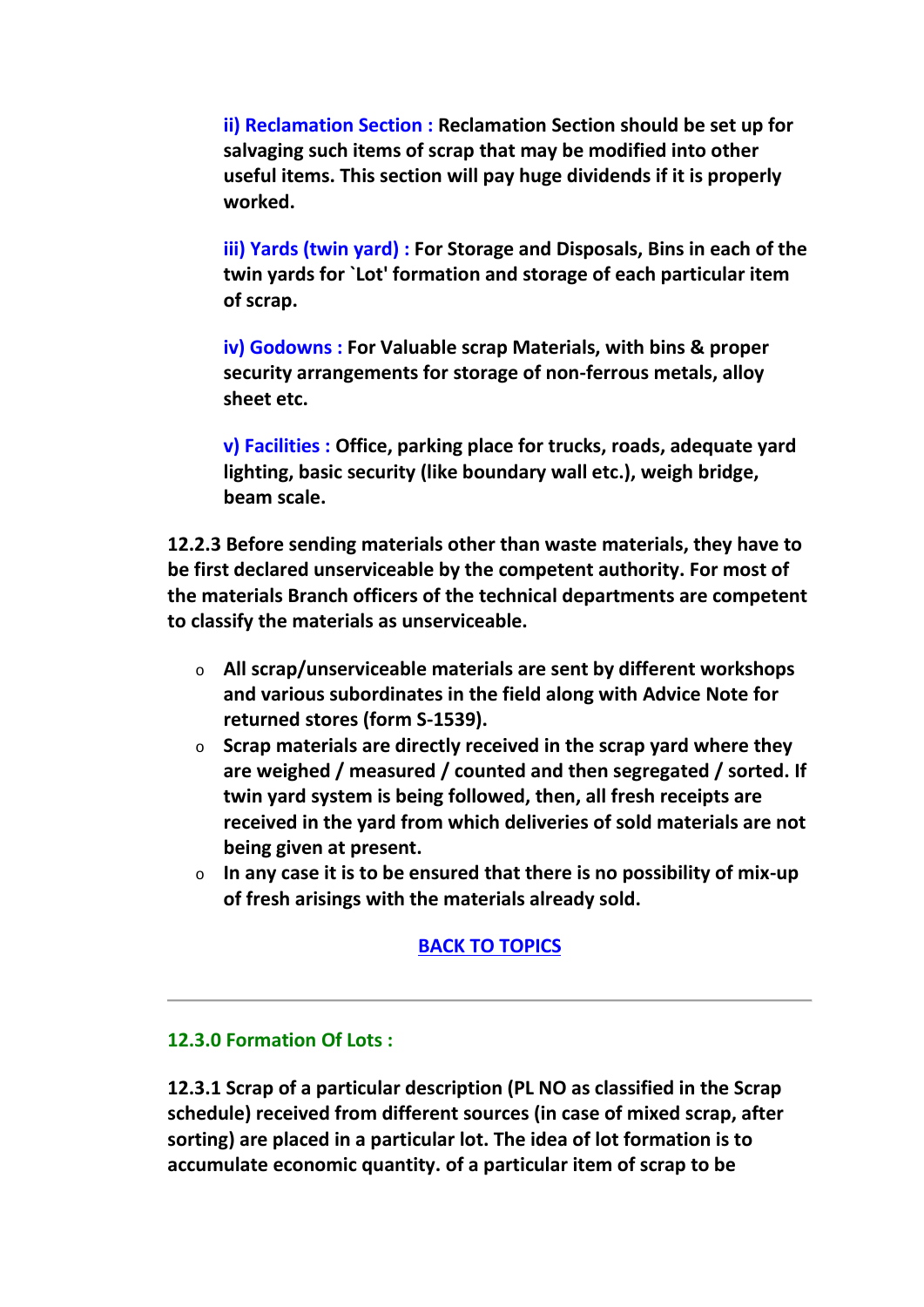**attractive to participants in auction (too many lots also require more space). Therefore a lot should not be too small. This should also not be too large as this will restrict auction virtually to a few rich parties only, on account of high value and will promote "Cartel" or "Ring formation". Secondly, large lots take longer time for delivery and clearance is delayed. Lot Registers have to be maintained as per Code para 2410-S.**

**12.3.2 As per extent orders size of the lot should not normally exceed the limit of 1000 tonnes. The depot officer may, however, form a bigger size lot (initial lot) where considered expeditious with the prior permission of Controller of Stores and F A & C A O and subject to overall delivery period not exceeding 120 days.**

**12.3.3 Receipt of scrap in Railway scrap yards is in such mixed consignments that with the existing facilities each input in a particular lot cannot be weighed with accuracy. Incoming scrap in wagons loaded with mixed scrap is accounted for on the basis of actual gross weight of full wagon as recorded on the weigh-bridge After deducting the tare weight of the wagon, the net weight of scrap is assessed. This quantity is distributed on approximate estimate to the different "Lots"' according to categories of scrap which are found in the wagon.**

- o **Sometimes, however, there are extraneous materials in the wagons, e.g. dirt or refuse material lying on the floor of the wagon. No credit is afforded for these valueless substances. Therefore, owing to the dependence on the visual estimates, the quantity in a lot is bound to be approximate and discrepancies are likely to be found when making deliveries by actual weight / number. If some residual material is left, after the delivery is completed, this residual material is added in the fresh lot for similar items being surveyed and put up for auction.**
- o **In case of shortage, the purchaser has to be given refund of the undelivered quantity after the shortage is verified by the concerned staff.**

**12.3.4 Necessary caution has to be exercised while giving deliveries because some purchasers have a tendency to pick and choose and leave behind the items which may not be lucrative to them and thus resulting in shortages and resultant refunds. This practice should be discouraged and constant vigil should be maintained by the depot supervisory staff when the deliveries are being effected. To minimize misappropriation on this account the purchasers should be compelled to remove the material**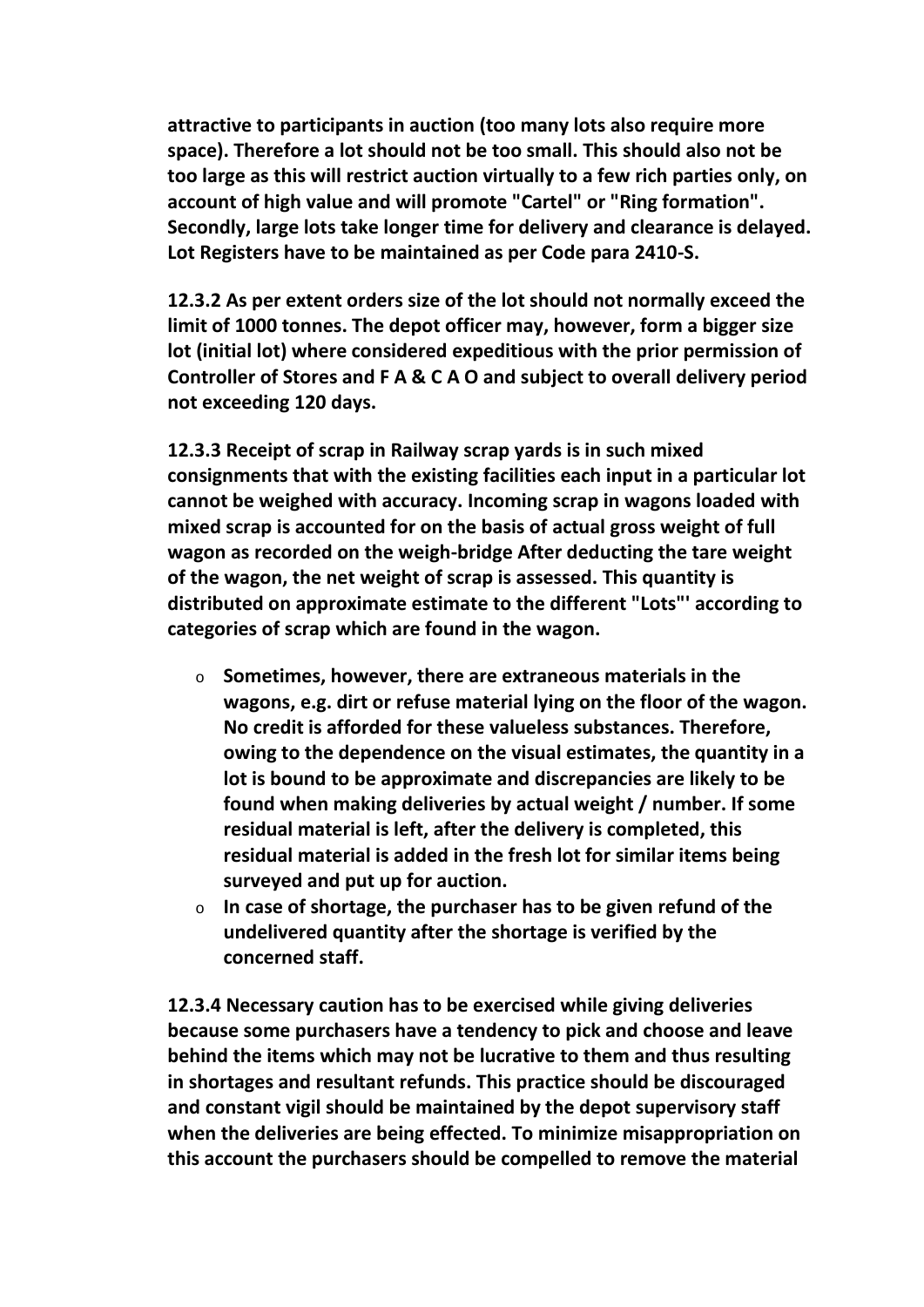**from one end of the lot so that the entire range of items are lifted from that end onwards.**

**12.3.5 Lot Register : As per para 2410 of Stores code, Once the lots have been formed for the purpose of auction sale the details should be entered into Lot Register which should have columns for**

- **Lot No.,**
- **Description,**
- **Book Rate,**
- **Approximate Quantity for sale,**
- **Rate secured at previous auctions,**
- **Name of the Purchaser,**
- **Rate at which auctioned.**
- **Total value of stores and**
- **Remarks.**

**12.3.6 Sometimes it is expedient to sell mixed lots (though not desirable). These should be sold with the stipulation regarding excluded items which have to be returned back by the purchaser while taking deliveries. List of excluded items should be prepared with caution and this should include only those item which are likely to fetch higher rates.**

# **BACK TO TOPICS**

## **12.4.0 Valuation Of Scrap :**

**12.4.1 Like other categories of stock items, numerical ledgers as well as price ledgers for all items of scrap are maintained on the computer under group 98. Individual receipts are priced according to the book rates of the particular PL No. and credit is afforded to returning departments for all items of Scrap. These book rates are required to be revised every six months on the basis of prices obtained during successive auctions.**

o **It, however, be kept in mind that the rates at which scrap materials are ultimately disposed off, by the scrap Yard Depots are usually very much higher than the book rate of scrap at which credit is initially afforded to the returning departments against relevant Advice Notes for Returned Stores. The Price difference between the disposal rate and the book rate is accounted under the Stock Adjustment Account and the net amount of debit or credit as**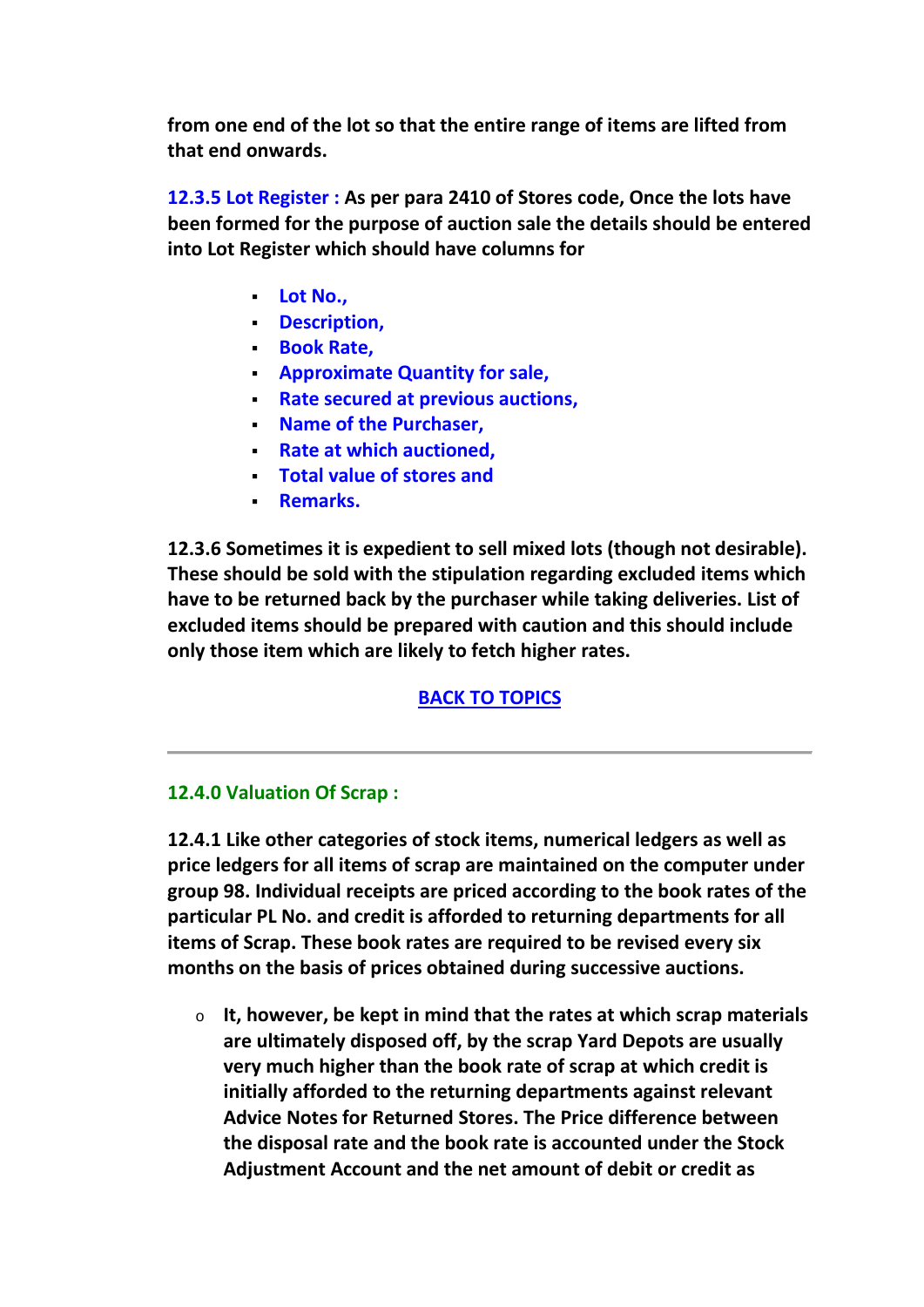**remaining in the Stock Adjustments Account No. is distributed among various departments on prorata basis.**

# **BACK TO TOPICS**

## **12.5.0 Survey Of Scrap And Other Materials :**

**12.5.1 Survey Committees : Survey committee comprises officers of various departments including stores department Stores Depot Officer acts as a convener member and one senior Officer as Secretary, This committee is a standing committee appointed by General Manager for the purpose of inspecting critically the condition of all Stores :**

- **(a) That have deteriorated in value, for any reason,**
- **(b) Broken or damaged in transit, or while in stock,**

**(c) Lying in the custody of the Stores Department for a long time and considered by Controller of Stores as having become unserviceable owing to obsolescence or other causes and received as scrap from the line.**

**12.5.3 After critical and careful examination of lots, survey committee submits its recommendations on the above line to COS office.**

- **Recommendations can be accepted by CMM/COS if the value of the lot is up to Rs. 25,000/- and**
- **Above this value by GM (AGM on behalf of GM) on acceptance of recommendations by competent authority (COS/CMM/AGM) sanction is communicated to the respective Depot Officer and also to associated Accounts Officer.**

**12.5.4 Survey Sheets are prepared on the prescribed proforma given below. Recommendations against each item are recorded by the Secretary of the Committee or the member of the concerned department ;**

- **Sr. No.**
- **Lot No.**
- **Price List No.**
- **Description of stores**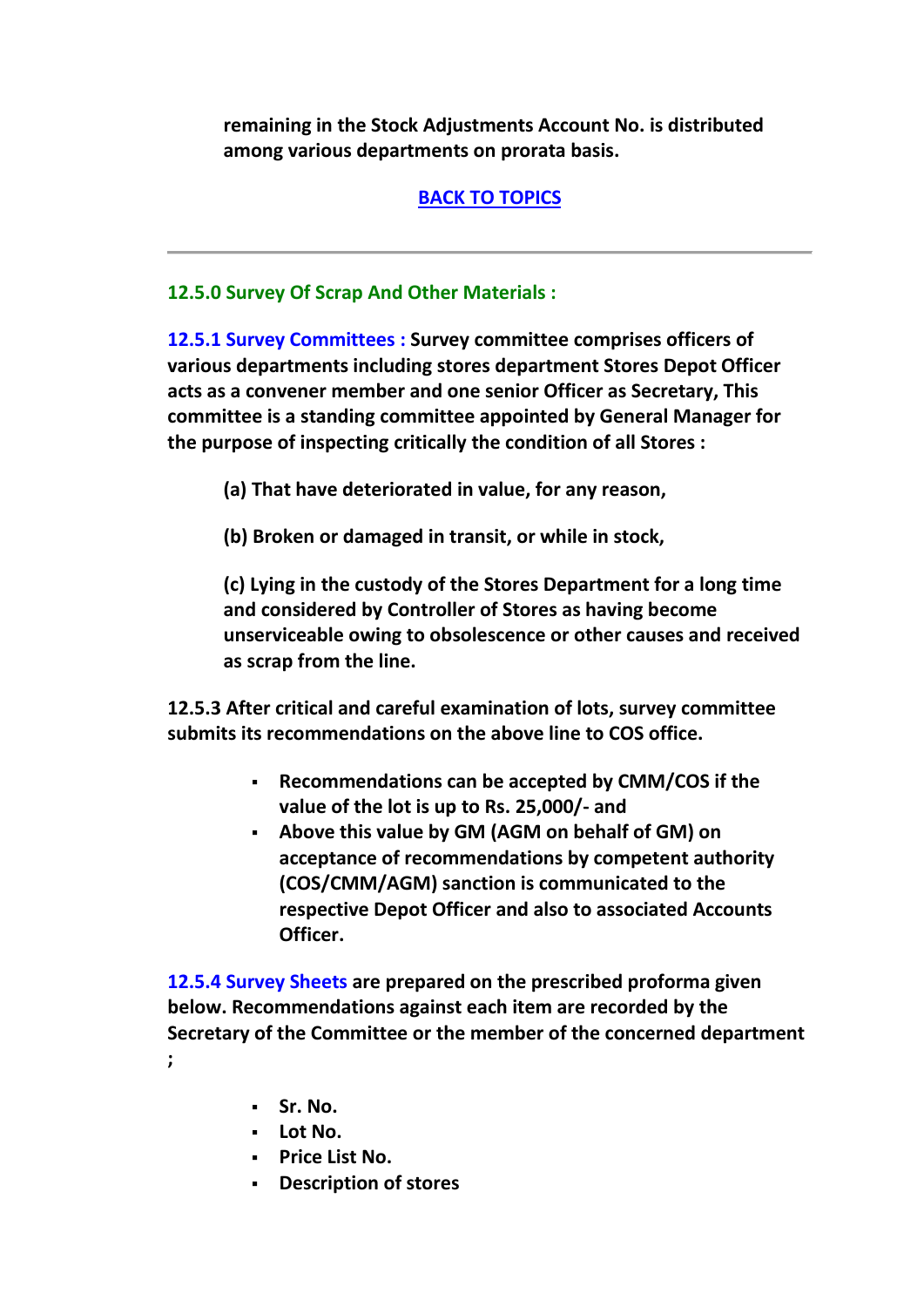- **Qty.(No. or weight in tonnes)**
- **Book rate per MT in Rs.**
- **Value per MT in Rs.**
- **Total Scrap Value (Rs.)**
- **Remarks by the Committee**
- **Initials of the Secretary**
- **Remarks by the COS for GM's orders**
- **General Remarks 1 2 3 4 5 6 7 8 9 10 11 12**

**12.5.5 Items exempted from Survey : Some items are exempted from survey. These items are turnings and borings, waste paper, fire wood, saw dust etc. Survey is not required for condemned Rolling Stock and Rails and sleepers on line for which condemnation certificates given by Chief Work shop Manager and Chief Track Engineer respectively are considered adequate. Lots of small value (Rs 1000 at present) are also not required to be surveyed for which depot officers have been given powers to decide.**

**12.5.6 As mentioned in para 12.5.1 above, survey committee is not only for surveying scrap materials. They also survey the surplus stores lying in the depot to classify them dead surplus or scrap. Item declared as surplus if are not disposed off by sale, transfer or issue within twelve months of recommendations of Survey Committee, should be classified as scrap and book value adjusted in accordance with the rules (2229-S).**

o *Survey committee normally meets once in a month at a place, time & on date fixed by depot officer***.**

# **12.5.7 Following are the modes of disposal based on the recommendations of Survey Committee.**

**(a) Issue to particular Department of the Railway either for direct use or using in lieu of some other item.**

**(b) Sale / Transfer - The item may be transferred / sold to other Railway or to some other Govt. Department.**

- **(c) Retaining the item as Emergency Stores.**
- **(d) Sale to public**
- **(e) Sale to staff.**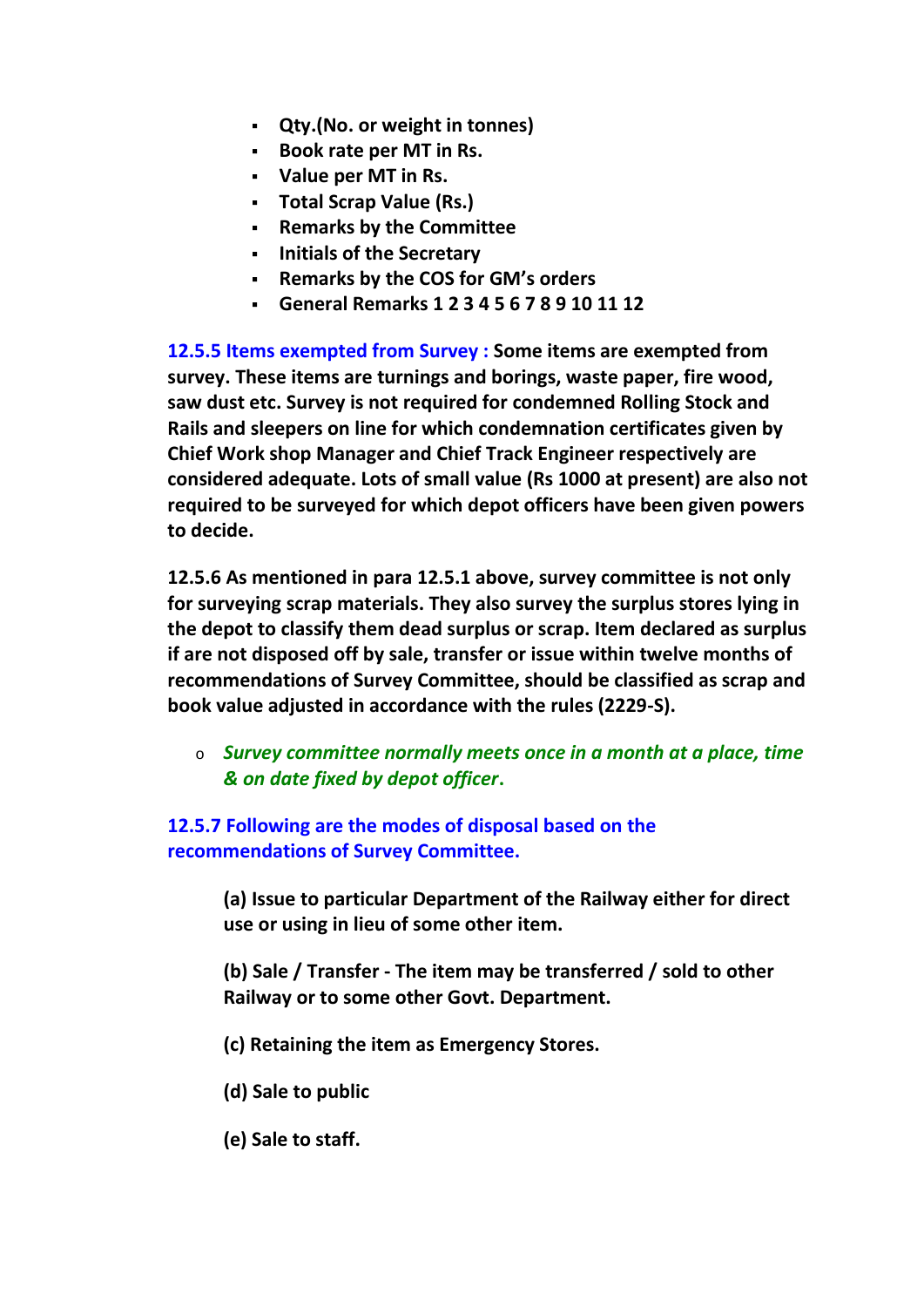#### **12.6.0 Sale Of Scrap Materials :**

**12.6.1 Methods Of Sale : There are four methods of sale as described below :**

**(a) Sale through Public Auction By conducting public auctions at regular intervals and putting the materials in those auctions.**

**(b) Sale through Tenders: By inviting tenders for the materials to be sold either through advertised tenders or giving tender inquiries to likely purchasers.**

**(c) Direct Sale Some materials may be sold directly at pre determined rates to Railway employees and other government organizations. The rates are generally based on last auction rates/book rates.**

**(d) Quoting for Sale For some of the items we may submit quotations/tenders to other organizations if they have floated tenders for purchase of scrap.**

**12.6.2 Disposal Of Special Items : The best disposal is through auction sale, since it is best suited for speedy disposal of scrap. Tender sales are adopted only for items for which long term contracts can be entered into, say for turning & borings, waste paper, timber off cuts etc. Since these items have regular arisings and also occupy much space. Realistic estimation of the quantity for such contracts is essential to avoid delays in deliveries or refunds etc. Tender sales are also resorted to for breaking the ring formation, and to get better prices.**

**12.6.3 Scrap Rails : These are sold on `as is where is' basis by proxy without bringing the rails the Scrap Yard and the deliveries are arranged by PWI. However proper lot formation at the places approachable by road is important These may be sold on running meter basis or on weight basis. Weight at site can be found out by measuring the length.**

**12.6.4 Condemned Rolling Stock : Locos, Boilers, Coaches, Wagons etc. are condemned by the Mechanical Department and are auctioned from the nominated cutting Yards. The excluded fittings like non-ferrous items,**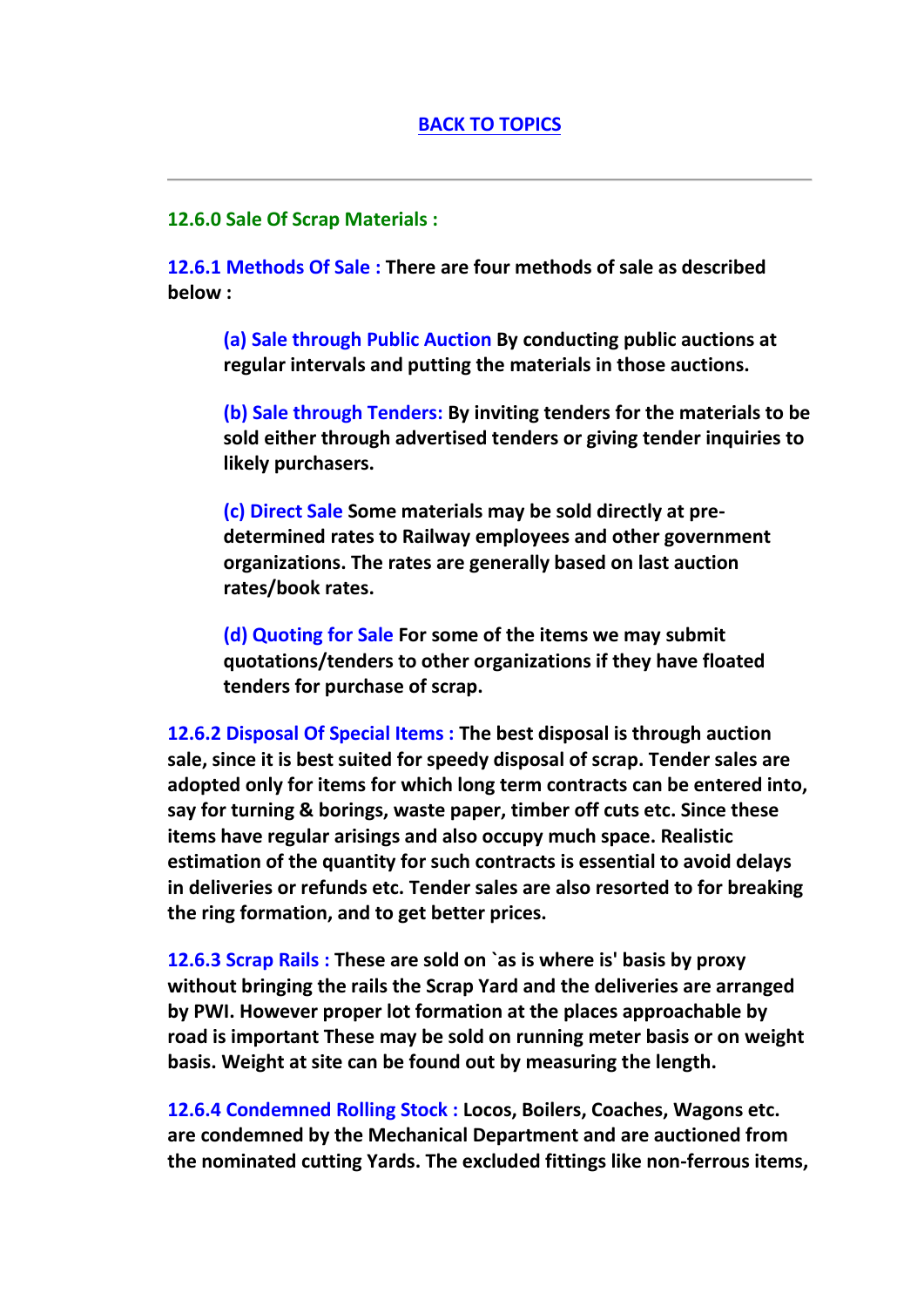**Wheels, Brake Blocks etc., are required to be removed before auction or handed over back by the purchaser to the Railway after cutting up of the Rolling stock and before the deliveries are effected. These items are put up in auction only after receipt of condemnation and reclamation (C&R) certificate signed by competent authority is received.**

**12.6.5. Waste Paper & Tickets : There are two hazards to be guarded against :**

# **(a) Fire hazard**

# **(b) Misuse**

o **Money value books in usable stage should not be offered for deliveries. Normally scrap tickets which are used tickets collected from the stations and misprinted tickets in the printing press, if disposed off, should be shredded before disposal to avoid any malpractice. In case the shredding machine is out of commission there should be no hesitation in burning the accumulated scrap tickets.**

**12.6.6 Machinery & Plants Items : These items are normally sold on number basis. Proper estimate of material contents (ferrous / non ferrous). Other details like make, purchase price, depreciation value, with or without motor, motor details if with motor etc., must be furnished by the returnee official along with Advice Note for returned stores.**

# **BACK TO TOPICS**

## **12.7.0 Auction Sales :**

**12.7.1 Auction may be conducted either through an auctioneer or departmentally. Auctioneer is appointed on commission basis and the contract is normally for 3 years. Before the auction is conducted, time, date, venue and the items to be included in the auction are put in a catalogue for circulation to the prospective bidders by the auctioneer.**

o **On the nominated date and time auction is started. In order to restrict entries of undesirable elements, a system of entry fee has been introduced. The entry fee is Rs. 2000/-. This entry fee is**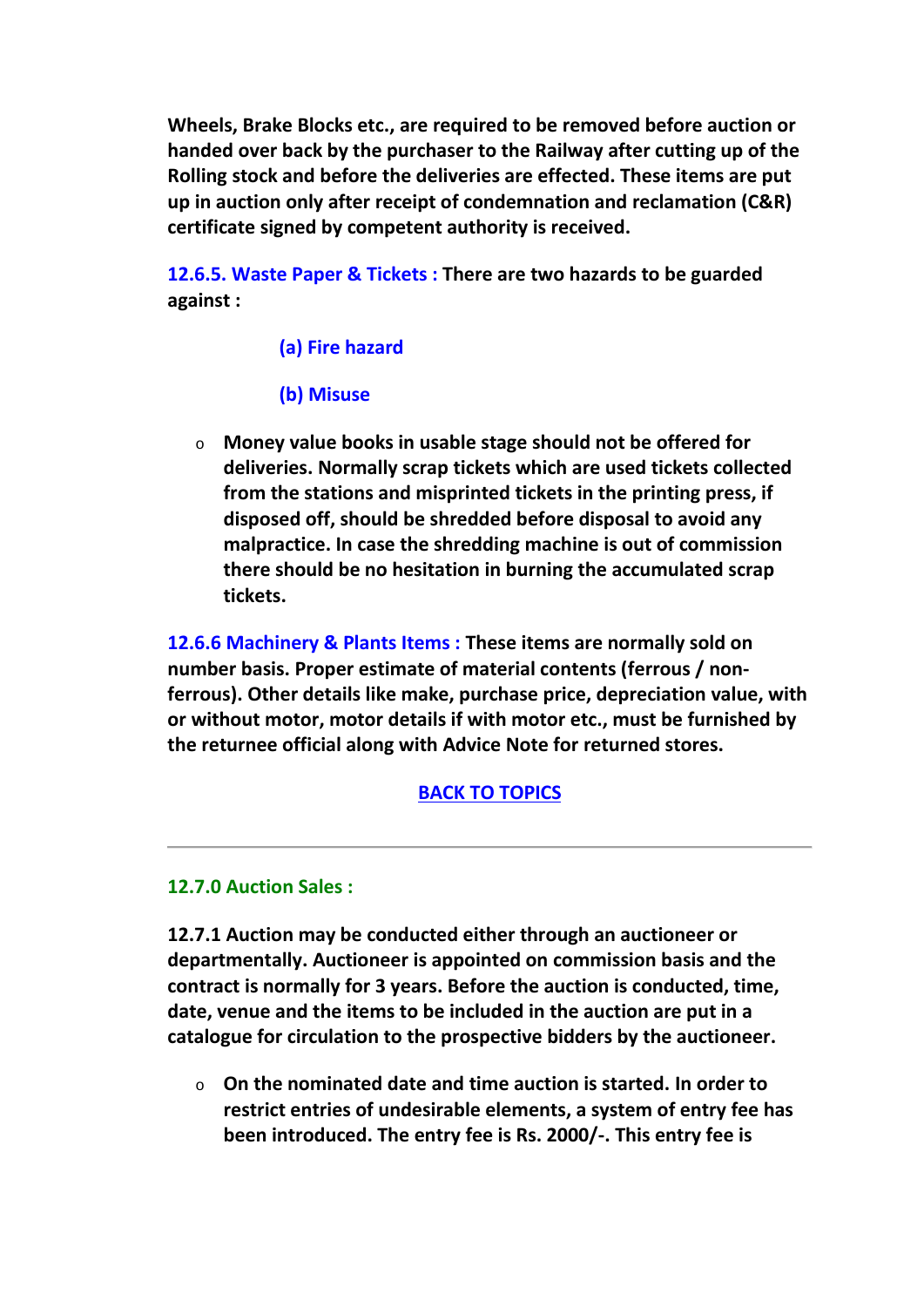**refundable but can be forfeited if the person depositing it has not maintained proper discipline during the auction proceedings.**

**12.7.2 The auction normally is conducted by the Depot Officer who is in the rank of senior scale or above. The presence of a representative of Accounts Department is also required. As per Codal provisions, presence of an Inspector of Stores Accounts is adequate but in some cases Stores Accounts Officer of the depot concerned or an officer from the Head quarter office may attend auction. In addition to above a representative of Security department may also be present to maintain proper discipline during the auction. Although in case of auction through the auctioneer earnest money is collected by the auctioneer and then deposited to the Cash Office, it may, however, be desirable that a representative of Chief Cashier is also present.**

**12.7.3 On the pre-decided date and time, auction is started, first of all conditions of sale are read and advised to all the bidders present at the time of auction. It is better that the auction is conducted on the lot itself and the auction conducting officer, auctioneer and the bidders may keep on moving from lot to lot.**

**12.7.4 Reserve Price : The decision to sell or not to sell a particular lot during the auction is taken by the Depot Officer. For taking this decision, he fixes a Reserve Price of each lot in advance. This reserve price is fixed keeping in mind last sale rates, market trend and also condition of the lot.**

- o **Generally for ferrous items, reserve price is fixed by the Auction Supervising Officer but in certain cases such as non-ferrous items valuing more than certain amount (Rs. 25,000), condemned locomotives and some exceptionally large lots, reserve price may be fixed by Headquarters Office in consultation with Finance Department.**
- o **Depot Officer has also discretion to accept below the reserve price by certain amount (normally 5%) if the bids to the reserve price are not coming and there are reasons for accepting the bids at lower rates.**

**12.7.5 Realization Of Sale Value : At the time of auction, once highest bid of a bidder has been accepted by the Auction Conducting Officer, the purchaser is required to immediately deposit the earnest money.**

o **This earnest money is**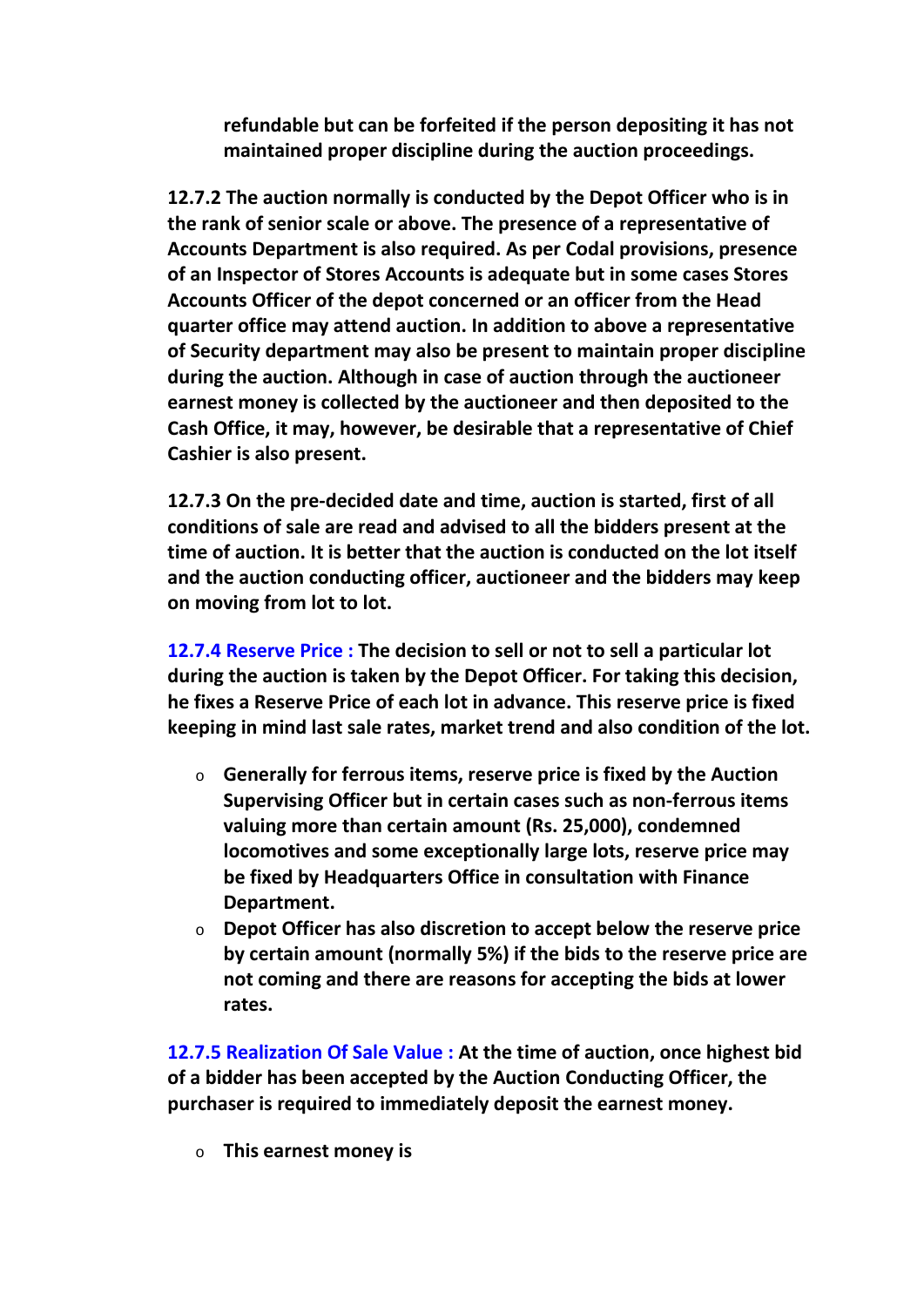- **Full sale value, if the total value of a lot is less than Rs. 2000/-,**
- **25% of value of sold lot subject to a minimum of Rs. 2000/- if the value of the sold lot is between Rs. 2000/- and 10,000/- and**
- **10% of value of sold lots subject to a minimum of Rs. 2500/- for the lots valuing more than Rs. 10,000.**
- o **The purchaser is required to deposit balance sale value within a period of**
	- **10 days from the date of auction if the value of sold lot is less than Rs.1 lakh and**
	- **Within a period of 20 days if it is more than Rs.1 lakh. For high value lots valuing over Rs.2 lakhs,**
	- **Facility of paying in installments may also be granted with the approval of COS. Usually more than 2-3 installments are not allowed.**
- o **In case of default, the earnest money may be forfeited or, at the discretion of Railway Administration, the purchaser may be granted extension which are always subject to payment of full interest normally at the rate of 2% higher than the bank lending rate.**

**12.7.6 Bid Sheet : At the time of auction when the lot has been sold, a Bid Sheet is prepared which contains**

- **Details of lot No.**
- **Brief description of the lot,**
- **Quantity sold,**
- **The rate at which sold,**
- **The earnest money realized and**
- **The total value payable and**
- **Special conditions, if any.**
- o **Bid sheet is signed by the representative of auctioneer, Auction Conducting Officer, Accounts Representative, Custodian DSK of scrap yard and the purchaser.**

**12.7.7 Issue Of Delivery Order :When the balance sale value has been paid by the purchaser in full and he has fulfilled all the other conditions of sale, a Delivery order is issued to him by the Depot Officer in case of departmental auction or by the Auctioneer if the auction is conducted through auctioneer. Delivery order is an authority for the purchaser to take delivery from the Scrap Yard. It specifies the date by which the**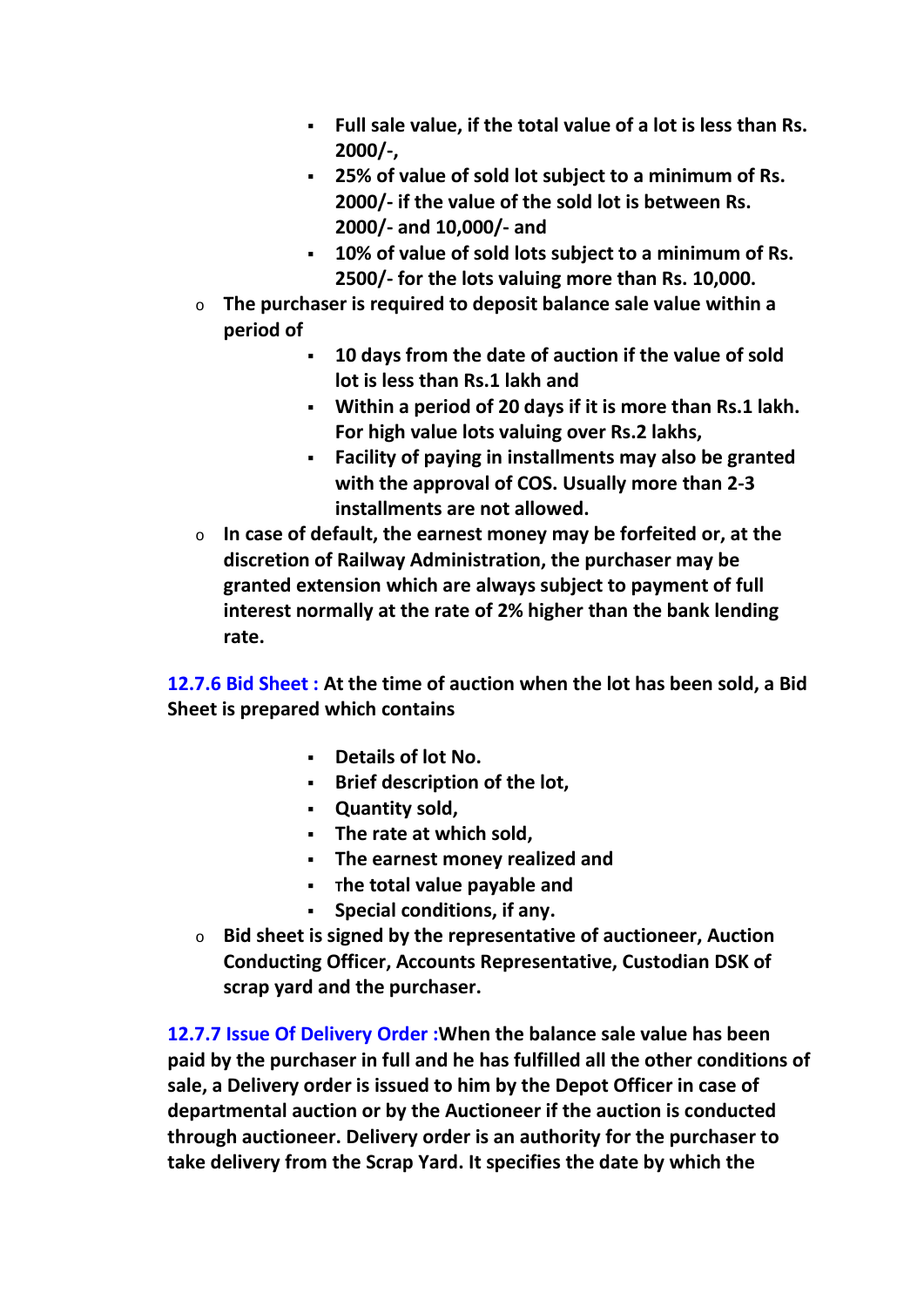**delivery is to be taken. In case facility of installment has been allowed to the purchaser, delivery orders are also issued in installments for the quantity for which payment has been received. In such cases, we have to ensure that earnest money deposited is adjusted only at the end.**

**12.7.8 Free Delivery Time :As per conditions of sale, a purchaser is allowed a free time during which he has to lift the material from Railway premises. This period is generally**

- **25 calendar days for the lots sold on number basis and**
- **40 calendar days for the lots sold on weight basis.**
- o **Sometimes more delivery time will be allowed on the merit of the case but normally time more than 90 days is not allowed.**
- o **If the purchaser is not able to lift the material within the free delivery period, he required extension. Such extensions are generally granted after levying ground rent but in some genuine cases, levy of ground rent may be waived.**

**12.7.9 Delivery Of Sold Material To The Purchaser :The purchaser approaches DSK incharge of scrap Yard/stock holder like PWI etc., with delivery order for taking delivery. Delivery is given by the nominated DSK / Stock Holder which is witnessed by**

- **A representative from Accounts (normally a Stock Verifier) and**
- **A representative from Security Department (normally an Asst. Sub Inspector).**

**At the time of delivery it is to be ensured that ;**

**(a) The delivery is given from the lot actually purchased by the purchaser ;**

**(b) Delivery is given from one side and no picking and choosing is allowed.**

**(c) Fresh arisings of similar material are neither dumped on the sold lot nor delivery of these is given at the time of delivery.**

**(d) The purchaser does not have access to other lots.**

**(e) Proper record of weighment is maintained.**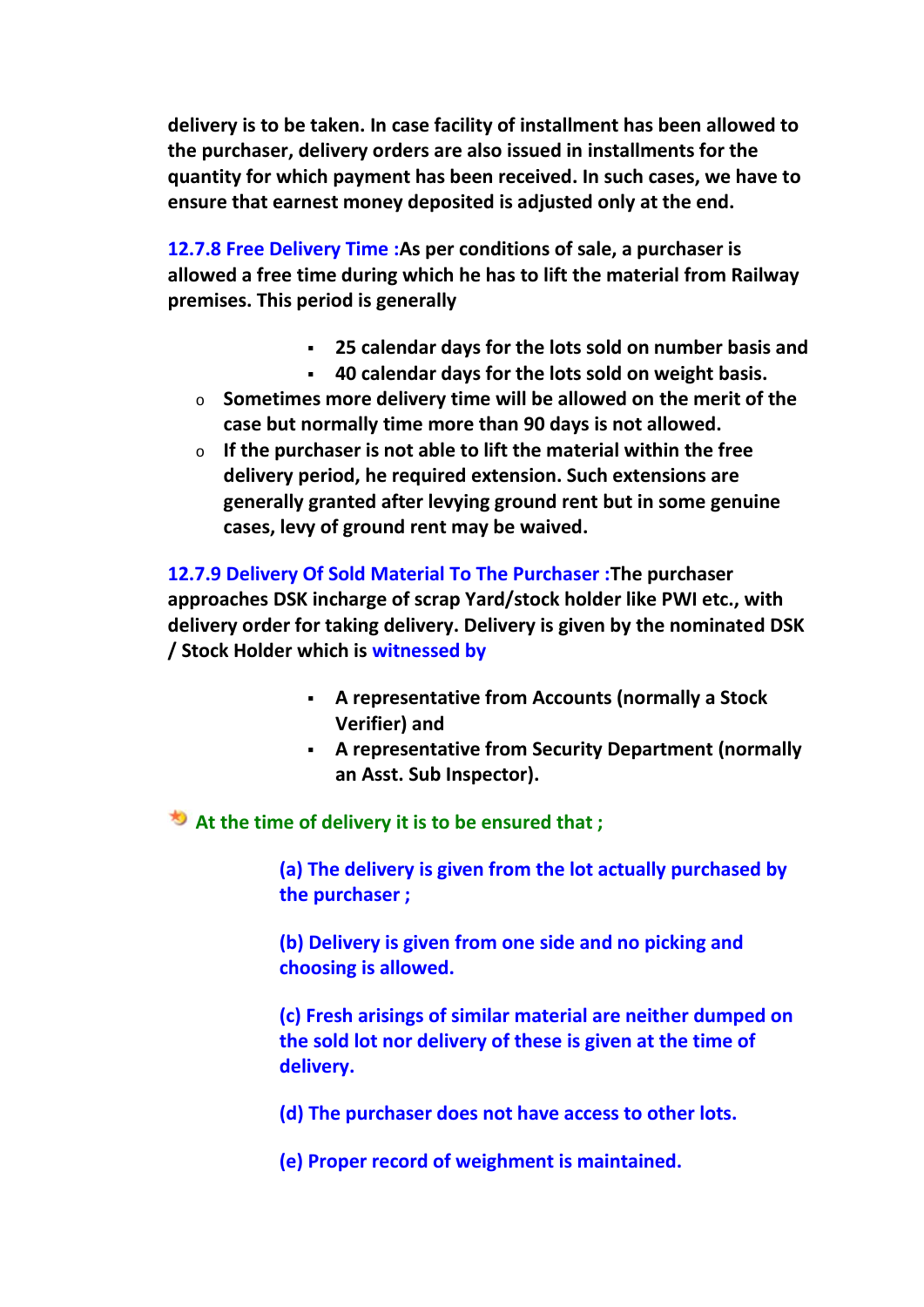**(f) Normally delivery of ferrous items is given by weighment on a lorry weigh-bridge but delivery of a non-ferrous items is given by weighing on beam scale.**

o **After the delivery is completed a Sale Issue Note is prepared, and the details of progress of delivery are also maintained on the back of the Sale Issue Note. When the Sale Issue note is signed by officer, a Gate Pass is issued and it is the duty of the Delivery Witnessing Officials to escort the lorry up to the gate so that there is no possibility of mixing any other material within the depot.**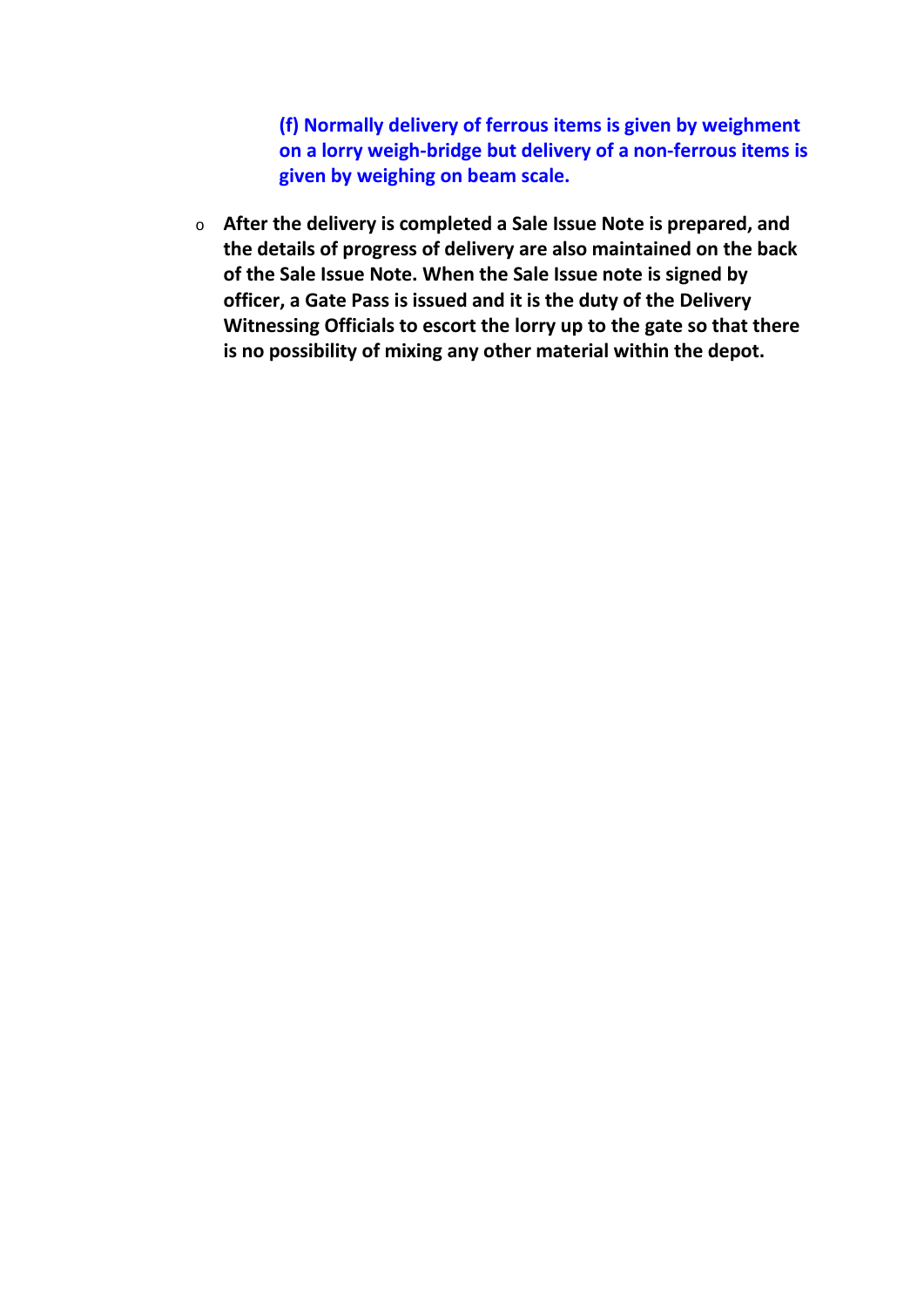# **CHAPTER - 13**

## **INVENTORY MANAGEMENT**

**TOPICS COVERED IN THIS CHAPTER :**

**13.1.0 Definition Of Inventory :**

**13.2.0 Various Costs Related To Inventory Management :**

**13.3.0 Inventory Management - Constrains & Problems :**

**13.4.0 Economic Order Quantity :**

**13.5.0 Measuring Efficiency Of Inventory Management :**

**13.6.0 Inventory Control :**

 $\overline{a}$ 

Θ

**DETAILS OF TOPICS COVERED IN THIS CHAPTER ARE AS FOLLOWS :**

## **13.1.0 Definition Of Inventory :**

*The Dictionary meaning of Inventory is 'a list of goods'.* **In a wider sense, inventory can be defined as an idle resource which has an economic value. It is however, commonly used to indicate various items of stores kept in stock in order to meet future demands.**

o **In any organization, there may be following four types of inventory:**

**(a) Raw materials & parts-- These may include all raw materials, components and assemblies used in the manufacture of a product;**

**(b) Consumables & Spares -- These may include materials required for maintenance and day-to-day operation;**

**(c) Work in progress -- These are items under various stages of production not yet converted as finished goods;**

**(d) Finished Products -- Finished goods not yet sold or put into use.**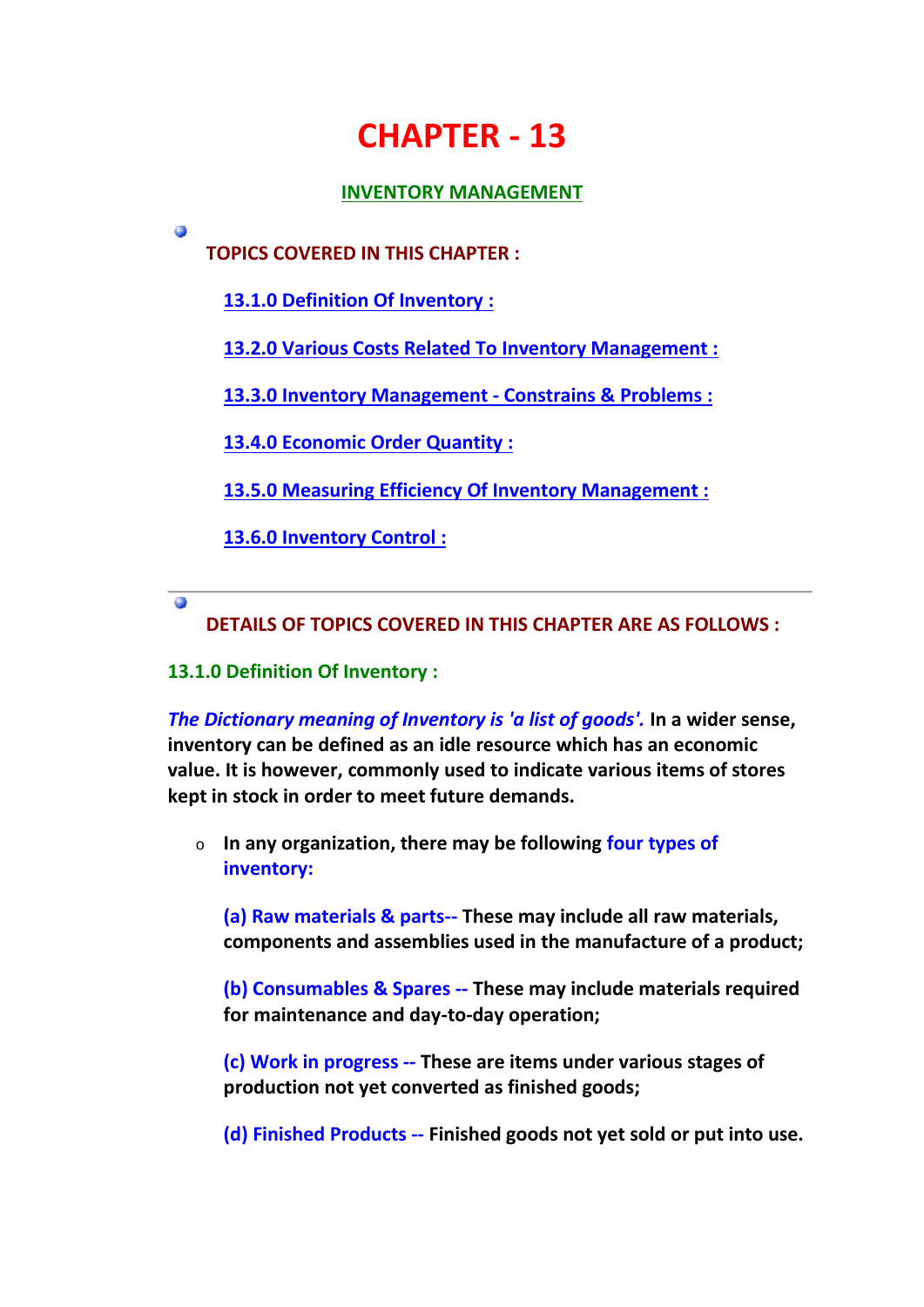**13.1.1 Need For Inventory : Many of the items we need for our day-to-day maintenance and operation are required to be specially manufactured for the Railways. The time to procure these materials, therefore, is longer due to various reasons and it is not possible to procure these materials when instantaneously required. It is, therefore, necessary to keep stocks of such items.**

- **Even for those items which are readily available in the market, it may not be economical to buy these items every time as buying in piecemeal involves additional costs to the administration. Therefore, we may find it cheaper to buy in bulk and to stock some of these items and supply our indentors through such stocks.**
- **There are always some fluctuations in demand as well as fluctuations in the time within which material can be procured. It is therefore, not possible to forecast our requirements exactly and time the purchases in such a way so that the materials will arrive just when they are physically required. It, therefore, becomes necessary to maintain stocks of these items.**

**13.1.2 Basic Problems of Inventory Management : From the above discussions, it will be seen that on the one hand inventories are idle and valuable resource i.e. capital remains locked up in the inventories which can be used for other productive purposes but on the other hand, they are desirable to satisfy manufacturing, maintenance or operation requirement of the organization. Hence basic problem of inventory management is to optimize the stock levels of different materials so that their stocks are maintained at optimum levels without affecting the production or day-to-day maintenance .** *Three basic problems associated with this optimization of stocks are ;*

- **(a) When to initiate purchase of the materials**
- **(b) How much quantities are to be purchased at a time and**
- **(c) What should be the stock levels of different items.**
- o **For getting answers to these questions, we have to investigate various types of costs related to inventory management.**

# **BACK TO TOPICS**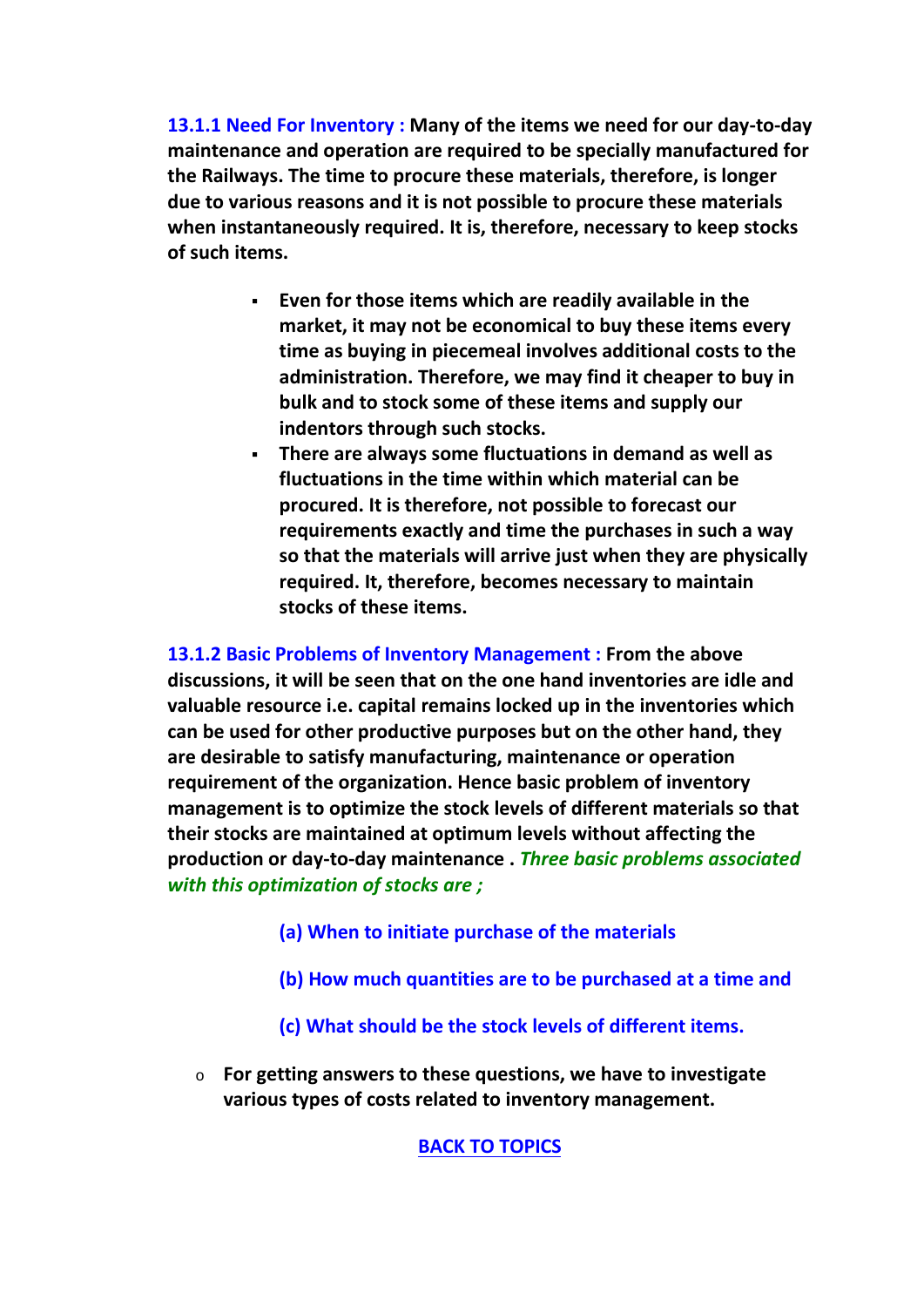#### **13.2.0 Various Costs Related To Inventory Management :**

**13.2.1 Costs Of Ordering Or Costs Of Acquisition : For a large organization, it becomes necessary to have a separate purchase office to purchase thousands of items. The demands received are technically scrutinized and for purchasing them, inquiries are issued, tenders are received and evaluated, orders are progressed, materials are received and inspected and lastly, the payments are arranged. All these mean additional costs to the organization. All these costs together constitute what is called** *cost of ordering or cost of acquisition.*

- o **In the Railways, we do not have a system of working out these costs. But it is necessary that for a given stores organization, total number of purchases are ascertained and average cost per purchase order worked out. When we work out the costs, we may find that some costs are fixed while some are variable. We should be interested in knowing the variable costs.**
- o **As we are using 3 major systems of purchasing viz., advertised tender, limited tender and cash purchase systems, it is advisable to work out the ordering costs for these three different procedures of purchasing.**
- o **Based on some of the studies made ordering costs may be as follows:**
	- **Cash Purchase Rs.50 to Rs.100 per purchase**
	- **Limited Tender Purchase Rs.300 to Rs.600 "**
	- **Advertised Tender Purchase Rs.1000 to Rs.2000 "**
- o **These are just approximate and may vary considerably depending upon various factors. It is repeated that every Railway should establish these costs from time to time so that they can be used in designing proper inventory models.**

**13.2.2 Inventory Carrying Costs : The very fact that the items are required to be kept in stock means additional expenditure to the organization. The different elements of costs involved in holding inventory are as follows:**

**(a) Interest on capital / cost of capital / opportunity costs : When materials are kept in stock money representing the value of materials is blocked. In a developing economy, capital is extremely scarce and as such, the real value of capital is much higher than the nominal rate of interest which the organization like Railways may be paying. The ,money which is blocked up is not available to the**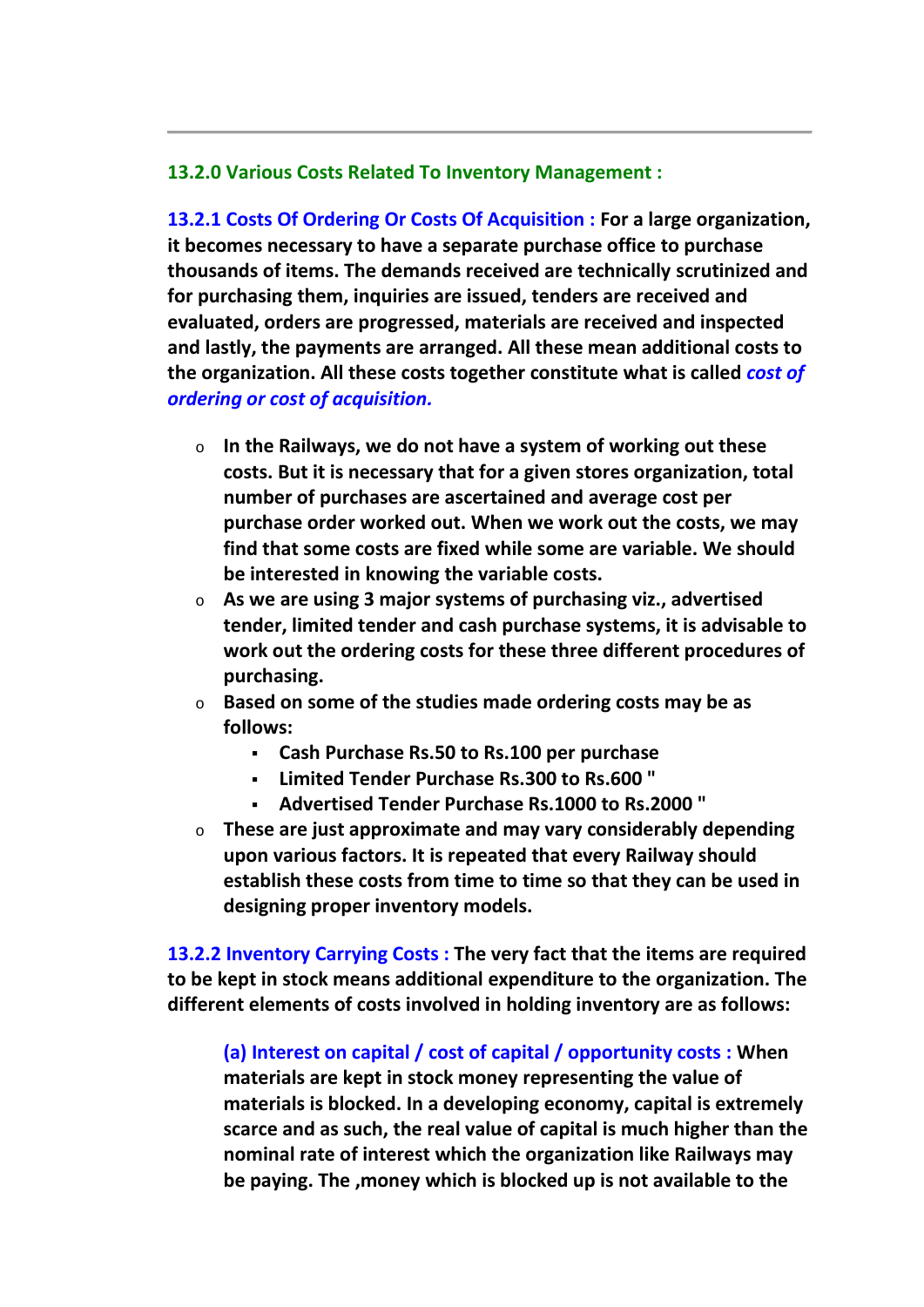**organization to do more business or to use it for alternative productive investment. This opportunity to earn more profits which we loose can be expressed as***opportunity cost***.**

o **While working out the inventory carrying cost in an organization, the higher of the three factors viz., interest, cost of capital or opportunity cost should, be taken into consideration. This may be roughly 20% per annum.**

**(b) Obsolescence and depreciation : The costs because of obsolescence and depreciation, are very important even though they are very difficult to assess. This factor is relatively higher for spare parts inventory as against raw material inventory. Larger the stock we keep more the risk of obsolescence and as such, the costs are expressed as the percentage costs to the average inventory holding and can be between 2 to 5%.**

**(c) The cost of storage, handling and stock verification : There are additional costs because of the clerical work involved in handling of materials in the ward, in stock verification, in preservation of materials as well as the costs because of various equipments and facilities created for the purpose of materials. A part of this cost is of a fixed nature. The major portion of the cost including the cost of staff, however, can be treated as variable costs at least in the long run. This cost can be roughly 3 to 5% of the inventory holding.**

**(d) Insurance Costs : Materials in stocks are either insured against theft, fire etc., or we may have to employ watch & ward organization and also fire fighting organizations. Cost of this may also be 1 to 2%. The average inventory carrying costs can, therefore, be as follows:**

**Interest/costs of capital/opportunity cost 15 to 25% Obsolescence and depreciation cost 2 to 5% Storage, handling etc. 3 to 5% Insurance costs 1 to 2% Total 21 to 37%**

 **In the Indian Railways, the reasonable assessment of inventory carrying costs shall be about 20 to 25% per year of the average inventory holding. It is again clarified here that these costs are not normally reflected in our accounting system and as such are required to be established by individual Railway.**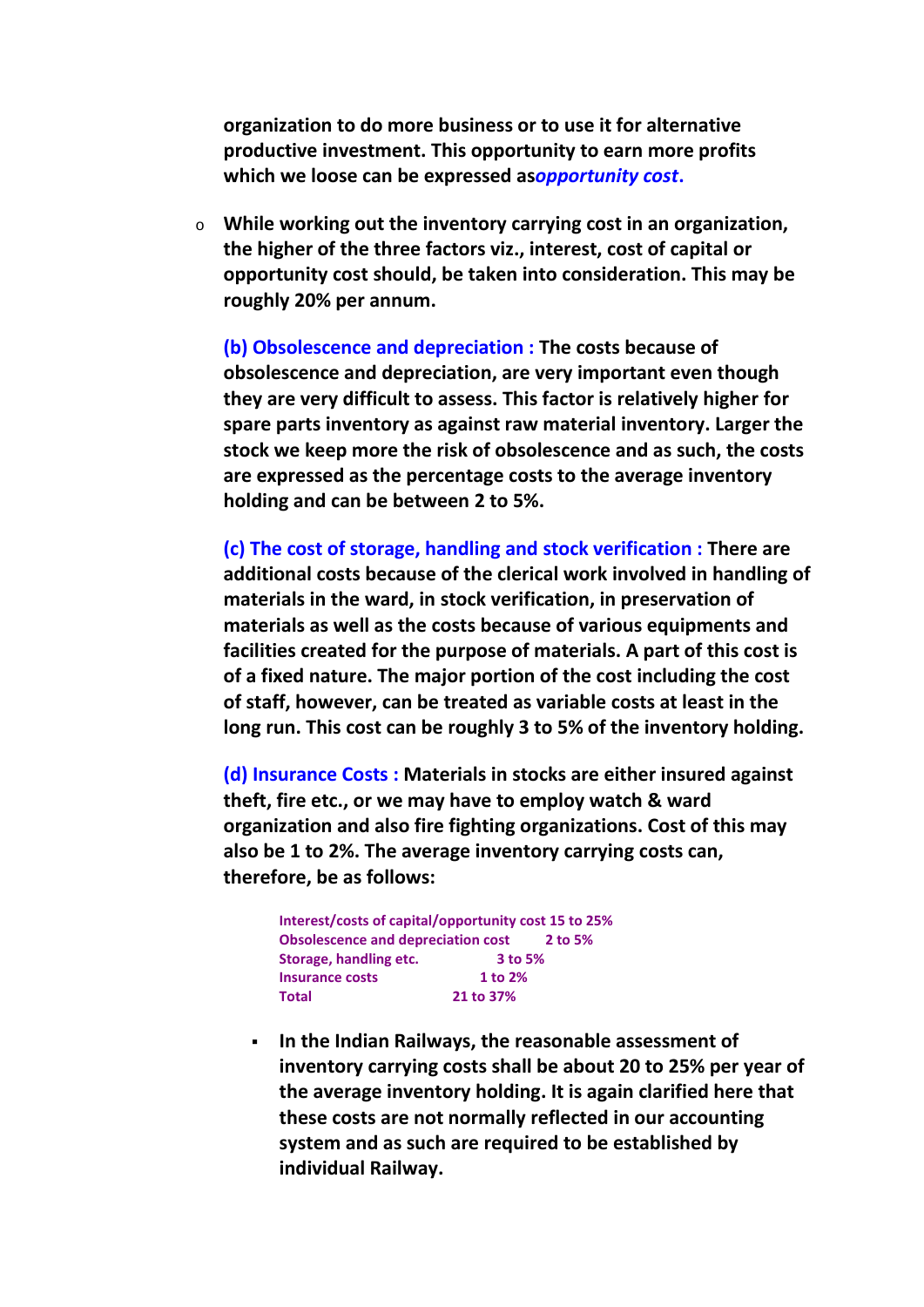**13.2.3 Shortage Or Stock Out Costs : Whenever an item is out of stock and as such cannot be supplied, it means that some work or the other is delayed and this, in turn, leads to financial loss associated with such stoppage or delay of work.**

- o **For example, if a locomotive remains idle for want of spare parts, the earning capacity of the locomotive is lost for the duration of this period. On the other hand, the spare parts required will have to be purchased on emergency basis or have to be specially manufactured resulting in additional costs.**
- o **Stock out costs can vary from item to item and from situation to situation depending upon the emergency action possible. No attempt therefore, is normally made to evaluate a stock out cost of an item. Nevertheless, it is important to understand the concept of stock out costs, even though the actual quantification is not possible. We should have a rough grading of the items depending upon the possible stock out costs.**

**13.2.4 Systems Costs : These are the costs which are associated with the nature of the control systems selected. If a very sophisticated model of the relationship between stockout costs, inventory holding cost and cost of ordering is used and operated with the help of a computer, it may give the theoretical minimum of the other costs but the cost of such control system may be sufficiently high to offset the advantages achieved.**

o **In most of the situations, however, there is no substantial increase in costs because of the proposed control system and in such cases, these costs can be overlooked.**

# **BACK TO TOPICS**

#### **13.3.0 Inventory Management - Constrains & Problems :**

**Problems of inventory management vary from organization to organization depending upon various variables, some of them are as under:**

**(a) Whether the demand for the goods is one time (static) or of repetitive nature (dynamic). In Railways, all the non-stock items are treated of static nature and stock items of dynamic nature.**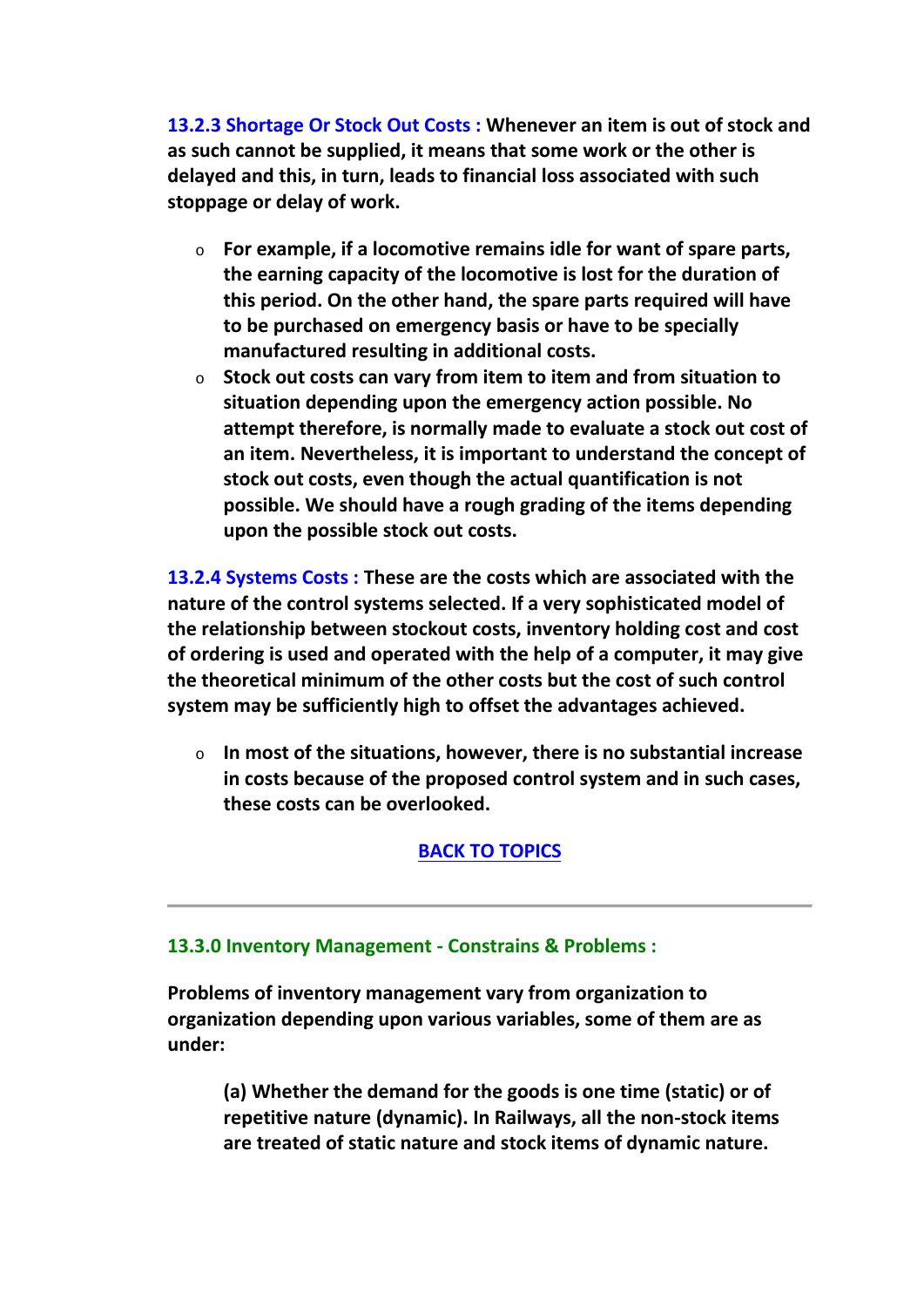**(b) In case of demands of dynamic (repetitive) items, whether future requirements can be assessed with certainty or uncertainty or under risk (probability). Also, whether the demand is fixed over a time or is variable.**

**(c) Whether the material is manufactured in house or is to be purchased through outside suppliers.**

**(d) Whether the lead time during which material can be arranged is fixed or is variable.**

## **BACK TO TOPICS**

## **13.4.0 Economic Order Quantity :**

**Depending upon various variables, different inventory models have been developed. Different models take different costs into account. One of the popular model developed for items of repetitive nature (dynamic), future demands for which can be projected with certainty is Economic Order Quantity (EOQ) model.**

o **In addition to factors mentioned above, this model assumes that price of the material remains constant with time and also does not vary with order quantity. This model can be developed mathematically by differentiating total cost of inventory (ordering cost + inventory carrying cost) with respect to Quantity. The formula so derived is given below :**

> **Economic Order Quantity (EOQ) = Sq. Rt. { 2xAxCo / (Cu x Ci) }**

> > **Where,**

**A = Annual Consumption Quantity**

**Co = Cost of placing one order**

**Ci = Annual inventory carrying cost represented as fraction**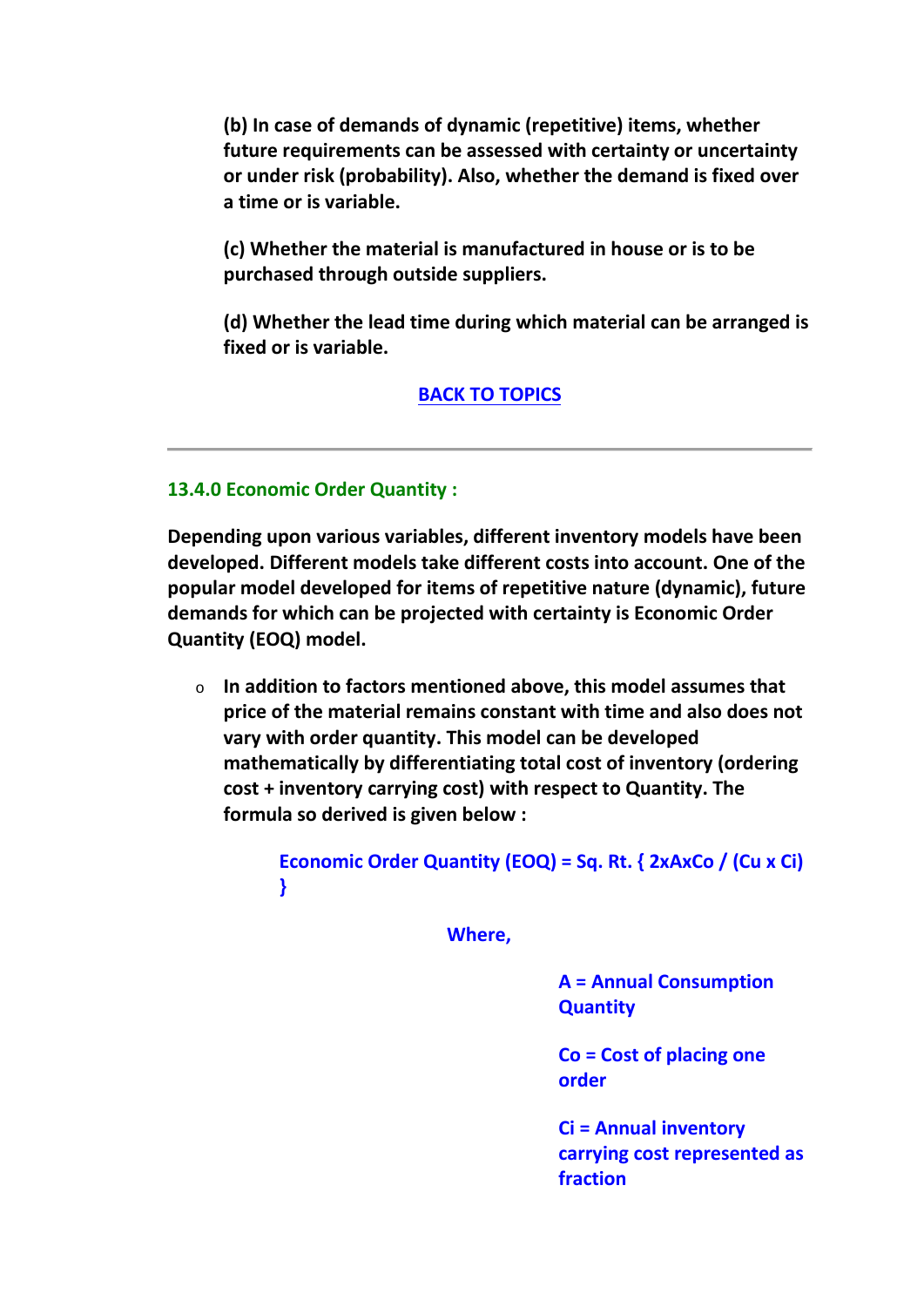**Cu = Unit Cost (Rate/Unit) of the material**

**13.4.1 EOQ model and various other models and systems of recoupments as explained in Chapter 5 are the answers of two basic questions of inventory management**

*--When to purchase ?*

*--How much to purchase?*

**BACK TO TOPICS**

**13.5.0 Measuring Efficiency Of Inventory Management :**

**13.5.1 Efficiency of an inventory management system is generally measured by two measures ;**

**(a) Service level :** *This is the percentage of compliance of demands of user.* **This level is set by the top management who knows that cost of providing 100% service level (i.e. meeting with all demands for materials at all times) is prohibitively high.**

o **Therefore, it is attempted to attain a service level between 90 to 98% depending upon criticality of the items. In Railways, we try to comply demands of vital and safety items up to 97 to 98%, recoup imprest items and supply all ferrous and non-ferrous raw materials up to 95% and give compliance of all other items between 90 to 95%.**

**(b) Inventory turnover ratio : This is a measure of average stocks held in stock at a time. This is measured in percentage by the following formula :**

**Average value of stock of all materials held in stock**

**T/O ratio = ----------------------------------------------------------------------**

**Total value of issues made during the year**

o **In Railways, Stores Balances are reflecting in various capital suspense head e.g., Purchase Suspense (7110, 7120, 7130), Sale Suspense (7140), Stock Suspense (7150, 7160).**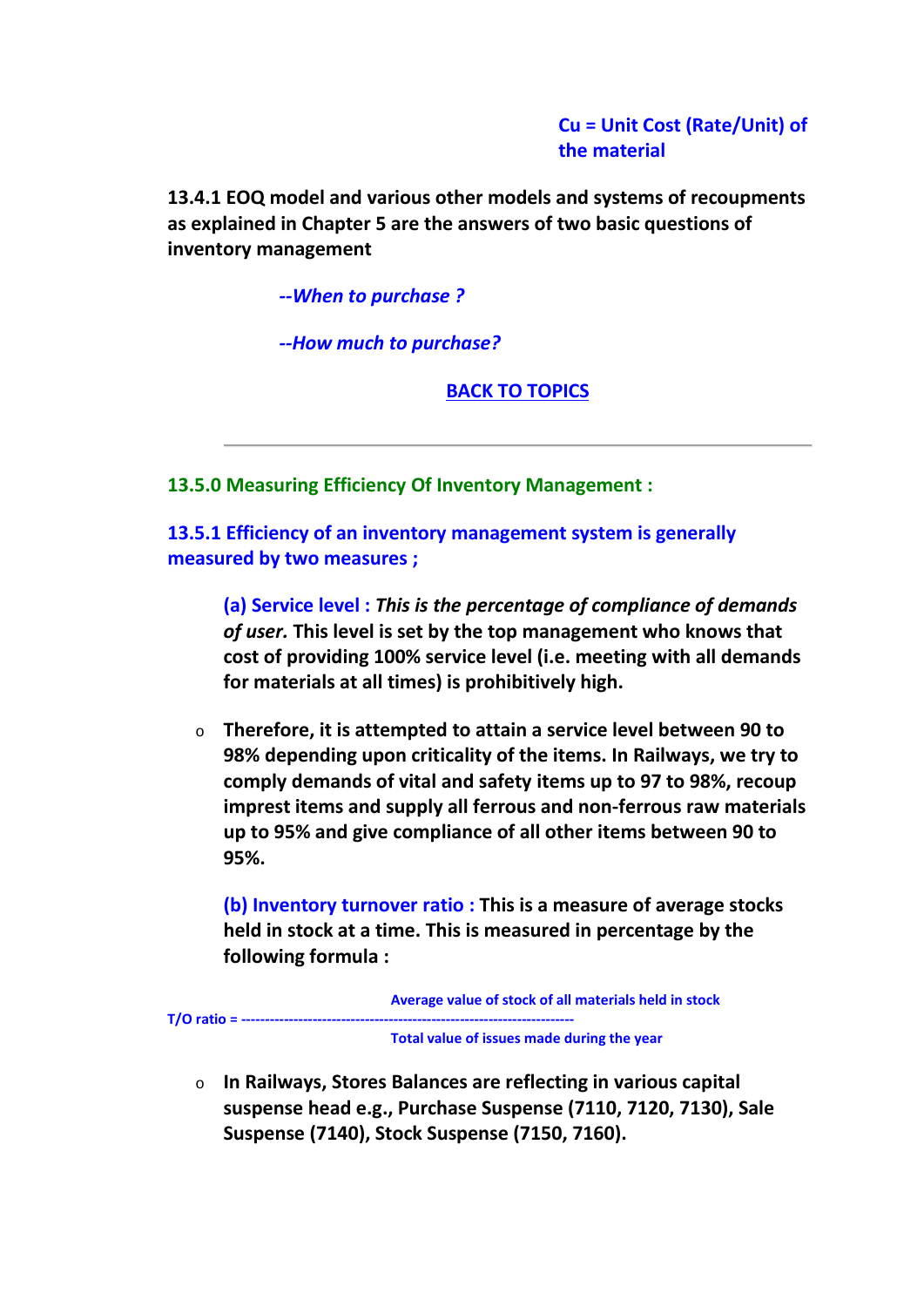o **As per accounting system for working out inventory turnover ratio, we divide debit balances outstanding in all above suspense heads on 31st March of the year by total issues made from 1st April to 31st March. This ratio is multiplied by 100 to get percentage.** *In Railways, we try to achieve turnover ratio of about 27%.*

**(c) As overstock and inactive items are not contributing towards inventory turnover, we should control their balances. In Railways,** *total balances of inactive stores (items not moved for past 12 months or more) and overstocks should not be more than 5% of total Stores Balances.*

#### **BACK TO TOPICS**

#### **13.6.0 Inventory Control :**

**Inventory Control is the art and science of maintaining the stock level of a given group of items, incurring the least total cost, consistent with other relevant targets and objectives set by the management. Generally, this is measured in terms of service level which is measured in terms of percentage of compliance of demands (requisitions for materials) of user departments and Inventory Turnover ratio as explained above.**

**13.6.1 Inventory Control Techniques : Various techniques employed for controlling stock levels are ;**

**(a) Selective Management :- In this technique, various items of stores are classified in various classifications depending upon their consumption, value, unit price, criticality for the organization, source of supply, purchasing problems, rate of drawal from stores, seasonality and stores balances on a particular date. Different approaches of control are being followed for different types of items. Two such classifications ABC & VED are described in paragraphs 13.6.2 & 13.6.3.**

**(b) Management by exception-- In this technique, items with certain exceptions are tackled on different points of time. For example, overstock items, surplus items and inactive items may require more attention.**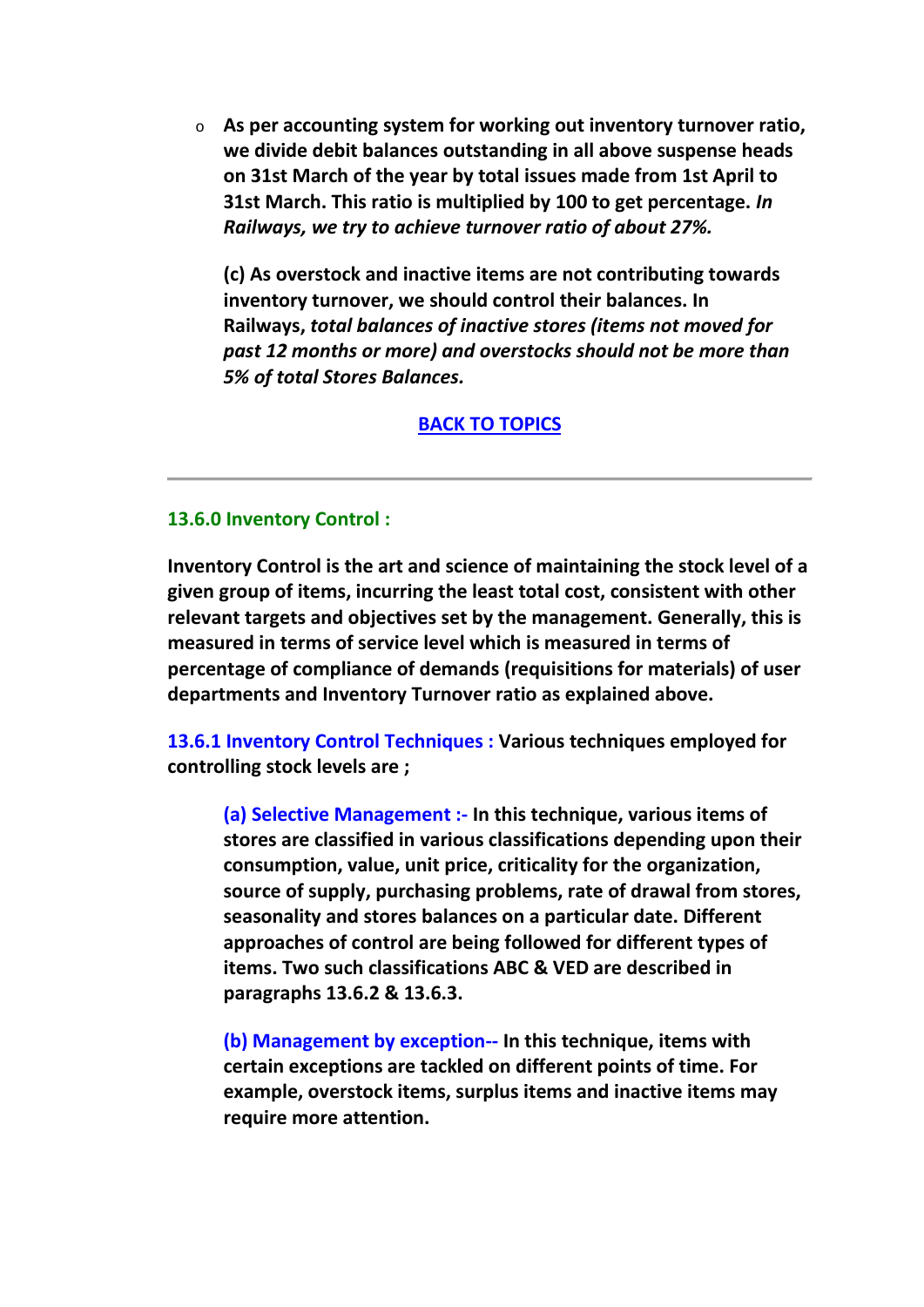**(c) Designing of recoupments policies -- Recoupments policies are designed in such a manner that average stocks of materials are optimum.**

**(d) Rationalization :- Techniques of standardization and variety reduction are used to minimize lead time of the material, and reduce unnecessary inventory carrying costs.**

**(e) Value Analysis :- Functions performed by the materials are analyzed and alternative designs/raw materials are suggested to achieve the same function at minimum cost.**

**(f) Computerization :- Computer Outputs can be used for scientific forecast of demand to solve many inventory models, providing optimum safety stocks and for controlling funds.**

**13.6.2 A-B-C Analysis :This analysis is based upon** *Pareto Principle* **according to which in many situations, majority of the activity (70 to 80%) is governed by very few (10 to 20) attributes.**

- **Hence if all the stock items are analyzed in terms of their annual consumption value, major part of total consumption value on a Railway (about 70-80%) is of only few high consumption value items (say 10 to 20%). These items may be classified as** *A category.*
- **15 to 20% of total consumption is represented by another 15 to 20% items which may be classified as** *B category .*
- **Remaining 5 to 10% consumption is represented by a large no. of small consumption value items which may be classified as** *C category***.**
- o **Actual ABC classification depends upon management decision. In Railways, we have decided that**
	- **All high consumption value items which represent 70% of total issues, will be classified as A category,**
	- **Items which represent 20% of total issue will be classified as B category .**
	- **All remaining items will be C category.**
- o **This analysis is done on the computer as explained below:**

**(a) First of all annual issue values of all the items which were issued from all the depots are added together to find total issues (in rupees) of the Railway;**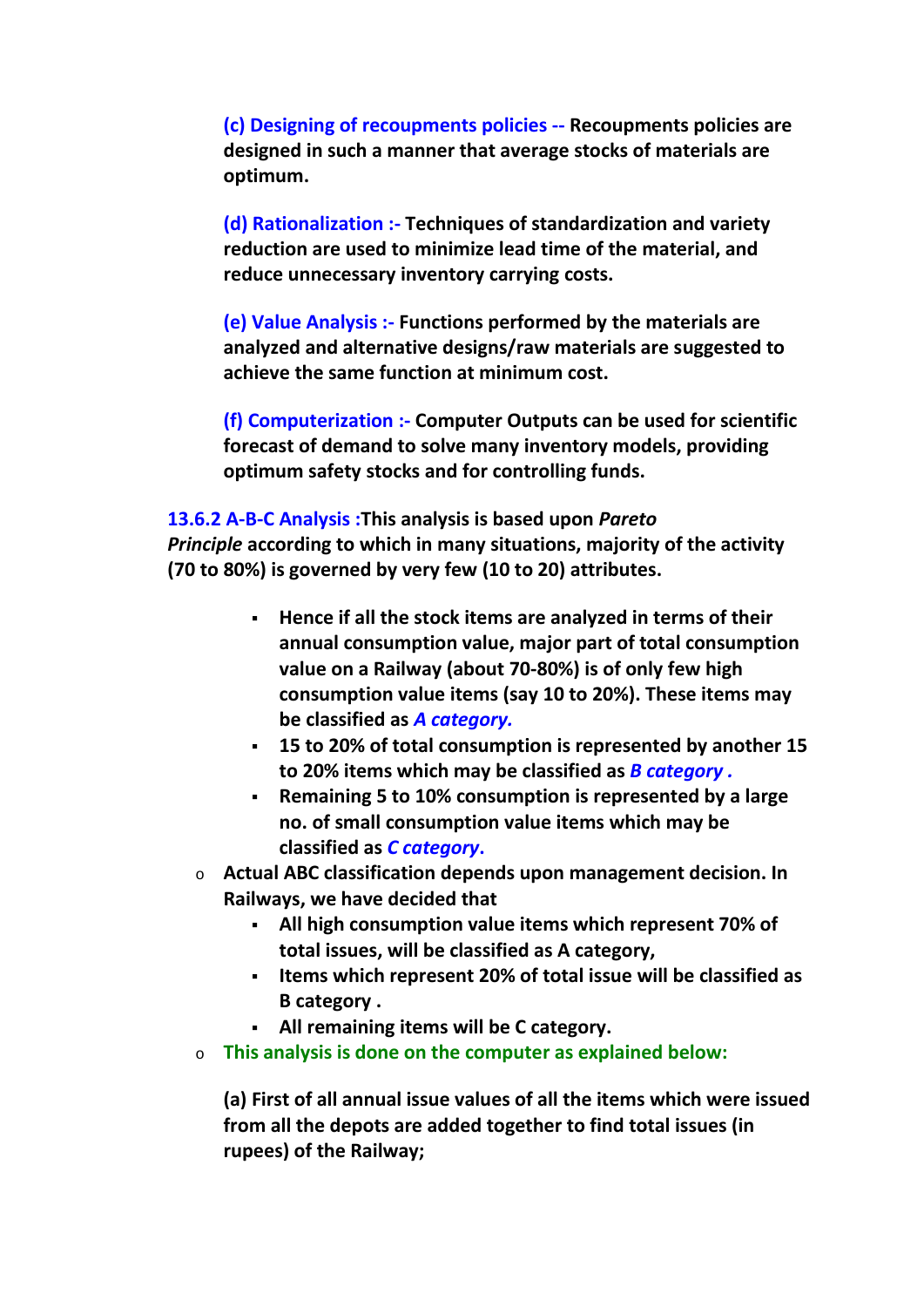**(b) Then all the items are sorted in descending sequence of their issue value on the entire Railway (i.e. after adding issues of individual depots);**

**(c) Then we go on counting the items adding issue value of the item to a 'cumulative issue value' counter. When the value in this counter represents 70% of total issue- value worked out in step (a), after reading a particular item, all the items from top to this item are classified as 'A' category items;**

**(d) The reading of items is further continued when after reading a particular item and adding its issue value to 'cumulative issue value' counter, value in the counter is equal to 90% of total issues, we mark all items from item next to last A category item to this item as B category item;**

**(e) All remaining items are classified as C category items.**

- o **For the purpose of Inventory Control, A category items are most important. Therefore, they are closely monitored at highest level at very frequent intervals.**
- o **In Railways, their stock levels, consumption forecast etc. are monitored at the level of COS/CMM every month. B category items are monitored at the level of CMM/Dy. COS every quarter or every six month.**
- o **Stock verification**
	- **of A category items is carried out every six months;**
	- **for B category items every year and**
	- **once in two years for C category items.**
- o **To achieve better inventory turn over ratio, we intend to keep average stocks of 3 months, 6 months and 12 months of A, B and C category items respectively.**

**13.6.3 V-E-D Classification : A-B-C Classification is on the basis of consumption value of an item and does not give any importance to the criticality of the item and therefore, only A-B-C Classification is not adequate.** *Classification done on the basis of criticality of the item is known as V-E-D,* **where the items are classified as Vital, Essential and Desirable.**

> **Vital items are those items which are very critical for the operations and do not permit any corrective time i.e. they cannot be procured off the shelf if they are not available.**